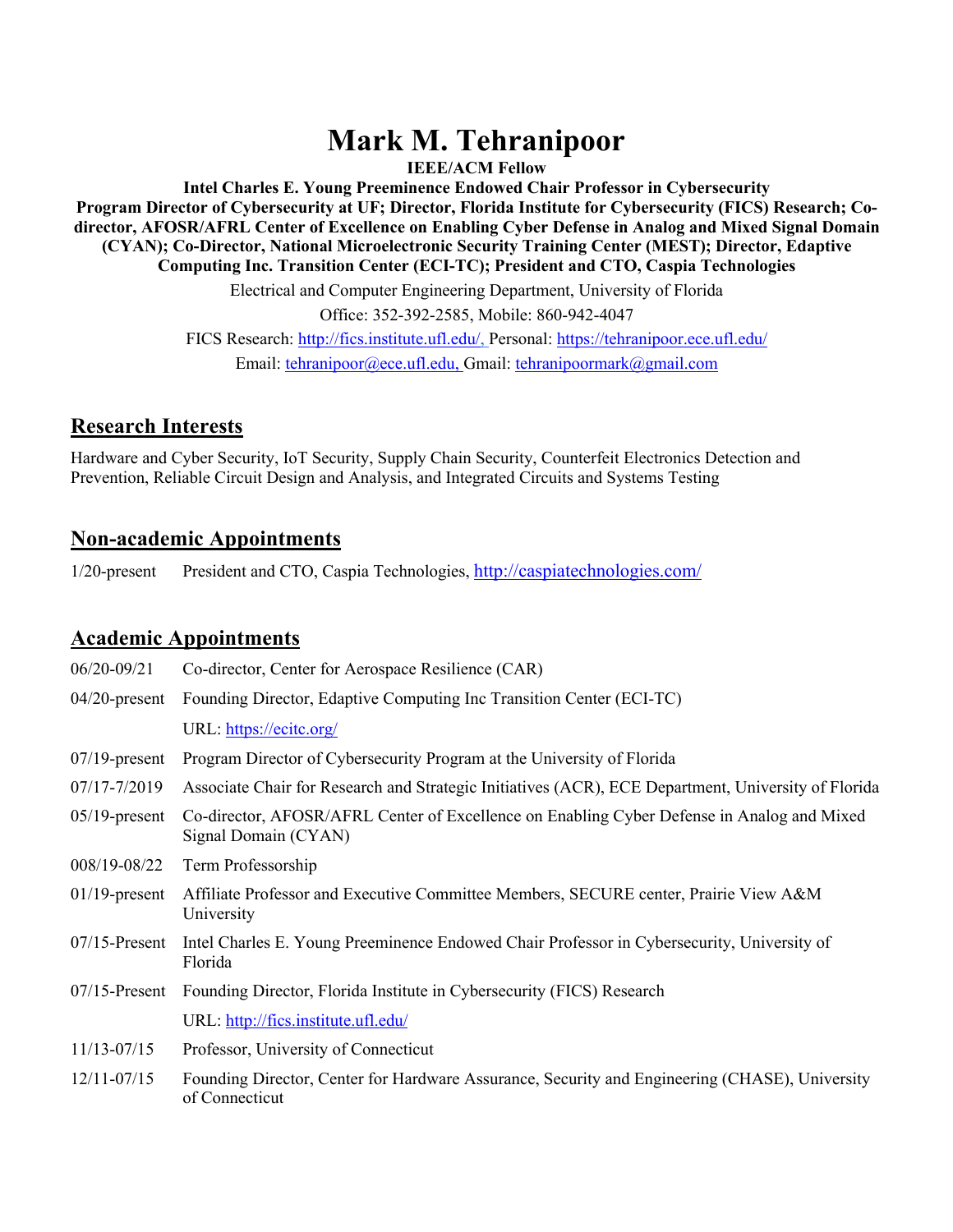| $06/12 - 07/17$ | Founding Director, Comcast Center of Excellence on Security Innovation (CSI), Sponsored by<br>Comcast, University of Connecticut         |
|-----------------|------------------------------------------------------------------------------------------------------------------------------------------|
| 11/12-08/13     | Charles H. Knapp Associate Professor in Elecrical Engineering, University of Connecticut                                                 |
| $04/12 - 11/12$ | F.L. Castleman Associate Professor in Engineering Innovation, University of Connecticut                                                  |
| 08/10-08/13     | Associate Professor, Electrical and Computer Department, University of Connecticut                                                       |
| 08/06-08/10     | Assistant Professor, Electrical and Computer Department, University of Connecticut                                                       |
| 08/08-08/11     | Term member of Graduate Faculty, Duke University                                                                                         |
| 08/04-08/06     | Assistant Professor, Department of Computer Science and Electrical Engineering (CSEE), University<br>of Maryland Baltimore County (UMBC) |

## **Major Initiatives and Accomplishments**

| Oct. 2021        | Estabished a workshop between UF and USF to enable more collaboration between researchers in the<br>field of cybersecurity.                                                                                                                                                                                                                                                                                                                                                                                                                                                                                                                                                                                                                                                                                                                                                                                                                                                                                                                                                                                  |
|------------------|--------------------------------------------------------------------------------------------------------------------------------------------------------------------------------------------------------------------------------------------------------------------------------------------------------------------------------------------------------------------------------------------------------------------------------------------------------------------------------------------------------------------------------------------------------------------------------------------------------------------------------------------------------------------------------------------------------------------------------------------------------------------------------------------------------------------------------------------------------------------------------------------------------------------------------------------------------------------------------------------------------------------------------------------------------------------------------------------------------------|
| April 2021       | FICS TDC 2021: A virtual conference was established to enable demonstration of the technologies<br>developed in FICS to the sponsors                                                                                                                                                                                                                                                                                                                                                                                                                                                                                                                                                                                                                                                                                                                                                                                                                                                                                                                                                                         |
| Sept 2020        | Established CAR, Center for Aerorespace Resilience, in collaboration with Embry-Riddle<br>Aeronautical University (ERAU) sponsored by FL DOE, and serves in collaboration with Dr. Remzi<br>Seker of ERAU. \$1.75M (no indirect)                                                                                                                                                                                                                                                                                                                                                                                                                                                                                                                                                                                                                                                                                                                                                                                                                                                                             |
| August 2020      | Ranked #3 in the entire University of Florida funding in 2019-2020 fiscal year with almost \$15M.<br>The top two faculty were from Medical Schools. Note the total funding of UF in 2019-2020 fiscal<br>year was \$900M.                                                                                                                                                                                                                                                                                                                                                                                                                                                                                                                                                                                                                                                                                                                                                                                                                                                                                     |
| <b>July 2020</b> | Established the first certificate on Hardware Security offered through MEST Center. This<br>certificate includes none hours of presentation on nine topics in the domain of hardware security.                                                                                                                                                                                                                                                                                                                                                                                                                                                                                                                                                                                                                                                                                                                                                                                                                                                                                                               |
| May 2020         | Teamed up with Synopsys (Prime) to successfully compete on DARPA Automated Implementation<br>of Secure Silicon (AISS) BAA. Synopsys was awarded \$48M, of which FICS will receive \$8M.<br>Other team members include Boeing, ARM, UC San Diego, Purdue University, and Texas A&M.                                                                                                                                                                                                                                                                                                                                                                                                                                                                                                                                                                                                                                                                                                                                                                                                                           |
| April 2020       | Established <i>Edaptive Computing Inc. Transition Center (ECI-TC)</i> , \$15M+, This unique partnership<br>between the University of Florida (UF) and Edaptive Computing has two main goals. Firstly, the<br>proposed center will continue the groundbreaking work taking place in FICS Research—using<br>automation, computer vision, and machine learning to test and verify the designs of microelectronics<br>in all phases of the lifecycle. This work is fundamentally aimed at verifying that hardware (IoT<br>devices, chips, circuit boards, systems) has been manufactured to the exact specifications of the<br>designers, that the system does not suffer from any hardware related vulnerabilities, and that the<br>designs themselves have not been compromised in any way. These efforts to ascertain the<br>trustworthiness of devices entering the supply chain have become increasingly critical as more and<br>more manufacturing has moved to East Asia, where oversight is less stringent.<br>https://news.ece.ufl.edu/2020/04/29/15m-technology-transition-center-kicks-off-virtually/ |
| <b>July 2019</b> | Founder, President, and CTO, Caspia Technologies, LLC.<br>http://caspiatechnologies.com/                                                                                                                                                                                                                                                                                                                                                                                                                                                                                                                                                                                                                                                                                                                                                                                                                                                                                                                                                                                                                     |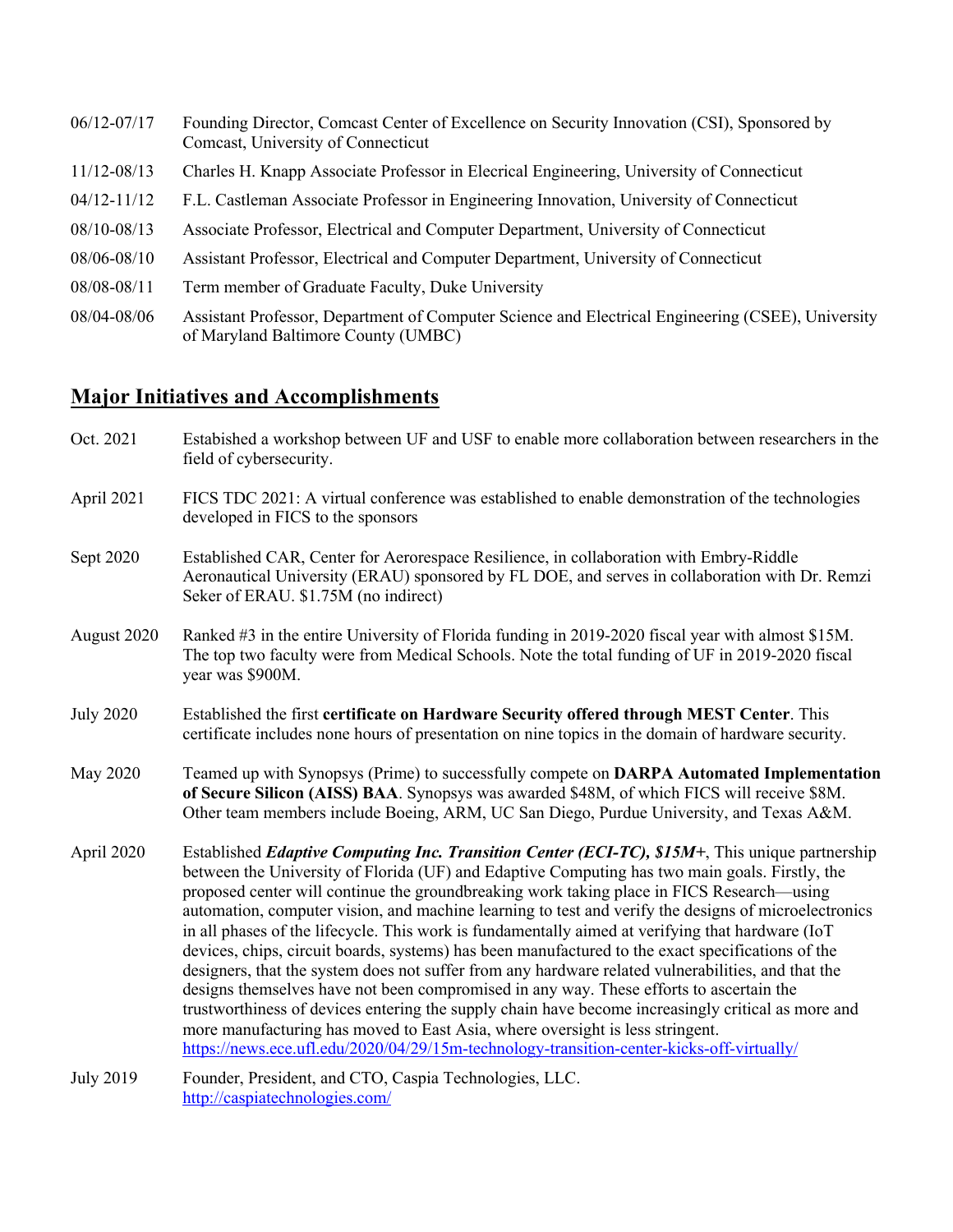| June 2019  | Led the establishment of the National MicroElectronic Security Training (MEST) Center, Sponsored<br>by Nimbis/AFRL (https://mestcenter.org/). This center mission is to establish collaboration between<br>multiple universities, establishing an ecosystem of training modules and options to suit the need for<br>diverse government and industry employees, place strong emphasis on hands-on learning, offer major<br>courses and certificate programs, Provide comprehensive coverage of all security topics, Offering major<br>courses and certificate programs, unique in the nation, and establish self-learning kits for hardware and<br>systems security topic available for remote training and busy professionals. |
|------------|--------------------------------------------------------------------------------------------------------------------------------------------------------------------------------------------------------------------------------------------------------------------------------------------------------------------------------------------------------------------------------------------------------------------------------------------------------------------------------------------------------------------------------------------------------------------------------------------------------------------------------------------------------------------------------------------------------------------------------|
| May 2019   | Led establishment of AFOSR/AFRL Center of Excellence on Enabling Cyber Defense in Analog<br>and Mixed Signal Domain (CYAN). This center focuses on identifying opportunities in the analog<br>and mixed signal doamin to establish end to end security for electronic devices and systems.                                                                                                                                                                                                                                                                                                                                                                                                                                     |
| March 2019 | Led the 2019 FICS Research Annual Conference on Cybersecurity<br>(https://fics.institute.ufl.edu/conference/). 180 people attended the conference from academia,<br>industry, and government. The event was sponsored by 11 companies.                                                                                                                                                                                                                                                                                                                                                                                                                                                                                         |
| Nov. 2018  | Co-authored the first ever textbook on Hardware Security, published by Morgan Kauffman                                                                                                                                                                                                                                                                                                                                                                                                                                                                                                                                                                                                                                         |
|            | https://www.elsevier.com/books/hardware-security/bhunia/978-0-12-812477-2                                                                                                                                                                                                                                                                                                                                                                                                                                                                                                                                                                                                                                                      |
| Feb 2018   | Led the 2018 FICS Research Annual Conference on Cybersecurity (http://fics-<br>institute.org/outreach/conference/). More than 230 people attended the conference from academia,<br>industry, and government. The event was sponsored by 18 companies.                                                                                                                                                                                                                                                                                                                                                                                                                                                                          |
| Aug 2017   | Established a program to increase the number of awards and scholarships (NSF, SRC, IBM, etc.)<br>among faculty and FICS Research students.                                                                                                                                                                                                                                                                                                                                                                                                                                                                                                                                                                                     |
| Aug 2017   | Led establishing the Trusted and Assured MicroElectronics (TAME) Forum<br>(http://www.tameforum.org/). TAME Forum's objective is to provide a bi-annual platform to<br>researchers in academia, and practitioners in industry and government to discuss innovative solutions<br>in the domain of trusted microelectronics in today's globalized and complex supply chain, discuss<br>grand challenges and identify collaboration opportunities. One major outcome of the TAME Forum is<br>expected to be the first ever "National Technology Roadmap for Trusted and Assured<br>Microelectronics".                                                                                                                             |
| Dec. 2017  | Co-founded IEEE PAINE (International Conference on Physical Attacks and Inspection of Electronic<br>Systems). http://paine-conference.org/                                                                                                                                                                                                                                                                                                                                                                                                                                                                                                                                                                                     |
| Aug 2017   | ACR: Established ECE Faculty Mentoring Program. This program is intended to build a strong<br>foundation for the success of junior faculty (assistant and associate professors). Many new faculty<br>have had little or no exposure to the different and new aspects of their profession, and desire an<br>experienced voice to guide them in tailoring the initial stages of a successful career. It is critical to<br>continually provide opportunities for career development through a strong voluntary mentor/mentee<br>relationship. As a result, we established flexible career guidance and mentoring program to create a<br>nurturing environment within the ECE department.                                          |
| June 2017  | Proposal Writing and Review Process: Instituted a CAREER/PECASE/YIP proposal writing<br>review process internally for the ECE Department. Through this program, young faculty in the ECE<br>department received NSF CAREER, YIP, and PECASE awards.                                                                                                                                                                                                                                                                                                                                                                                                                                                                            |
| March 2017 | Led the 2017 FICS Research Annual Conference on Cybersecurity (http://fics-<br>institute.org/outreach/conference/). More than 210 attended the conference from academia, industry,<br>and government. The event was supported by 13 companies, more than 20 demos and 50 posters were<br>presented, with many companies and government labs active in recruiting students for full time and<br>summer intern positions.                                                                                                                                                                                                                                                                                                        |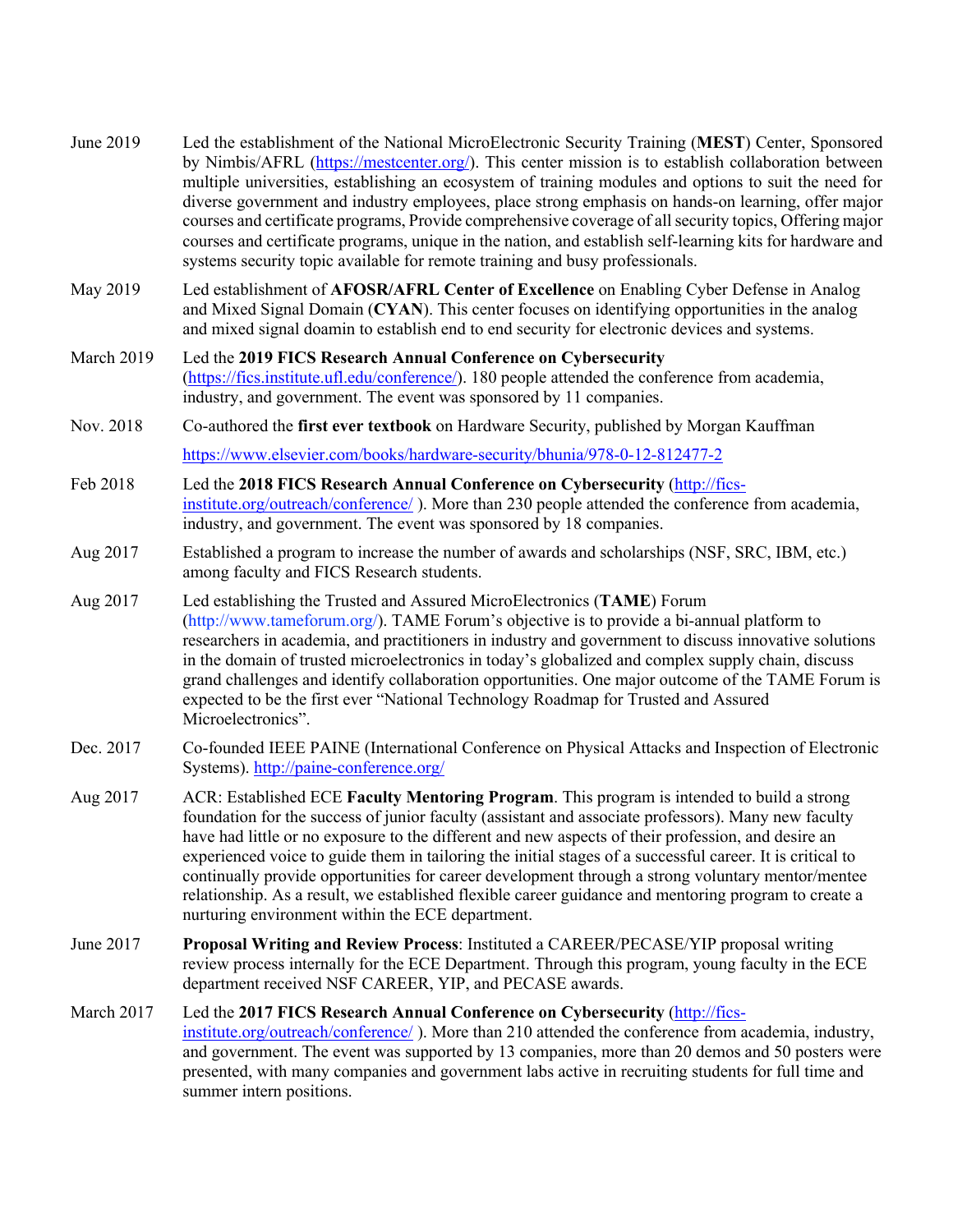| Jan 2017         | Helped establish CyberGatorZ, and currently secrying as the faculty advisor. CyberGatorZ is a fully<br>student-run organization at the FICS Research Institute. CyberGratorZ group includes four major<br>committees namely Incident Analysis and Reporting, IoT Hacking, Outreach and Diversity, and<br>Professional Development. CyberGators mission is to advance the state of art in cybersecurity and<br>increase students professional development by providing opportunities to communicate with experts<br>from academia, industry, and government. CyberGatorZ are also active members of the K-12<br>initiative run by FICS Research.                                             |
|------------------|---------------------------------------------------------------------------------------------------------------------------------------------------------------------------------------------------------------------------------------------------------------------------------------------------------------------------------------------------------------------------------------------------------------------------------------------------------------------------------------------------------------------------------------------------------------------------------------------------------------------------------------------------------------------------------------------|
| Dec. 2016        | Worked closely with the lead PI Prof. Bhunia on an NSF Scholarship for Service (SFS). The<br>accepted proposal, in collaboration with FIU, received \$4.6M to recruit BS, MS and PhD students for<br>a new program called Hardware and Systems Security (HSS) jointly developed at the UF ECE/CISE<br>and FIU ECE department. The target program will be made available online through UF EDGE<br>(online) program. The EDGE capability will allow FIU students to take the basic HSS classes and<br>then continue with other cybersecurity courses in their respective departments. The program is<br>available nation wide to all students from ECE, CSE, ME, BME, and other departments. |
| August 2016      | Led establishment of SCAN Lab under FICS Research Institute. The lab includes \$10M+<br>equipment with capabilities for physical inspection, imaging capabilities, attack assessment, electrical<br>tests and measurement, bio-medical tests, thermal test, device characterization, etc.                                                                                                                                                                                                                                                                                                                                                                                                   |
| April 2016       | The topic of hardware security has seen major growth over the past decade or so. However, the<br>community never enjoyed a dedicated journal on this topic, hence my colleague Prof. Bhunia and I<br>took on this challenge and established the first ever journal supported by Springer called <b>Journal of</b><br>Hardware and Systems Security (HASS), http://www.editorialmanager.com/hass                                                                                                                                                                                                                                                                                             |
| April 2016       | Helped establish IEEE Symposium on Asian Hardware-Oriented Security and Trust (HOST).<br>AsianHOST Symposium brings together experts from Asia, Europe and North America together to<br>establish collaboration on topics related to Hardware Security. http://asianhost.org/                                                                                                                                                                                                                                                                                                                                                                                                               |
| Feb 2016         | UF-TESCAN Partnership: Led this effort to establish a partnership with one of the leading electron<br>microscope companies in the world. This partnership is worth about \$5M. The partnership includes<br>significant donation, 5-year waranty, monthly meeting with TESCAN to develop strategies for<br>collaboration and joint proposals to government and industry, student training, joint publications, etc.<br>http://fics.institute.ufl.edu/facilities/                                                                                                                                                                                                                             |
| Feb 2016         | Led the establishment of the 2016 FICS Annual Conference on Cybersecurity. The goal of this<br>conference was to put together a program consisting of experts from industry, government, and<br>academia to discuss cybersecurity problems, engage with students via poster sessions and evalaution,<br>project demos, panels, competitions, etc. The first year event brought togerther more than 155 experts<br>on campus. The 2016 conference was sponsored by more than 12 companies.<br>http://fics.institute.ufl.edu/conference/                                                                                                                                                      |
| <b>July 2015</b> | Founded the Florida Institue for Cybersecurity (FICS) Research to become a premier institute on<br>cybersecurity that covers device to systems, human, mobile, network, software, and enterprise<br>security. http://fics.institute.ufl.edu/. Currenly serving as Director for FICS Research.                                                                                                                                                                                                                                                                                                                                                                                               |
| Nov. 2015        | CDC Tool became part of SAE international standard, AS6171. The CDC project was sponsored<br>in part by Honeywell, Comcast, and Missile Defense Agency (MDA). The tool is the first of its kind<br>to evaluate the efficiency of test and inspection techniques for counterfeit and fake chips. The tool<br>was acquired by SAE International.                                                                                                                                                                                                                                                                                                                                              |
| April 2015       | Initiated Connecticut Cybersecurity Center (C3) at the University of Connecticut. I led a proposal<br>for a total of \$1M+ funded by the State of Connecticut. The fund allowed for recruting two new<br>faculty and a full time staff. https://ccc.engr.uconn.edu/                                                                                                                                                                                                                                                                                                                                                                                                                         |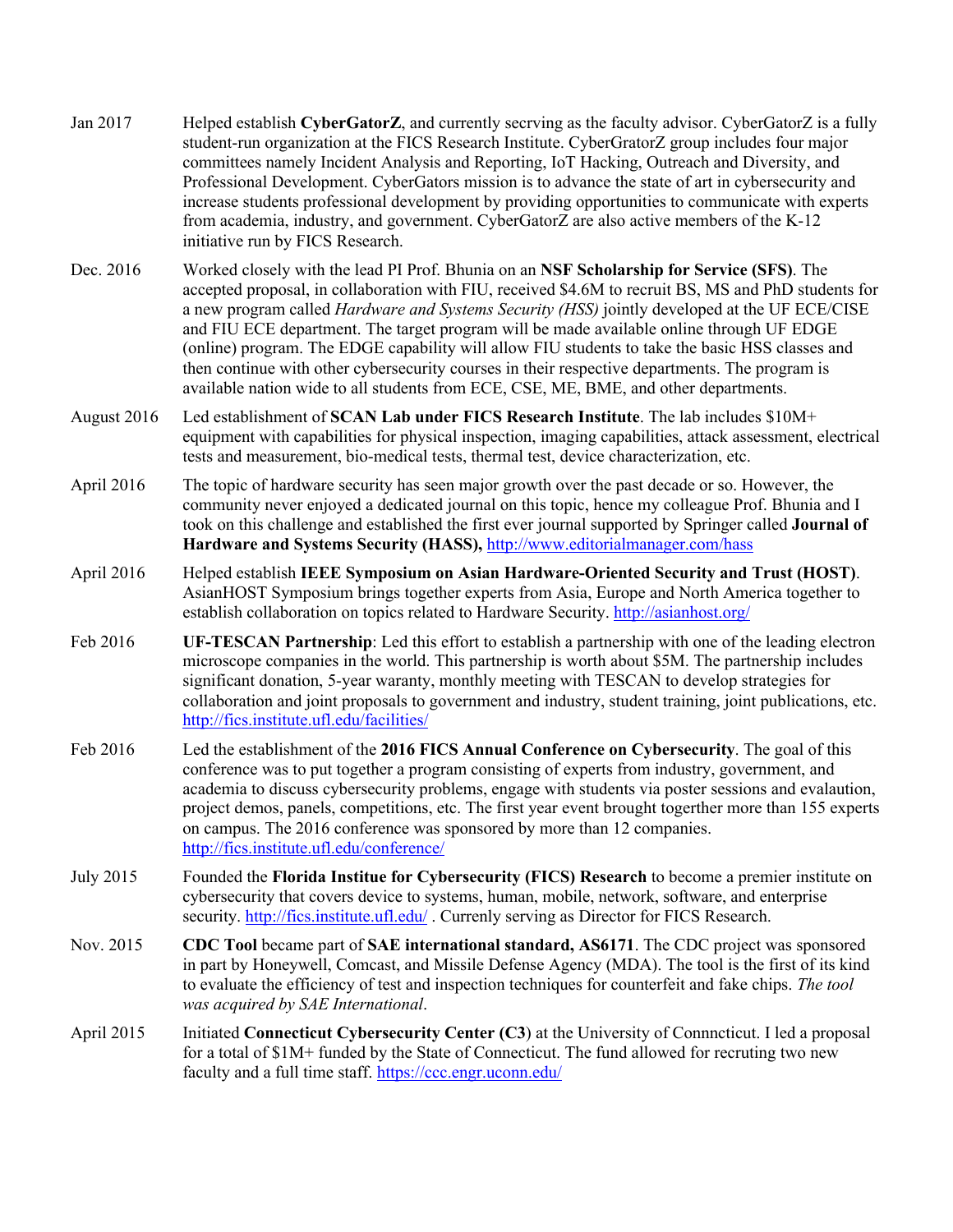- Nov 2014 Helped with the effort to establish a **Center of Excellence in Microscopy** at the University of Conencticut. This is a multi million dollar (\$20M+) partnetship between UConn and FEI. http://today.uconn.edu/blog/2014/10/new-collaboration-to-create-world-class-microscopy-center/
- Oct. 2014 Led establishment of **CyberSEED (Cybersecurity, Education, and Diversity Challenge Week)**. http://www.csi.uconn.edu/cybersecurity-week. CyberSEED, supported by more than a dozen companies, brought together students (undergraduate and graduate) from more than 45 schools and colleges around the nation to compete on many cybersecurity problems on campus at UConn. The students competed on capture the flag (CTF), software security, and hardware security.
- May 2014 **Lead PI** for **MURI grant from DOD AFOSR**. The U.S. Department of Defense awarded a \$7.5 million grant to the University of Connecticut, University of Maryland, and Rice University to support research that will analyze and upgrade security protections for nanoscale computer hardware. UCONN with 6 PIs is the lead institution and University of Maryland (2PIs) and Rice University (1 PI) are the other collaborators. http://news.engr.uconn.edu/muri-grant-to-improve-the-security-ofnanoscale-computer-devices.php. **This was the single largest grant brought to the University of Connecticut.**
- 2012-2015 Led establishment of **CHASE Consortium**: Established a consortium by bringing together several companies and agencies including Missile Defense Agency (MDA), Honeywell, Juniper, Comcast, and Semiconductor Research Corporation (SRC), UTAS, etc.
- April 2014 **Founding Director for CSI Center at UConn:** In partnership with Comcast, I led the establishment of the **Center of Excellence in Security Innovation (CSI)**. The CSI was was established to lead research, teaching and workforce development in hardware, software, and network security and address Comcast's much needed security needs. CSI was established in April 2014 with main support from Comcast (\$2M/year). http://www.csi.uconn.edu/
- June 2012 Established the **Center for Hardware Assurance, Security, and Engineering (CHASE)**. The Center was established in 2012 to provide the University of Connecticut with a physical and intellectual environment necessary for interdisciplinary hardware-oriented research and applications to meet the challenges of the future in the field of assurance and security. CHASE is a research consortium with member companies from across the nation committed to enabling knowledge breakthroughs that shape future electronic systems. Current members include Honeywell, Comcast, Missile Defense Agency (MDA), and Juniper Networks. Other sponsors include Synokey, LSI, Qualcomm, Cisco, Samsung, Mangolia, R3Logic, Freescale, SRC, GRC, and more. https://www.chase.uconn.edu/
- Feb. 2012 Established a series of **Workshops on Hardware and Systems Security at UConn**. The workshop grew quite fast that went from 60 participants in 2012 to 220 in 2014. We were able to bring together experts from academia, industry, and government to discuss the challenging problems of hardware and cyber security.
- Feb 2011 Led establishment of **Trust-Hub** (www.trust-hub.org) funded by the National Science Foundation (NSF). Trust-Hub is a website where members of the IC hardware security community can share their discoveries and other information that accelerates hardware security research and developments. Trust-Hub serves as a clearing house and community-building tool where researchers can exchange papers, benchmarks, hardware platforms, source codes and tools.
- Jan 2008 Led the establishmeant of the IEEE Workshop on **Hardware-Oriented Security and Trust (HOST)**, with Dr. Jim Plusquellic of UNM. In 2010, HOST became a symposium and is now the premier event on hardware security. HOST moved to Washington DC area in 2013 and grew to become an event with more than 350 attendees by 2017. http://www.hostsymposium.org/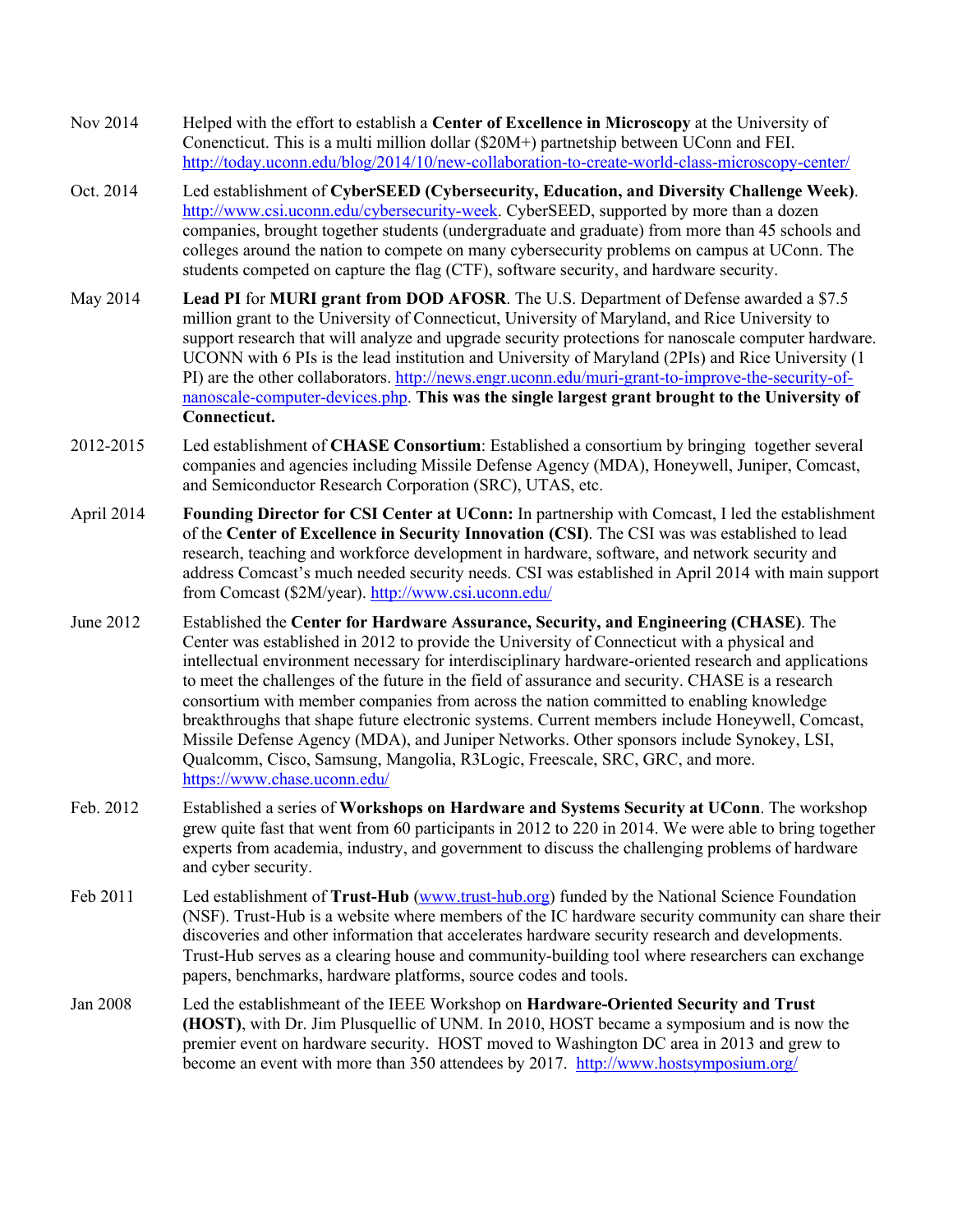2006-present Published the **first series of books on Hardware Security and Trust**. Two of the books is currently being used as text book in the domain of hardware security. http://tehranipoor.ece.ufl.edu/publications.html

### **Education**

- 1/02 8/04 Ph.D, Electrical and Compueter Eng., University of Texas at Dallas, 2002-2004
- 9/97 8/00 M.Sc. Electrical Engineering, University of Tehran, 1997-2000
- 1/92 8/97 B.Sc. Electrical Engineering, Tehran Polytechnic University, 1992-1997

## **Project Sponsors**

- 1. National Science Foundation (NSF)
- 2. Semiconductor Research Corporation (SRC)
- 3. Global Research Corporation (GRC)
- 4. National Institute of Standards and Technology (NIST)
- 5. Office of Naval Research (ONR)
- 6. Army Research Office (ARO)
- 7. Air Force Research Laboratory (AFRL)
- 8. Air Force Eglin
- 9. Missile Defense Agency (MDA)
- 10. GAANN, Department of Education
- 11. Defense Advanced Research Projects Agency (DARPA)
- 12. Air Force Office of Scientific Research (AFOSR) MURI
- 13. KCP, Department of Energy (DOE)
- 14. AFOSR / DURIP
- 15. OSD/ONR SBIR
- 16. DRAPER
- 17. Raytheon
- 18. Tektronix
- 19. Texas Instruments
- 20. Cisco
- 21. Qualcomm
- 22. LSI Corporation
- 23. Freescale Semiconductor
- 24. MediaTek
- 25. Comcast
- 26. Honeywell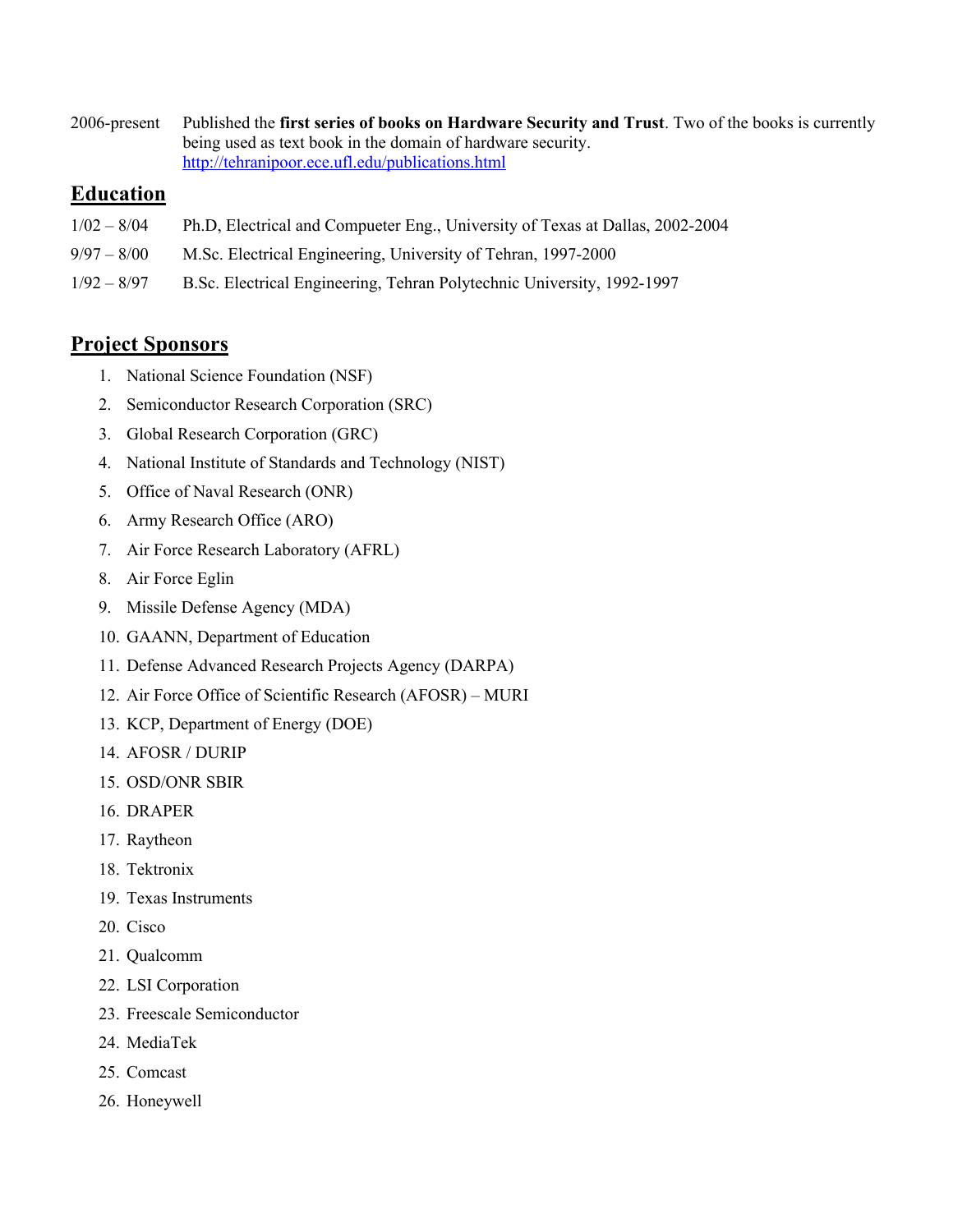- 27. Juniper
- 28. BRIDG
- 29. Mentor Graphics
- 30. Intel
- 31. R3Logic
- 32. Synokey
- 33. UF Office of Research
- 34. CRI/Rambus Donation
- 35. Verigy, Inc. Donation
- 36. Xilinx Donation
- 37. Agilent Donation
- 38. EPSRC of United Kingdom
- 39. UConn Research Foundation
- 40. UMBC RAS/RIS
- 41. EYL Partners & Korean Institute for Information, Communication Technology Promotion (IITP)
- 42. Edaptive Computing Inc.
- 43. Bosch
- 44. Nimbis Services
- 45. Analog Devices (ADI)
- 46. DMEA
- 47. AFWERX
- 48. Dynetics
- 49. Battelle
- 50. Lockheed Martin
- 51. Synopsys
- 52. Department of Education (DOE), FL
- 53. Ansys
- 54. Arm
- 55. Meta (Facebook)
- *56. Small donations/Services:* 
	- o IBM
	- o Intel
	- o Raytheon
	- o Draper
	- o TESCAN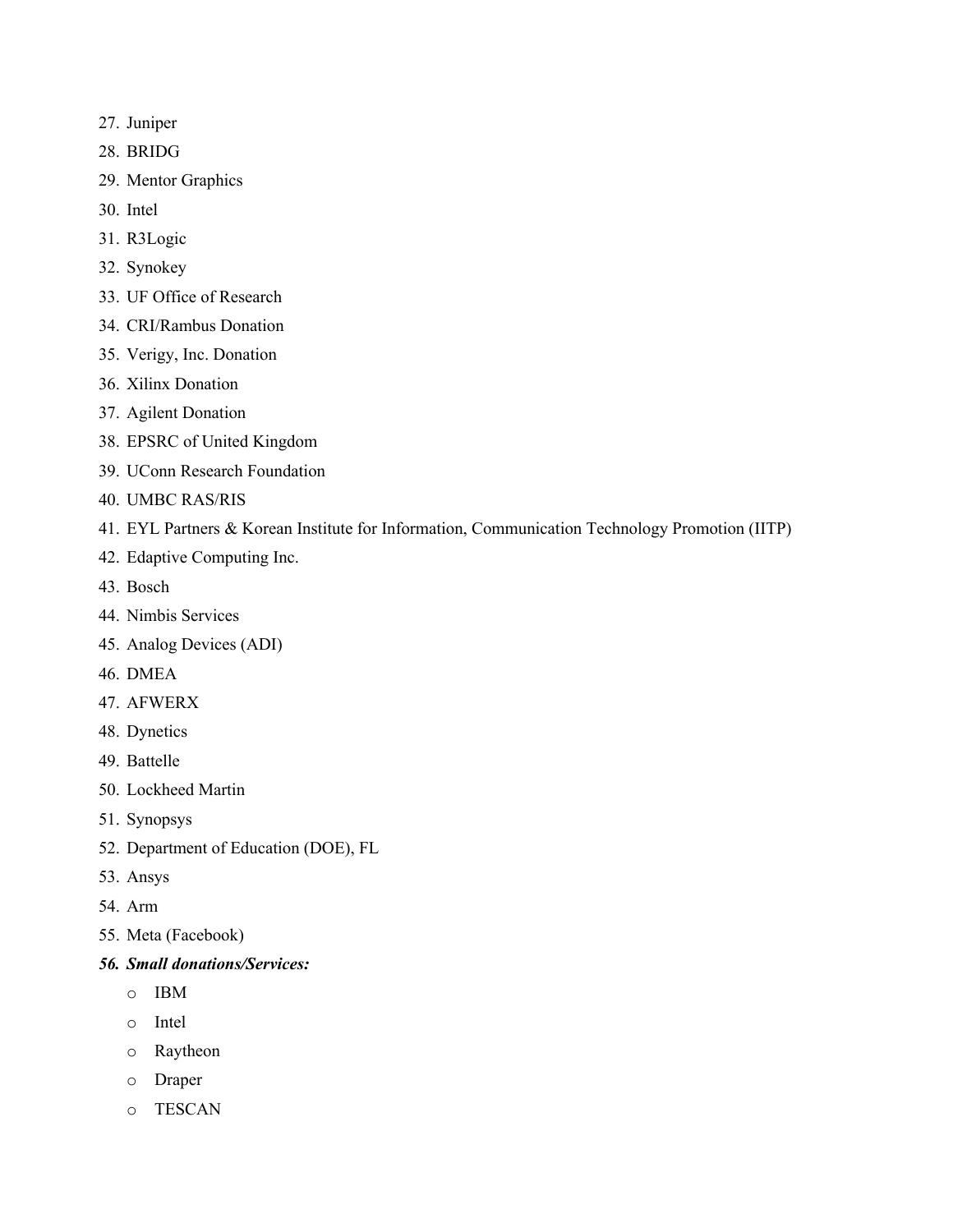- o ZEISS
- o Thales E-security
- o Texas Instruments
- o Rambus
- o Mentor Graphics
- o NREL
- o Hammamatsu
- o Microphotonics
- o Cisco
- o Angstrom Scientific
- o Cybraics
- o Athena Groups
- o Raith
- o Bruker
- o United Technology Research Center
- o Microsemi
- o Applied DNA Sciences
- o Micronet Solutions
- o PFP Technologies
- o ARA
- o Edaptive Computing
- o Synopsys
- o Onespin
- o Battelle
- o Arm
- o Riscure

## **Research Supports and Donations (PI and Co-PI), \$100M+**

### Available upon request.

#### **Industry Experience**

#### *1/98 – 11/01* **Advanced DSP Research Center, SAM Communications**

Designing emulator boards for TMS320C54x DSP, Implementing different programs on 'C54x emulator, internal memory BIST and implementation on 'C54x DSP.

## **In the Press**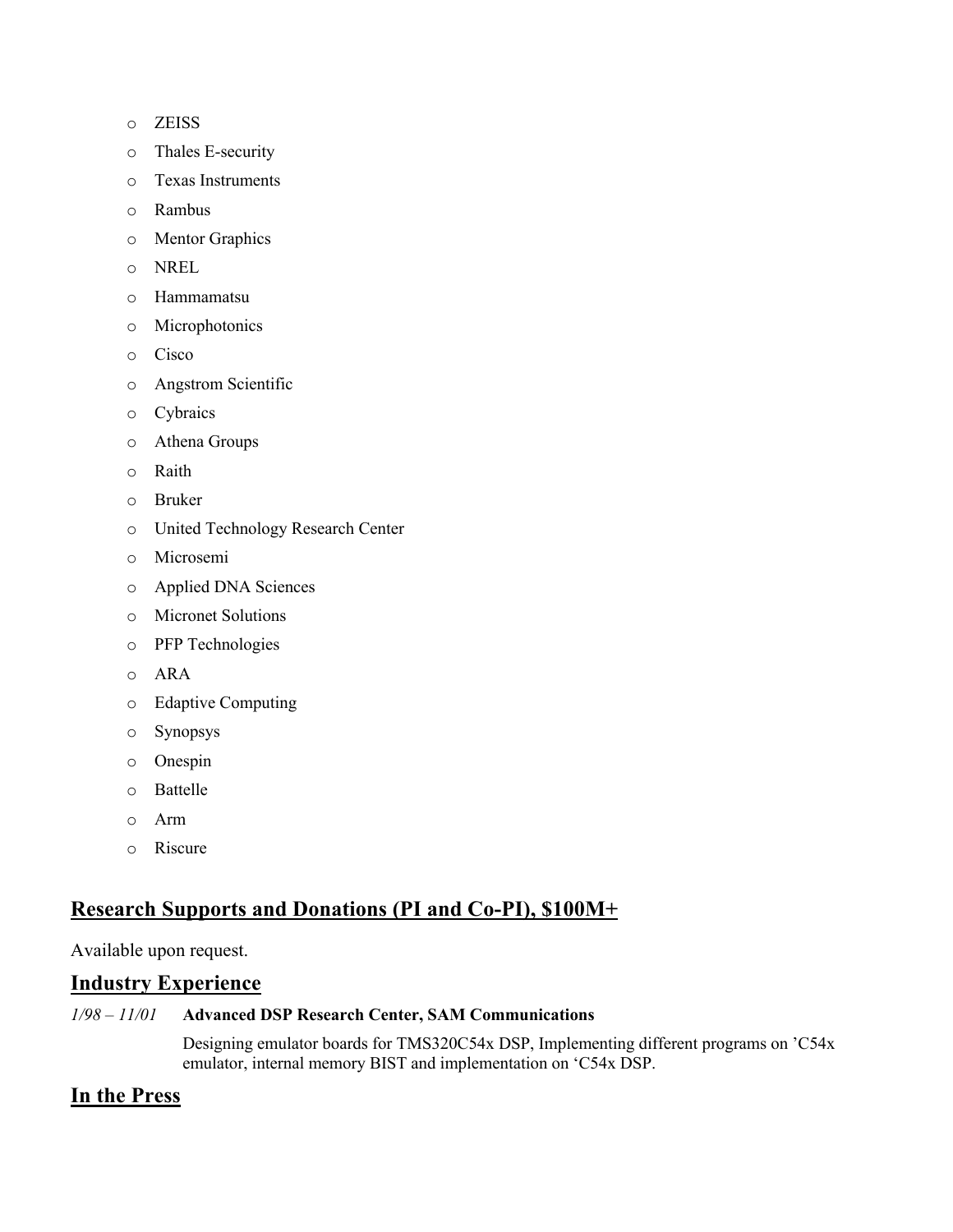Is There a Practical Test for Rowhammer Vulnerability

https://semiengineering.com/is-there-a-practical-test-for-rowhammer-vulnerability/

Florida Trend: The one big threat when it comes to cyber-security has nothing to do with software https://www.floridatrend.com/article/31635/the-one-big-threat-when-it-comes-to-cyber-security-has-nothingto-do-with-software

CNN: Raid of former Florida Covid data scientist's home could affect other state employees, legal experts warn

https://www.cnn.com/2020/12/08/us/rebekah-jones-whistleblower-raid-invs/index.html

University of Florida Researcher Creates Innovative Training Platform That Makes Cyberspace a Safer Place (UF Innovate) http://innovate.research.ufl.edu/2020/11/10/tehranipoor-si2020-story/

UF researchers thrive despite the pandemic

https://www.alligator.org/news/uf-researchers-thrive-despite-the-pandemic/article\_90c863e2-eb38-11ea-b3b1bbc6f8f7bdf7.html

Interview with Semicon 2020 https://blog.semi.org/technology-trends/industry-expert-qa-the-key-to-chip-security-trust-and-verify-but-how

IEEE Spectrum Rcognizes Dr. Tehranipoor's technology at:

https://spectrum.ieee.org/computing/hardware/three-ways-to-hack-a-printed-circuit-board

University of Florida hits record \$900 million in research awards

https://news.ufl.edu/2020/08/record-research-awards/

FICS Research Reveives \$7.8M to Help Make On-Chip Security Pervasive

https://news.ece.ufl.edu/2020/05/13/tehranipoor-darpa-aiss/

Playing Digital Defense, Florida High Tech Corridor

https://floridahightech.com/playing-digital-defense/

This Tech Would Have Spotted the Secret Chinese Chip in Seconds: University of Florida Researchers use Xrays, optical imaging, and AI to spot spy chips in computer systems

https://spectrum.ieee.org/riskfactor/computing/hardware/this-tech-would-have-spotted-the-secret-chinese-chipin-seconds

Interview with New York Times Interview with the Florida Tend, Connected World Vulnerability Note VU#739007 http://www.kb.cert.org/vuls/id/739007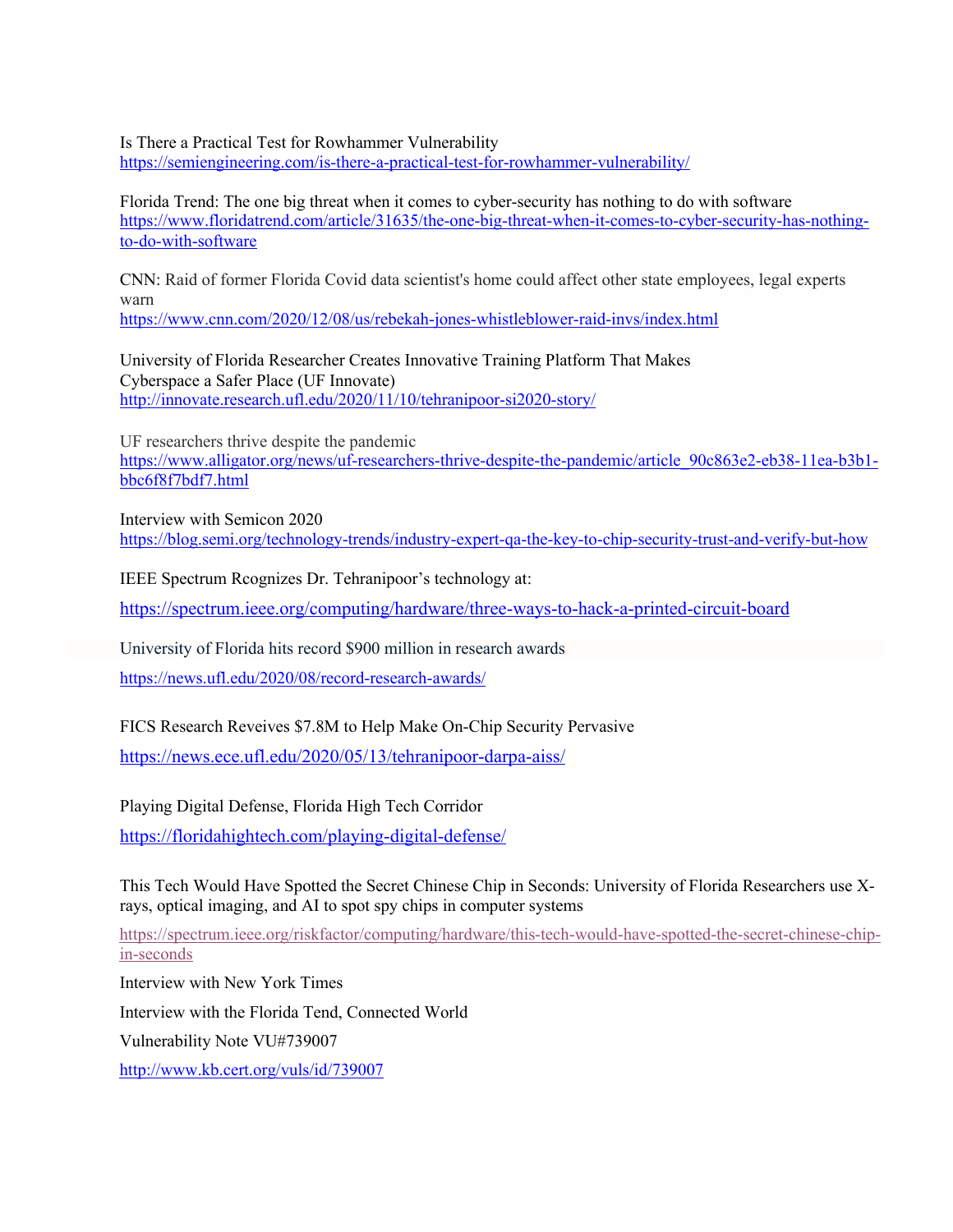Crypto Bugs in IEEE Standard Expose Intellectual Property in Plaintext

https://www.bleepingcomputer.com/news/security/crypto-bugs-in-ieee-standard-expose-intellectual-propertyin-plaintext/

Flaws in IEEE P1735 electronics standard expose intellectual property

http://securityaffairs.co/wordpress/65184/hacking/ieee-p1735-electronics-standard-flaws.html

IEEE Spectrum, M. Tehranipoor, U. Guin, and S. Bhunia, "**Invasion of the Hardware Snatchers: Fake Hardware Could Open the Door to Malicious Malware and Critical Failure**," IEEE Spectrum, 2017.

http://spectrum.ieee.org/computing/hardware/invasion-of-the-hardware-snatchers-cloned-electronics-pollutethe-market

UF's Annual Cybersecurity Conference Focuses on Security of IoT

https://www.eng.ufl.edu/newengineer/ece/fics-2017/

Interview with Le Monde France: Fight against counterfeit electronic components

http://www.lemonde.fr/sciences/article/2016/12/05/lutter-contre-la-contrefacon-de-composantselectroniques\_5043610\_1650684.html

Pensacola News Journal: Cybersecurity must increase with automation

http://www.pnj.com/story/money/business/2016/11/28/cybersecurity-must-increase-automation/94546842/

UF Partners with TESCAN to create world-class hardware security lab

http://www.strategic-directions.com/\_a/industry-news/?action=2&terms=&sdi=26f5e7d4-b522-47e8-8c6e-63a1474edbfc

University of Florida Cybersecurity Team Turns to Tektronix to Outfit Electronics Security Lab

http://finance.yahoo.com/news/university-florida-cybersecurity-team-turns-130000458.html

WUFT, Nov. 15, 2015, Cybersecurity Discussion Raises Concern For Experts

http://www.wuft.org/news/2015/11/15/cybersecurity-discussion-raises-concern-for-experts/

http://www.floridatrend.com/article/19478/cyber-security-at-floridas-public-and-private-universities

Cyber-security at Florida's public and private universities

IEEE Spectrum

http://spectrum.ieee.org/tech-talk/telecom/security/an-unhackable-qr-code-to-fight-bogus-chips

BusinessWire: NIST Cybersecurity advisor visited CHASE center, Feb. 2014.

http://www.businesswire.com/news/home/20150219005203/en/NIST-Cybersecurity-Chief-Discuss-Threats-Framework-Implementation#.VOX\_2MYsO8l

Yahoo Finance:

http://finance.yahoo.com/news/university-connecticut-comcast-sponsor-first-130000543.html

Washington Times

http://www.washingtontimes.com/news/2014/apr/29/universities-to-research-nanotechnology-security/

Wall Street Journal

http://online.wsj.com/article/PR-CO-20140410-912537.html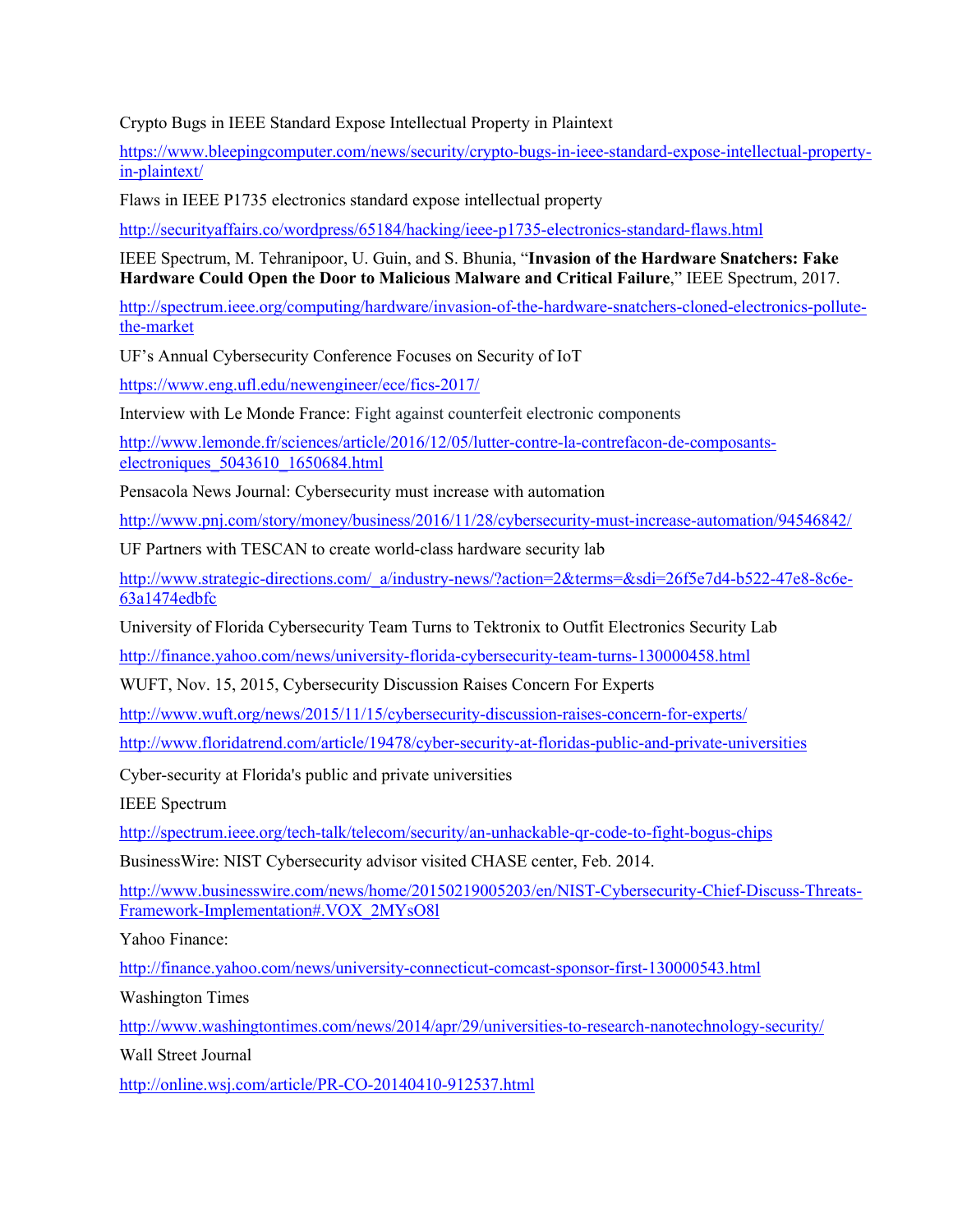Universities beef up cybersecurity, identity theft research

http://gcn.com/blogs/pulse/2014/04/ut-uconn-cybersecurity-research.aspx

Credit Card Data Theft: Stopping the Hackers

http://today.uconn.edu/blog/2014/03/credit-card-data-theft-stopping-the-hackers/

Expert Discusses Steps to Address Threat of Cyber Attacks

http://today.uconn.edu/blog/2013/10/expert-discusses-steps-to-address-threat-of-cyber-attacks/

Cover Story, IEEE Spectrum, The Hidden Dangers of Chop-Shop Electronics

http://spectrum.ieee.org/semiconductors/processors/the-hidden-dangers-of-chopshop-electronics

Conference on Counterfeit Electronics Addresses Growing National Concern

http://www.chase.uconn.edu/conference-on-counterfeit-electronics-addresses-growing-national-concern.php

Sen. Lieberman Praises UConn Cybersecurity Labs

http://today.uconn.edu/blog/2012/02/sen-lieberman-praises-uconn-cybersecurity-labs/

Lieberman pushes for cyber security

http://www.dailycampus.com/news/lieberman-pushes-for-cyber-security-1.2794957#.T1P6RvEgdGM

Research Initiative Will Enhance Integrity of Integrated Circuits

http://today.uconn.edu/?p=34063

University of Connecticut and Duke University Develop Unique Method to Improve Testing for Small Delay Defects in Semiconductors

http://www.hartfordbusiness.com/news14048.html

http://www.physorg.com/news199362652.html

http://www.advfn.com/news\_University-of-Connecticut-and-Duke-University-Develop-Unique-Method-to-Improve-T\_43665962.html

http://www.forbes.com/feeds/businesswire/2010/07/20/businesswire142648135.html

http://www.src.org/newsroom/press-release/2010/86/

NYU-Poly and UConn Researchers Develop New Design Techniques to Protect Against Vulnerabilities in the Electronics Supply Chain

http://www.marketwatch.com/story/student-hackers-and-a-dose-of-skepticism-secure-vital-hardware-2011-11- 08

Xuehui Zhang Received First Place Prize at the 2010 CSAW - Embedded Systems Challenge http://www.brooklyneagle.com/categories/category.php?category\_id=31&id=39204

http://www.poly.edu/press-release/2010/11/02/who-will-protect-our-digital-future-woman-high-schoolvideographer-student-

Interview with "The Economist"

Interview with EBN

Interview with NPR (twice)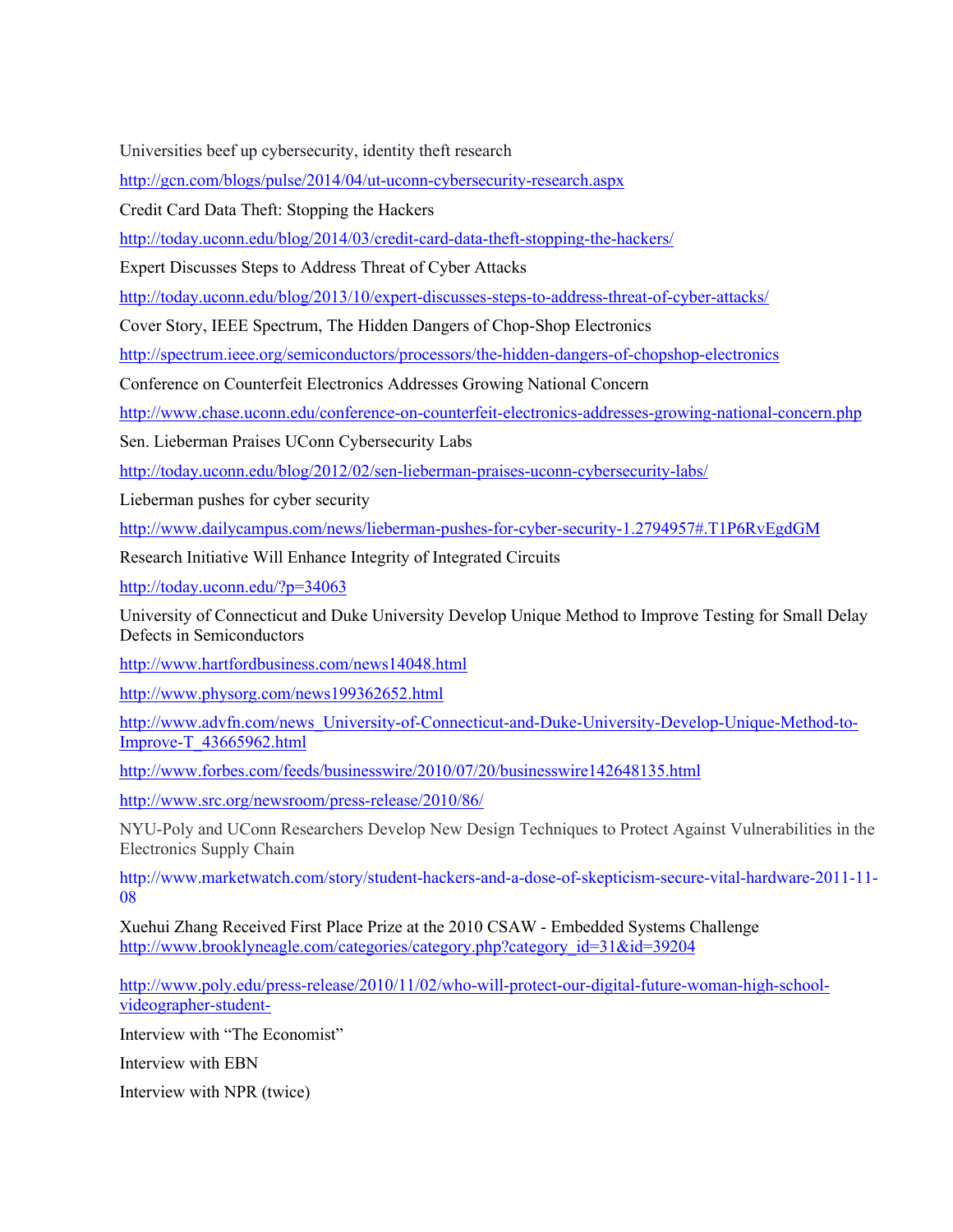## **Academic Awards & Honors**

| 2021            | <b>ACM Fellow</b>                                                                                                                                                                                                                                                                                                 |
|-----------------|-------------------------------------------------------------------------------------------------------------------------------------------------------------------------------------------------------------------------------------------------------------------------------------------------------------------|
| 2020            | Teacher/Scholar of the year, Herbert Wertheim College of Engineering, University of Florida                                                                                                                                                                                                                       |
| 2020            | The paper titled "SHADE: Automated Refinement of PCB Component Estimates Using Detected<br>Shadows," received the best student paper award in IEEE Conference on Physical Assurance and<br>Inspection of Electronics (PAINE), 2020.                                                                               |
| 2020            | Ranked #3 among all PIs at the University of Florida in awarded funding for 2020                                                                                                                                                                                                                                  |
| 2020            | Received Inventor of the Year Award from UF Innovate; Technology highlighted during the<br>Standing InnOvation Event in September 2020                                                                                                                                                                            |
| 2018            | Inducted into HOST Hall of Fame                                                                                                                                                                                                                                                                                   |
| 2018            | Best Paper Award, K. Xiao, D. Forte, Y. Jin, R. Karri, S. Bhunia, M. Tehranipoor, "Hardware<br>Trojans: Lessons Learned after One Decade of Research," ACM Transaction on Design Automation<br>of Electronic Systems (TODAES), 2017                                                                               |
| 2018            | <b>IEEE Fellow</b>                                                                                                                                                                                                                                                                                                |
| 2017            | Outstanding Paper Award, E. L. Principe, N. Asadizanjani, D. Forte, M. Tehranipoor, R. Chivas,<br>M. DiBattista, S. Silverman, M. Marsh, J. Mastovich, J. Odum, "Steps Towards Automated<br>Deprocessing of Integrated Circuits," International Symposium on Test and Failure Analysis<br>(ISTFA), 2017           |
| 2017            | College of Engineering Excellence in Leadership Award, University of Florida                                                                                                                                                                                                                                      |
| 2017            | <b>ECE Research Excellence Award, ECE Department, University of Florida</b>                                                                                                                                                                                                                                       |
| 2017            | Best Paper Award, X. Wang, Y. Guo, T. Rahman, D. Zhang, and M. Tehranipoor, "DOST:<br>Dynamically Obfuscated Wrapper for Split Test against IC Piracy," IEEE Asian Hardware-<br>Oriented Security and Trust Symposium (AsianHOST), 2017.                                                                          |
| 2017            | The article "Hardware Trojans: Lessons Learned After One Decade of Research" published in<br>IEEE Transactions on Design Automation of Electronic Systems (TODAES) was included the 21st<br><b>Annual Best of Computing</b><br>(http://www.computingreviews.com/recommend/bestof/notableitems.cfm?bestYear=2016). |
| 2016            | <b>TTTC Most Successful Event Award for HOST Symposium, Co-founded by Tehranipoor</b>                                                                                                                                                                                                                             |
| 2016            | Best Paper Award, Q. Shi, N. Asadi, D. Forte, and M. Tehranipoor, "A Layout-driven Framework<br>to Assess Vulnerability of ICs to Microprobing Attacks," IEEE Symposium on Hardware-Oriented<br>Security and Trust (HOST), 2016.                                                                                  |
| 2016            | Best Paper Candidate, K. Yang, D. Forte, and M. Tehranipoor, "UCR: An Unclonable Chipless<br>RFID Tag," IEEE Symposium on Hardware-Oriented Security and Trust (HOST), 2016.                                                                                                                                      |
| 2015            | Best Paper Award, "K. Xiao, D. Forte, and M. Tehranipoor, "Efficient and Secure Split<br>Manufacturing via Obfuscated Built-In Self-Authentication," IEEE Hardware-Oriented Security<br>and Trust (HOST), 2015"                                                                                                   |
| 2015            | The paper titled "Counterfeit Integrated Circuits: Detection, Avoidance, and the Challenges<br>Ahead" was recognized by JETTA as the most downloaded article in 2014                                                                                                                                              |
| $2015$ -present | Intel Charles E. Young Preeminence Endowed Professor in Cybersecurity, University of Florida                                                                                                                                                                                                                      |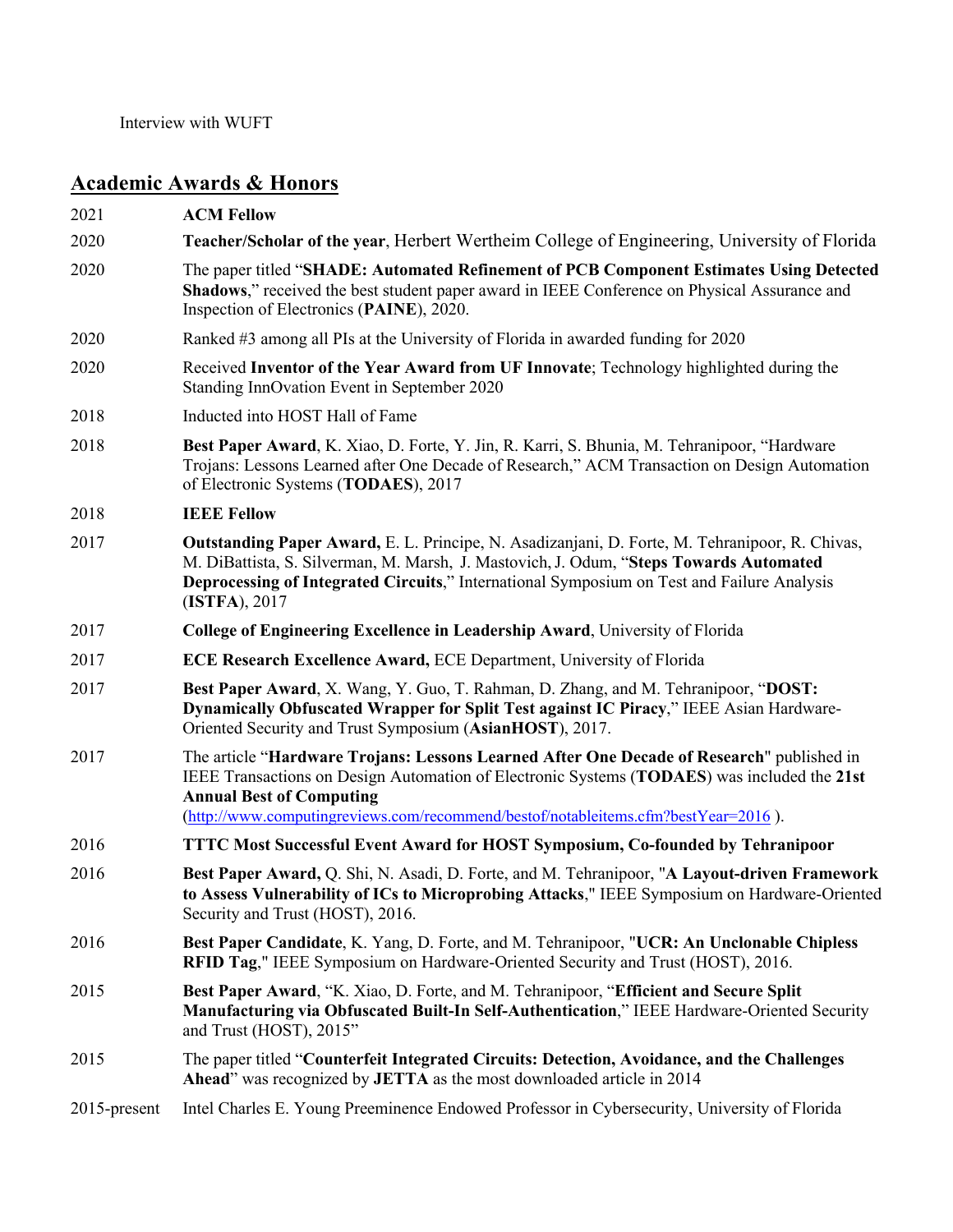| 2015-present     | Elected member of Connecticut Academy and Science and Engineering (CASE)                                            |
|------------------|---------------------------------------------------------------------------------------------------------------------|
| Nov. 2014        | ISE North America, US and Canada, Best Project finalist for establishing CHASE and CSI centers                      |
| Nov. 2014        | Best paper Candidate, International Symposium on Test and Failure Analysis (ISTFA), 2014                            |
| Oct. 2014        | ISE Northeast, Best Project finalist for establishing CHASE and CSI centers                                         |
| Aug 2014         | Air Force Office of Scientific Research (AFOR) MURI Award (2014-2019)                                               |
| Sep. 2014        | <b>UConn ECE Research Excellence Award</b>                                                                          |
| 2012-2014        | Charles Knapp Associate Professor                                                                                   |
| May 2013         | Best Paper Award, IEEE North Atlantic Test Workshop (NATW), 2013                                                    |
| 2012             | <b>IEEE Computer Society Golden Core Inductee</b>                                                                   |
| Oct. 2012        | Best Student Paper Award, IEEE International Symposium on Defect and Fault Tolerance in VLSI<br>Systems (DFT), 2012 |
| 2011-2012        | F.L. Castleman Associate Professor in Engineering Innovation                                                        |
| June 2012        | <b>IEEE Computer Society Outstanding Contribution Award</b>                                                         |
| April 2012       | SOE Outstanding Faculty Advisor Award                                                                               |
| Jan 2012         | Best Special Session Award, IEEE VLSI Test Symposium (VTS), 2011                                                    |
| 2010-2013        | <b>IEEE Computer Society Distinguished Speaker</b>                                                                  |
| 2010-2013        | <b>ACM Distinguished Speaker</b>                                                                                    |
| May 2010         | Recipient of the IEEE Computer Society TTTC Most Successful Technical Event for founding<br><b>HOST</b> Symposium   |
| May 2010         | Recipient of the 2009 IEEE Computer Society Certificate of Appreciation                                             |
| May 2009         | <b>UConn ECE Research Excellence Award, 2009</b>                                                                    |
| Jan. 2009        | <b>NSF CAREER Award, 2009</b>                                                                                       |
| May 2009         | Best Paper Award, IEEE North Atlantic Test Workshop, 2009                                                           |
| Oct. 2008        | <b>IEEE Computer Society Meritorious Service Award, 2008</b>                                                        |
| <b>May 2008</b>  | Best Paper Award, IEEE North Atlantic Test Workshop, 2008                                                           |
| May 2008         | Honorable Mention for Best Paper Award, IEEE North Atlantic Test Workshop, 2008                                     |
| May 2007         | Best Panel Award, IEEE VLSI Test Symposium (VTS), 2006                                                              |
| Nov. 2006        | Top Ten Recognition Paper, ITC 2005                                                                                 |
| March 2006       | Best Paper Award, IEEE VLSI Test Symposium (VTS), 2005                                                              |
| April 2006       | Best Paper Candidate, Design Automation Conference, 2006                                                            |
| Sep. 2005        | Best Paper Candidate, TI Symposium on Test (TIST), 2005                                                             |
| $1/02 - 08/04$   | Received Texas Public Educational Grant, 2002-2004                                                                  |
| <b>July 1997</b> | Ranked 2 <sup>nd</sup> , Undergraduate Program, ECE Department, Tehran Polytechnic University                       |
| June 1992        | Ranked 1 <sup>st</sup> , High School, Among all high school students in Golestan province, Iran                     |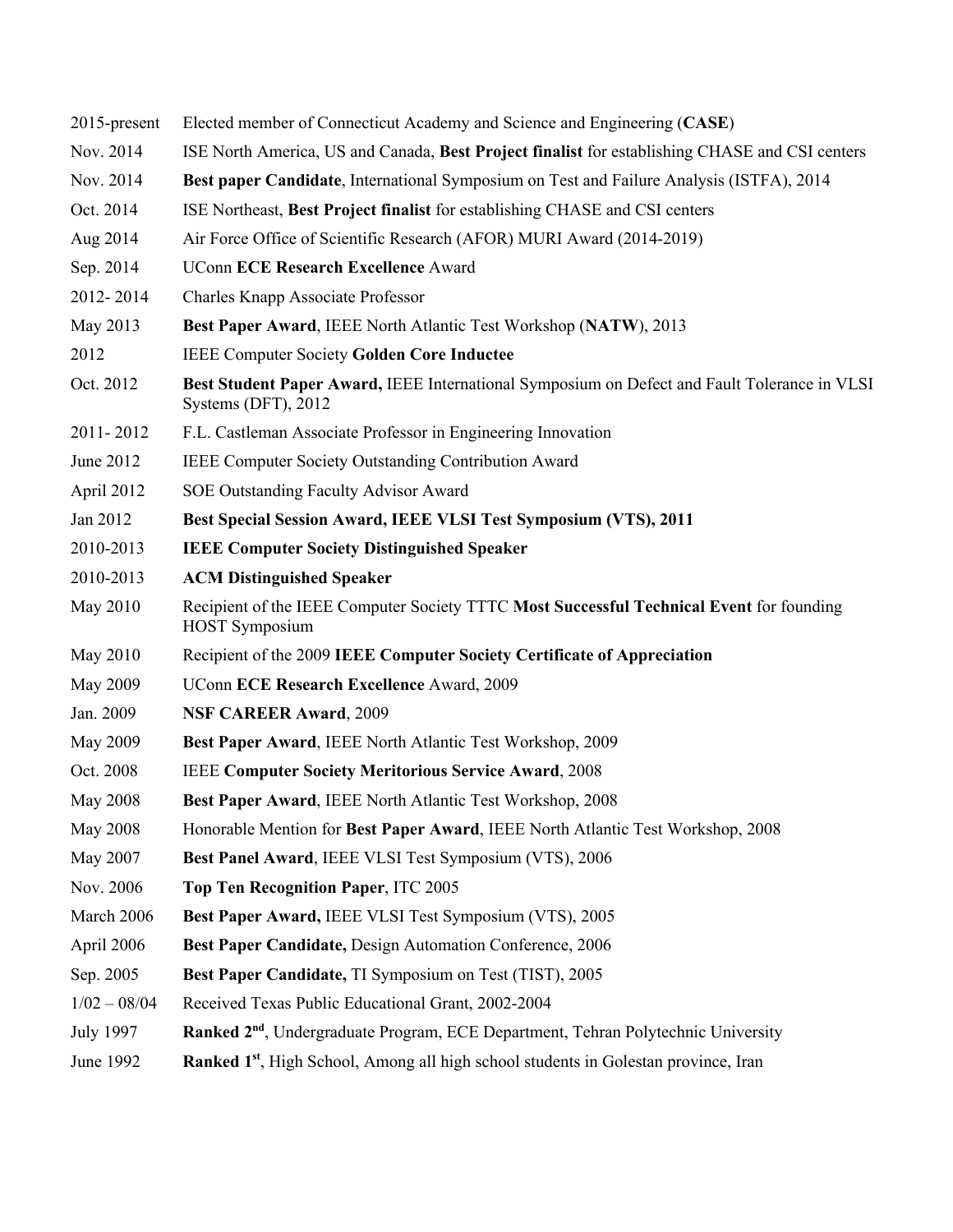## **Students Awards for their Projects under my Supervision**

- Andrew Stern received the 3<sup>rd</sup> place in the 2021 IEEE TTTC McCluskey Best Doctoral Thesis Award
- Huanyu Wang received the 2nd place in the **2021 IEEE TTTC McCluskey Best Doctoral Thesis Award**
- The **Hardware Demo presented in HOST-2020** called "SPARTA: Laser Probing Approach for Trojan Detection" Received the judges best demo award
- The **Hardware Demo presented in HOST-2020** called "FPGA-As-A-Service Security" Received the attendees best demo award
- Andrew Stern received the second Prize for his hardware demo on "**Utilizing EM Emanation for Provenance Analysis of Microelectronic Devices**", IEEE International HOST, May 2018, Washington DC
- Andrew Stern, Received **best demo award** at the FICS 2018
- Fahim Rahman, Received **best poster award** at the FICS 2018
- Huanyu Wang, Received **best poster award** at the FICS 2018
- **Best Poster Award supported by DRAPER,** Andrew Stern, Haoting Shen, Xiaolin Xu, Domenic Forte, Mark Tehranipoor, **Near Field EM for Foundry of Origin Identification**, 2017 FICS Annual Conference on Cybersecurity
- **Best Poster Award,** Gustavo K. Contreras, Adib Nahiyan, Domenic Forte, Mark Tehranipoor, **Track and Extract: Information Flow Tracking for Security Vulnerability Analysis and Exploit Extraction**, 2017 FICS Annual Conference on Cybersecurity
- **Best Poster Award,** Troy Bryant, Sreeja Chowdhury, Domenic Forte, Mark Tehranipoor, Nima Maghari*,* **An All-Digital PUF (Physically Unclonable Functions) for AMS Applications Using Stochastic Comparator Voltage Offset**, 2017 FICS Annual Conference on Cybersecurity
- Adib Nahiyan and Gus Contreras receive **Best Poster Award** at the 2016 FICS Annual Conference on Cybersecurity, Title: **DSeRC: Design Security Rule Check**
- Mehdi Sadi received **Best in Session Award** from TECHCON, 2016 for his paper titled **BIST-Assisted Infield Aging Reliability Management of SoCs Using On-Chip Clock Sweeping and Machine Learning**
- G. Contreras received **Best in Session Award** from TECHCON, 2016 for his paper titled **Fault Deterministic Vector Analysis and Seed Extraction for LBIST**
- Tauhid Rahman received **Best in Session Award** from TECHCON, 2016 for his paper titled **SRAM Inspired Design and Optimization for Developing Robust Security Primitives**
- **Qihang Shi** received the Best TA Award from the ECE Department, UConn, 2012
- **Andrew Ferraiuolo, Adam Zimmer, and Rifat Chowdhury** won the first prize from ECE on their Senior Design Project under my supervision, 2012
- **Nicholas Tuzzio, Xuehui Zhang and Andrew Ferraiuolo**: Received the first place prize at the 2011 CSAW - Embedded Systems Challenge (Physical Unclonable Functions)
- **Xuehui Zhang, Nicholas Tuzzio, and Andrew Ferraiuolo**: Received the third place prize at the 2011 CSAW - Embedded Systems Challenge (Malicious Processor Design)
- **Junxia Ma**: Selected as one of the four finalists for Connecticut Women of Innovation (WOI)
- **Brian Helfer, Theodore Estwan, and Emilio Cepeda** won the first prize from ECE on their Senior Design Project under my supervision, 2011
- **Xuehui Zhang:** Received First Place Prize at the 2010 CSAW Embedded Systems Challenge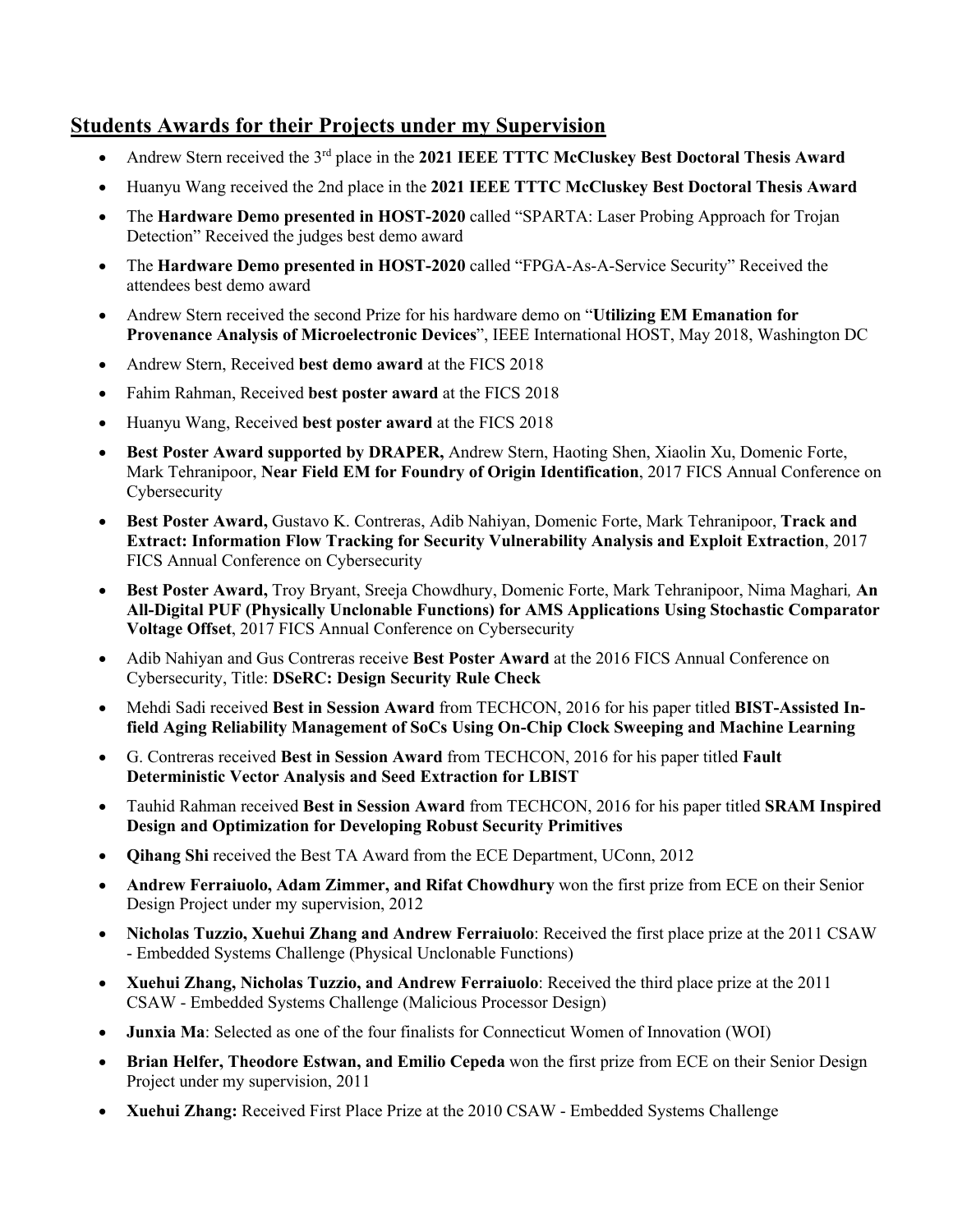- **Michel Wang:** Received Best in Session Award at TECHCON 2010
- **Nisar Ahmed:** Received UConn SOE Outstanding Graduate Thesis Award
- **Joseph Larosa, Corey Benoit, Andrew Tan, and Kevin Perkins** won the first prize from ECE on their Senior Design Project under my supervision, 2010
- **Junxia Ma:** Received Best in Session Award at TECHCON 2009
- **Jeremy Lee:** Received the TTTC Best Thesis Research Poster Award, 2008
- **Jeremy Lee:** Received the Best Computer Engineering Seminar Presentation, 2008
- **Paul Rago and Aaron Feldstein** won the second prize from ECE on their Senior Design Project under my supervision, 2008
- **Nisar Ahmed:** Received the TTTC 2007 Best Doctoral Dissertation Award
- **Kevin Tyler, Danny Ho, and Vimal Vachhani** won the first prize from ECE on their Senior Design Project under my supervision, 2007
- **Nisar Ahmed:** Received the UMBC-CSEE's Best PhD Thesis Award, 2006

## **Professional Activities**

#### *Founding Positions:*

- **Co-founder**, IEEE International Physical Attacks and Inspection on Electronics (**PAINE**) Conference http://paine-conference.org/
- **Founder**, Trusted and Assured Microelectronics Forum (**TAME**) www.tameforum.org
- **Co-founder**, Journal of Hardware and Systems Security (**HASS**), 2016 http://www.editorialmanager.com/hass
- **Co-founder**, IEEE Asian Symposium on Hardware-Oriented Security and Trust (**AsianHOST**), 2016 http://asianhost.org/index.htm
- **Co-founder**, International Verification and Security Workshop (**IVSW**) and member of the steering committee,

http://tima.imag.fr/conferences/ivsw/ivsw16/

- **Founder and Director**, Florida Institute for Cybersecurity (**FICS**), 2015-present http://www.institute.ufl.edu
- **Founding Director**, Center for Hardware Assurance, Security, and Engineering (**CHASE**), 2012-2015 http://www.chase.uconn.edu/
- **Founding Director**, Comcast Center of Excellence in Security Innovation (**CSI**), 2013-2015 http://www.csi.uconn.edu/
- **Co-founder**, IEEE Int. Symposium on Hardware-Oriented Security and Trust (**HOST**), 2008 http://www.engr.uconn.edu/HOST/
- **Co-founder**, Trust-Hub, 2010 http://www.trust-hub.org/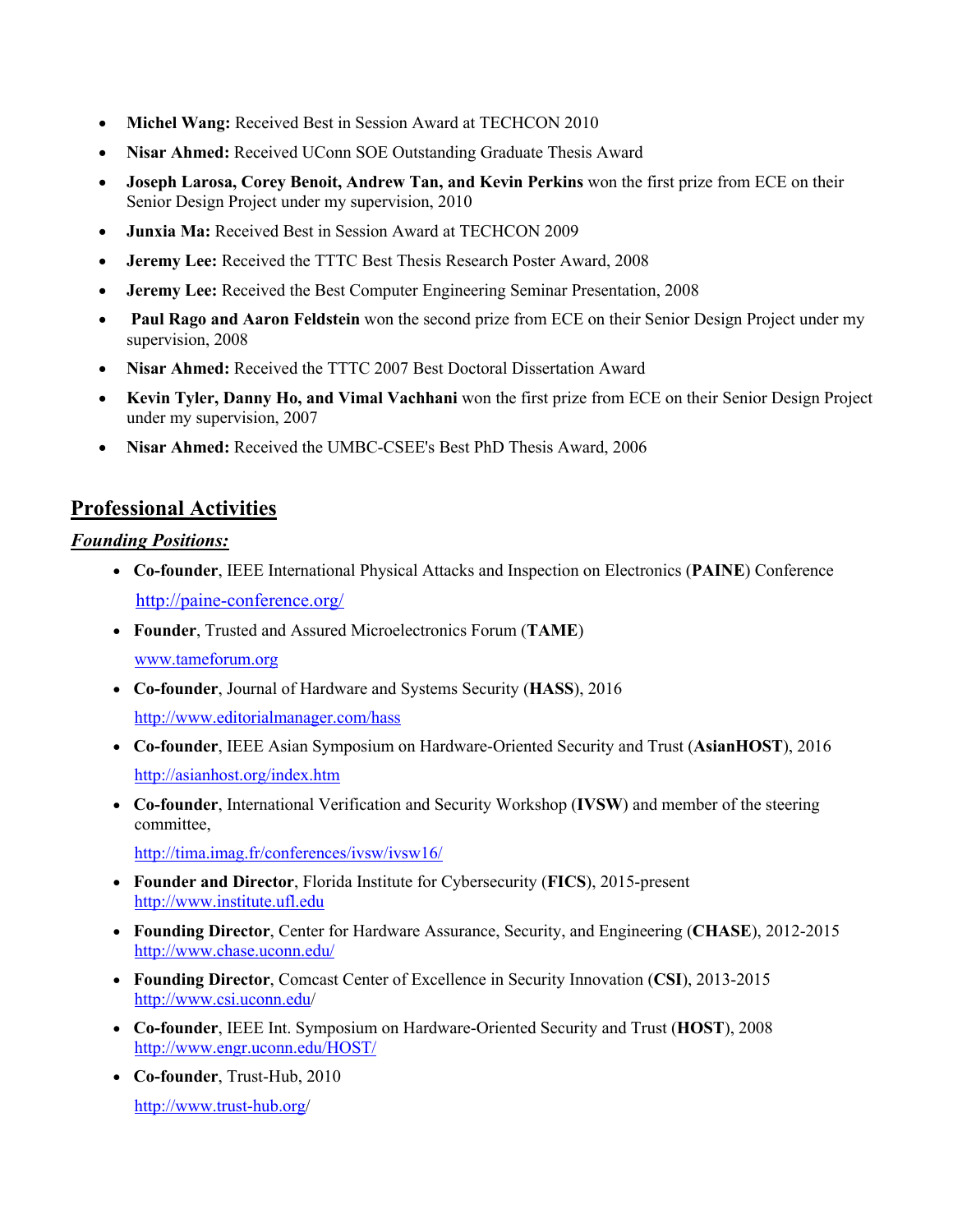#### *IEEE/ACM Events Chair Positions:*

- **Co-general Chair,** IEEE International Symposium on Hardware-Oriented Security and Trust (HOST), 2022
- **Vice-Program Chair**, IEEE International Worshop on Silicon Lifecycle Management (SLM), 2021
- **Co-general Chair,** IEEE International Hardware-Oriented Security and Trust (HOST) Summit, 2021
- **General Chair**, IEEE International Physical Assurance and Inspection of Electronics (PAINE) Conference, 2019, 2020, 2021
- **General Chair**, CAD4Sec Workshop, Co-located with DAC, 2022
- **Program Chair**, International Test Conference (ITC), 2019
- **Editor-in-Chief**, Journal of Hardware and Systems Security (HASS), 2016-present
- **Associate EIC**, IEEE Design & Test of Computers, 2012-2014
- **IEEE CS Fellow Evaluation Committee,** IEEE CS, 2018-2022
- **IEEE Cybersecurity Initiative Ambassador** (2016-2020)
- **Vice-program Chair**, International Test Conference (ITC), 2018
- **Co-Program Chair**, International Verification and Security Workshop (IVSW), 2016
- **Co-Program Chair**, IoT and Automotive Security Workshop (ISAW), 2017
- **Co-program Chair**, IEEE International Workshop on Cross-Layer Cyber-Physical Systems Security (CPSS), 2016
- **Co-program Chair**, IoT Security Workshop, co-located with IEEE HOST 2017
- **Vice-General Chair**, IEEE North Atlantic Test Workshop (NATW), 2011
- **General Chair**, IEEE Workshop on Defect and Data Driven Testing (D3T), 2009, Austin, TX
- **General Chair**, IEEE International Symposium on Defect and Fault Tolerance of VLSI Systems (DFT), 2009, Chicago, IL
- **General Chair,** IEEE International Symposium on Hardware-Oriented Security and Trust (HOST), 2009, San Francisco, CA
- General Chair, 1<sup>st</sup> IEEE International Symposium on Hardware-Oriented Security and Trust (HOST), 2008, Anaheim, CA
- **Steering Committee Chair**, IEEE International Symposium on Hardware-Oriented Security and Trust (HOST), 2008-present
- **Program Chair**, IEEE Workshop on Defect Based Testing (DBT), 2008, Santa Clara, CA
- **Program Chair**, IEEE International Symposium on Defect and Fault Tolerance of VLSI Systems (DFT), 2008, Boston, MA
- **Program Chair**, IEEE Workshop on Defect Based Testing (DBT), 2007, Santa Clara, CA
- **Local Arrangement Chair**, IEEE Int. Symp. on Defect and Fault Tolerance in VLSI Systems (DFT), 2006, Washington DC
- **Member, Steering Committee,** IEEE Workshop on Defect and Data Driven Testing (D3T), 2009-2010
- **Chair**, Hardware Security Subcommittee, Design Automation Conference (DAC), 2019, 2020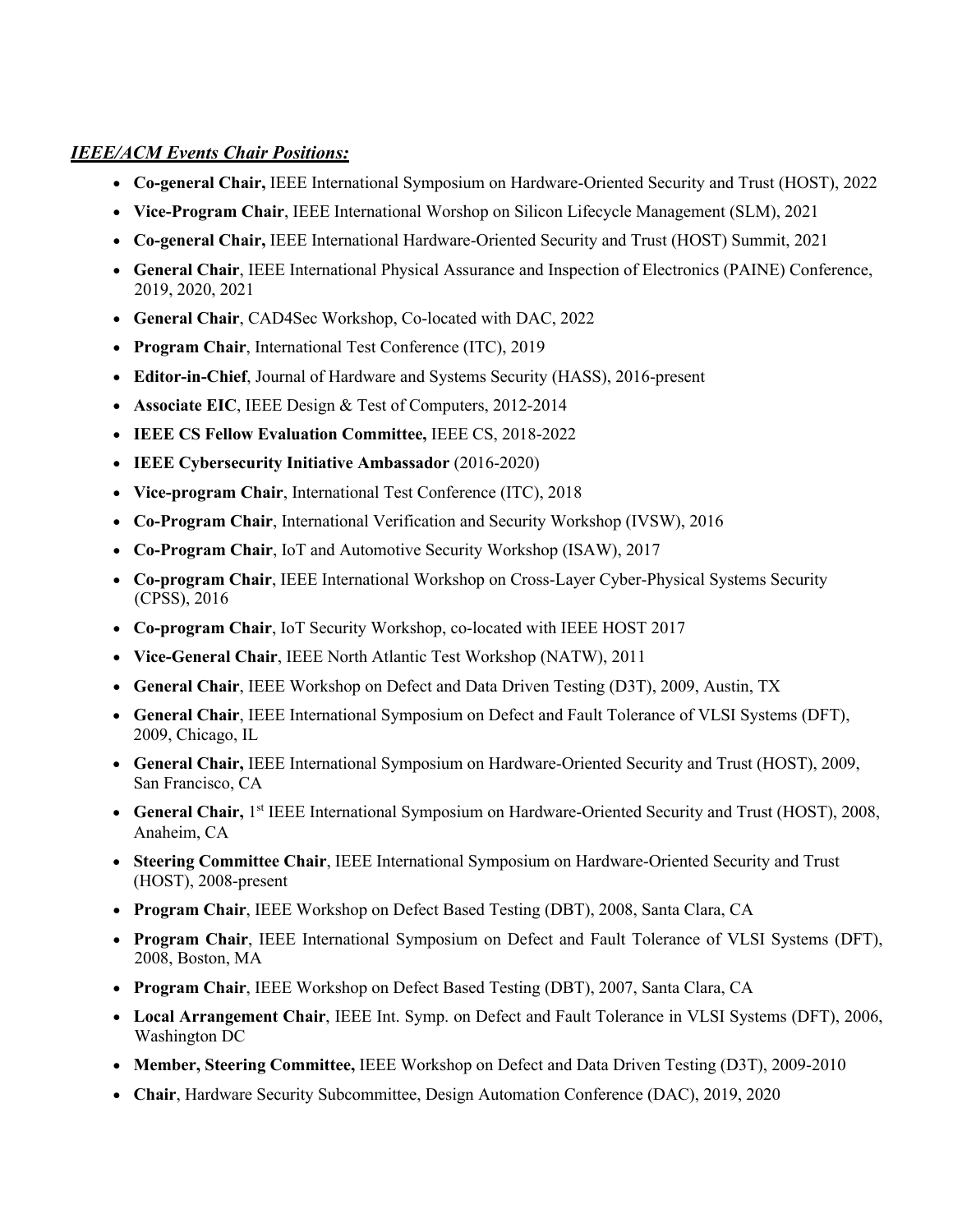- **Member, Steering Committee,** International Test Conference (ITC), 2018-present
- **Member, Steering Committee,** IEEE Workshop on Defect and Adaptive Test Analysis (DATA), 2011 present
- **Member, Steering Committee,** IEEE International Verification and Security Workshop (IVSW), 2016 present
- **Vice-Chair,** TTTC Technical Activity group on Hardware Security and Trust
- **Vice-General Chair,** IEEE North Atlantic Test Workshop (NATW), 2012
- **Co-program Chair**, Internet of Things (IoT) and Automotive Security Workshop (IASW), co-located with HOST Symposium, 2017-present
- **Industry Liaison,** IEEE International Symposium on Hardware-Oriented Security and Trust (HOST), 2014 present
- **Industry Liaison,** Workshop for Women in Hardware and Systems Security (WISE), 2017-present
- **Industry Liaison,** IEEE Asian Symposium on Hardware-Oriented Security and Trust (AsianHOST), 2016
- **Panel Chair,** IEEE Asian Symposium on Hardware-Oriented Security and Trust (AsianHOST), 2016-present
- **Security Special Session Track Chair**, IEEE International Microprocessor Test and Verification (MTV) conference, 2016
- **Security Track Co-chair**, International Test Conference (ITC), 2016-present
- **Security Track Chair**, Design Automation Conference (DAC), 2017-2018
- Design Automation Conference (DAC) **Security Special Focus Committee, 2018-2019**
- **Steering Committee**, Attacks and Solutions in Hardware Security (**ASHES**), Co-located with CCS 2017 present
- **Exhibit Chair,** IEEE International Hardware-Oriented Security and Trust (**HOST**), 2020

#### *Non-IEEE Events Chair Positions:*

- **Member**, Scientific Advisory Board, Center for Advanced Studies, LMU Munich
- **Chair**, Advisory Board, SECURE Center. Prairie View A&M University (PVAMU)
- Florida State University System (SUS) **Cybersecurity Steering Group (Governing Council)**, 2020-present
- **Co-Chair**, Trusted and Assured Microelectronics (TAME) Forum, Nov. 2017
- **Steering Committee,** Trusted and Assured Microelectronics (TAME) Forum
- **Chair**, FICS Annual Conference on Cybersecurity, March 2017. **13 companies sponsored this event. 210 attended.**
- **Chair**, FICS Annual Conference on Cybersecurity, February 2016. **12 companies sponsored this event. 155 attended.**
- **Chair**, CHASE Conference on Secure/Trustworthy Systems and Supply Chain Assurance, 2015. **10 companies sponsored this event.**
- **Co-organizer**, CyberSEED (http://www.csi.uconn.edu/cybersecurity-week), **More than a dozen companies sponsored this event.**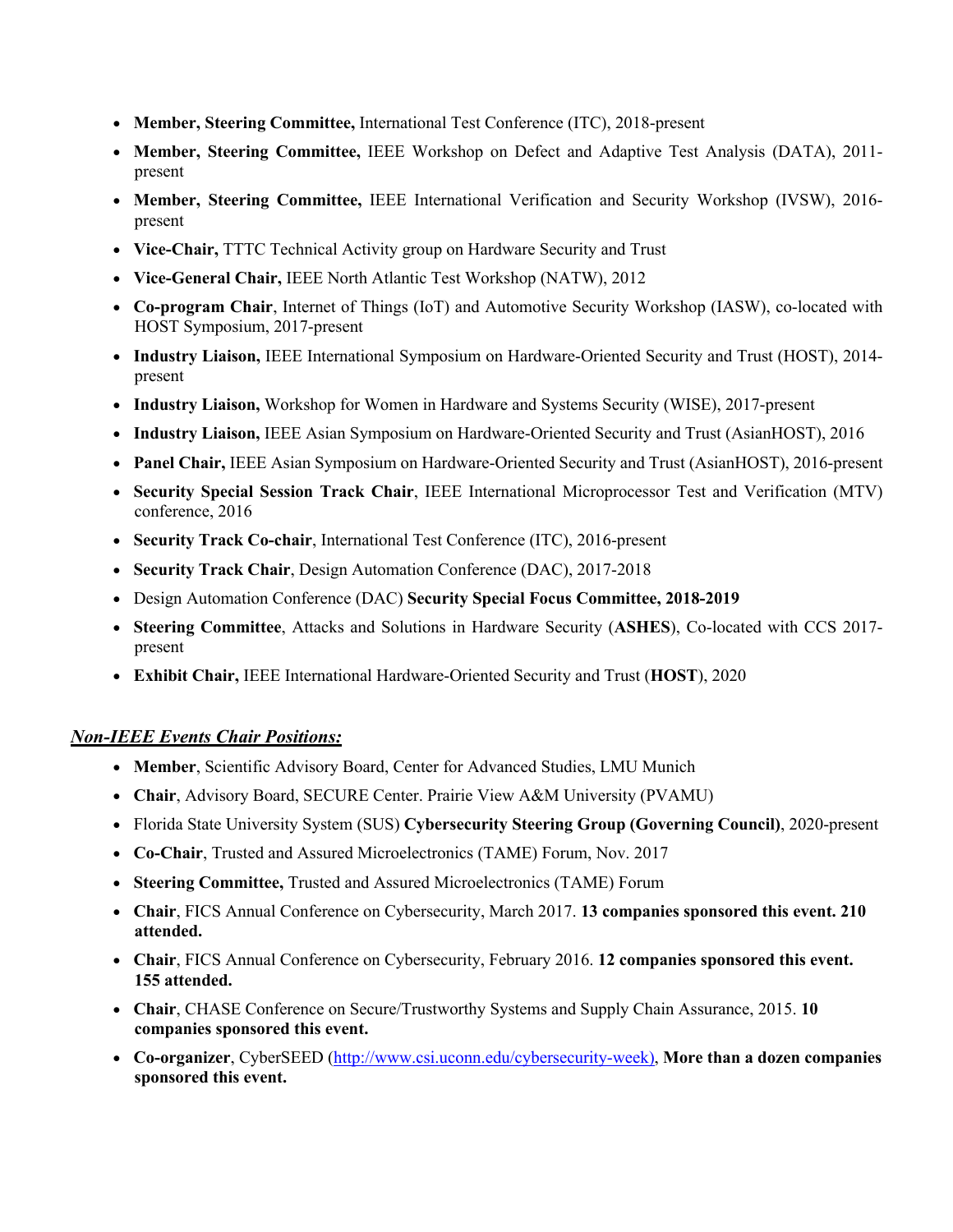- **Chair**, CHASE Workshop on Secure/Trustworthy Systems and Supply Chain Assurance, 2014 (https://www.chase.uconn.edu/chase-workshop-2014.php). **8 companies sponsored this event.**
- **Chair**, ARO/CHASE Sponsored Workshop on Counterfeit Electronics, 2013
- **Chair**,  $2^{nd}$  ARO Sponsored Workshop on Hardware Assurance, 2011
- Chair, 1<sup>st</sup> ARO Workshop on Hardware Assurance, 2009

#### *Editorial Board:*

- **Associate Editor**, IEEE Transactions on Computers, 2019-present
- **Associate Editor**, IEEE Transactions on VLSI (**TVLSI**), 2015-present
- **Associate Editor**, ACM Transactions on Design Automation of Electronic Systems (**TODAES**), 2013-2020
- **Associate Editor**, IEEE Design & Test of Computer Magazine, 2009-2015, 2020-2021
- **Associate Editor**, Journal of Low Power Electronics (**JOLPE**), 2009-present
- **Associate Editor**, Journal of Electronic Testing: Theory and Applications (**JETTA**), 2007-present
- **Editor,** Test Technology Technical Council **(TTTC**) Newsletter, 2008-2011

#### *Guest Editor:*

- Special issue on CAD for Security: Pre-silicon Security Sign-off Solutions Through Design Cycle, ACM Journal on Emerging Technologies in Computing Systems (JETC), 2022, F. Farahmandi, A. Srivastava, G. Di Natale, and M. Tehranipoor
- Special issue on Physical Assurance and Inspection of Electronics, Springer Journal on Hardware and Systems Security (HaSS), 2020, N. Asadi, and M. Tehranipoor
- C. Chang, M. van Dijk, U. Ruhrmair, and M. Tehranipoor, Emerging Attacks and Solutions for Secure Hardware in the Internet of Things, IEEE Transactions on Dependable and Secure Computing (TDSC), May/June 2019
- IEEE Transactions on Multi-Scale Computing Systems, Special Issue on Hardware/Software Cross-Layer Technologies for Trustworthy and Secure Computing, Shiyan Hu (Michigan Technological University), Yier Jin (University of Central Florida), Mark M. Tehranipoor (University of Connecticut), Kenneth Heffner (Honeywell)
- IET Computers and Digital Techniques, Special Issue on Hardware Security, Ilia Polian (U of Passau) and M. Tehranipoor (UCONN), 2013-2014
- Special issue on "On-chip Structures for Smarter Silicon", IEEE Design & Test of Computers, Co-guest Editor: LeRoy Winemberg (Freescale Semiconductor), 2012
- IEEE Computer Society (CS) Computing Now on Hardware Security and Trust, September 2010
- IEEE Design & Test Special Issue on "Verifying Physical Trustworthiness of Integrated Circuits and Systems", Co-guest Editor: Farinaz Koushanfar (Rice University), 2009
- Special issue on "Test, Defect Tolerance, and Reliability of Nanoscale Devices", Journal of Electronic Testing: Theory and Applications (JETTA), 2007
- Special issue on "IR-Drop and power Supply Noise Effects on Design and Test of Very Deep Submicron Designs", IEEE Design & Test of Computers, Co-guest Editor: Ken Butler (Texas Instruments), 2008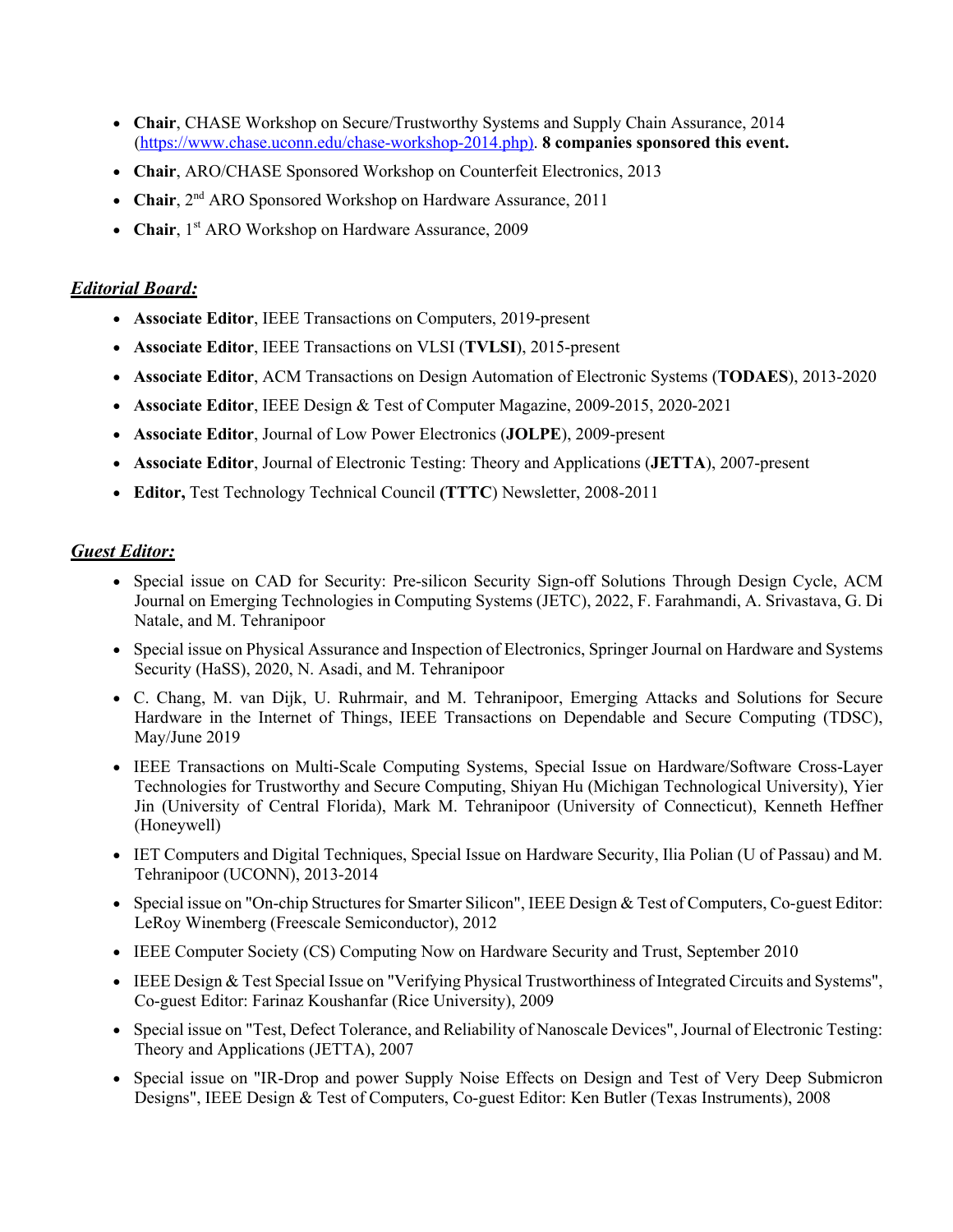## **Tutorials**

- International Test Conference (ITC), **SoC Security Verification**, Oct. 2021
- IEEE International Hardware-Oriented Security and Trust (**HOST**), **CAD Solutions for SoC Security**, Dec. 12, 2021
- Design, Automation, and Test in Europe (**DATE**), CAD for SoC Security, Feb. 2021
- IEEE International Hardware-Oriented Security and Trust (**HOST**), **CAD for SoC Security**, Dec. 2020
- IEEE International Hardware-Oriented Security and Trust (**HOST**), **CAD for SoC Security**, Washington DC, May 2019
- IEEE International Hardware-Oriented Security and Trust (**HOST**), **Protecting Electronics Supply Chain from Throughout Lifecycle**, Washington DC, May 2018
- IEEE International Hardware-Oriented Security and Trust (**HOST**), **Protecting Electronics Supply Chain from Design to Resign**, Washington DC, May 2017
- International Test Conference (ITC), **Test Opportunities and Challenges for Secure Hardware and Verifying Trust in Integrated Circuits**, Dallas/Fort Worth, TX, 2016
- **Dagstuhl Seminar on Hardware Security**, Germany, Dagstuhl, 2016, Title: Hardware Security (http://www.dagstuhl.de/de/programm/kalender/semhp/?semnr=16202)
- International Test Conference (ITC), **Test Opportunities and Challenges for Secure Hardware and Verifying Trust in Integrated Circuits**, 2015
- Design Automation Conference (DAC), **Introduction to Hardware Security**, M. Potkonjak (UCLA), M. Tehranipoor (UCONN), 2015
- IEEE International System-on-Chip Conference (SOCC), **Electronic Component Supply Chain Security: Threats, Challenges, and Solution**, M. Tehranipoor (UCONN), 2014
- Design, Automation, and Test in Europe (DATE), **All You Need to Know About Hardware Trojans and Counterfeit ICs**, M. Tehranipoor and D. Forte (UCONN), 2014
- IEEE Conference on VLSI, 2014, **All You Need to Know About Hardware Trojans and Counterfeit ICs**, M. Tehranipoor and D. Forte (UCONN)
- IEEE International Reliability Physics Symposium (IRPS), 2013, **Chip to System Reliability Fundamentals**, M. Tehranipoor (UConn), Nemat Bidokhti (Cisco), and Bill Eklow (Cisco)
- International Test Conference (ITC), 2011, **Testing Low-Power Integrated Circuits: Challenges, Solutions, and Industry Practices**, Srivaths Ravi (Texas Instruments), M. Tehranipoor (UConn), and Rohit Kapur (Synopsys)
- International Test Conference (ITC), 2011, **High-Quality and Low-Cost Delay Testing for VDSM Designs: Challenges & Solutions**, M. Tehranipoor (UConn), Krish Chakrabarty (Duke University), and Jeff Rearick (AMD)
- Design Automation Conference (DAC), 2011, **Chip to System Reliability Fundamentals**, M. Tehranipoor (UConn), Nemat Bidokhti (Cisco), and Bill Eklow (Cisco)
- International Test Conference (ITC), 2010, **Testing Low-Power Integrated Circuits: Challenges, Solutions, and Industry Practices**, Srivaths Ravi (Texas Instruments), M. Tehranipoor (UConn), and Rohit Kapur (Synopsys)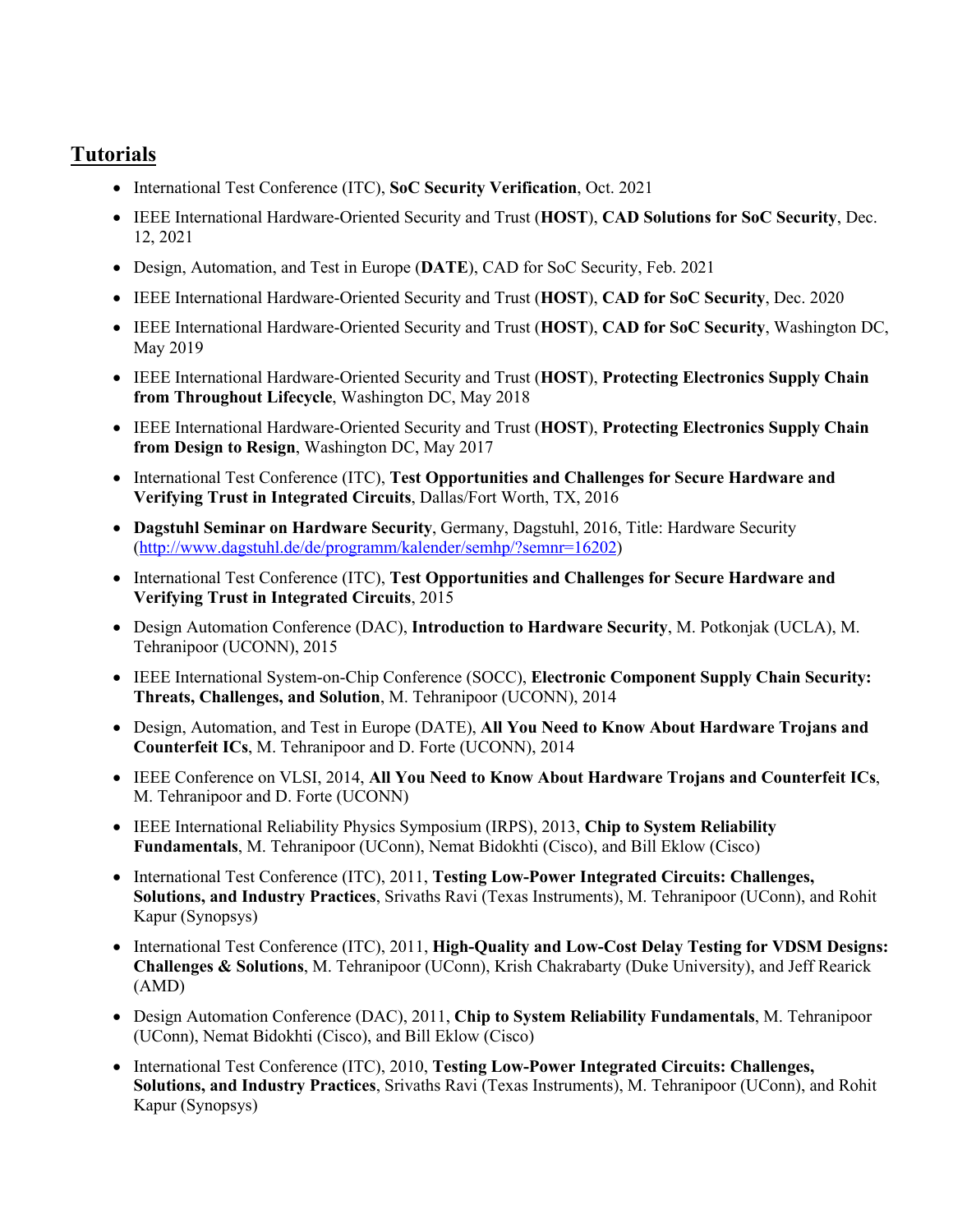- International Test Conference (ITC), 2010, **High-Quality and Low-Cost Delay Testing for VDSM Designs: Challenges & Solutions**, M. Tehranipoor (UConn), Krish Chakrabarty (Duke University), and Jeff Rearick (AMD)
- Design, Automation, and Test in Europe (DATE), 2010, **Testing Low-Power Integrated Circuits: Challenges, Solutions, and Industry Practices**, Srivaths Ravi (Texas Instruments), M. Tehranipoor (UConn), Rohit Kapur (Synopsys)
- International Conference on VLSI Design, Title: **High-Quality and Low-Cost Delay Test for VDSM Designs**, January 2009
- **IEEE MidWest Symposium on Circuits and Systems, Title:** High-Quality Delay Tests for Nanometer Technology Designs, Auguat 2008

#### **Panelist**

- Panelist: IEEE Workshop on Silicon Lifecycle Management (SLM), 2021
- Panelist: Microelectronics Security, Raytheon RX ISaC Technology Network Panel, May 2021
- Panel Co-moderator, High Level Synthesis: Facts, Myths, and fantacies, IEEE HOST, Dec. 2020
- Panelist: Quantifiable Assurance, IEEE HOST 2020
- Panelist: Hardware Security, SRC SIA DOE workshop on Decadal Plan for Semiconductors workshop on ICT Hardware Enabled Security
- Panelist: Education and Workforce Development, ERI Summit, August 2020
- Panelist: Assured AI, Trusted and Assured Microelectronic (TAME) Forum, Washington DC, May 2019
- Panelist: Hardware Supply Chain Security in Asia and Around the World, IEEE AsianHOST, 2018
- Panelist: Trusted and Assured Microelectronics (TAME), Vision for TAME (co-located with HOST), May 2018
- Panel Moderator with Edna Conway, Women in Hardware and Systems Security Workshop (WISE), May 2018
- Panelist, Global Electronic Supply Chain: What Can South East Asian do about it? IEEE AsianHOST, 2017
- Panelist: Internet of Things (IoT) and Automotive Security Workshop (IASW), 2017
- Panelist: NYU Alfred P. Sloan Foundation, Cybersecurity Lecture, with Wally Rhines, Chairman and CEO of Mentor Graphics, April 2017
- Panelist: International Workshop on Hardware Security, 2016, Title: Research Collaboration Opportunities in Hardware Security Areas
- Panelist: IEEE VLSI Test Symposium (VTS), 2016, Title: Test Challenges for Secure Hardware
- Panelist: International Symposium on Quality Electronic Design (ISQED), 2016, Title: Hardware and Systems Security Challenges in IoT Era
- Panelist: FIU Cybersecurity Conference, October, 2015
- Panelist: IEEE VLSI Test Symposium (VTS), 2015
- Panelist: IEEE S&P Symposium, San Jose, CA, May 2014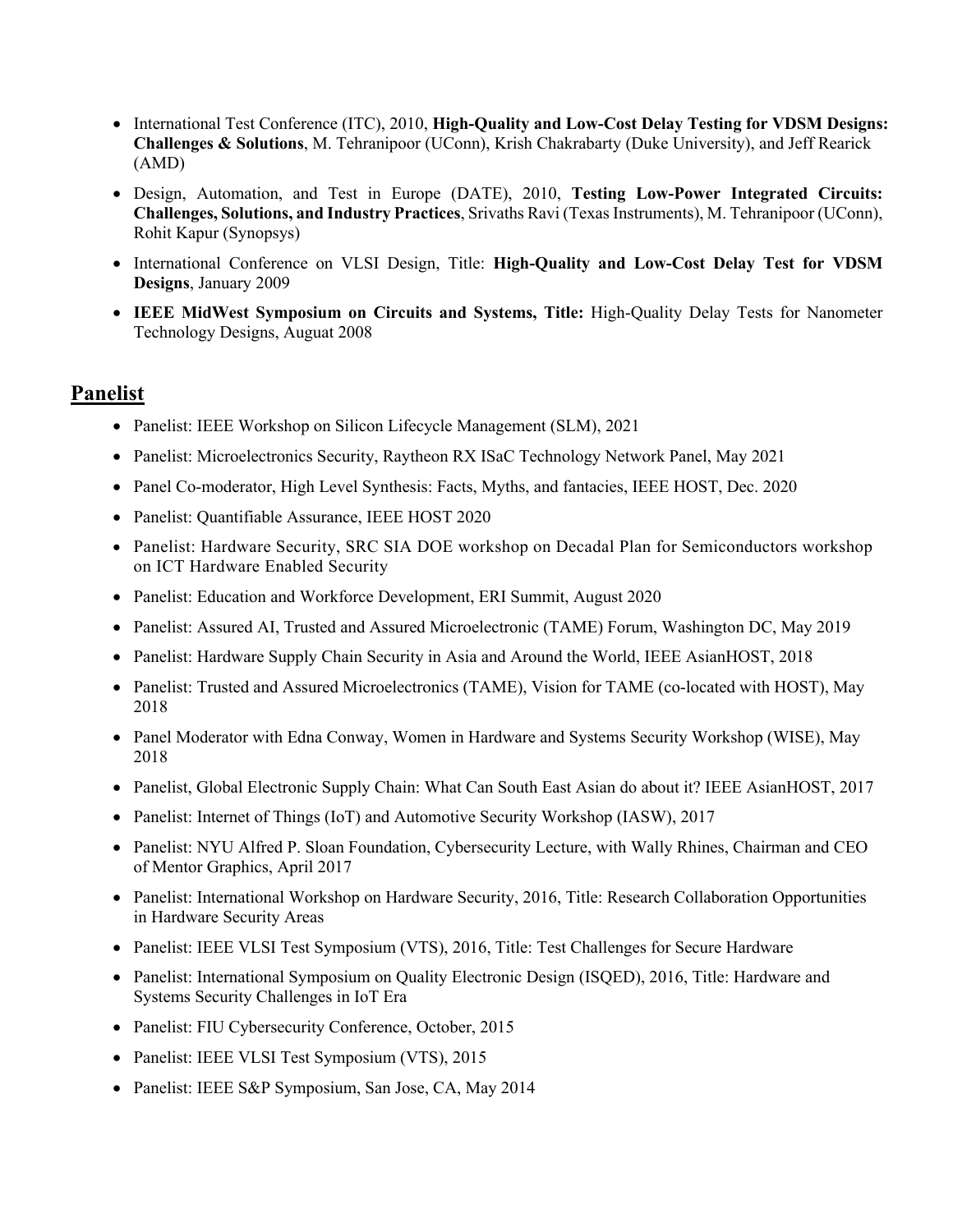- Panelist: SRC STARSS, San Jose, CA, May 2014
- Panelist: Microprocessor Test and verification (MTV), Nov. 2013
- Panelist: IEEE North Atlantic Test Workshop (NATW), May 2013
- Panelist: Cisco innovation Test Conference (CITC), 2012
- Panelist: International Workshop on Defect and Adaptive Test Analysis (DATA), September 2011
- Panelist: International Test Conference (ITC), November 2010
- Panelist: IEEE Symposium on Hardware-Oriented Security and Trust (HOST), June 2010
- Panelist: International Test Conference (ITC), Nov. 2009
- Panelist: International Symposium on Defect and Fault Tolerance in VLSI Systems (DFT), October 2009
- Panelist: IEEE Workshop on RTL Testing (WRTLT-08), Nov. 2008, Title: Power-Aware Testing in Integrated Circuits

## **Special Session Organizer**

- **Special Session Organizer**, Hardware Security, International Test Conference (ITC), 2018
- **Special Session,** Emerging Topics in Security and Trust I, International Test Conference (ITC), 2017 (Speakers: Brian Dupaix (AFRL), Patrick Schaumont (Vriginia Tech), and An Chen (Semiconductor Research Corporation)
- **Special Session,** Emerging Topics in Security and Trust II, International Test Conference (ITC), 2017 (Domenic Forte (University of Florida), Jeyavijayan Rajendran (Texas A&M University), and Krishnendu Chakrabarty (Duke University))
- **Special Session,** Physical Attacks: Can Test Save Us? IEEE VLSI Test Symposium (VTS), 2017, Coorganized by Swarup Bhunia, University of Florida
- **Special Session** 1, IP Protection, IEEE Microprocessor Test and Verification, 2016
- **Special Session** 2, Test for Security and Trust, IEEE Microprocessor Test and Verification (MTV), 2016
- **Special Session**, Test for Security and Trust of Integrated Circuits, International Test Conference (ITC), 2016
- **Special Session**, IEEE VLSI Test Symposium (VTS), 2016, Title: Security Validation in IOT Space
- **Special Session,** IEEE VLSI Design, India, 2016, Title: New Topics in Hardware Security
- **Special Session**, IEEE Microprocessor Test and Verification Workshop (MTV), Austin, 2015, Title: New Directions in Hardware Security
- **HOT Topic Session on Counterfeit Electronics**, IEEE VLSI Test Symposium (**VTS**), May 2013 (with Prof. Ilia Polian, University of Passau)
- **HOT Topic Session on Smart Silicon**, IEEE VLSI Test Symposium (**VTS**), May 2011 (with LeRoy Windemberg, Freescale Semiconductor)
- **Moderator, Roundtable on Hardware Security and Trust,** IEEE Design & Test Magazine, September/October 2011

## **Panel and Tutorial Organizer/Moderator**

• **Panel Organizer/Moderator**, GomacTech, Quantifiable Assurance: From IPs to SoCs, March 2022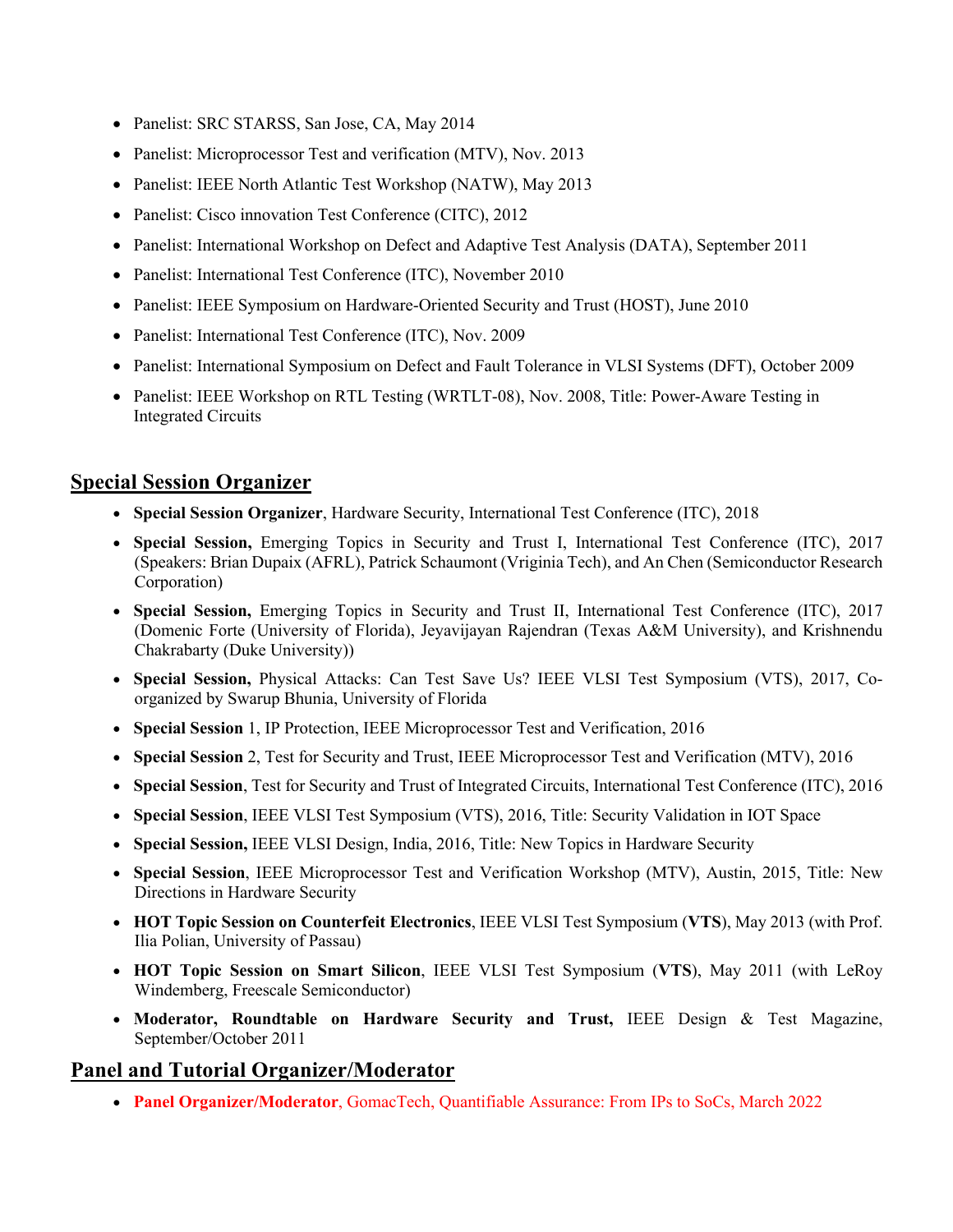- **Panel Organizer/Moderator**, International Test Conference (**ITC**), Perspectives on the Future of Hardware Security, 2019
- **Panel Moderator**, Chip to PCB Assurance: Detection and Prevention, International Conference on Physical Assurance and Inspection of Electronics (**PAINE**), 2019.
- **Panel Organizer**, AI-Enabled Security Validation and Test, IEEE VLSI Test Symposium (**VTS**), 2019
- **Panel Organizer/Moderator**, Physical Inspection and Attacks: New Frontiers in Hardware Security, International Test Conference (**ITC**), 2018
- **Panel Organizer/Moderator**: Crossroad Between Physical Inspection and Hardware Security, IEEE International Workshop on Physical Attacks and Inspection on Electronics (**PAINE**), San Francisco, June 2018.
- **Tutorial Organizer**: Security of Internet of Things (IoT) and Cyber-Physical Systems (CPS): A Hands-on Approach, Design Automation Conference (DAC), 2018, Presenter: Prof. Yier Jin, University of Florida
- **Fireside Interview** with Edna Conway, CSO, Global Value Chain, Cisco
- **Tutorial Organizer**, DAC, Security of Internet of Things (IoT) and Cyber-Physical Systems (CPS): A Handson Approach, **Presenter**: Yier Jin, June 2018
- **Panel Organizer**, AsianHOST, Co-organized by Dr. Yousef Iskander, Technical Lead, Cisco
- **Panel Organizer**, Automotive Safety and Security: The Impending Challenges and Hopes on the Horizon, International Test Conference (**ITC**), 2017, Co-organized by Yervant Zorian, Vice President, Synopsys
- **Panel Organizer**, Test and Security for IoTs, International Test Conference (**ITC**), 2016
- **Panel Organizer**, IEEE International Verification and Security Workshop (**IVSW**), 2016, DFT vs. Security Is it a Contradiction? How Can we Get the Best of Both World?
- **Panel Organizer and Moderator**, IEEE International Hardware-Oriented Security and Trust (HOST), 2016, IP Protection from Chip-to-System Using Reverse Engineering
- **Panel Organizer**, IEEE International Hardware-Oriented Security and Trust (HOST), 2016, Hardware-based System Security
- **Panel Organizer**, IEEE VLSI Test Symposium (VTS), 2016, Test Opportunities for Secure Hardware
- **Panel Organizer**, Design Automation Conference (DAC), 2013 (**Panel 1**: Advanced Node Reliability: Are we in Trouble?)
- **Panel Organizer**, Design Automation Conference (DAC), 2013 (**Panel 2**: Is Security the New Design Dimension?)
- **Panel Organizer/Moderator**, IEEE Hardware-Oriented Security and Trust (HOST), June 2012
- **Moderator**, Special Session on Smart Silicon, IEEE VLSI Test Symposium (**VTS**), May 2011
- **Panel Moderator**, Title: *Low Power Testing,* IEEE VLSI Test Symposium (**VTS**), May 2011
- **Panel Organizer**, Title: *Test and Diagnosis for Parametric Failures,* Int. Workshop on Defect and Data Driven Testing, (**D3T**), Nov. 2009
- **Panel Organizer**, Title: *Challenges in Test Data Collection and Analysis,* Int. Workshop on Defect and Data Driven Testing, (**D3T**), Oct. 2008
- **Panel Organizer**, Title: *Zero Defect (Zero DPPM): How can we get there?,* Int. Symposium on Defect and Fault Tolerance in VLSI Systems (**DFT**), Oct. 2008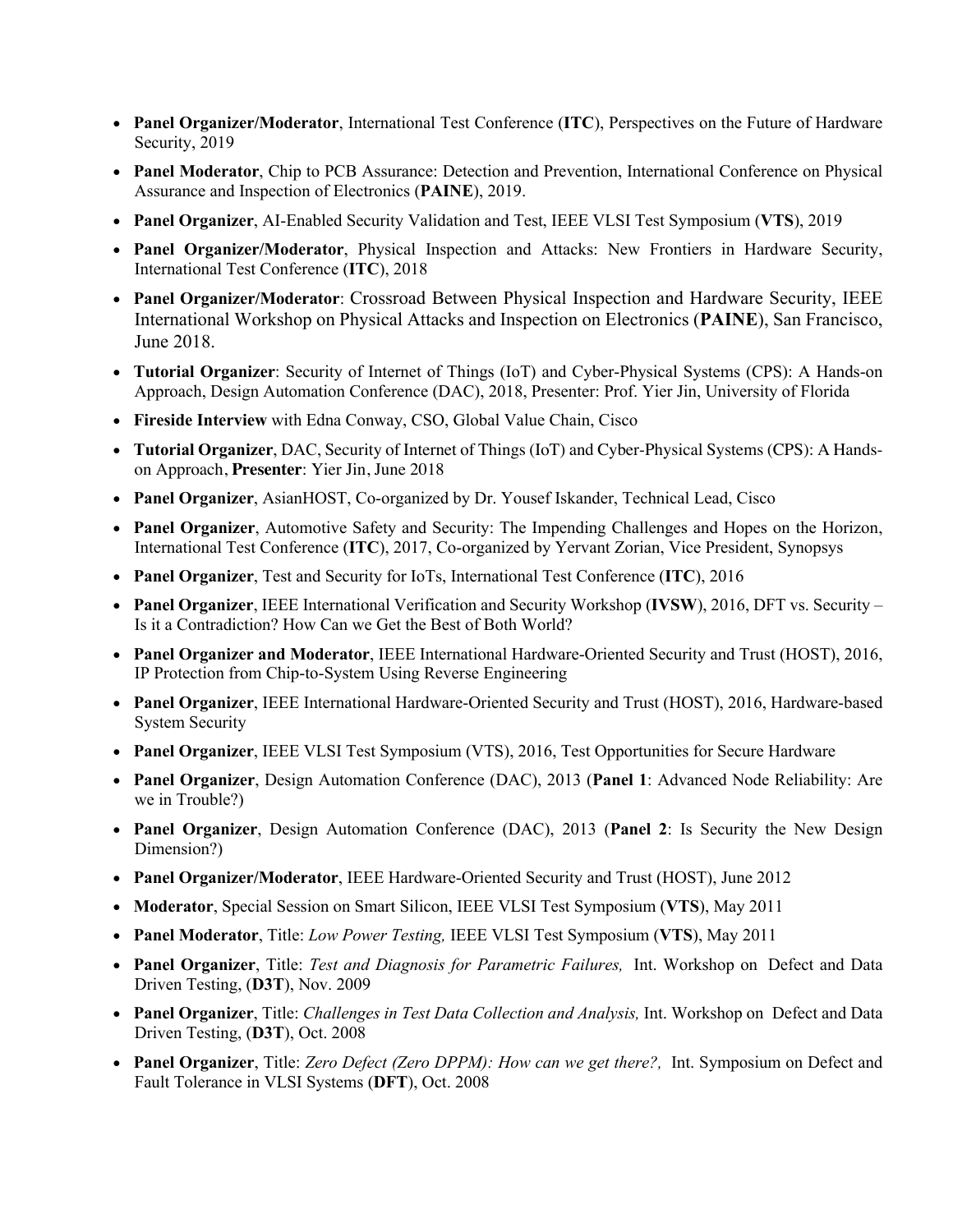- **Panel Organizer** (with Kee Sup Kim from Intel), Title: *Three Questions to Oracle (Data required for test engineers and researchers in academia*)**,** IEEE VLSI Test Symposium (**VTS**), 2006
- **Panel Organizer** (with Hank Walker, Texas A&M University), Title: *Process Variations + Systematic Defects: Can DBT Help?*, International Workshop on Defect-Based Testing (**DBT**), 2007.

### **Proposal Reviewer/Panelist**

- **National Science Foundation (NSF)**
- **Army Research Office (ARO)**
- **Einstein Foundation, Germany**
- **Hong Kong Foundation**
- **Sultanate Oman, Dean of Research**

## **Membership:**

- Fellow, IEEE
- Connecticut Academy of Science and Engineering (CASE)
- Golden Core Member, IEEE Computer Society
- Member, ACM
- Member, ACM SIGDA
- Member, TTTC

#### **Program Committee Membership**

- International Symposium on Research in Attacks, Intrusions and Defenses (RAID), 2017
- Microprocessor Test and Verification Workshop, 2012-present
- Smart City Security and Privacy (SCSP), 2016
- ASP-DAC, 2016
- EEE International Symposium on Computer Architecture and Digital Design (CADS), 2015
- IEEE Int. Symposium on VLSI Design and Test (VDAT), 2014-2015
- EDAA Outstanding Dissertation, European Design and Automation Association (EDAA), 2014-2015
- IEEE Latin American Test Workshop (LATW), 2015
- USENIX, 2014
- CSI International Symposium on Computer Architecture & Digital Systems (CADS 2017)
- Design Automation Conference (DAC), 2011-2014, 2017
- International Symposium on Quality Electronic Design (ISQED), 2014
- TRUDEVICE Workshop on Test and Fault Tolerance for Secure Devices, 2014
- Design Automation Conference (DAC) Panel Committee, 2013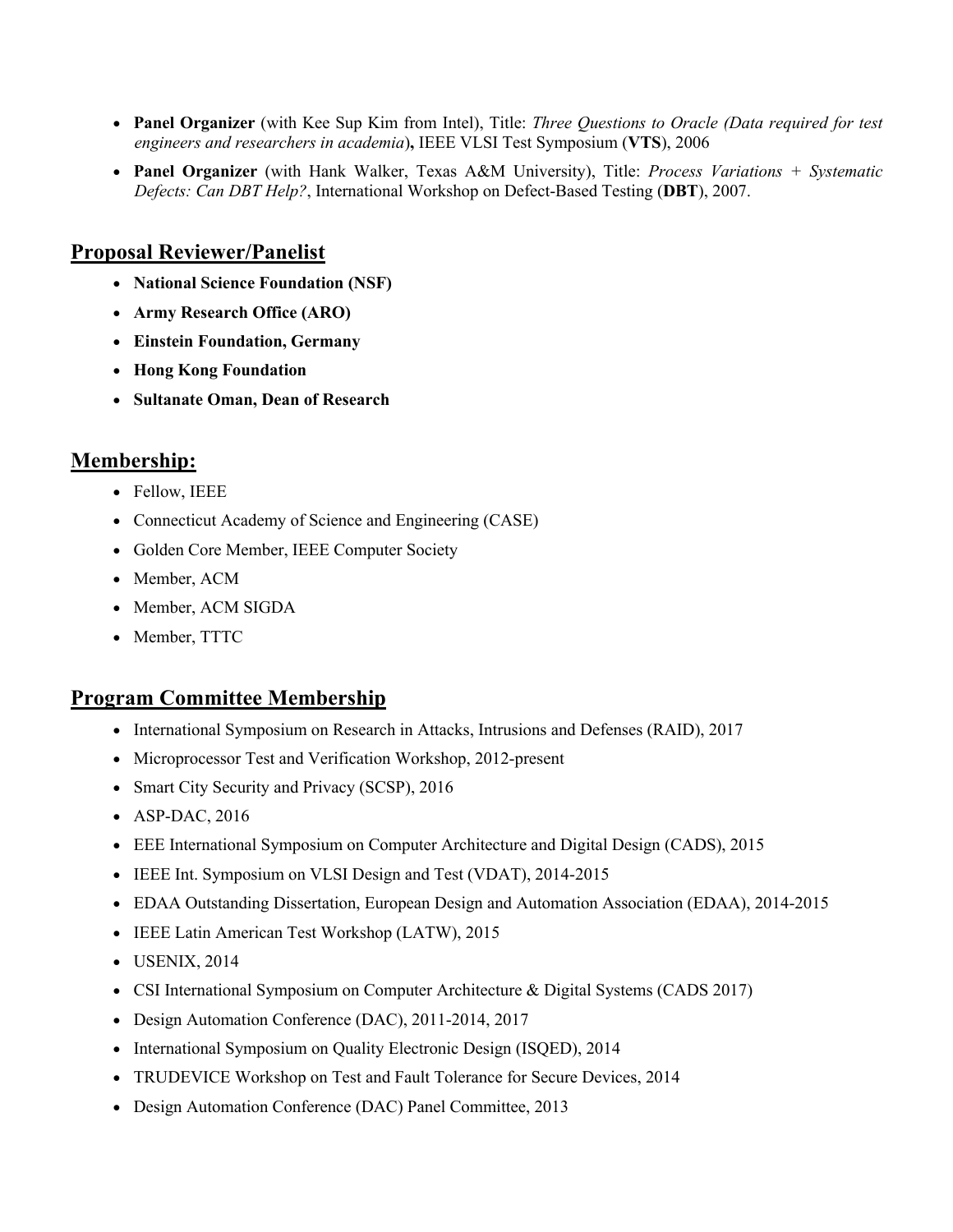- IEEE Conference on Very Large Scale Integration (VLSI-SoC), 2012-present
- IEEE CS Annual Symposium on VLSI (ISVLSI), 2012-present
- International Test Conference (ITC)-Asia, 2017-present
- International Test Conference (ITC), 2011-present
- Design, Automation, and Test in Europe (DATE), 2009-2010, 2013, 2016-present
- European Test Symposium (ETS), 2010-present
- IEEE VLSI Test Symposium (VTS), 2009-present
- ACM SIGDA PhD DAC Forum, 2008-2011, 2015
- IEEE Workshop on RTL and High Level Testing (WRTLT), 2009-2011
- ACM Great Lake Symposium on VLSI (GLSVLSI), 2008-present
- International Conference on Communication Theory, Reliability, and Quality of Service (CTRQ), 2008- 2013
- IEEE Int. Workshop on Defect Based Testing (DBT), 2005-2010
- Int. Conference on Computer Design (ICCD), 2008-present
- North Atlantic Test Workshop (NATW) 2004-present
- IEEE International Symposium on Defect and Fault Tolerance in VLSI Systems (DFT), 2005-present
- International Design and Test Workshop (IDT), 2006-present
- International Symposium on Nanoscale Architectures (NanoArch), 2007-2010
- IEEE Int. On-Line Testing Symposium (IOLTS), 2009
- Int. Workshop on Impact of Low-Power Design on Test and Reliability, 2009-present
- Workshop on Unique Chips and Systems (UCAS), 2009
- IEEE Workshop on Design for Reliability and Variability (DRV), 2009

#### **Session Chair**

- International Test Conference (ITC), 2015
- Design Automation Conference, 2015
- DMSMS, 2013
- International Test Conference (ITC), 2013
- Design Automation Conference (DAC), 2012
- Int. Workshop on Current and Defect-Based Testing (DBT), 2005
- Int. Workshop on Current and Defect-Based Testing (DBT'), 2005
- IEEE North Atlantic Test Workshop (NATW), 2006, 2007, 2008, 2009
- International Symposium on Defect and Fault Tolerance in VLSI Systems (DFT), 2006
- Design Automation Conference (DAC), 2007
- International Symposium on Nanoscale Architectures (NanoArch), 2008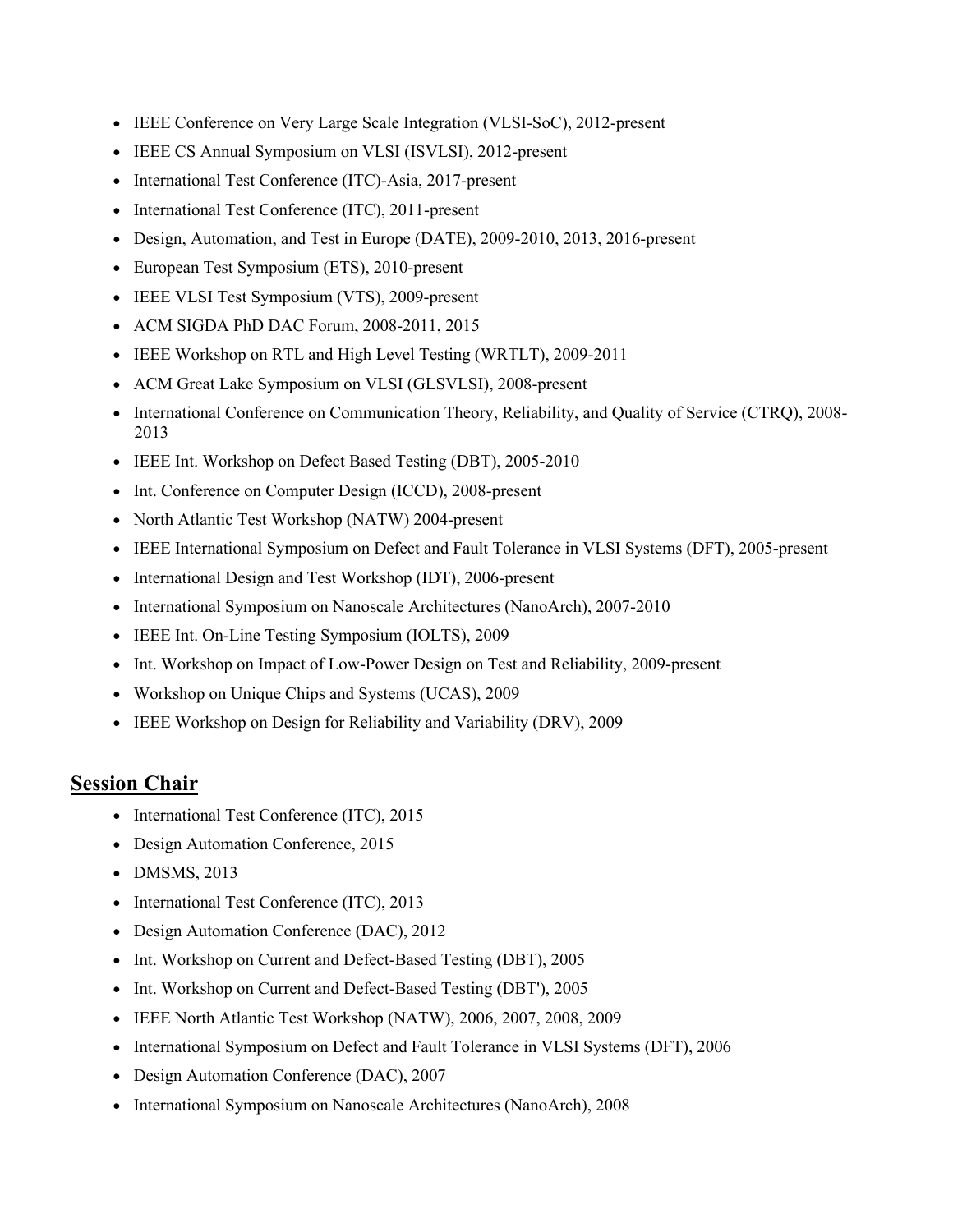- International Test Conference (ITC), 2006, 2008, 2009
- IEEE Workshop on RTL and High Level Testing (WRTLT), 2008
- IEEE VLSI Test Symposium (VTS), 2010
- International Test Conference (ITC), 2013

#### **Session Coordinator**

• International Test Conference (ITC), 2011

### **Training**

• MEST Center Training on Hardware Security, 2020 (9 hour teaching)

## **External Committee Membership**

• NDIA Systems Security Engineering Committee

## **Additional Activities**

- Robust Design Program (http://www.robust-designs.com/)
- Journal of Electronic Testing: Theory and Applications (JETTA) Best Paper Review Committee, 2018

## **Review Activity**

- National Science Foundation (NSF)
- Army Research Office (ARO)
- Oman, Sultan Ghaboos University Foundation, Dean of Research
- IEEE Transactions on Computer-Aided Design of Integrated Circuits and Syatems (TCAD)
- IEEE Transactions on Very Large Scale Integration Systems (TVLSI)
- IEEE Transactions on Computers
- ACM Journal on Emerging Technologies in Computing Systems (JETC)
- ACM Transactions on Design Automation of Electronic Devices (TODAES)
- International Journal of Computers and Applications
- IEEE Circuits, Devices & Systems
- IEEE Design & Test of Computers Magazine
- Journal of Low Power Electronics (JOLPE)
- IBM Journal of Research and Developments
- IEEE Communication Magazine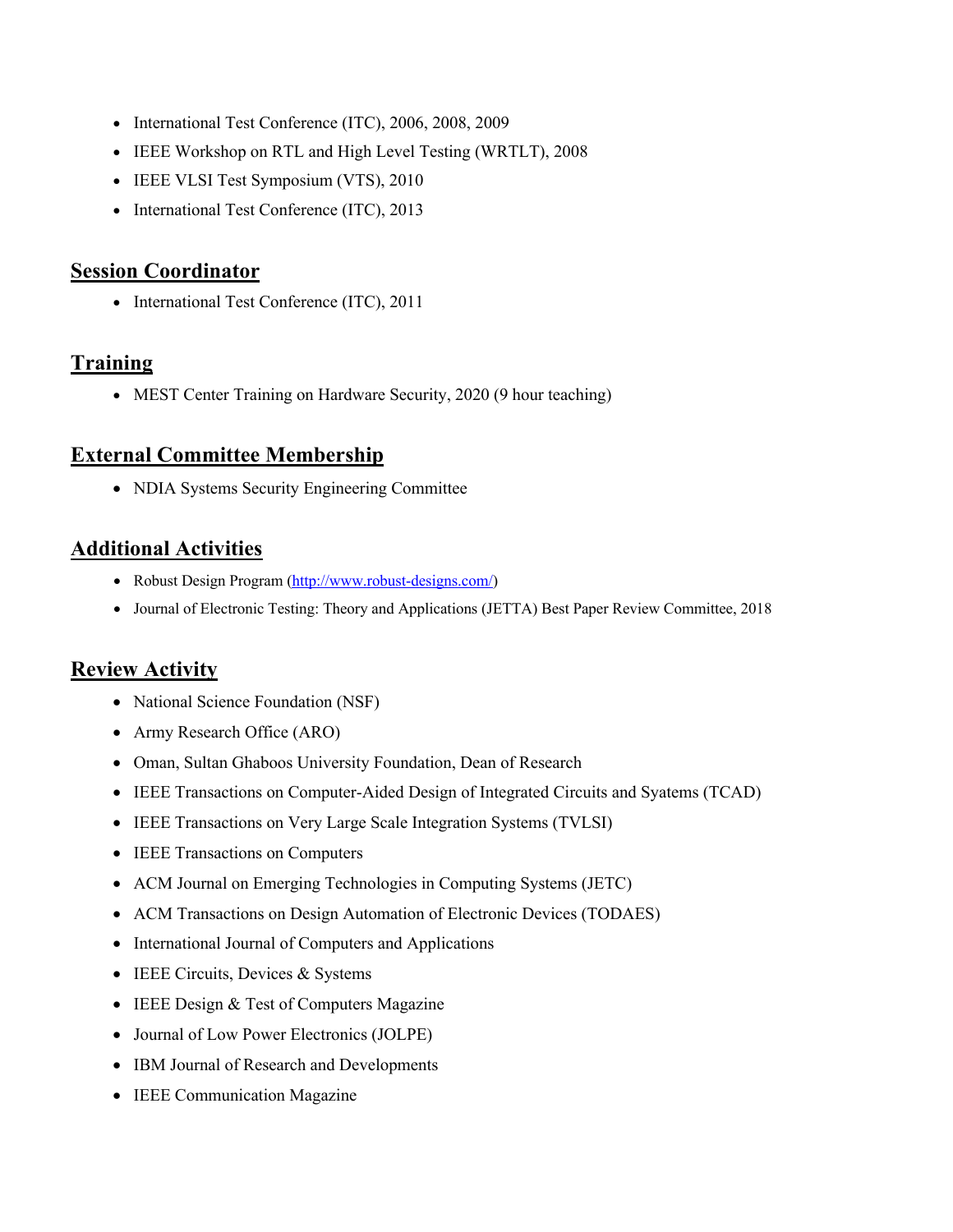- IEEE International Test Conference (ITC)
- IEEE VLSI Test Symposium (VTS)
- IEEE Asian Test Symposium (ATS)
- IEEE North Atlantic Test Workshop (NATW)
- IEEE Workshop on Defect-Based Testing (DBT)
- IEEE International Conference on Microelectronics (ICM)
- Design Automation Conference (DAC)
- IEEE Symp. on Defect and Fault Tolerance in VLSI Systems (DFT)
- Great Lake Symposium on VLSI (GLS-VLSI)

## **Publications**

#### *Books*

- 1. N. Asadi and M. Tehranipoor, **Materials for Electronics Security and Assurance**, Elsevior, 2022.
- 2. H. M. Kamali, K. Z. Azar, F. Farahmandi, and M. Tehranipoor, **Logic Locking: A Step-by-Step Guide**, Springer, 2022.
- 3. N. Anandakumar, F. Farahmandi, and M. Tehranipoor, **FPGA-Based Hardware Security Lab**, Springer 2022.
- 4. F. Farahmandi, S. Rajendran, and M. Tehranipoor, **CAD for Hardware Security**, Springer, 2022.
- 5. M. Tehranipoor, N. Vashistha, and F. Farahmandi, **Hardware Security Premitives**, Springer, 2022.
- 6. M. Tehranipoor, **Emerging Topics in Hardware Security**, Springer, 2021
- 7. N. Asadi, T. Rahman, and Mark Tehranipoor, **Physical Assurance for Electronic Devices and Systems**, Springer, 2021.
- 8. S. Bhunia and M. M. Tehranipoor, **Hardware Security: A Hands-on Learning Approach**, Elsevier, Morgan Kaufmann imprint, 2018.
- 9. S. Bhunia and M. Tehranipoor, **The Hardware Trojan War: Attacks, Myths, and Defenses**, Springer, Jan 2018.
- 10. M. Tehranipoor, D. Forte, G, Rose, and S. Bhunia, **Security Opportunities in Nano Devices and Emerging Technologies**, CRC Press, Dec. 2017.
- 11. P. Mishra, S. Bhunia, and M. Tehranipoor, **Hardware IP Security and Trust: Validation and Test**, Springer, Jan 2017.
- 12. D. Forte, S. Bhunia, and M. Tehranipoor, **Hardware Protection through Obfuscation**, Springer, Jan 2017.
- 13. M. Tehranipoor, U. Guin, and D. Forte, **Counterfeit Integrated Circuits: Detection and Avoidance,**  Springer, Dec. 2014
- 14. M. Tehranipoor, H. Salmani, and X. Zhang, **IC Authentication: Hardware Trojan and Counterfeit Detection**, Springer, Jan. 2014.
- 15. M. Tehranipoor and C. Wang, **Introduction to Hardware Security and Trust**, Springer, June 2011.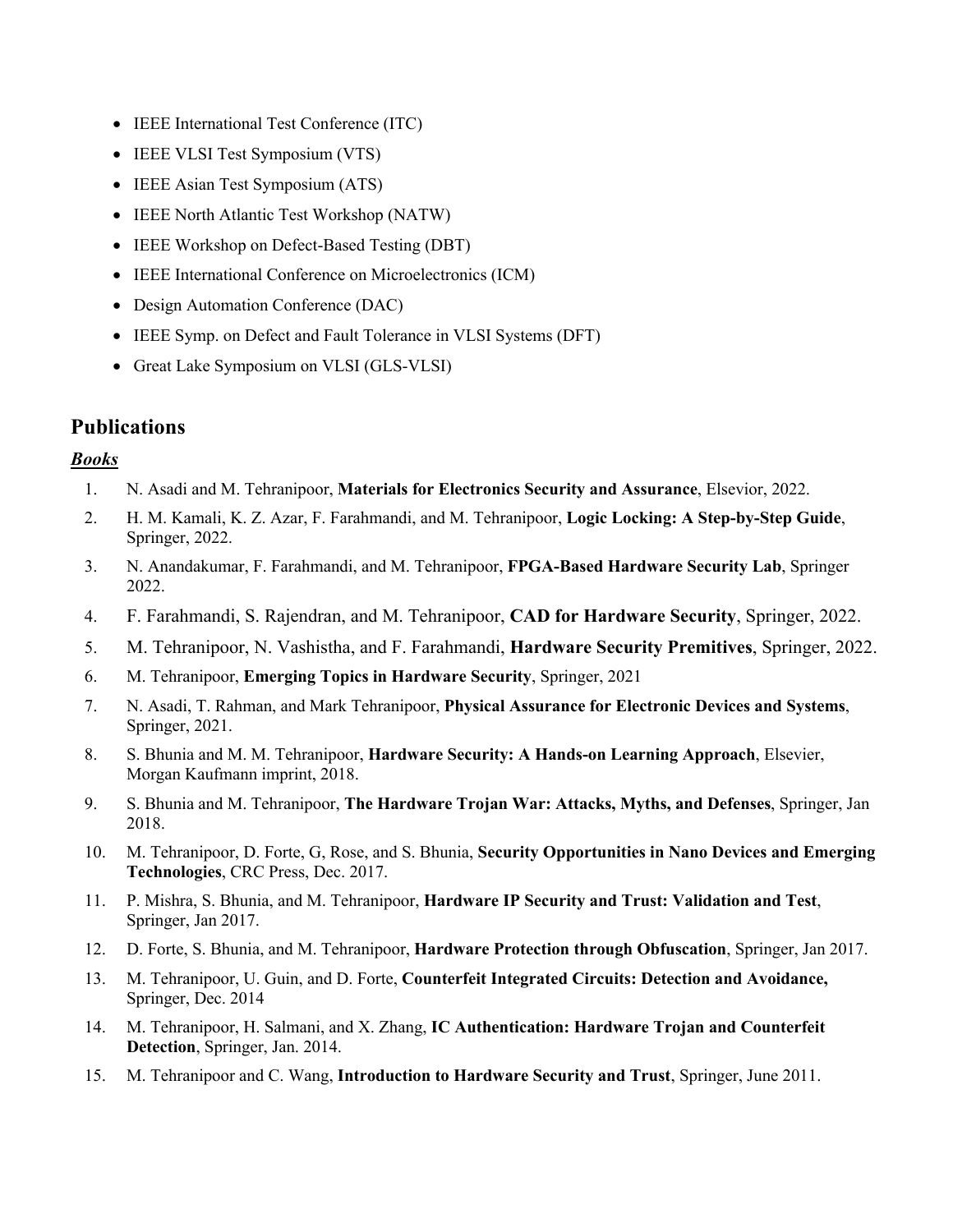- 16. M. Tehranipoor, K. Peng, and K. Chakrabarty, **High-Quality Test and Diagnosis for Small Delay Defects**, Springer, July 2011.
- 17. M. Tehranipoor, **Emerging Nanotechnologies: Test, Defect Tolerance, and Reliability**, Springer, Dec., 2007.
- 18. M. Tehranipoor and N. Ahmed, **Nanometer Technology Designs: High-Quality Delay Tests**, Springer, Nov. 2007.

#### *Book Chapters*

- 1. M. M. Hossain, F. Rahman, F. Farahmandi, and M. Tehranipoor, **Firmware Protection**, in Emerging Topics in Hardware Security, Springer, 2021.
- 2. M. M. Hossain, F. Rahman, F. Farahmandi, and M. Tehranipoor, **Software Security with Hardware in Mind**, in Emerging Topics in Hardware Security, Springer, 2021.
- 3. A. Nahiyan, M. He, Jungmin Park, and M. Tehranipoor, **CAD for Side-Channel Assessment**, in Emerging Topics in Hardware Security, Springer, 2021.
- 4. M. R. Makki, N. Pundir, M. Tehranipoor, and F. Farahmandi, **Security Assessment of High-Level Synthesis**, in Emerging Topics in Hardware Security, Springer, 2021.
- 5. P. Cui, U. Guin, and M. Tehranipoor, **Trillion Sensors Security**, in Emerging Topics in Hardware Security, Springer, 2021.
- 6. H. Wang, S. Chen, S. Islam Sami, F. Rahman, and M. Tehranipoor, **Digital Twin with a Perspective from Manufacturing Industry**, in Emerging Topics in Hardware Security, Springer, 2021.
- 7. M. Rahman and M. Tehranipoor, **Blockchain-Enabled Electronics Supply Chain Assurance**, in Emerging Topics in Hardware Security, Springer, 2021.
- 8. O. Arias, F. Rahman, M. Tehranipoor, and Yier Jin, "**IoT Device Authentication: From a Cross-Layer Perspective**" 2020.
- 9. Q. Shi, D. Forte, and M. Tehranipoor, "**Deterrent Approaches Against Hardware Trojan Insertion,"** in Hardware Trojan War, Springer, Jan. 2018.
- 10. S. Bhunia, A. Prasad Deb Nath, and M. Tehranipoor, "**Introduction to Hardware Trojans**," in Hardware Trojan War, Springer, Jan. 2018.
- 11. F. Rahman, A. Prasad Deb Nath, D. Forte, S. Bhunia, and M. Tehranipoor, "**Nano CMOS Logic-Based Security Primitive**," in Security Opportunities in Nano Devices and Emerging Technologies, CRC Press, Dec. 2017.
- 12. H. Shen, F. Rahman, M. Tehranipoor, and D. Forte, "**Carbon-Based Novel Devices for Hardware Security**," in Security Opportunities in Nano Devices and Emerging Technologies, CRC Press, Dec. 2017.
- 13. F. Rahman, A. Prasad Deb Nath, S. Bhunia, D. Forte, and M. Tehranipoor, "**Composition of Physical Unclonable Functions: From Device to Architecture**," in Security Opportunities in Nano Devices and Emerging Technologies, CRC Press, Dec. 2017.
- 14. B. Shakya, X. Xu, N. Asadi, M. Tehranipoor, and D. Forte, "**Leveraging Circuit Edit for Low-Volume Trusted Nanometer Fabrication**," in Security Opportunities in Nano Devices and Emerging Technologies, CRC Press, Dec. 2017.
- 15. U. Guin and M. Tehranipoor, **Obfuscation and Encryption for Securing Semiconductor Supply Chain** in Hardware Protection through Obfuscation, Jan 2017.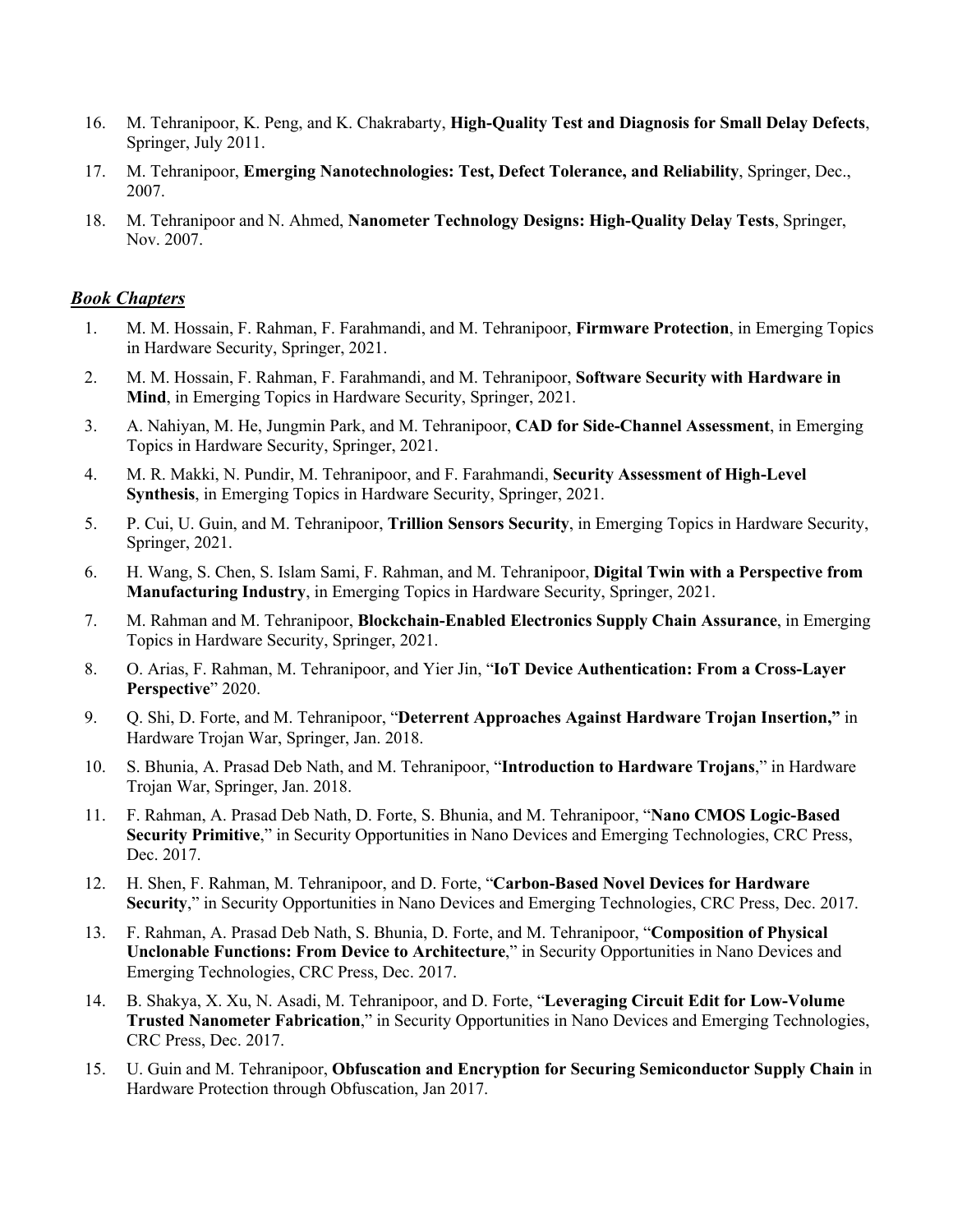- 16. Q. Shi, K. Xiao, D. Forte, and M. Tehranipoor, **Obfuscated Built-in Self Authentication** in Hardware Protection through Obfuscation, Jan 2017.
- 17. T. Rahman, D. Forte, M. Tehranipoor, **Protection of Assets from Scan Chain Vulnerabilities through Obfuscation** in Hardware Protection through Obfuscation, Jan 2017.
- 18. Z. Guo, M. Tehranipoor, and F. Forte, **Permutation based Obfuscation** in Hardware Protection through Obfuscation, Jan 2017.
- 19. B. Shakya, M. Tehranipoor, S. Bhunia, and F. Forte, **Introduction to Hardware Obfuscation: Motivation, Methods and Evaluation** in Hardware Protection through Obfuscation, Jan 2017.
- 20. Q. Shi, D. Forte and M. Tehranipoor, **Analyzing Circuit Layout to Probing Attack**, in Hardware IP Security and Trust: Validation and Test, Jan 2017.
- 21. A. Nahiyan and M. Tehranipoor, **Code Coverage Analysis for IP Trust Verification**, in Hardware IP Security and Trust: Validation and Test, Jan 2017.
- 22. H. Salmani and M. Tehranipoor, **Digital Circuits Vulnerability to Hardware Trojans**, in Hardware IP Security and Trust: Validation and Test, Jan 2017.
- 23. A. Nahiyan, K. Xiao, D. Forte, and M. Tehranipoor, **Security Rule Check**, in Hardware IP Security and Trust: Validation and Test, Jan 2017.
- 24. P. Mishra, S. Bhunia, and M. Tehranipoor, **Security and Trust Vulnerabilities in Third-Party IPs**, in Hardware IP Security and Trust: Validation and Test, Jan 2017.
- 25. P. Mishra, S. Bhunia, and M. Tehranipoor, **The Future of Trustworthy Design**, in Hardware IP Security and Trust: Validation and Test, Jan 2017.
- 26. K. Xiao, D. Forte, and M. Tehranipoor, **Circuit Timing Signature (CTS) for Detection of Counterfeit Integrated Circuits,** in Secure System Design and Trustable Computing, by *Chip Hong Chang and Miodrag Potkonjak*, 2014.
- 27. M. Tehranipoor and J. Lee, **Protecting IPs Against Scan-Based Side-Channel Attacks**, in *Introduction to Hardware Security and Trust*, Springer, March 2011.
- 28. M. Tehranipoor and J. Lee, **Protecting IPs Against Scan-Based Side-Channel Attacks**, in *Introduction to Hardware Security and Trust*, Springer, March 2011.
- 29. M. Tehranipoor, **Built-In Self-Test and Defect Tolerance for Molecular Electronics-Based NanoFabrics**, in *Robust Nano-Computing* by Chao Huang, Springer 2010.
- 30. M. Tehranipoor and B. Sunar, **Hardware Trojan Horses**, in *Towards Hardware Intrinsic Security: Foundation and Practice*, by Ahmad R. Sadeghi, Springer, 2010.
- 31. M. Tehranipoor and N. Ahmed, **Faster-than-at-speed Test for Detecting SDDs**, in *Testing for Small-Delay Defects in Nanoscale CMOS Integrated Circuits* by S. Sandeep Goel and K. Chakrabarty, 2010.
- 32. K. Peng, M. Yilmaz, and M. Tehranipoor, **Path-Grading Considering Layout, Process Variations, and Crosstalk**, in *Testing for Small-Delay Defects in Nanoscale CMOS Integrated Circuits* by S. Sandeep Goel and K. Chakrabarty, 2010.
- 33. M. Kassab and M. Tehranipoor, **Test for Power Management Systems**, in Low Power Testable Design by P. Girard, N. Nicolici, and X. Wen, Springer, 2009.
- 34. M. Tehranipoor, **Test and Defect Tolerance for Nanoscale Crossbar-based Circuits**, in *System on Chip Test Architectures: Nanometer Design for Testability*, by L.T. Wang, Charles Stroud and Nur Touba, Elsevier, Target Publication Date: Oct. 2007.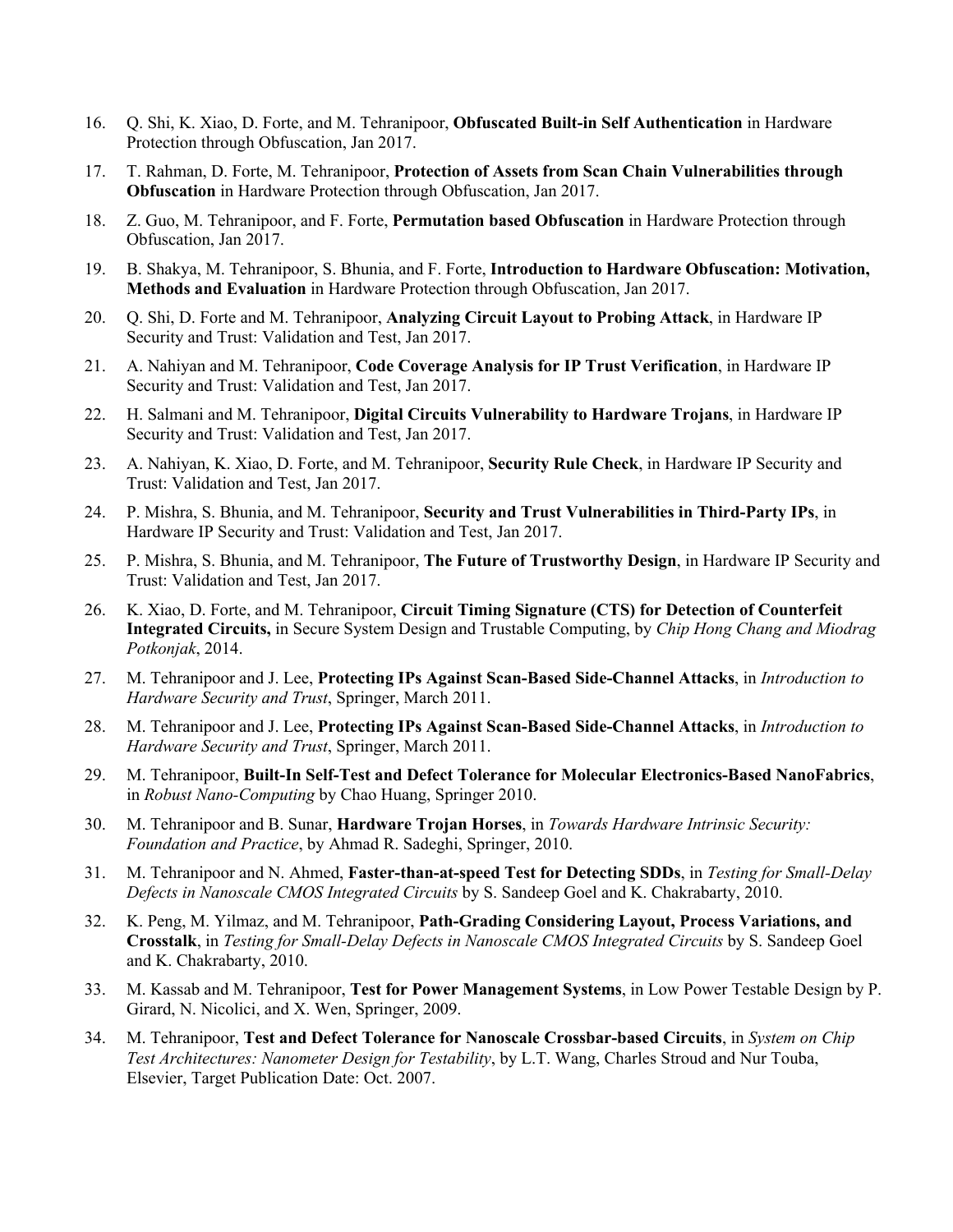35. M. Tehranipoor and R. Rad, **Defect Tolerance for Reconfigurable Nanoscale Architectures**, in *Emerging Nanotechnologies: Test, Defect Tolerance, and Reliability,* by M. Tehranipoor, Springer, 2007.

#### *Patents*

#### **Granted:**

- 1. **Embedded ring oscillator network for integrated circuit security and threat detection**, 2014, M. Tehranipoor, X. Wang, X. Zhang, US 8850608 B2, WO 2012122309 A3
- 2. **Methods and Systems for Hardware Piracy Prevention**, 2015, M. Tehranipoor and N. Tuzzio, 9071428
- 3. **Methods and Systems for Preventing Hardware Trojan Insertion**, 2015, M. Tehranipoor and K. Xiao, 92185061
- 4. **Photon-Counting Security Tagging and Verification Using Optically Encoded QR Codes**, B. Javidi, A. Markman, and M. Tehranipoor, US20150295711 A1
- 5. **Vanishing Via for Hardware IP Protection Against Reverse Engineering**, May 2019, S. Bhunia, M. Tehranipoor, D. Forte, N. Asadi, and H. Shen, 10283459
- 6. **Unclonable environmentally-sensitive chipless RFID tag with a plurality of slot resonators**, Jan 2019, Mark Tehranipoor, Kun Yang, Haoting Shen, and Domenic Forte, 10181065
- 7. **Layout-Driven Method to Assess Vulnerability of ICs to Microprobing Attacks**, 2020, M. Tehranipoor, D. Forte, N. Asadi, and Q. Shi, U.S. Patent No. 10573605
- 8. **Cross-registration of Unclonable RFID Tags**, Feb 2021, K. Yan, U. Boreto, D. Forte, H. Shen, and M. Tehranipoor, 10929741
- 9. **Circuit Edit and Obfuscation for Trusted Chip Fabrication**, June 2021, M. Tehranipoor, N. Asadi, D. Forte, and B. Shakya, 11030348
- 10. **Hardware Trojan Scanner,** June 2021, M. Tehranipoor, N. Asadi, D. Woodard, H. Shen, M. T. Rahman, and N. Vashistha, 11030737
- 11. **Covert Gates to Protect Gate-Level Semiconductors**, July 2021, M. Tehranipoor, D. Forte, B. Shakya, H. Shen, 11056448
- 12. **Prevention of Front-Side Probing Attacks**, July 2021, H. Wang. Q. Shi, H. Chen, D. Forte, and M. Tehranipoor, 11087058
- 13. **Protecting Obfuscated Circuits Against Attacks that Utilize Test Infrastructures,** January 2022, M. Tehranipoor, A. Nahiyan, D. Forte, S. Rahman, F. Farahmandi, and F. Rahman, 11222098

#### **Submitted:**

- 14. **Detection of Recovered Integrated Circuits**, 2014, M. Tehranipoor, N. Tuzzio, and X. Zhang, US 2014/0340112 A1, Publication number: 20140103344 (Application)
- 15. **Methods and Systems for Test Power Analysis**, 2014, M. Tehranipoor and W. Zhao, US20140365148 A1, Publication number: 20140365148 (Application)
- 16. **A Comprehensive Framework for Protecting Intellectual Property in the Semiconductor Industry**, 2016, M. Tehranipoor, D. Forte, and U. Guin (Application)
- 17. **Side-channel Leakage Analysis for Power, EM, Fault, and Timing**, S. Bhunia, M. Tehranipoor, and Jungmin Park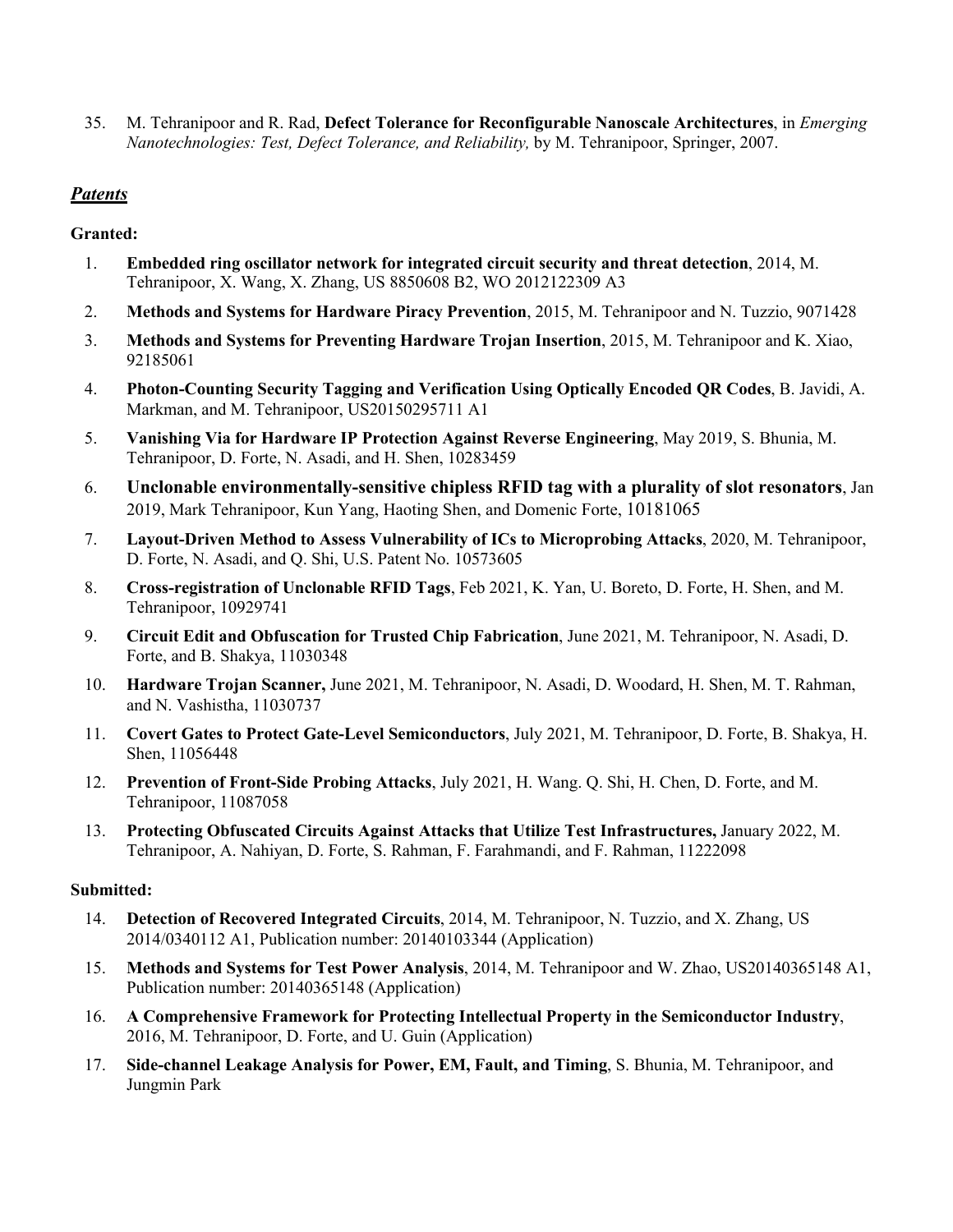- 18. **Micro-probing Vulnerability Analysis**, M. Tehranipoor, D. Fote and Q. Shi
- 19. **SecureHDL Framework for Vulnerability Analysis**, S. Bhunia, G. Contreras, D. Capecci, H. Wang, and M. Tehranipoor
- 20. **Hardware Hacking Security Education Platform**, UF#17191 entitled, Swarup Bhunia, Shuo Yang, Mark Tehranipoor
- 21. **Hardware Trojan Detection Through Information Flow Securiry Verification,** UF #17055, Adib Nahyan, Mark Tehranipoor, and Domenic Forte
- 22. **Tampering, Snooping, and EM Attack Proof Coating on PCB**, Haoting Shen, Christian A. Zorman, Philip X.-L. Feng, Mark Tehranipoor, and Swarup Bhunia
- 23. **Hardness Amplification of Physical Unclonable Functions (PUFS)**, Fatemeh Ganji, Shahin Tajik, Jean-Pierre Seifert, Domenic Forte, Mark M. Tehranipoor, Provisional Appl. No. 62/836,829, filed April 22, 2019, A&B Ref. 049648/529675, UF Ref. T17664
- 24. **Techniques for PCB Component Detection (aka. Validating Component Estimates using Angled Light Sources)**, Nathan Jessurun and Olivia Paradis, M. Tehranipoor, and N. Asadi, A&B Ref. 049648/543022, UF Ref. T18041
- 25. **Image Processing for PCB Component Detection**, M. Azhagan, M. Tehranipoor, and N. Asadi, A&B Ref. 049648/542176, UF Ref. T18014
- 26. **Nanopyramid: An Optical Scrambler Against Probing Attacks**, H. Shen. D. Forte, N. Asadi, and M. Tehranipoor, UF T17573
- 27. **Systems and Methods for Laser Probing For Hardware Trojan Detection**, A. Stern, S. Tajik, F. Farahmandi, and M, Tehranipoor, A&B Ref. 049648/534021, UF Ref. T18013US001
- 28. **In-Situ Thickness Measurement of Die Silicon Using Voltage Imaging**, N. Asadi, O. Paradi, N. Varshney, and M. Tehranipoor, T18042, 2020.
- 29. **SeRFI: Secure Remote FPGA Initialization in an Untrusted Environment**, M. Tehranipoor, A. Duncan, A. Nahiyan, F. Rahman, G. Skipper, M. Swany, A. Lukefahr, UF# - INV-200385, 2020.
- 30. **Knowledge-based Object Localization in Scanning Electron Microscopy Images for Hardware Assurance**, N. Asadi, H. Li, N. Vashistha, R. Wilson, D. Woodard, and M. Tehranipoor, 2020.
- 31. **Concealing Logic**, N. Asadi, M. T. Rahman, S. Tajik, and M. Tehranipoor, 2020
- 32. **He-Ion Imaging for Accurate Scanning**, N. Asadi, O. Paradis, N. Varshney, and M. Tehranipoor, 2020.
- 33. **Validating Component Estimates using Angled Light Sources**, N. Asadi, N. Jessurun, O. Paradis, and M. Tehranipoor, 2020.
- 34. **BODIFT: An Automated Framework for Exploitable Buffer Overflow Detection by Information Flow Tracking**, Farimah Farahmandi, Muhammad Monir Hossain, Fahim Rahman, Mark Tehranipoor, INV-210132, 2020
- 35. **Hardware-Assisted Dynamic Instruction Obfuscation for Firmware Protection**, Farimah Farahmandi, Muhammad Monir Hossain, Fahim Rahman, Mark Tehranipoor, INV-200422, 2020
- 36. **SoFI: Security Property-Driven Vulnerability Assessments of ICs Against Fault-Injection Attacks**, Farimah Farahmandi, Mark Tehranipoor, Huanyu Wang, INV-200394, 2020.
- 37. **RTL-PSC-Sim: RTL simulation-based power side channel analysis**, Farimah Farahmandi, Nitin Pundir, Fahim Rahman, Mark Tehranipoor, INV-200381, 2020.

*Editorial Notes*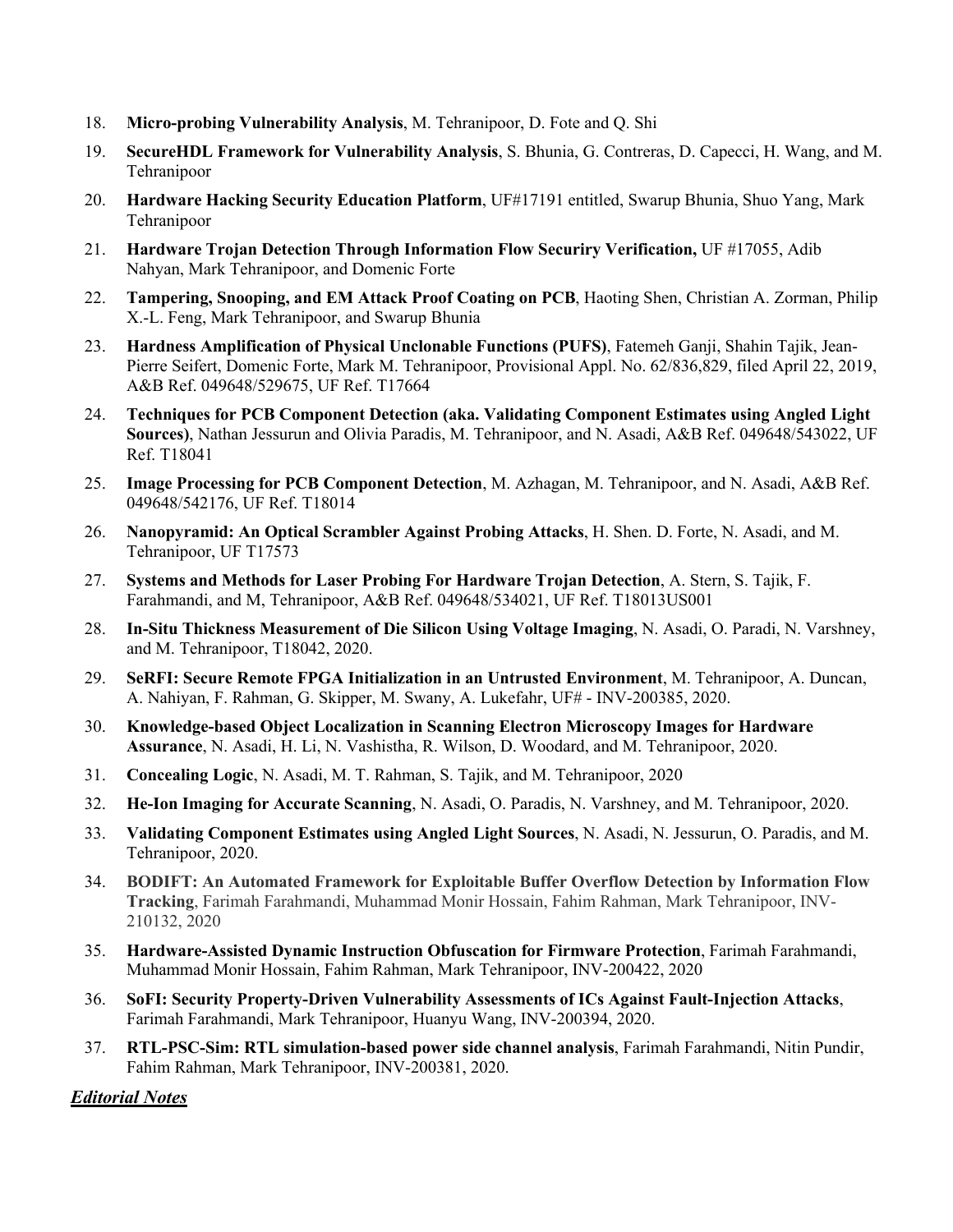- 1. N. Asadi and M. Tehranipoor, **Physical Assurance and Inspection of Electronics**, Springer Journal on Hardware and Systems Security (HaSS), 2020.
- 2. C. H. Chang, M. van Dijk, Ul. Rührmair, M. Tehranipoor, **Emerging Attacks and Solutions for Secure Hardware in the Internet of Things,** IEEE Transactions on Dependable and Secure Computing (TDSC), 2019.
- 3. S. Bhunia and M. Tehranipoor, First Ever Issue of HaSS Journal, Journal of Hardware and Systems Security (HaSS), March 2017.
- 4. S. Hu, Y. Jin, K. Heffner, and M. Tehranipoor, **Hardware/Software Cross-Layer Technologies for Trustworthy and Secure Computing**, IEEE TMSCS, 2016.
- 5. I. Polian and M. Tehranipoor, Special Issue on **Hardware Security**, Guest Editorial, IET Computers and Digital Techniques, 2015.
- 6. M. Tehranipoor and F. Koushanfar, "**Hardware Security and Trust**," Guest Editorial, IEEE Computer Society Computing Now (CN), September 2010.
- 7. M. Tehranipoor and F. Koushanfar, "**Confronting the Hardware Trustworthiness Problem**," Guest Editorial, IEEE Design and Test of Computers, Jan 2010.
- 8. M. Tehranipoor and K. Butler, "**IR-Drop and Power Supply Noise Effects on Design and Test of Very Deep Submicron Designs**," Guest Editorial, IEEE Design and Test of Computers, July 2007.
- 9. M. Tehranipoor, "**Test, Defect Tolerance and Reliability of Nanoscale Devices,**" Guest Editorial, Journal of Electronic Testing: Theory and Applications (**JETTA**), Vol. 23, No. 2/3, pp. 115-116, June 2007.

#### *Edited Conference Proceedings*

- 1. S. Menon and M. Tehranipoor, Proceedings for IEEE Defect-Based Testing (**DBT**) Workshop, 2007.
- 2. N. Ahmed and M. Tehranipoor, Proceedings for IEEE Defect and Data Driven Testing (**D3T**) Workshop, 2008.
- 3. N. Ahmed and M. Tehranipoor, Proceedings for IEEE Defect and Data Driven Testing (**D3T**) Workshop, 2009.
- 4. D. Gizopolous, M. Tehranipoor, S. Tragoudas, Proceedings for IEEE Symposium on Defect and Fault Tolerance in VLSI Systems (**DFTS**), 2008.
- 5. D. Gizopolous, M. Tehranipoor, S. Tragoudas, Proceedings for IEEE Symposium on Defect and Fault Tolerance in VLSI Systems (**DFTS**), 2009.
- 6. J. Plusquellic and M. Tehranipoor, Proceedings for IEEE Symposium on Hardware-Oriented Security and Trust (**HOST**), 2008.
- 7. J. Plusquellic and M. Tehranipoor, Proceedings for IEEE Symposium on Hardware-Oriented Security and Trust (**HOST**), 2009.

#### *Journal Papers*

- 1. N. N. Anandakumar, M. S. Rahman, M. M. M. Rahman, R. Kibria, U. Das, F. Farahmandi, F. Rahman, M. Tehranipoor, "**Rethinking Watermark: Providing Proof of IP Ownership in Modern SoCs**," IACR Cryptology ePrint Archive, Jan. 2022, https://eprint.iacr.org/2022/092.pdf
- 2. S. Khan, C. Xi, A. Khan, T. Rahman, M. Tehranipoor, and N. Asadi, "**Secure Interposer-Based Heterogenegous Integration**," IEEE Design & Test of Computers (**D&T**), 2022.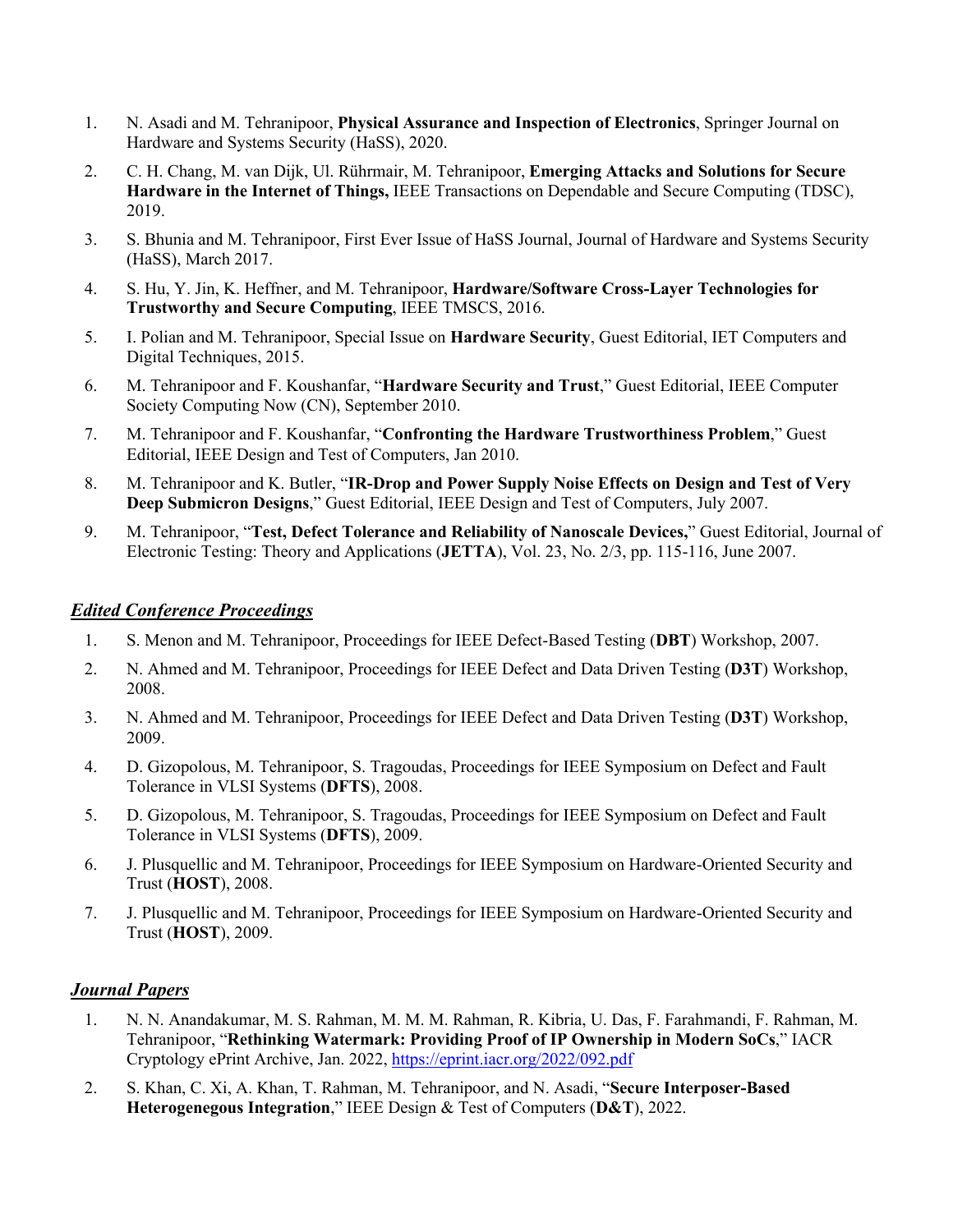- 3. N. Vashishta, M M. Hossain, R. Shahriar, F. Rahman, F. Farahmandi, and M. Tehranipoor, "**eChain: A Blockchain-enabled Ecosystem for Electronic Device Authenticity Verification**," IEEE Transactions on Computer Electronics (**TCE**), 2022.
- 4. J. He, X. Guo, M. Tehranipoor, A. Vassilev, and Y. Jin, "**EM Side Channel in Hardware Security: Attacks and Defenses**," IEEE Design & Test of Computers (**D&T**), 2022.
- 5. A. Stern, H. Wang, F. Rahim, F. Farahmandi, and M. Tehranipoor, "**ACED-IT: Assuring Confidential Electronic Design against Insider Threat in a Zero Trust Environment**," IEEE Transactions on Computer-Aided Design of Integrated Circuits and Systems of Integrated Circuits and Systems (**TCAD**), 2022.
- 6. N. Pundir, S. Aftabjahani, R. Cammarota, M. Tehranipoor, and F. Farahmandi, "**Analyzing Security Vulnerabilities Induced by High-level Synthesis**," ACM Journal of Emerging Technologies in Computing Systems (**JETC**), 2022.
- 7. B. Ahmed, K. Bepary, N. Pundir, M. Borza, O. Raikhman, A. Garg, A. Cron, M. Abdel-Moneum, F. Farahmandi, F. Rahman, and M. Tehranipoor, "**Quantifiable Assurance: From IPs to Platforms**," IACR Cryptology ePrint Archive, Dec. 2021, https://eprint.iacr.org/2021/1654.pdf
- 8. F. Rahman, F. Farahmandi, and M. Tehranipoor, "**An End-to-End Bitstream Tamper Attack Against Flipchip Package**," IACR Cryptology ePrint Archive, Nov. 2021, https://eprint.iacr.org/2021/1542.pdf
- 9. B. Park, D. Forte, M. Tehranipoor, and N. Maghari, "**A Metal-Via Resistance Based Physical Unclonable Function with Backend Incremental ADC**," IEEE Transactions on Circuits and Systems I (**TCAS-I**), 2021.
- 10. N. Farzana, F. Farahmandi, and M. Tehranipoor, "**SoC Security Properties and Rules**," IACR Cryptology ePrint Archive, 2021, https://eprint.iacr.org/2021/1014.pdf.
- 11. N. Vashishtha, H. Lu, Q. Shi, D. Woodard, N. Asdi, and M. Tehranipoor, "**Detecting Hardware Trojans using Combined Self Testing and Imaging**," IEEE Transactions on Computer-Aided Design of Integrated Circuits and Systems (**TCAD**), 2021.
- 12. N. N. Anandakumar, M. S. Hashmi and M. Tehranipoor, "**A Primer on FPGA-based Physical Unclonable Functions: Comprehensive Overview of Theory and Architectures**". Integration, the VLSI Journal, Elsevier, 2021.
- 13. N. Pundir, F. Rahman, F. Rahman, and M. Tehranipoor, "**What is All the FaaS About? Remote Exploitation of FPGA-as-a-Service Platforms**," IACR Cryptology ePrint Archive, 2021, https://eprint.iacr.org/2021/746.
- 14. F. Ganji, U. Boreto, R. Wilson, M. T. Rahman, M. Azhagan, N. Asadi, M. Tehranipoor, D. Woodard, and D. Forte, "**Hardware Trust and Assurance through Reverse Engineering: A Tutorial and Outlook from Image Analysis and Machine Learning Perspective**," ACM Journal of Emerging Technologies in Computing Systems (**JETC**), 2021.
- 15. J. Harrison, N. Asadi, and M. Tehranipoor, "**On Malicious Implants in PCBs Throughout the Supply Chain**," VLSI Integration Journal, 2021.
- 16. H. Wang, H. Li, F. Rahman, M. Tehranipoor, and F. Farahmandi, "**SoFI: Security Property-Driven Vulnerability Assessments of ICs Against Fault-Injection Attacks**," IEEE Transactions on Computer-Aided Design of Integrated Circuits and Systems of Integrated Circuits and Systems (**TCAD**), 2021.
- 17. M. T. Rahman, N. F. Dipu, D. Mehta, S. Tajik, M. Tehranipoor, and N. Asadi, "**Concealing-Gate: Optical Contactless Probing Resilient Design**," ACM Journal of Emerging Technologies in Computing Systems (**JETC**), Feb. 2021.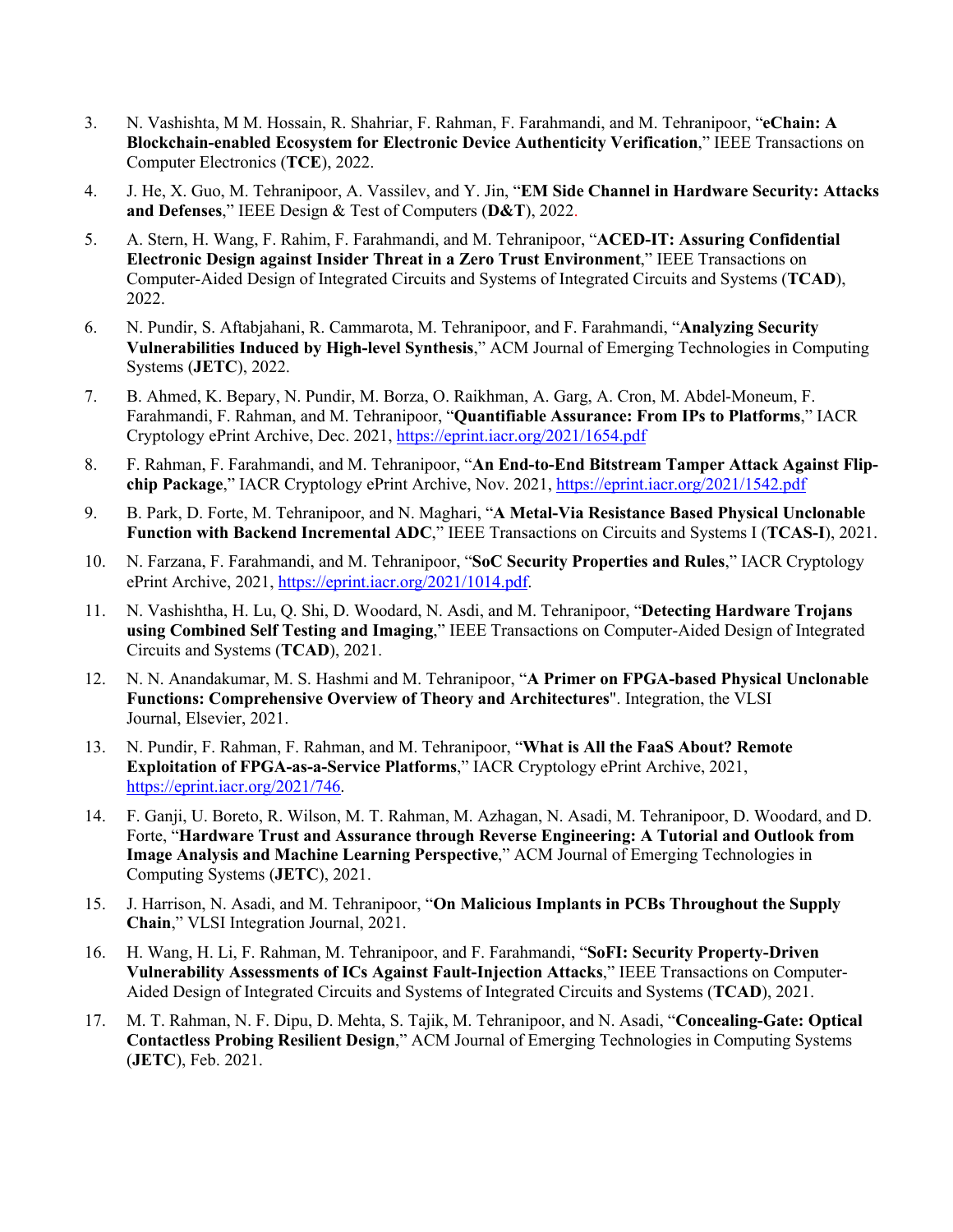- 18. M. S. Rahman, A. Nahiyan, F. Rahman, S. Fazzari, K. Plaks, F. Farahmandi, D. Forte, and M. Tehranipoor, "**Security Assessment of Dynamically Obfuscated Scan Chain Against Oracle-Guided Attacks**," ACM Transactions on Design Automation of Electronic Systems (**TODAES**), Vol. 26, Issue 4, March 2021.
- 19. D. Mehta, H. Lu, O. Paradis, M. Azhagan, T. Rahman, Y. Iskander, Praveen Chawla, D. Woodard, M. Tehranipoor, and N. Asadi, "**The Big Hack Explained: Detection and Prevention of PCB Supply Chain Implants**," ACM Journal of Emerging Technologies in Computing Systems (**JETC**), Vol. 16, Issue 4, Aug. 2020.
- 20. M. Alam, A. Nahiyan, M. Sadi, D. Forte, and M. Tehranipoor, "**Soft-HaT: Software-based Silicon Reprogramming for Hardware Trojan Implementation**," ACM Transactions on Design Automation of Electronic Systems (**TODAES**), Vol. 25, No. 4, June 2020.
- 21. F. Ganji, et. al., "**Rock'n'roll PUFs: Crafting Provably Secure PUFs from Less Secure Ones**," Journal of Cryptographic Engineering (**JCEN**), May 2020.
- 22. J. Park, S. Cho, T. Lim, and M. Tehranipoor, "**QEC: A Quantum Entropy Chip and Its Applications**," IEEE Transactions on VLSI (**TVLSI**), Vol. 28, Issue 6, pp. 1471-1484, June 2020.
- 23. A. Nahiyan, J. Park, M. He, Y. Iskander, F. Farahmandi, and M. Tehranipoor, "**SCRIPT: A CAD Framework for Power Side-channel Vulnerability Assessment using Information Flow Tracking and Pattern Generation**," ACM Transactions on Design Automation of Electronic Systems (**TODAES**), Vo. 25, issue 3, 2020.
- 24. Y. Yang, Z. Duan, and M. Tehranipoor, "**Identify Spoofing Attack of In-vehicle CAN Bus Based on Deep Features of ECU Fingerprint Signal**," Smart Cities, Vol. 3, No. 1, pp. 17-30, 2020.
- 25. M. T. Rahman, M. S. Rahman, H. Wang, S. Tajik, W. Khalil, F. Farahmandi, D. Forte, N. Asadi, and M. Tehranipoor, "**Defense-in-Depth: A Recipe for Logic Locking to Prevail**," Integration, the VLSI Journal, Vol. 72, pp. 39-57, May 2020.
- 26. Z. Guo, M. Tehranipoor, and D. Forte, "**Permutation Network De-obfuscation: A Delay-based Attack and Countermeasure Investigation**," ACM Journal on Emerging Technologies in Computing Systems (**JETC**), Vol. 16, No. 2, Jan. 2020.
- 27. H. Wang, Q. Shi, D. Forte, and M. Tehranipoor, "**A Physical Design Flow against Front-side Probing Attacks by Internal Shielding**," IEEE Transactions on Computer-Aided Design of Integrated Circuits and Systems (**TCAD**), Vol. 39, No. 10, pp. 2152-2165, Oct. 2020.
- 28. A. Stern, J. Ulberto, Fahim Rahman, D. Forte, and M. Tehranipoor, "**EMFORCED: EM-Based Fingerprinting Framework for Remarked and Cloned Counterfeit IC Detection using Machine Learning Classification**," IEEE Transactions on VLSI (**TVLSI**), Vol. 28, No. 2, pp. 363-375, Feb. 2020.
- 29. B. Shakya, X. Xu, M. Tehranipoor, D. Forte, "**CAS-Lock: A Security-Corruptibility Trade-off Resilient Logic Locking Scheme**," Transactions on Cryptographic Hardware and Embedded Systems (**TCHES**), pp. 175-202, 2020.
- 30. N. Pundir, M. Tehranipoor, and F. Rahman, "**RanStop: A Hardware-Assisted Runtime Crypto-Ransomeware Detection Technique**," 2020, arXiv, https://arxiv.org/abs/2011.12248
- 31. B. Shakya, X. Xu, M. Tehranipoor, and D. Forte, "**Defeating CAS-Unlock**," IACR Cryptology ePrint Archive, 2020, https://eprint.iacr.org/2020/324.pdf
- 32. H. Lu, D. Mehta, O. Paradis, N. Asadizanjani, M. Tehranipoor, and D. L. Woodard, "**FICS-PCB: A Multi-Modal Image Dataset for Automated Printed Circuit Board Visual Inspection**," https://eprint.iacr.org/2020/366, IACR Cryptology ePrint Archive, 2020.
- 33. L. Yu, X. Wang, F. Rahman, and M. Tehranipoor, "**Interconnect-based PUF with Signature Uniqueness Enhancement**," IEEE Transactions on VLSI (**TVLSI**), vol. 28, No. 2, pp. 339-352, Feb. 2020.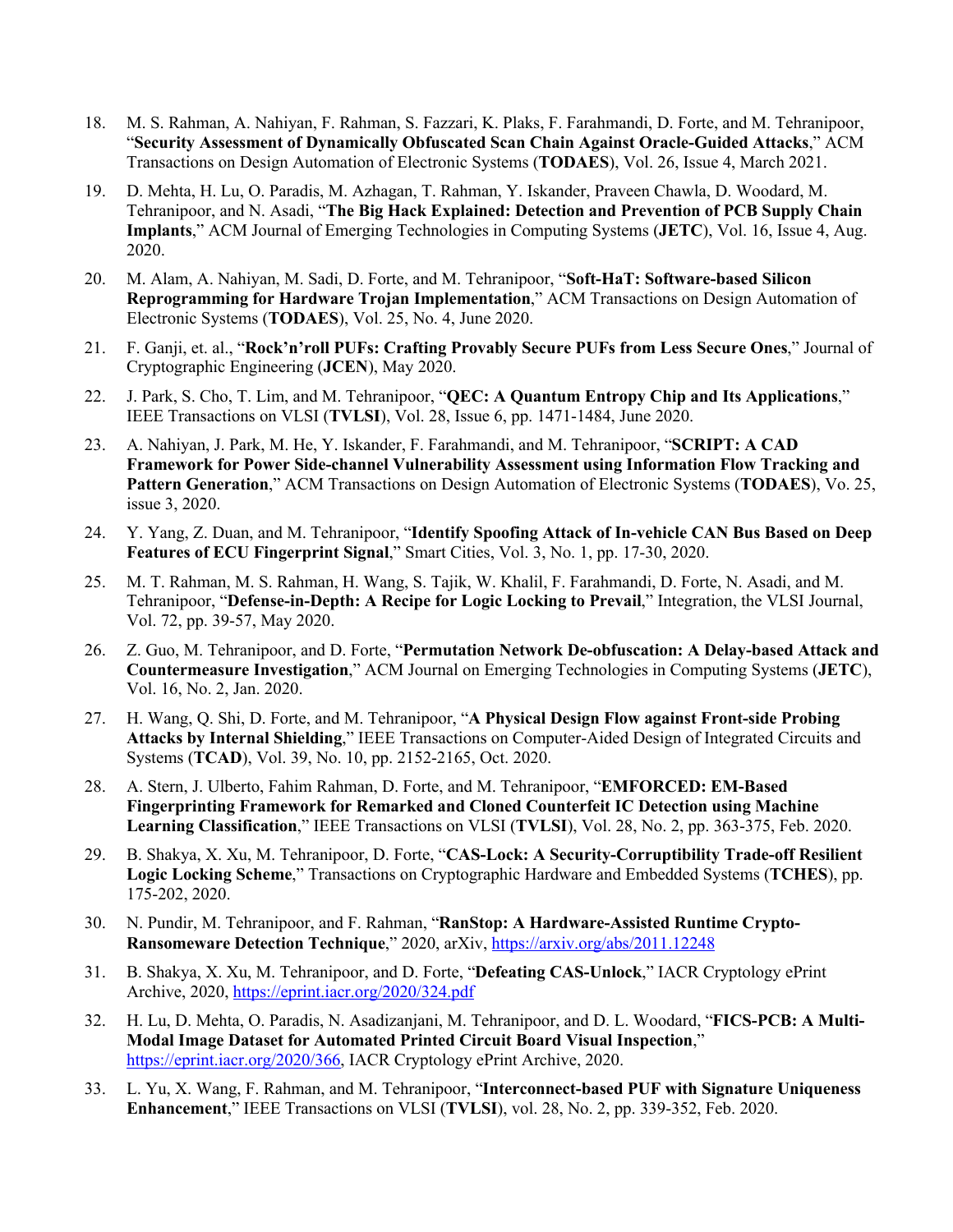- 34. T. Hoque, K. Yang, R. Karam, S. Tajik, D. Forte, M. Tehranipoor, and S. Bhunia, "**Hidden in Plaintext: An Obfuscation-based Countermeasure against FPGA Bitstream Tampering Attacks**," ACM Transactions on Design Automation of Electronic Systems (**TODAES**), Vol. 25, Nov. 1, pp. 1-32, Nov. 2019.
- 35. J. Park. F. Rahman, A. Vassilev, D. Forte, and M. Tehranipoor, "**Leveraging Side Channel Information for Disassembly and Security**," ACM Journal on Emerging Technologies in Computing Systems (**JETC**), No. 6, Dec. 2019.
- 36. M. T. Rahman, S. Tajik, M. S. Rahman, M. Tehranipoor and N. Asadizanjani, "**The Key is Left under the Mat: On the Inappropriate Security Assumption of Logic Locking Schemes,"**  https://eprint.iacr.org/2019/719, 2019 , IACR Cryptology ePrint Archive, 2019
- 37. M Tanjidur Rahman, M Sazadur Rahman, Huanyu Wang, Shahin Tajik, Waleed Khalil, Farimah Farahmandi, Domenic Forte, Navid Asadizanjani, Mark Tehranipoor, "**Defense-in-Depth: A Recipe for Logic Locking to Prevail**," https://arxiv.org/abs/1907.08863, 2019
- 38. U. Guin, N. Asadi, and M. Tehranipoor, "**Standards for Hardware Security**," Mobile Computing and Communications, vol. 23, issue 1, pp. 5-9, March 2019.
- 39. Y. Han, X. Wang and M. Tehranipoor, "**System-Level Counterfeit Detection Using On-Chip Ring Oscillator Array**," IEEE Transactions on VLSI (**TVLSI**), Vol. 27, Issue 12, pp. 2884-2896, Dec. 2019.
- 40. M. Alam, M. Tehranipoor, and D. Forte, "**Recycled FPGA Detection Using Exhaustive LUT Path Delay Characterization and Voltage Scaling**," IEEE Transactions on VLSI (**TVLSI**), vol. 27, pp. 2897-2910, Dec. 2019.
- 41. B. Shakya, H. Chen, M. Tehranipoor, and D. Forte, "**Covert Gates: Protecting Integrated Circuits with Undetectable Camouflaging**," Transactions on Cryptographic Hardware and Embedded Systems (**TCHES**), 86-118, 2019.
- 42. N. Karimian, D. Woodard, M. Tehranipoor, and D. Forte, "**Unlock Your Heart: Next Generation Biometric in Resource-Constrained Healthcare Systems and IoT**," IEEE Access, Vol. 7, Issue 1, pp. 49135-49149, Dec. 2019.
- 43. Q. Shi, M. Tehranipoor, and D. Forte, "**Obfuscated Built-In Self-Authentication with Secure and Efficient Wire-Lifting**," IEEE Transactions on Computer-Aided Design of Integrated Circuits and Systems (**TCAD**), Vol. 38, Issue 11, 1981-1994, Nov. 2019.
- 44. H. Wang, Q. Shi, D. Forte, and M. Tehranipoor, "**Probing Assessment Framework and Evaluation of Anti-probing Solutions**," IEEE Transactions on VLSI (**TVLSI**), Vol. 7, Issue 6, pp. 1239-1252, June 2019.
- 45. X. Xu, F. Rahman, B. Shakya, A. Vassilev, D. Forte, and M. Tehranipoor, "**Electronic Supply Chain Integrity Enabled by Blockchain**," ACM Transactions on Design Automation of Electronic Systems (**TODAES**), 2019.
- 46. U. Botero, M. Tehranipoor, and D. Forte, "**Upgrade/Downgrade: Efficient and Secure Legacy Electronic System Replacement**," IEEE Design & Test of Computers (**D&T**), Vol. 36, Issue 1, Jan 2019.
- 47. F. Ganji, D. Forte, N. Asadizanjani, M. Tehranipoor, D. Woodard, "**The power of IC Reverse Engineering for Hardware Trust and Assurance**", Electronic Device Failure Analysis (**EDFA**), May 2019.
- 48. K. Yang, U. Botero, H. Shen, D. Woodard, D. Forte, "**UCR: An Unclonable Environmentally-Sensitive Chipless RFID Tag for Protecting Supply Chain**," ACM Transactions on Design Automation of Electronic Systems (**TODAES**), Vol. 23, No. 6, Dec. 2018.
- 49. X. Xu, S. Keshavarz, D. Forte, M. Tehranipoor, and D. Holcomb, "**Bimodal Oscillation as a Mechanism for Automotive Majority Voting in PUFs**," IEEE Transactions on VLSI (**TVLSI**), Vol. 26, No. 11, Nov. 2018.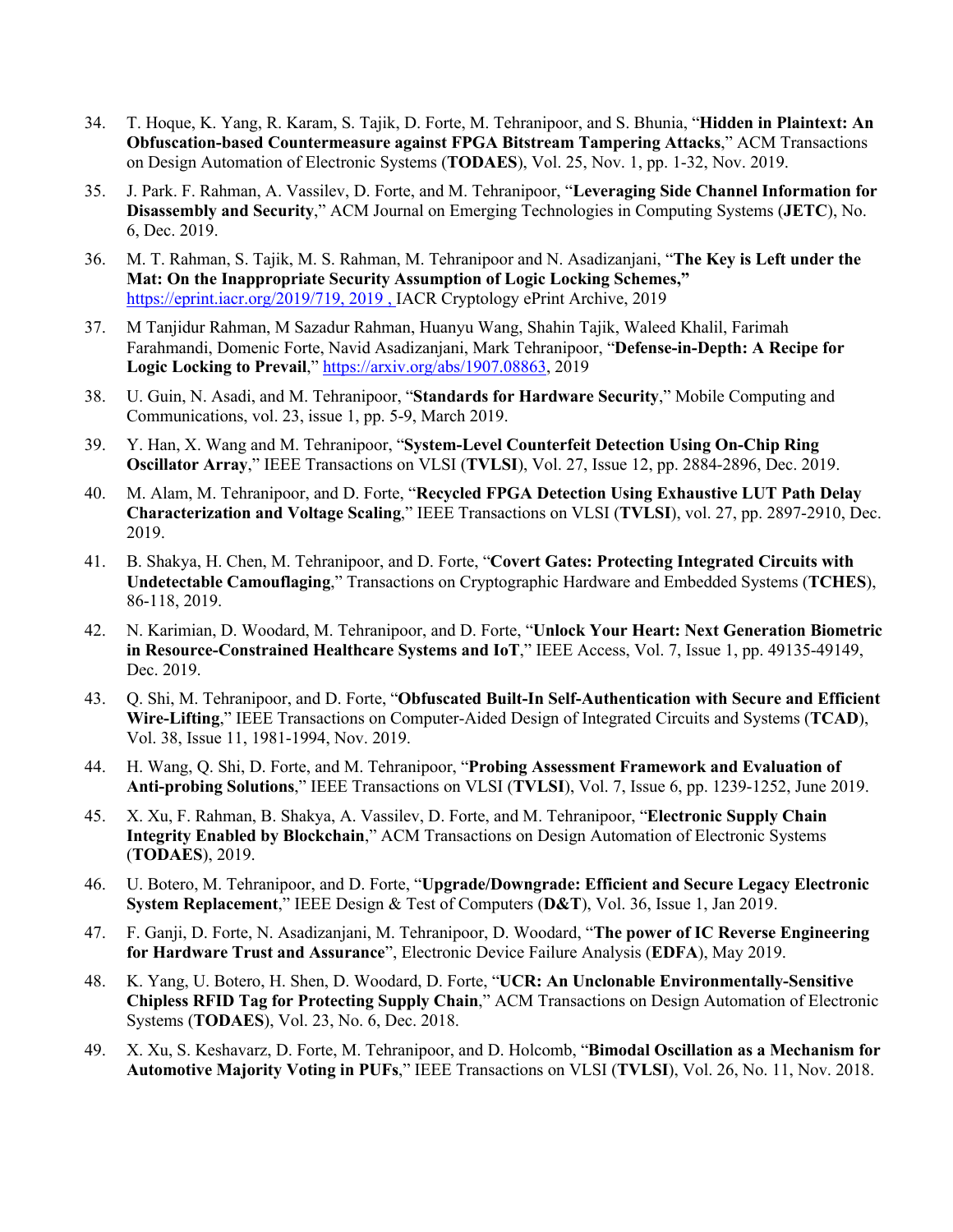- 50. N. Karimian, Z. Guo, F. Tehranipoor, D. Woodard, M. Tehranipoor, and D. Forte, "**Noise Aware Biometric Key Generation in Resource-Constrained Systems and IoT**," IEEE Transactions on Signal Processing, 2018.
- 51. D. Zhang, X. Wang, T. Rahman, and M. Tehranipoor, "**An On-Chip Dynamically-Obfuscated Wrapper for Protecting Supply Chain Against IP and IC Piracy**," IEEE Transactions on VLSI (**TVLSI**), Vol. 26, Issue 11, 2018.
- 52. S. Amir, B. Shakya, X. Xu, Y. Jin, S. Bhunia, M. Tehranipoor, D. Forte, "**Development and Evaluation of Hardware Obfuscation Benchmarks**", Journal of Hardware and Systems Security (**HaSS**), Vol. 2, Issue 2, pp. 142-161, June 2018.
- 53. N. Vashistha, M. T. Rahman, H. Shen, D. Woodard, N. Asadi and M. Tehranipoor, "**Detecting Hardware Trojans Inserted by Untrusted Foundry using Physical Inspection and Advanced Image Processing Techniques**," Journal of Hardware and Systems Security (**HaSS**), Vol. 2, Issue 4, pp. 333-344, Dec. 2018.
- 54. A. Nahiyan, F. Farahmandi, P. Mishra, D. Forte, and M. Tehranipoor, "**Security-Aware FSM Design Flow for Identifying and Mitigating Vulnerabilities to Fault Attacks**," IEEE Transactions on Computer-Aided Design of Integrated Circuits and Systems (**TCAD**), May 2018.
- 55. K. Yang, D. Forte, and M. Tehranipoor, "**ReSC: An RFID-Enabled Solution for Defending IoT Supply Chain**," ACM Tfransactions on Design Automation of Electronic Systems (**TODAES**), Vol 23, Issue 3, 2018.
- 56. M. Alam, S. Choudhury, B. Park, D. Munzer, N. Maghari, M. Tehranipoor, and D. Forte, "**Challenges and Opportunities in Analog and Mixed Signal (AMS) Integrated Circuit (IC) Security**," Journal of Hardware and Systems Security (**HaSS**), Vol. 2, Issue 1, pp. 15-32, 2018.
- 57. Z. Guo, X. Xu, T. Rahman, M. Theranipoor, and D. Forte, "**SCARe: An SRAM based Countermeasure Against IC Recycling Framework**," IEEE Transactions on VLSI (**TVLSI**), Vol. 36, Issue 4, 2018.
- 58. X. Wang, D. Zhang, M. He, and M. Tehranipoor, "**Secure Scan and Test Using Obfuscation Throughout Supply Chain**," IEEE Transactions on Computer-Aided Design of Integrated Circuits and Systems (**TCAD**), Vol. 37, Issue 9, Sep. 2018.
- 59. E. Principe, N. Asadi, D. Forte, R. Chivas, M. DiBattista, and S. Silverman, "**Plasma FIB Deprocessing of Integrated Circuits from the Backside**," Electronic Device Failure Analysis (**EDFA**), Jan 2018.
- 60. K. Yang, H. Shen, D. Forte, S. Bhunia, and M. Tehranipoor, "**Hardware-Enabled Pharmaceutical Supply Chain Security**," ACM Transactions on Design Automation of Electronic Systems (**TODAES**), Vol. 23, Issue 2, 2018.
- 61. S. Ray, S. Bhunia, and M. Tehranipoor, "**System-on-Chip Platform Security Assurance: Architecture and Validation**," Proceedings of IEEE, Volume 106. Issue 1, 2018.
- 62. M. Alam, M. Tehranipoor, and U. Guin, "**TSensors Vision, Infrastructure, and Security Challenges in Trillion Sensor Era**," Journal of Hardware and Systems Security (**HaSS**), Vol. 1, Issue 4, 2017.
- 63. T. Rahman, A. Hosey, J. Carrol, D. Forte, and M. Tehranipoor, "**Systematic Correlation and Cell Neighborhood Analysis of SRAM-PUF for Robust and Unique Key Generation**," Journal of Hardware and Systems Security (**HaSS**), Vol. 1, Issue 2, June 2017.
- 64. F. Rahman, B. Shakya, X. Xu, D. Forte, and M. Tehranipoor, "**Security Beyond CMOS: Fundamentals, Applications, and Roadmap**," IEEE Transactions on VLSI (**TVLSI**), Vol. 25, Issue 12, 2017.
- 65. M. Sadi, G. Contreras, J. Chen, L. Winemberg, and M. Tehranipoor, "**Design of Reliable SoCs with BIST Hardware and Machine Learning**," IEEE Transactions on VLSI (**TVLSI**), Vol. 25, Issue 11, 2017.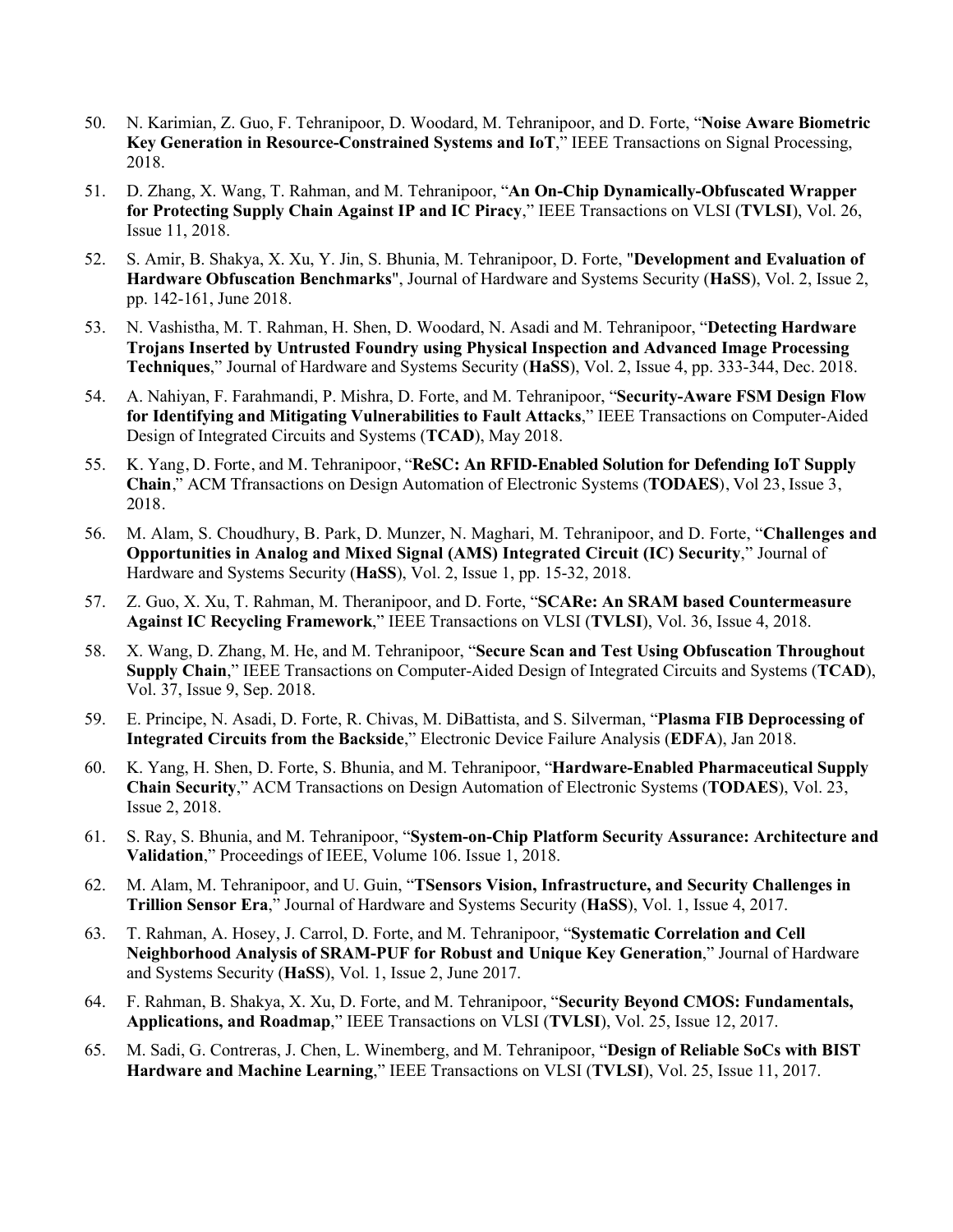- 66. H. Shen, F. Rahman, B. Shakya, X. Xu, M. Tehranipoor, and M. Tehranipoor, "**Poly-Si Based Physical Unclonable Functions**," IEEE Transactions on VLSI (**TVLSI**), Vol. 25, Issue 11, 2017.
- 67. H. Wang, Q. Shi, D. Forte, M. Tehranipoor, "**Probing Attacks on Integrated Circuits: Challenges and Research Opportunities**," IEEE Design & Test of Computers, Vol. 34, Issue 5, 2017.
- 68. M. He and M. Tehranipoor, "**An Access Mechanism for Embedded Sensors in Modern SoCs**," Journal of Electronics Testing: Theory and Applications (**JETTA**), Vol. 33, Issue 4, 2017.
- 69. T. He, G. Contreras, D. Tran, L. Winemberg, and M. Tehranipoor, "**Test-Point Insertion Efficiency Analysis for LBIST in High-Assurance Application**s," IEEE Transactions on VLSI (**TVLSI**), Vol. 25, Issue 9, 2017.
- 70. M. Tehranipoor, U. Guin, and S. Bhunia, "**Invasion of the Hardware Snatchers: Fake Hardware Could Open the Door to Malicious Malware and Critical Failure**," IEEE Spectrum, 2017.
- 71. B. Shakya, H. Salmani, D. Forte, S. Bhunia, and M. Tehranipoor, "**Benchmarking of Hardware Trojans and Maliciously Affected Circuits**," Journal of Hardware and Systems Security (**HaSS**), Vol. 1, Issue 1, March 2017.
- 72. J. Wurm, Y. Jin, Y. Liu, S. Hu, K. Heffner, F. Rahman, and M. Tehranipoor, "**Introduction to Cyber Physical System Security: A Cross-Layer Perspective**," IEEE Trans. on Multi-Scale Computing Systems (**TMSCS**), September 2017.
- 73. N. Karimian, Z. Guo, M. Tehranipoor, and D. Forte, "**Highly Reliable Key Generation from Electrocardiogram (ECG)**," IEEE Transactions on Biomedical Engineering (**TBME**), Vol. 64, Issue 6, June 2017.
- 74. K. Yang, D. Forte, and M. Tehranipoor, "**CDTA: A Comprehensive Solution for Counterfeit Detection, Traceability and Authentication in IoT Supply Chain**," ACM Transactions on Design Automation of Electronic Systems (**TODAES**), Vol. 22, Issue 3, May 2017.
- 75. M. Sadi, L. Winemberg, S. Kannan, and M. Tehranipoor, "**SoC Speed Binning Using Machine Learning and On-chip Slack Sensors**," IEEE Transactions on Computer-Aided Design of Integrated Circuits and Systems (**TCAD**), vol. 36, issue 5, pp. 842-854, May 2017.
- 76. Z. Guo, J. Di, M. Tehranipoor, and D. Forte, "**Obfuscation-based Protection Framework Against Printed Circuit Boards Unauthorized Operation and Reverse Engineering**," ACM Transactions on Design Automation of Electronic Systems (**TODAES**), Vol. 22, Issue 3, May 2017.
- 77. X. Wang, P. Jiao, M. Sadi, L. Winemberg, and M. Tehranipoor, "**TRO: An On-chip Ring Oscillator Based GHz Transient IR-Drop Monitor**," IEEE Transactions on Computer-Aided Design of Integrated Circuits and Systems (**TCAD**), vol. 36, issue 5, pp. 855-868, May 2017.
- 78. U. Guin, S. Bhunia, D. Forte, and M. Tehranipoor, "**SMA: A System-Level Mutual Authentication for Protecting Electronic Hardware and Firmware**," Transactions on Dependable and Secure Computing (**TDSC**), pp. 265-278, May 2017.
- 79. M. Alam, H. Shen, N. Asadi, M. Tehranipoor, and D. Forte, "**Impact of X-ray Tomography on the Reliability of Integrated Circuits**," IEEE Transaction on Device and Materials Reliability, vol. 7, Issue 1, March 2017.
- 80. N. Asadi, M. Tehranipoor, and D. Forte, "**PCB Reverse Engineering Using Non-destructive X-ray Tomography and Advanced Image Processing**," IEEE Transactions on Components, Packaging and Manufacturing Technology (**TCPMT**), Vol. 7, Issue 2, Feb. 2017.
- 81. K. Xiao, D. Forte, Y. Jin, R. Karri, S. Bhunia, and M. Tehranipoor, "**Hardware Trojans: Lessons Learned After One Decade of Research**," ACM Transactions on Design Automation of Electronic Systems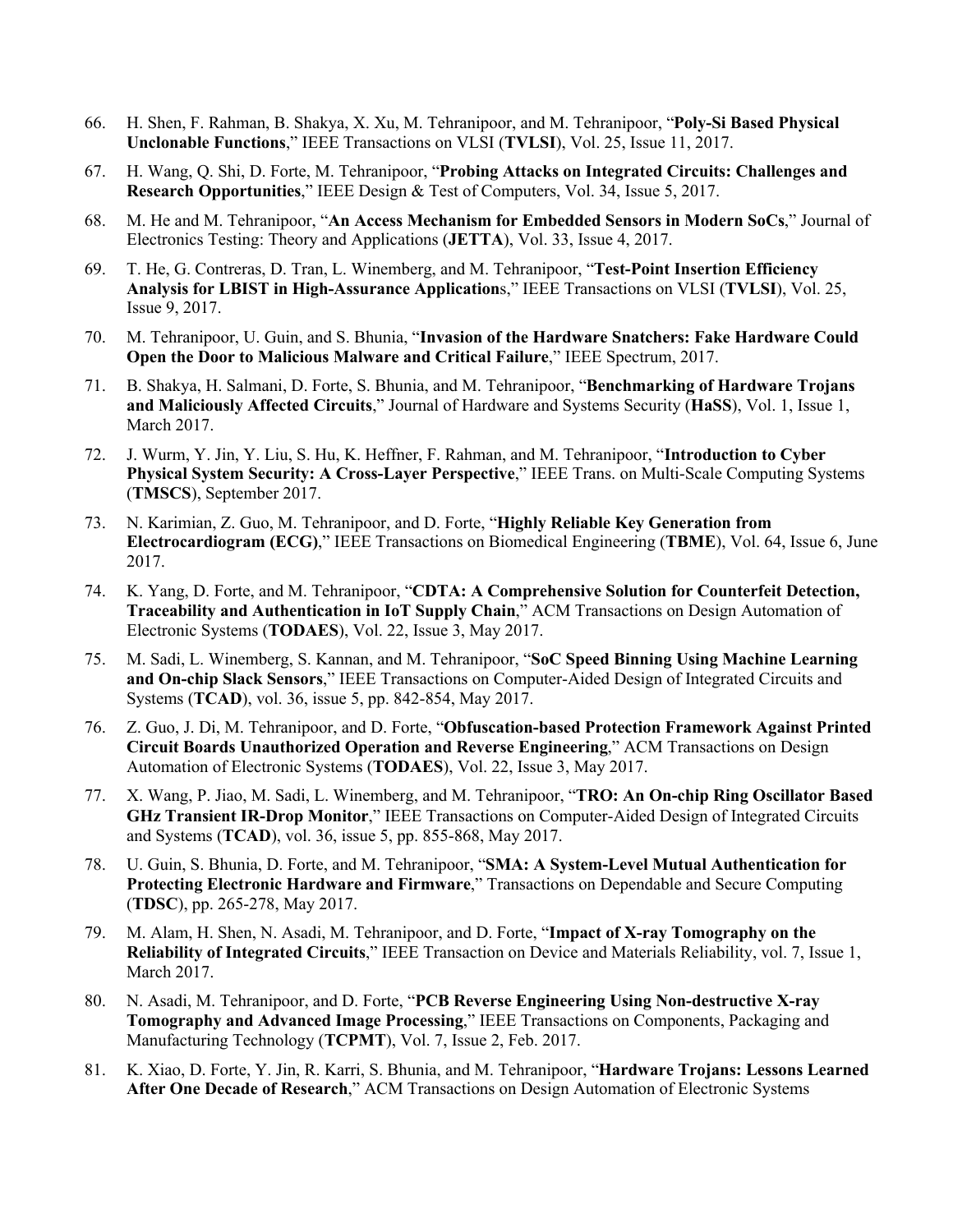(**TODAES**), Vol. 22, Issue 1, Dec. 2016. **Made the 2016 most notable computing articles list, Computingreviews.com. The paper also received the Best Paper Award from TODAES.** 

- 82. K. Xiao, A. Nahiyan, and M. Tehranipoor, "**Security Rule Checking in IC Design**," IEEE Computer Magazine, Vol. 49, Issue 8, Aug. 2016.
- 83. Y. Xie, C. Bao, C. Serafy, T. Lu, A. Srivastava, and M. Tehranipoor, "**Security and Vulnerability Implications of 3D ICs**," IEEE Trans. on Multi-Scale Computing Systems (**TMSCS**), Vol. 2, Issue 2, June 2016.
- 84. U. Guin, Q. Shi, D. Forte, and M. Tehranipoor, "**FORTIS: A Comprehensive Solution for Establishing Forward Trust for Protecting IPs and ICs**," ACM Transactions on Design Automation of Electronic Systems (**TODAES**), May 2016.
- 85. Q. Shi, X. Wang, L. Winemberg, and M. Tehranipoor, "**On-Chip Sensor Selection for Effective Speed-Binning**," Int. Journal on Analog Integrated Circuits and Signal Processing, Vol. 88, Issue 2, Aug. 2016.
- 86. H. Salmani and M. Tehranipoor, "**Vulnerability Analysis of a Circuit Layout to Hardware Trojan Insertion**," IEEE Transactions on Information Forensics & Security (**TIFS**), Vol. 11, Issue 6, June 2016.
- 87. M. Sadi and M. Tehranipoor, "**Design of a Network of Digital Sensor macros for Extracting Power Supply Noise Profile in SoCs**," IEEE Transactions on VLSI (**TVLSI**), Vol. 24, Issue 5, May 2016.
- 88. X. Wang, D. Zhang, D. Su, L. Winemberg, and M. Tehranipoor, "**A Novel Peak Power Supply Noise Measurement and Adaptation System for Integrated Circuits**," IEEE Transactions on VLSI (**TVLSI**), Vol. 24, Issue 5, May 2016.
- 89. T. Rahman, F. Rahman, D. Forte, and M. Tehranipoor, "**An Aging-Resistant RO-PUF for Reliable Key Generation**," IEEE Transactions on Emerging Topics in Computing (**TETC**), Vol. 4, Issue 3, July 2016.
- 90. U. Guin, D. Forte, and M. Tehranipoor, "**Design of Accurate Low-Cost On-Chip Structures for Protecting Integrated Circuits Against Recycling**," IEEE Transactions on VLSI (**TVLSI**), Vol. 24, Issue 4, April 2016.
- 91. S. Quadir, J. Chen, D. Forte, N. Asadi, S. Shahbaz, L. Wang, J. Chandy, and M. Tehranipoor, "**A Survey on Chip to System Reverse Engineering**," ACM Journal on Emerging Technologies in Computing Systems (**JETC**), Vol 13, Issue 1, Dec. 2016.
- 92. S. Kelly, X. Zhang, M. Tehranipoor, and A. Ferraiuolo, "**Detecting Hardware Trojans using On-chip Sensors in an ASIC Design**," Journal of Electronic Testing: Theory and Applications (**JETTA**), Vol. 31, Issue 1, Feb. 2015.
- 93. X. Wang, D. Tran, S. George, L. Winemberg, N. Ahmed, S. Palosh, L. Dobia, M. Tehranipoor, "**Aging Adaption in Integrated Circuits Using a Novel Built-In Sensor**," IEEE Transactions on Computer-Aided Design of Integrated Circuits and Systems (**TCAD**), 2015.
- 94. K. Xiao, D. Forte, and M. Tehranipoor, "**A Novel Built-In Self-Authentication Technique to Prevent Inserting Hardware Trojans**," IEEE Transactions on Computer-Aided Design of Integrated Circuits and Systems (**TCAD**), vol. 33, no. 12, pp. 1178-1791, 2014.
- 95. A. Tomita, X. Wen, Y. Sato, S. Kajihara, K. Miyase, S. Holst, P. Girard, M. Tehranipoor, L.T. Wang, "**On Achieving Capture Power Safety in At-Speed Scan-Based Logic BIST**," **IEICE** Transactions, vol. E97-D, no.10, pp.2706-2718. 2014.
- 96. U. Guin, K. Huang, D. DiMase, J. Carulli, M. Tehranipoor, Y. Makris, "**Counterfeit Integrated Circuits: A Rising Threat in the Global Semiconductor Supply Chain**," Proceedings of IEEE, vol. 102, no. 8, pp. 1207-1228, 2014.
- 97. Z. Collier, D. DiMase, S. Walters, M. Tehranipoor, J. Lambert, and I. Linkov, "**Risk-Based Cybersecurity Standards: Policy Challenges and Opportunities**," IEEE Computer Magazine, pp. 70-76, Jan. 2014.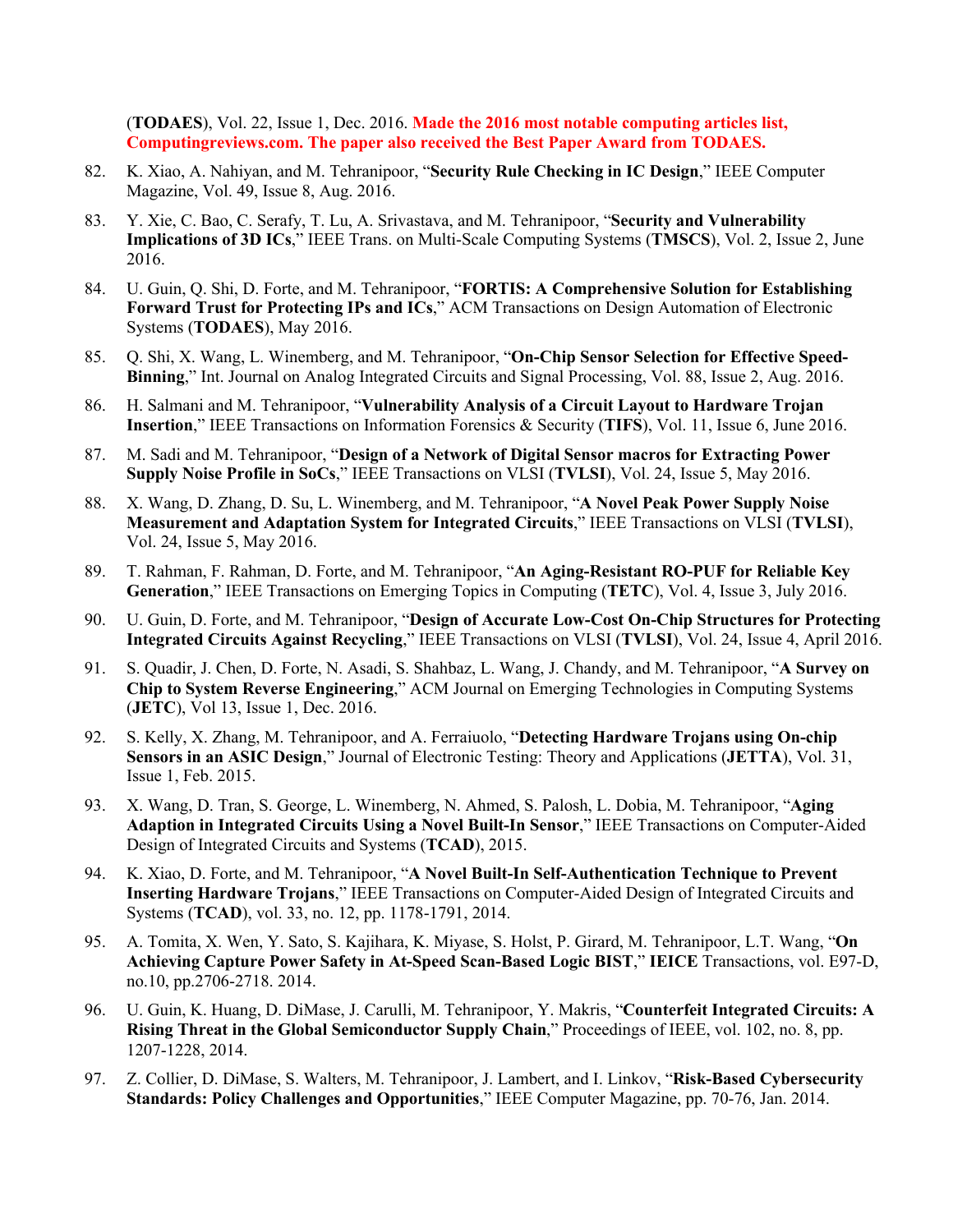- 98. U. Guin, D. DiMase, and M. Tehranipoor, "**Counterfeit Integrated Circuits: Detection, Avoidance, and the Challenges Ahead**," Journal of Electronic Testing: Theory and Applications (**JETTA**), vol. 30, no. 1, pp. 9-23, Feb. 2014 (**Most Downloaded Article in 2014**).
- 99. A. Markman, B. Javidi, and M. Tehranipoor, "**Photon-Counting Security Tagging and Verification Using Optically Encoded QR Codes**," IEEE Photonics Journal, vol. 6, no. 1, Feb. 2014.
- 100. U. Guin, D. DiMase, and M. Tehranipoor, "**A Comprehensive Framework for Counterfeit Defect Coverage Analysis and Detection Assessment**," Journal of Electronic Testing: Theory and Applications (**JETTA**), vol. 30, no. 1, pp. 25-40, Jan. 2014 (**6th Most Downloaded Article in 2014**).
- 101. J. Chen, S. Wang, and M. Tehranipoor, "**Critical-Reliability Path Identification and Delay Analysis**," ACM Journal on Emerging Technologies in Computing Systems (**JETC**), vol. 10, no. 2, Feb. 2014.
- 102. X. Zhang and M. Tehranipoor, "**Design of On-chip Light-weight Sensors for Effective Detection of Recycled ICs**," IEEE Transactions on VLSI (TVLSI), vol. 22, no. 5, pp. 1016-1029, May 2014.
- 103. S. Wang and M. Tehranipoor, "**A Light-Weight On-Chip Structure for Measuring Timing Uncertainty Induced by Noise in Integrated Circuits**," IEEE Transactions on VLSI (TVLSI), vol. 22, no. 5, pp. 1030- 1041, May 2014.
- 104. F. Bao, K. Peng, M. Tehranipoor, and K. Chakrabarty, "**Generation of Effective 1-Detect TDF Patterns for Detecting Small-Delay Defects**," IEEE Transactions on Computer-Aided Design of Integrated Circuits and Systems (**TCAD**), vol. 32, no. 10, pp. 1583-1594, Oct. 2013.
- 105. W. Zhao, J. Ma, M. Tehranipoor, and S. Chakravarty, "**Power-Safe Application of TDF Patterns to Flip-Chip Designs during Wafer Test**," ACM Transactions on Design Automation of Electronic Systems (**TODAES**), vol. 18, no. 3, July 2013.
- 106. M. Li, A. Davoodi, and M. Tehranipoor, "**A Sensor-Assisted Self-Authentication Framework for Hardware Trojan Detection**," IEEE Design & Test, pp. 74-82, Oct. 2013.
- 107. J. Villasenor and M. Tehranipoor, "**The Hidden Dangers of Chop Shop Electronics**" IEEE Spectrum, Sep. 2013.
- 108. K. Xiao, X. Zhang, and M. Tehranipoor, "**A Clock Sweeping Technique for Detecting Hardware Trojans Impacting Circuits Delay**," IEEE Design & Test, vol. 30, no. 2, pp. 26-34, April 2013.
- 109. F. Bao, K. Peng, M. Yilmaz, K. Chakrabarty, L. Winemberg, and M. Tehranipoor, "**Efficient Pattern Generation for Small-Delay Defects Using Selection of Critical Faults**," Journal of Electronic Testing: Theory and Applications (**JETTA**), vol. 29, no. 1, pp. 35-48, 2013.
- 110. K. Peng, M. Yilmaz, K. Chakrabarty, and M. Tehranipoor, "**Crosstalk- and Process Variations-Aware High-Quality Tests for Small-Delay Defects**," IEEE Transactions on VLSI (**TVLSI**), vol. 21, no. 6, pp. 1129-1142, 2012.
- 111. X. Zhang, A. Ferraiuolo, and M. Tehranipoor, "**Detection of Hardware Trojans using a Combined Ring Oscillator Network and Off-chip Transient-Power Analysis**," ACM Journal on Emerging Technologies in Computing Systems (**JETC**), vol. 9, no. 3, 2012.
- 112. M. Abramovici, et. al., "**Protecting Against Hardware Trojan Attacks: Towards a Comprehensive Solution**," IEEE Design & Test of Computers, vol. 30, no. 3, pp. 6-17, 2012.
- 113. W. Zhao, M. Tehranipoor, and S. Chakravarty, "**Ensuring Power-Safe Application of Test Patterns Using An Effective Gating Approach Considering Current Limits**," Journal of Low Power Electronics (**JOLPE**), vol. 8, no. 2, pp. 235-247, 2012.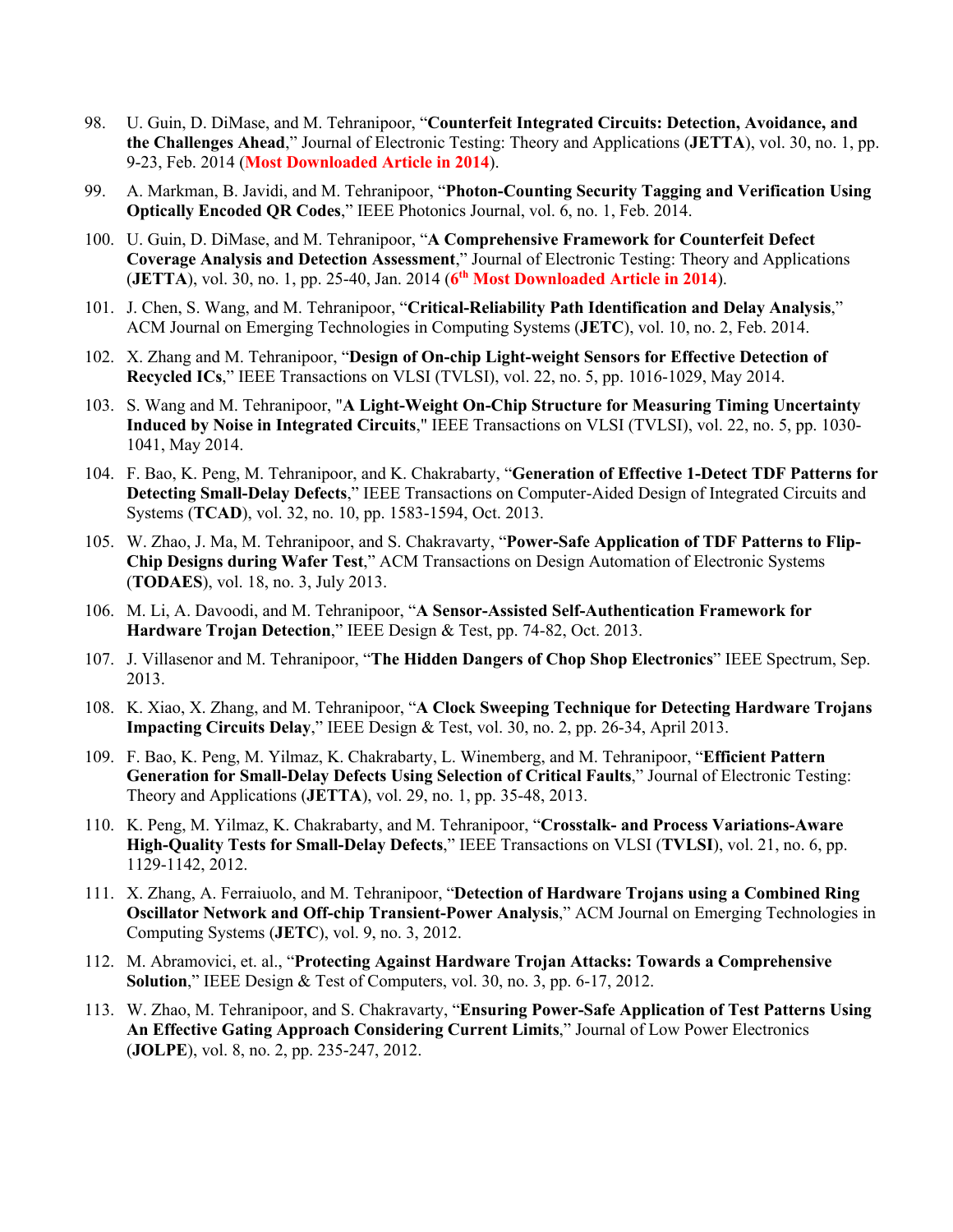- 114. X. Wang, M. Tehranipoor, S. George, D. Tran and L. Winemberg, "**Design and Analysis of a Delay Sensor Applicable to Process/Environmental Variations and Aging Measurement**," IEEE Transactions on VLSI (**TVLSI**), vol. 20, no. 8, pp. 1405-1418, 2012.
- 115. H. Salmani, W. Zhao, M. Tehranipoor, S. Chakravarty, P. Girard, and X. Wen, "**Layout-Aware Pattern Evaluation and Analysis for Power-Safe Application of TDF Patterns**," Journal of Low Power Electronics (**JOLPE**), vol. 8, no. 2, pp. 248-258, 2012.
- 116. H. Salmani, M. Tehranipoor, and J. Plusquellic, "**A Novel Technique for Improving Hardware Trojan Detection and Reducing Trojan Activation Time**," IEEE Transactions on VLSI (**TVLSI**), vol. 20, no. 1, pp. 112-125, 2012.
- 117. H. Salmani and M. Tehranipoor, "**A Layout-Aware Approach for Improving Localized Switching to Detect Hardware Trojans in Digital Integrated Circuits**," IEEE Transactions on Information Forensics & Security (**TIFS**), vol. 7, no. 1, pp. 76-87, 2011
- 118. J. Ma, M. Tehranipoor, and P. Girard, "**A Layout-Aware Pattern Grading Procedure for Critical Paths Testing Considering Crosstalk and Power Supply Noise**," Journal of Electronics Testing: Theory and Applications (**JETTA**), vol. 28, no. 2, pp. 201-2014, 2012.
- 119. J. Ma and M. Tehranipoor, "**Layout-Aware Critical Path Delay Test under Maximum Power Supply Noise Effects**," IEEE Transactions on Computer-Aided Design of Integrated Circuits and Systems (**TCAD**), vol. 30, no. 12, pp. 1923-1934, 2011.
- 120. C. Lamech, R. Rad, J. Plusquellic, and M. Tehranipoor, "**An Experimental Analysis of Power and Delay Signal-to-Noise Requirements for Detecting Trojans and Methods for Achieving the Required Detection Sensitivities**," IEEE Transactions on Information Forensics & Security (**TIFS**), vol. 6, no. 3, pp. 1170-1179, 2011.
- 121. M. Yilmaz, K. Chakrabarty, and M. Tehranipoor, "**Adaptation and Evaluation of the Output-Deviations Metric to Target Small-Delay Defects in Industrial Circuits**," IEEE Design and Test of Computers, vol. 28, no. 2, pp .52-61, 2011.
- 122. M. Tehranipoor, H. Salmani, X. Zhang, X. Wang, R. Karri, J. Rajendran, and K. Rosenfeld, "**Trustworthy Hardware: Trojan Detection Solutions and Design-for-Trust Challenges**," IEEE Computer Magazine, vol. 44, no. 7, pp. 66-74, 2010.
- 123. R. Karri and M. Tehranipoor, "**Trustworthy Hardware: Identifying and Classifying Hardware Trojans**," IEEE Computer Magazine, vol. 43, no. 10, pp. 39-46, 2010.
- 124. F. Wu, L. Dilillo, A. Bosio, P. Girard, S. Pravossoudovitch, A. Virazel, M. Tehranipoor, X. Wen, and N. Ahmed, "**A Comprehensive Analysis of Transition Fault Coverage and Test Power Dissipation for LOS and LOC Schemes**," Journal of Low Power Electronics (**JOLPE**), vol. 6, no. 2, pp. 289-300, 2010.
- 125. M. Tehranipoor and F. Koushanfar, "**A Survey of Hardware Trojan Taxonomy and Detection**," IEEE Design and Test of Computers, vol. 27, no. 1, pp. 10-25, 2010.
- 126. N. Ahmed and M. Tehranipoor, "**A Novel IR-drop Tolerant Transition Delay Fault Test Pattern Generation Procedure**," Journal of Low Power Electronics (**JOLPE**), vol. 6, no. 1, pp. 150-159, 2010.
- 127. M. Yilmaz, K. Chakrabarty, and M. Tehranipoor, "**Test-Pattern Selection Small-Delay Defects in Very-Deep Submicron Integrated Circuits**," IEEE Transactions on CAD, vol. 29, no. 5, pp. 760-773, 2010.
- 128. M. Tehranipoor and K. Butler, "Power Supply Noise: A **Survey on Effects and Research**," IEEE Design and Test of Computers, vol. 27, no. 2, pp. 51-67, 2010.
- 129. N. Ahmed and M. Tehranipoor, "**A Novel Faster-than-at-speed Transition Delay Test Method Considering IR-drop Effects**," IEEE Transactions on CAD, vol. 28, no. 10, pp. 1573-1582, 2009.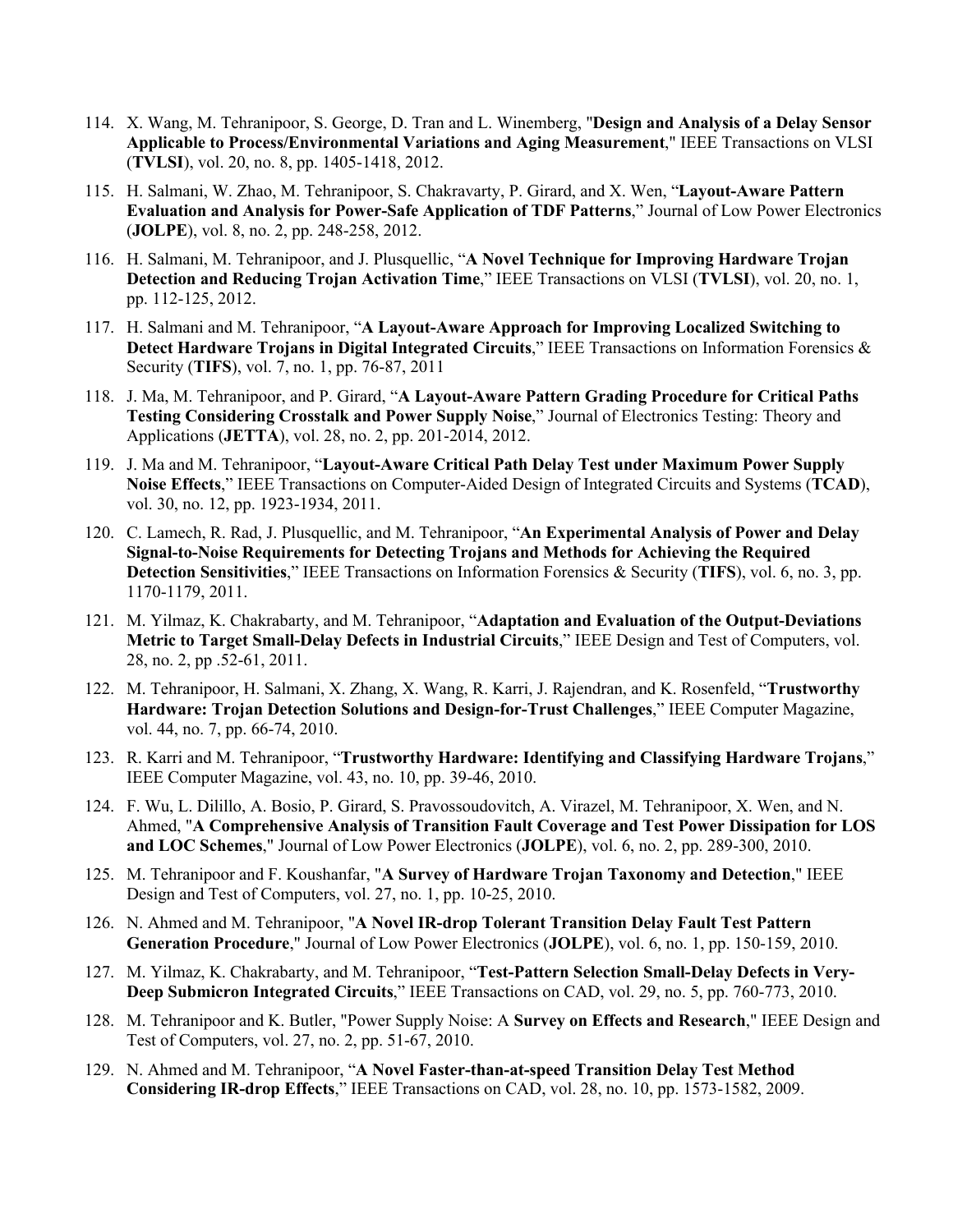- 130. J. Lee and M. Tehranipoor, "**Layout-Aware Transition-Delay Fault Pattern Generation with Evenly Distributed Switching Activity**," Journal of Low Power Electronics (**JOLPE**), vol. 4, pp. 1-12, 2008.
- 131. R. Rad, J. Plusquellic, and M. Tehranipoor, "**A Sensitivity Analysis of Power Signal Methods for Detecting Hardware Trojans under Real Process and Environmental Conditions**," IEEE. Trans. on VLSI, vol. 18, no. 12, pp. 1735-1744, 2010.
- 132. K. Miyase, X. Wen, H. Furukawa, Y. Yamato, S. Kajihara, P. Girard, L.–T. Wang, and M. Tehranipoor, "**High Launch Switching Activity Reduction in At- Speed Scan Testing using CTX: A Clock-Gating-Based Test Relaxation and X-Filling Scheme**," IEICE Trans. Fundamentals/Commun./Electron/Inf. & Syst., vol. E93-D, no. 1, pp. 2-9 , 2010.
- 133. M. Tehranipoor and R. Rad, "**Defect Tolerance for Nanoscale Crossbar-based Devices**," IEEE Design & Test of Computers, vol. 25, no. 6, pp. 549-559, 2008.
- 134. R. Rad and M. Tehranipoor, "**SCT: A Novel Approach for Testing and Configuring Nanoscale Devices**," ACM Journal on Emerging Technologies in Computing Systems (**JETC**), vol. 4, no. 3, pp. 370-377, 2008.
- 135. M. Nourani, M. Tehranipoor and N. Ahmed, "**Low-Transition Test Pattern Generation for BIST-Based Applications**," IEEE Transactions on Computers, vol. 57, no. 3, pp. 303-315, March 2008.
- 136. J. Lee, M. Tehranipoor, C. Patel and J. Plusquellic, "**Securing Designs Against Scan-Based Side-Channel Attacks**," IEEE Transactions on Dependable and Secure Computing (**TDSC**), vol. 4, no. 4, pp. 325-336, 2007.
- 137. R. Rad and M. Tehranipoor, "**Evaluating Area and Performance of a Hybrid FPGA with Nanoscale Clusters and CMOS Routing**," ACM Journal on Emerging Technologies in Computing Systems (**JETC**), vol. 3, no. 3, 2007.
- 138. M. ElShoukry and M. Tehranipoor and C.P. Ravikumar, "**A Critical-Path Aware Partial Gating Approach for Test Power Reduction**," ACM Transactions on Design Automation of Electronic Systems (**TODAES**), vol. 12, issue 2, 2007.
- 139. N. Ahmed, M. Tehranipoor, C.P. Ravikumar and K. Butler, "**Local At-Speed Scan Enable Generation for Transition Fault Testing Using Low-Cost Testers**," IEEE Transactions on Computer-Aided Design of Integrated Circuits and Systems (**CAD/ICAS**), vol. 26, no. 5, pp. 896-906, 2007.
- 140. M. Tehranipoor and R. M.P. Rad, "**Built-In Self-Test and Recovery Procedures for Molecular Electronics-Based NanoFabrics**," IEEE Transactions on Computer-Aided Design of Integrated Circuits and Systems (**CAD/ICAS**), vol. 26, no. 5, pp. 943-958, May 2007.
- 141. N. Ahmed and M. Tehranipoor, "**Improving Quality of Transition Delay Test Using Hybrid Scan-Based Technique**," IEEE Design and Test of Computers, 2006.
- 142. D. Acharyya, A. Singh, M. Tehranipoor, C. Patel and J. Plusquellic, "**Quiescent Signal Analysis: a Multiple Supply Pad I<sub>DDQ</sub>** Method," IEEE Design and Test of Computers, vol. 23, no. 4, pp. 278-293, 2006.
- 143. M. Tehranipoor, M. Nourani and K. Chakrabarty, "**Nine-Coded Compression Technique for Testing Embedded Cores in SoCs**," IEEE Transactions on Very Large Scale Integration Systems (**TVLSI**), vol. 13, no. 6, pp. 719-731, June 2005.
- 144. M. Nourani and M. H. Tehranipour, "**RL-Huffman Encoding for Test Compression and Power Reduction in Scan Application**," ACM Transactions on Design Automation of Electronic Systems (**TODAES**), vol. 10, no. 1, pp. 91-115, Jan. 2005.
- 145. M. H. Tehranipour, N. Ahmed and M. Nourani, "**Testing SoC Interconnects for Signal Integrity Using Extended JTAG Architecture**," IEEE Transactions on Computer-Aided Design of Integrated Circuits and Systems (**CAD/ICAS**), vol. 23, issue 5, pp. 800-811, May 2004.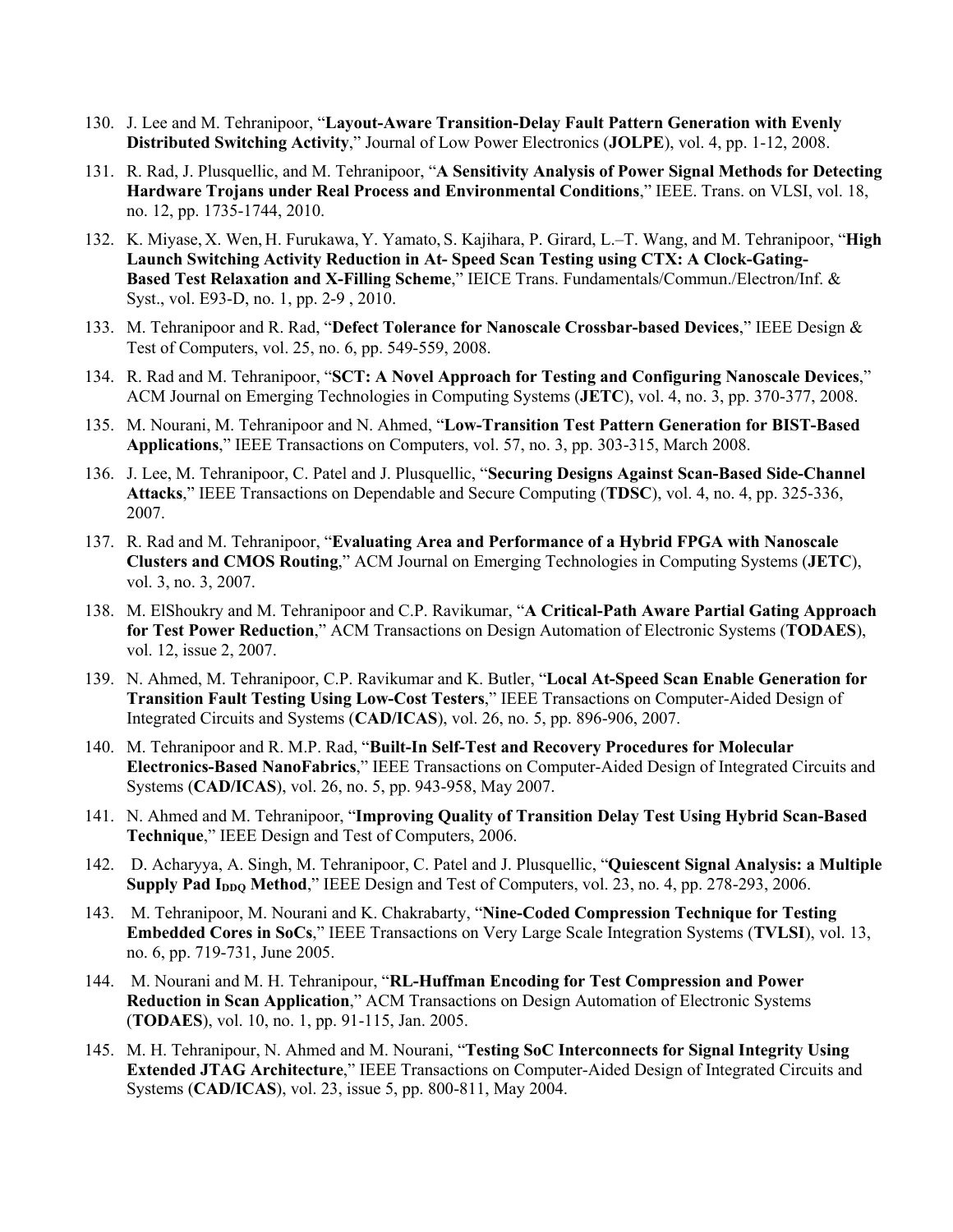- 146. M. H. Tehranipour, S. M. Fakhraie, Z. Navabi and M. R. Movahedin, "**A Low-Cost At-Speed BIST Architecture for Embedded Processor and SRAM Cores**," Journal of Electronic Testing: Theory and Applications (**JETTA**), vol. 20, pp. 155-168, April 2004.
- 147. M. H. Tehranipour, S. M. Fakhraie, M. Nourani, M. R. Movahedin and Z. Navabi, "**Embedded Test for Processor and Memory Cores in System-on-Chips**," International Journal of Science and Technology, vol. 10, no. 4, pp. 486-494, Oct. 2003.

#### *Conference Papers*

- 1. S. Rahman, H. M. Kamali, M. Abdel-Moneum, F. Farahmandi, F. Rahman, and M. Tehranipoor, "**O'Clock: Lock the Clock via Clock-gating for SoC IP Protection**," Design Automation Conference (**DAC**), 2022.
- 2. R. Kibira, N. Farzana, F. Farahmandi, and M. Tehranipoor, "**FSMx: Finite State Machine Extraction from Flattened Netlist with Application to Security**," IEEE VLSI Test Symposium (**VTS**), 2022.
- 3. C. Xi, N. Jessurun, A. Khan, M. Tehranipoor, and N. Asadi, "**A Naturally Inherent Tracking Methodology for Secure Packaging Using Geo-Magnetic Signatures**," GomacTech, 2022.
- 4. P. Calzada, J. Harrison, P. Chawla, N. Asadi, and M. Tehranipoor, "**PCB Trojan Detection using Optical Imaging**," GOMACTech, 2022.
- 5. M. Farmani, J. Harrison, F. Rahman, and M. Tehranipoor, "**Efficient Rowhammer-Aware DRAM Test Under Reduced Voltage and Increased Temperature**," GOMACTech, 2022.
- 6. M. Azhagan, M. Y. Vutukuru, O. Paradis, M. Tehranipoor, N. Asadi, "**Logo Detection and Localization for IC Authentication, Marking Recognition, and Counterfeit Detection**," GOMACTech, 2022.
- 7. N. Vashishta, Al Hassan, Md. Mahfuz, F. Rahman, N. Asadi, and M. Tehranipoor, "**Trust Validation of Chiplets using a Physical Inspection Based Certificate Authorithy**," Electronic Components and Technology Conference (**ECTC**), 2022.
- 8. D. Mehta, N. Mondol, F. Farahmandi, and M. Tehranipoor, "**AIME: Watermarking AL Models by Leveraging Errors**," Design, Automation, and Test in Europe (**DATE**), 2022.
- 9. T. Zhang, F. Rahman, M. Tehranipoor, and F. Farahmandi, "**FPGA-Chain: Enabling Holistic Protection of FPGA Supply Chain with Blockchain Technology**," IEEE Workshop on Silicon Lifecycle Management (**SLM**), Oct. 2021.
- 10. H. Wang, H. Li, F. Rahman, F. Farahmandi, and M. Tehranipoor, "**Security Property-Driven Fault-Injection Vulnerability Assessment of Modern SoCs**," iSecCon, 2021.
- 11. S. U. Sami, F. Rahman, D. Donchin, A. Cron, M. Borza, F. Farahmandi, and M. Tehranipoor, "**POCA: First Power-on Chip Authentication in Untrusted Foundry and Assembly**," IEEE International Symposium on Hardware-Oriented Security and Trust (**HOST**), 2021.
- 12. S. Rahman, H. Li, R. Guo, F. Rahman, F. Farahmandi, and M. Tehranipoor, "**LL-ATPG: Logic-Locking Aware Test Using Valet Keys in an Untrusted Environment**," International Test Conference (**ITC**), 2021.
- 13. A. Vafaei, N. Hooten, M. Tehranipoor, and F. Farahmandi, "**Symba: Symbolic Execution at C-level for Hardware Trojan Detection**," International Test Conference (**ITC**), 2021.
- 14. B. Ahmed, F. Rahman, N. Hooten, F. Farahmandi, and M. Tehranipoor, "**AutoMap: Automated Mapping of Security Properties Between Different Levels of Abstraction in Design Flow**," International Conference on Computer-Aided Design (**ICCAD**), 2021.
- 15. N. Pundir, S. Shi, M. Tehranipoor, and F. Farahmandi, "**HLS-Induced Information Leakage Verification**," SRC TECHCON, 2021.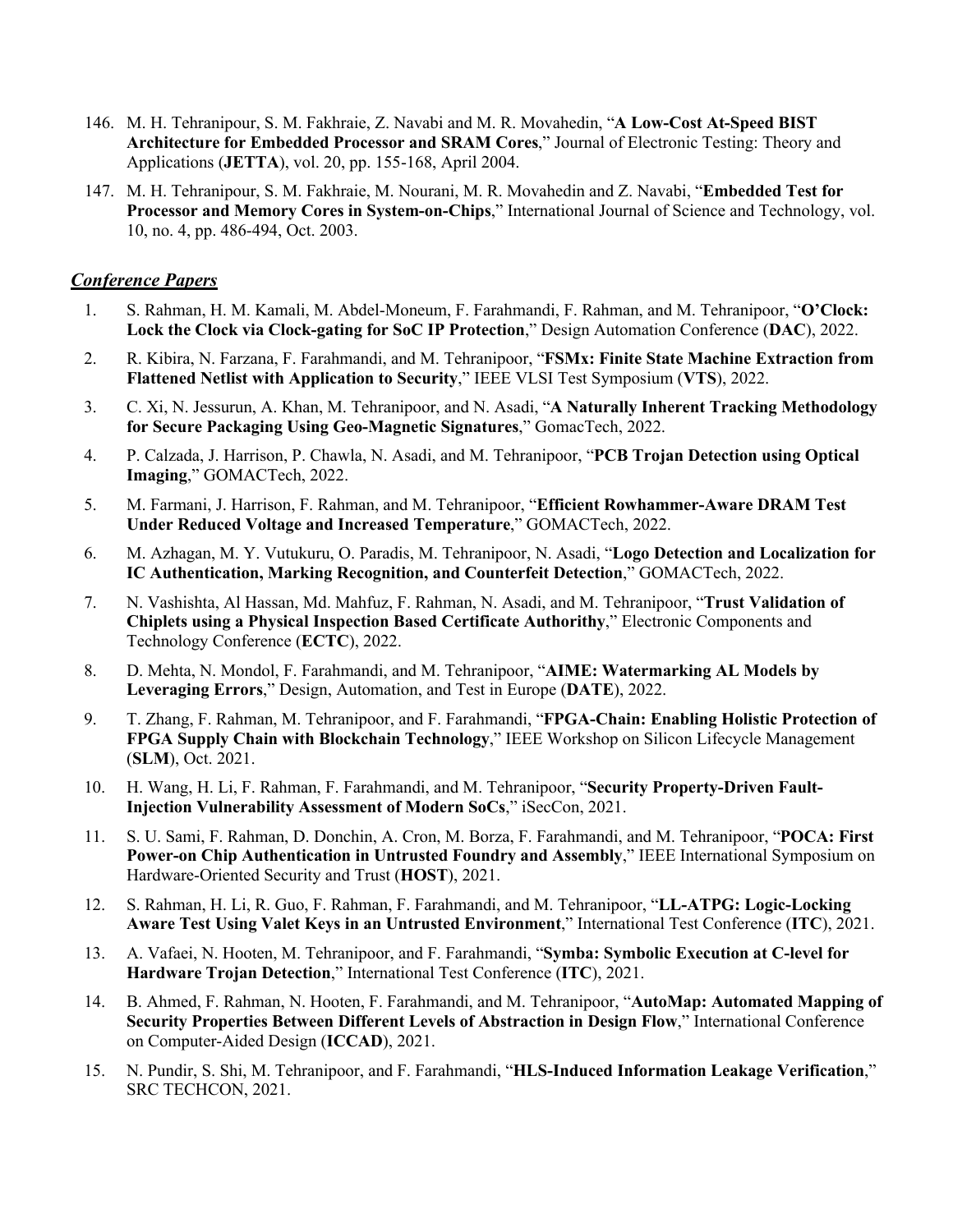- 16. J. True, N. Jessurun, D. Mehta, M. Tehranipoor, N. Asadizanjani, "**Q.U.A.I.N.T.P.E.A.X. QUantifying Algorithmically INTrinsic Properties of Electronic Assemblies via X-ray CT**", Microscopy and Microanalysis (**M&M),** August 2021.
- 17. J. True, C. Xi, N. Jessurun, K. Ahi, M. Tehranipoor, N. Asadizanjani, "**Terahertz Based Machine Learning Approach to Integrated Circuit Assurance**" Electronic Components and Technology Conference (**ECTC**), June 2021
- 18. M. M. Al Hasan, N. Vashistha, S. Taheri, M. Tehranipoor, N. Asadizanjani "**Generative Adversarial Network for Integrated Circuits Physical Assurance Using Scanning Electron Microscopy**", IEEE International Symposium on the Physical and Failure Analysis of Integrated Circuits (**IPFA**), September 2021.
- 19. M. M. Rahman, S. Mohammad, J. Vosatka, J. Allen, M. Allen, F. Farahmandi, F. Rahman, and M. Tehranipoor, "**HEXON: Protecting Firmware Using Hardware-Assisted Execution-Level Obfuscation**," International Symposium on VLSI (**ISVLSI**), 2021.
- 20. T. Farheen, U. Boreto, N. Varshney, H. Shen, D. Woodard, M. Tehranipoor, and D. Forte, "**Proof of Reverse Engineering Barrier: SEM Image Analysis on Covert Gates**," International Sympoium on Test and Failure Analysis (**ISTFA**), 2021.
- 21. S. Aftabjahani, R. Kastner, M. Tehranipoor, F. Farahmandi, J. Oberg, A. Nordstrom, N. Fern, A. Alric, "**CAD for Hardware Security – Automation is Key to Adoption of Solution**," IEEE VLSI Test Symposium (**VTS**), 2021.
- 22. H. Wang, F. Farahmandi, and M. Tehranipoor, "**SoFI: Security Property-Driven Vulnerability Assessment of ICs Against Fault-Injection Attacks**," SNUG, 2021.
- 23. Md. S. Ul Islam, F. Rahman, Farimah Farahmandi, A. Cron, M. Borza, and Mark Tehranipoor, "**End-to-End Secure SoC Lifecycle Management**," Design Automation Conference (**DAC**), 2021.
- 24. T. Zhang, J. Park, M. Tehranipoor, and F. Farahmandi, "**PSC-TG: RTL Power Side-Channel Leakage Assessment with Test Pattern Generation**," Design Automation Conference (**DAC**), 2021.
- 25. R. Muttaki, M. Tehranipoor, and F. Farahmandi, "**HLock: Locking IPs at the High-Level Language**," Design Automation Conference (**DAC**), 2021.
- 26. M. Farmani, F. Rahman, and M. Tehranipoor, "**RHAT: Efficient RowHammer-Aware Test for Modern DRAM Modules**," IEEE European Test Symposium (**ETS**), 2021.
- 27. N. Dipu, A. Ayalasomayajula, F. Rahman, F. Farahmandi, and M. Tehranipoor, "**SAIF: Automated Asset Identification for Security Verification ar the Register Transfer Level**," IEEE VLSI Test Symposium (**VTS**), 2021.
- 28. J. Harrison, P. Calzada, N. Asadi, and Mark Tehranipoor, "**A Comprehensive Benchmark Suite for PCB Assurance**," GoamcTech 2021.
- 29. A. Khan, C. Xi, N. Asadi, and Mark Tehranipoor, "**Security Assessment of Interposer in Advanced Packaging**," GomacTech 2021.
- 30. H. Wang, H. Li, F. Farahmandi, and Mark Tehranipoor, "**SOFI: Security Property-Driven Vulnerability Assessment of ICs Against Fault-Injection Attacks**," GoamcTech 2021.
- 31. O. Paradis, D. Woodard, M. Tehranipoor, and N. Asadi, "**Frameowrk for Automatic OCB Marking Detection and Recognition for Hardware Assurance**," GOMACTech 2021.
- 32. N, Jessurrun, O. Paradis, M. Tehranipoor, N. Asadi, "**Improvements on the SHADE Algorithm for PCB Component Estimate Refinement**," GOMACTech 2021.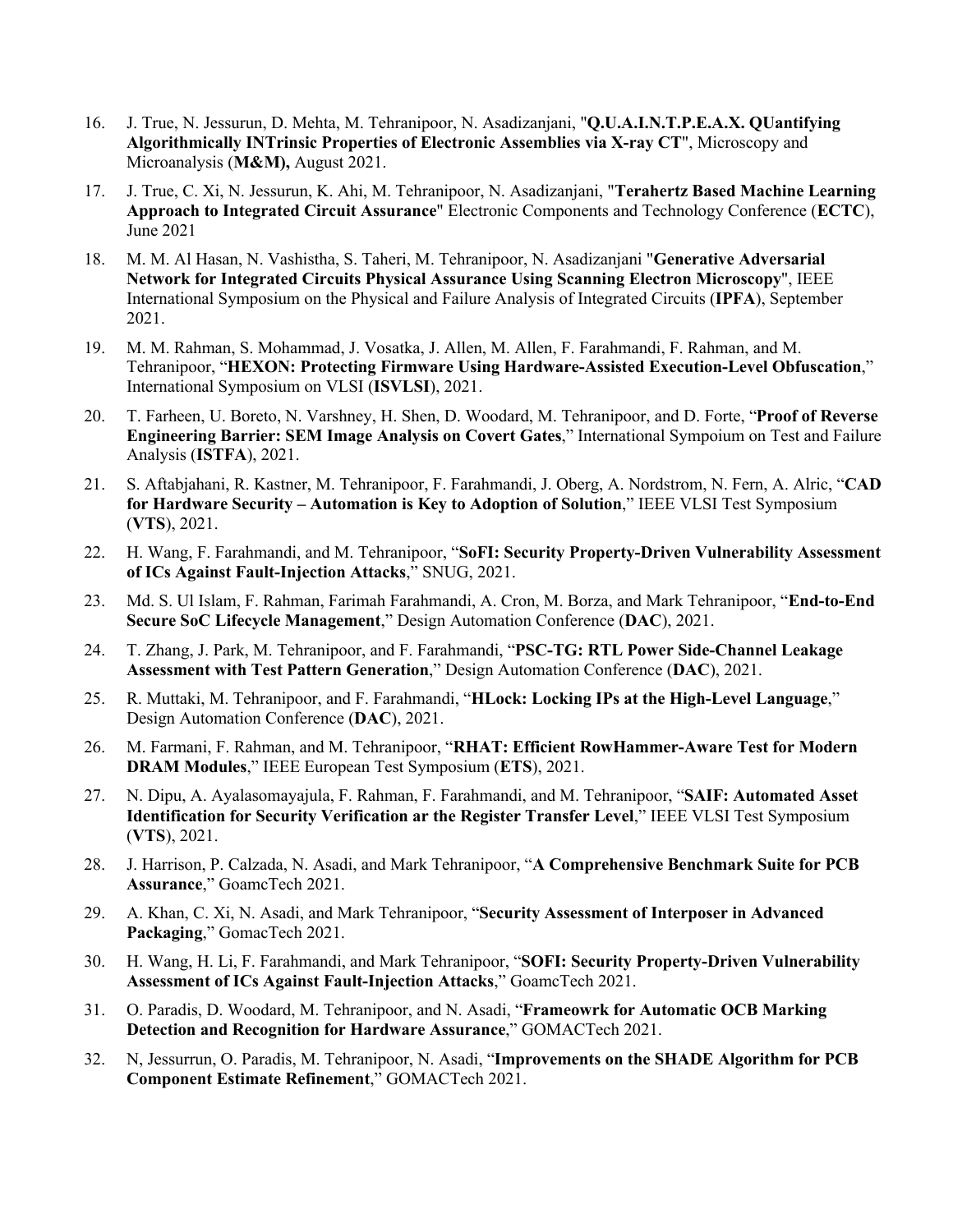- 33. N. Pundir, F. Farahmandi, and M. Tehranipoor, "**Secure High-Level Synthesis: Challenges and Solutions**," International Symposium on Quality Electronics Design (**ISQED**), 2021.
- 34. M. M. Hossain, F. Farahmandi, M. Tehranipoor and F. Rahman, "**BOFT: Exploitable Buffer Overflow Detection by Information Flow Tracking**," Design, Automation, and Test in Europe (**DATE**), 2021.
- 35. O. Paradis, N. Jessurun, M. Tehranipoor, and N. Asadi, "**Color Normalization for Robust Automatic Bill of Materials Generation and Visual Inspection of PCBs**," International Symposium on Test and Failure Analysis (**ISTFA**), 2020.
- 36. L. Lavdas, M. T. Rahman, M. Tehranipoor, and N. Asadi, "**On Optical Attacks Making Logic Obfuscation Fragile,**" International Test Conference, Asia (**ITC-Asia**), 2020.
- 37. A. Stern, D. Mehta, S. Tajik, F. Farahmandi, and M. Tehranipoor, "**SPARTA: A Laser Probing Approach for Trojan Detection**," International Test Conference (**ITC**), 2020.
- 38. A. Stern, D. Mehta, S. Tajik, U. Guin, F. Farahmandi, and M. Tehranipoor, "**Trust Assessment for Electronic Components using Laster and Emission-based Microscopy**," IEEE RAPID, 2020.
- 39. J. Vosatka, A. Stern, M. Hossain, F. Rahman, J. Allen, M. Allen, F. Farahmandi, and M. Tehranipoor, "**Confidence Modeling and Tracking of Recycled Integrated Circuits, Enabled by Blockchain**," IEEE RAPID, 2020.
- 40. H. Lu, N. Vashishta, N. Asadi, M. Tehranipoor, D. Woodard, "**Knowledge-based Object Localization in Scanning Electron Microscopy Images for Hardware Assurance**," International Symposium on Test and Failure Analysis (**ISTFA**), 2020.
- 41. O. Paradis, N. Jessurun, M. Tehranipoor, and N. Asadi, "**Color Normalization for Robust Automatic Bill of Materials Generation and Visual Inspection of PCBs**," International Symposium on Test and Failure Analysis (**ISTFA**), 2020.
- 42. N. Jessurun, O. Paradis, M. Tehranipoor, and N. Asadi, "**SHADE: Automated Refinement of PCB Component Estimates Using Detected Shadows**," IEEE Conference on Physical Assurance and Inspection of Electronics (**PAINE**), 2020. (Received Best Student Paper Award)
- 43. J. Vosatka, A. Stern, M. M. Hossain, F. Rahman, F. Allen, M. Allen, F. Farahmandi, and M. Tehranipoor, "**Tracking Cloned Elecronic Components using a Consortium-based Blockchain Infrastructure**," IEEE Conference on Physical Assurance and Inspection of Electronics (**PAINE**), 2020.
- 44. A. Stern, D. Mehta, S. Tajik, U. Guin, F. Farahmandi, and M. Tehranipoor, "**SPARTA: Laser Probing Approach for Sequential Trojan Detection in COTS Integrated Circuits**," IEEE Conference on Physical Assurance and Inspection of Electronics (**PAINE**), 2020.
- 45. A. Duncan, A. Nahiyan, F. Rahman, G. Skipper, M. Swany, A. Lukefahr, F. Farahmandi, and M. Tehranipoor, "**SERFI: Secure Remote FPGA Initialization in an Untrusted Environment**," IEEE VLSI Test Symposium (**VTS**), 2020.
- 46. N. Pundir, F. Rahman, M. Tehranipoor, and F. Farahmandi, "**Analyzing Security Vulnerabilities Induced by High-Level Synthesis**," GomacTech 2020.
- 47. J. Vosatka, M.M. Hossain, F. Rahman, J. Allen, M. Allen, F. Farahmandi, and M. Tehranipoor, "**Modeling Risk in Electronics Supply Chains Enabled by Blockchain**," GomacTech 2020.
- 48. A. Stern, A. Duncan, S. Tajik, F. Farahmandi, and M. Tehranipoor, "**Sequential Hardware Trojan Detection usong Clock Activity Analysis**," GomacTech, 2020.
- 49. A. Duncan, A. Nahiyan, F. Rahman, G. Skipper. M. Swany, A. Lukefahr, F. Farahmandi, and M. Tehranipoor, "**SERFI: Secure Remote FPGA Initialization**," GomacTech, 2020.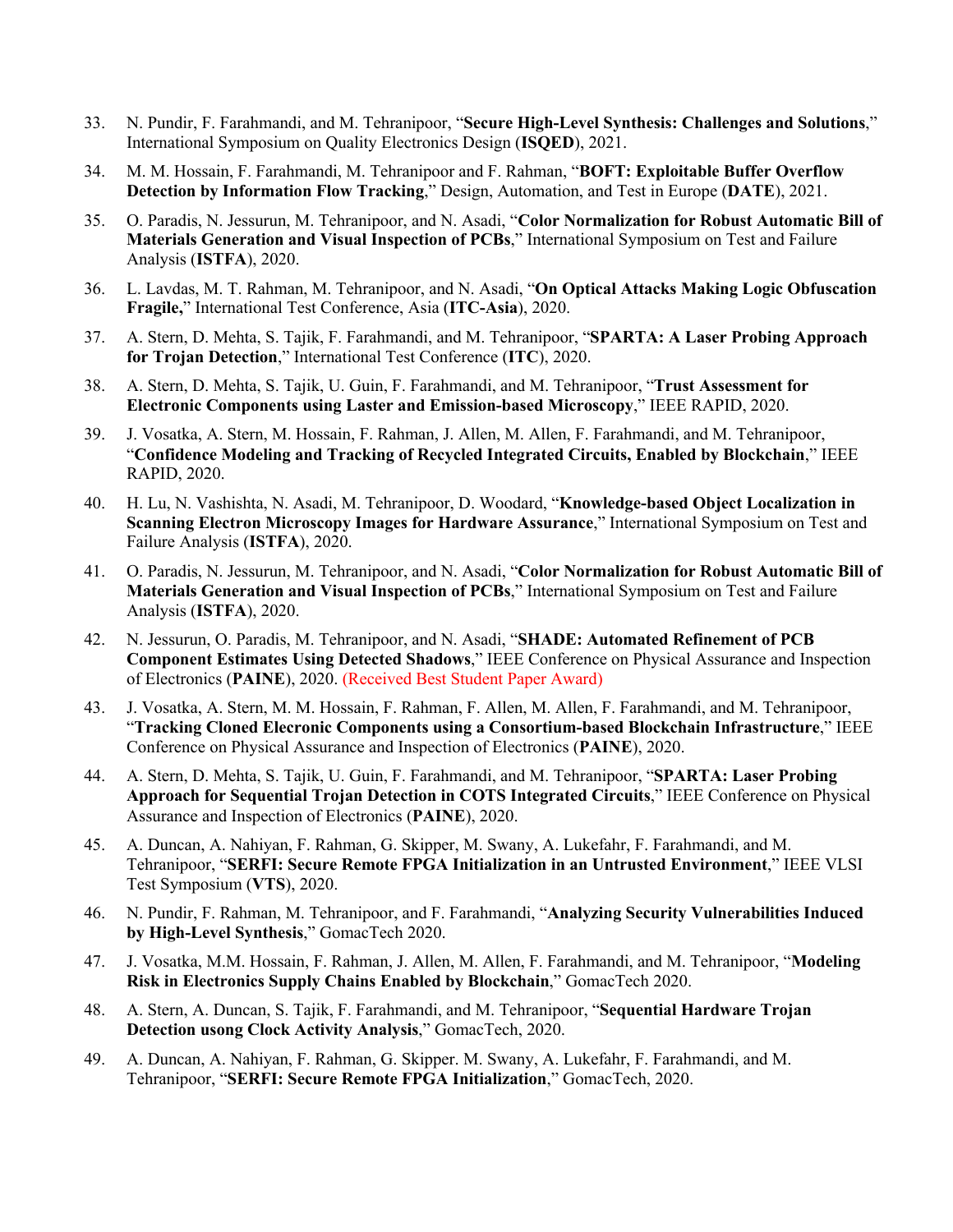- 50. T. Rahman, S. M. Rahman, S. Tajik, M. Tehranipoor, and N. Asadi, "**The Key is Left Under the Mat: On the Inappropriate Security Assumption of Logic Locking Schemes**," IEEE International Hardware-Oriented Security and Trust (**HOST**), 2020.
- 51. M. Azhagan, M. D. Mehta, H. Lu, S. Agrawal, M. Tehranipoor, D. Woodard, N. Asadizanjani, "**A Review on Automatic Bill of Material Generation and Visual Inspection on PCBs**," International Symposium for Testing and Failure Analysis (**ISTFA**), Portland, NV, 2019.
- 52. D. Forte, S. Bhunia, Ramesh Karri, J. Plusquellic, and M. Tehranipoor, "**IEEE International Hardware-Oriented Security and Trust (HOST): Past, Present, and Future**" International Test Conference (**ITC**), 2019.
- 53. N. Farzana, F. Rahman, M. Tehranipoor, and F. Farahmandi, "**Security Verification of System on Chip using Property Checking**," International Test Conference (**ITC**), 2019.
- 54. A. Duncan, F. Rahman, A. Lukefahr, F. Farahmandi, and M. Tehranipoor, "**FPGA Bitstream Security: A Day in the Life**," International Test Conference (**ITC**), 2019.
- 55. M. Azhagan, D. Mehta, H. Lu, S. Agrawal, P. Chawla, M. Tehranipoor, D. Woodard, and Navid Asadi, "**A New Framework for Automated Bill of Material Generation and Visual Inspection**," International Symposium on Test and Failure Analysis (**ISTFA**), 2019.
- 56. M. Alam, F. Ganji, S. Tajik, M. Tehranipoor, and D. Forte, "**RAM-Jam: Remote Temperature and Voltage Fault Attack on FPGAs using Memory Collisions**," Fault Diagnosis and Tolerance in Cryptography (**FDTC**), 2019.
- 57. F. Ganji, S. Tajik, J. P. Seifert, M. Tehranipoor, and D. Forte, "**Approaches for Hardness Amplification of PUFs**," PROOFS, 2019.
- 58. J. Park, S. Cho, T. Lim, S. Bhunia, M. Tehranipoor, "**SCR-QRNG: Side-Channel Resistant Design using Quantum Random Number Generator**," International Conference on Computer-Aided Design (**ICCAD**), 2019.
- 59. T. Aravin, H. Shen, M. Tehranipoor, and Q. Qu, "**LPN-based Device Authentication Using Resistive Memory**," ACM GLS-VLSI, 2019.
- 60. A. Duncan, A. Skipper, A, Stern, F. Rahman, A. Nahiyan, A. Lukefahr, M. Swany, and M. Tehranipoor, "**FLATS: Filling Logic and Testing Spatially for FPGA Authentication and Tamper Detection,**" IEEE International Hardware-Oriented Security and Trust (**HOST**), 2019.
- 61. X. Guo, M. Tehranipoor, and Y. Jin, "**QIF-Verilog: Quantitative Information-Flow based Hardware Description Languages for Pre-Silicon Security Assessment**," IEEE International Hardware-Oriented Security and Trust (**HOST**), 2019.
- 62. B. Park, M. Tehranipoor, D. Forte, and N. Maghari, "**A Metal-Via Resistance Based Physically Unclonable Function with 1.18% Native Instability**," IEEE Custom Integrated Circuits Conference (**CICC**), 2019.
- 63. J. Park, T. Miao, A. Nahiyan, A. Vassilev, Y. Jin, and M. Tehranipoor, "RTL-PSC: Automated Power Side-**Channel Leakage Assessment at Register-Transfer Level,"** IEEE VLSI Test Symposium (VTS), 2019.
- 64. A. Stern, K. Yang, J. Vosatka, A. Duncan, J. Park, D. Forte, and M. Tehranipoor, "**RASC: Enabling Remote Access to Side-Channels for Mission Critical Systems**," GomacTech, 2019.
- 65. A. Duncan, A. Lukefahr, A. Sterm, M. Tehranipoor, and M. Swany, "**Lifetime Physical Authentication of FPGAs Through Infrared Watermarking**," GomacTech, 2019.
- 66. Q. Shi, H. Wang, N. Asadi, M. Tehranipoor, and D. Forte, "**A Comprehensive Analysis on Vulnerability of Active Shields to Tilted Microprobing Attacks**," IEEE Asian HOST (2018).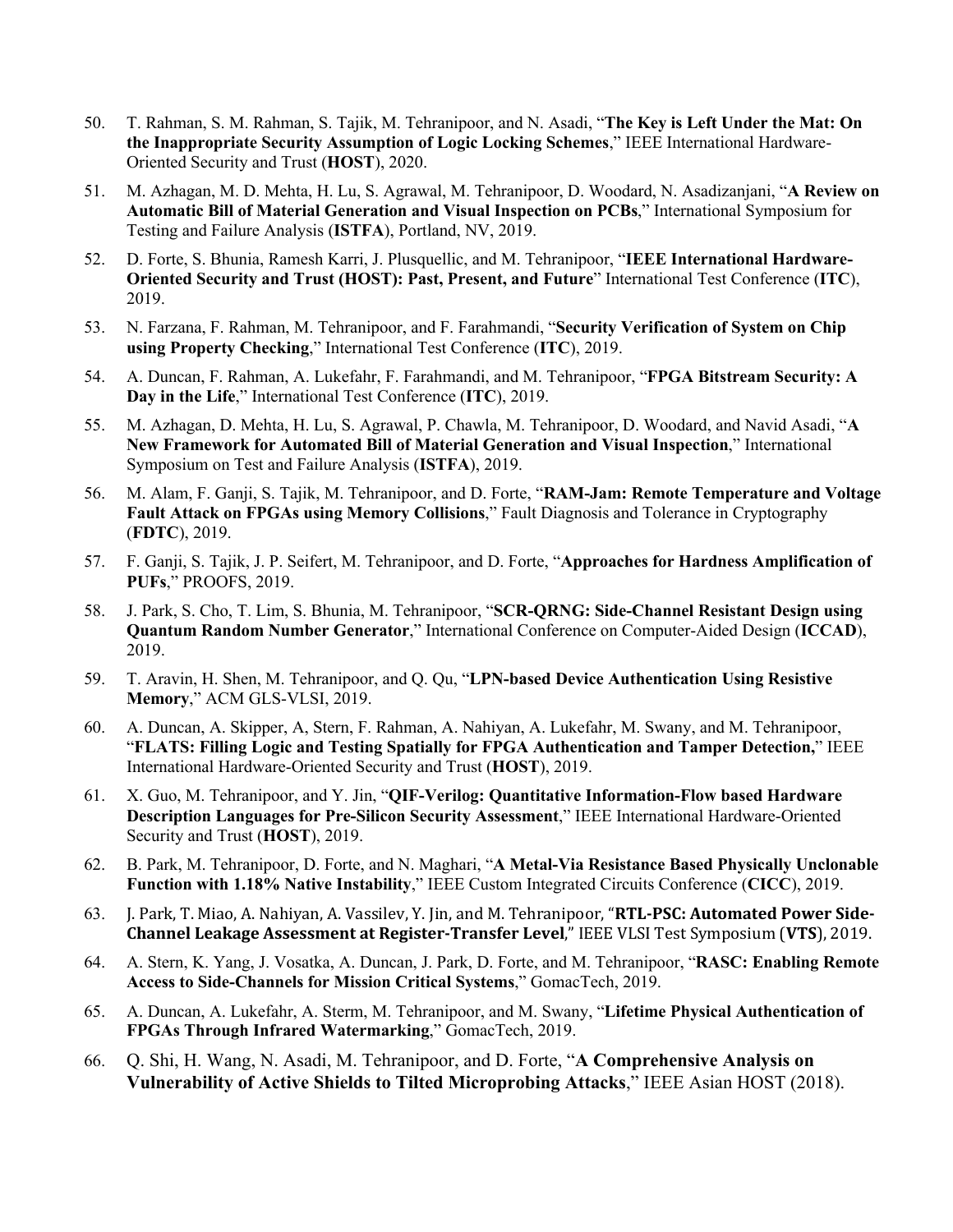- 67. M. T. Rahman, Q. Shi. S. Tajik, H. Shen, D. Woodard, M. Tehranipoor, and N. Asadi, "**Physical Inspection and Attacks: New Frontier in Hardware Security**," IEEE International Verification and Security Workshop (**IVSW**), 2018.
- 68. A. Stern, U. Botero, B. Shakya, H. Shen, and M. Tehranipoor, "**EMFORCED: EM-based Fingerprinting Framework for Counterfeit Detection with Demonstration on Remarked ICs**," International Test Conference (**ITC**), 2018.
- 69. Y. Han, X. Wang, and M. Tehranipoor, "**CIPA: Concurrent IC and PCB Authentication Using On-Chip Ring Oscillator Array**," IEEE Asian Test Symposium (**ATS**), 2018.
- 70. H. Shen, N. Asadi, M. Tehranipoor, and D. Forte, "**Nanopyramid: An Optical Scrambler Against Backside Probing Attacks**," International Symposium on Test and Failure Analysis (**ISTFA**), 2018.
- 71. H. Shen, M. Tehranipoor, and S. Bhunia, "**Tampering, Snooping, and Electromagnetic Attack Proof Coating on Printed Circuit Boards**,*"* International Symposium on Test and Failure Analysis (**ISTFA**), 2018.
- 72. N. Vashistha, H. Shen, T. Rahman, D. Woodard, N. Asadi, and M. Tehranipoor, "**Trojan Scanner: Detecting Hardware Trojans with Rapid Imaging Combined with Image Processing and Machine Learning**," International Symposium on Test and Failure Analysis (**ISTFA**), 2018.
- 73. H. Wang, Q. Shi, D. Forte, and M. Tehranipoor, "**Metrics and Physical Design Flow for Internal Shielding Against Front Side Probing Attack**," SRC TECHCON, 2018.
- 74. A. Nahiyan, D. Forte, and M. Tehranipoor, "**Framework for Automated and Systematic Security Assessment of Modern SoCs**," SRC TECHCON, 2018.
- 75. K. Yang, J. Park, M. Tehranipoor, and S. Bhunia, "**Robust Timing Attack Countermeasure on Virtual Hardware**," IEEE Computer Society Annual Symposium on VLSI (**ISVLSI**), 2018.
- 76. J. Park, X. Xu, Y. Jin, D. Forte, and M. Tehranipoor, "**Power-based Side-channel Instruction-level Disassembler**," Design Automation Conference (**DAC**). 2018.
- 77. M. Alam, S. Chowdhury, M. Tehranipoor, and U. Guin, "**Robust, Low-Cost, and Accurate Detection of Recycled ICs using Digital Signatures**", IEEE International Symposium on Hardware Oriented Security and Trust (**HOST**), 2018
- 78. K. Yang, J. Park, M. Tehranipoor, and S. Bhunia, "**Hardware Virtualization for Protection against Power Analysis Attack**," IEEE International Symposium on Hardware-Oriented Security and Trust (**HOST**), 2018.
- 79. O. Arias, F. Rahman, M. Tehranipoor, and Y. Jin, "**Device Attestation: Past, Present, and Future**," Design Automation, and Test in Europe (**DATE**), 2018.
- 80. E. Principe, N. Asadi, D. Forte, M. Tehranipoor, R. Chivas, M. DiBattista, S. Silverman, M. Marsh, N. Piche, J. Mastovich, "**Steps Toward Computational Guided Deprocessing of Integrated Circuits**," GomacTech, 2018.
- 81. D. Capecci, G. Contreras, D. Forte, M. Tehranipoor, and S. Bhunia, "**Automated SoC Security from Design to Fabrication**," GomacTech, 2018.
- 82. S. Beireddy, N. Asadi, M. Tehranipoor, D. Woodard, and D. Forte, "**Automated Detection of Counterfeit IC Defects Using Image Processing**," GomacTech, 2018 (poster).
- 83. J. He, X. Guo, M. Tehranipoor, and Y. Jin, "**Golden Chip Free Electromagnetic Simulation and Statistical Analysis for Hardware Security**," GomacTech, 2018 (poster).
- 84. U. Botero, M. Tehranipoor, and D. Forte, "**Downgrade: A Framework for Obsolescence Handling through Backwards Compatibility**," GomacTech, 2018.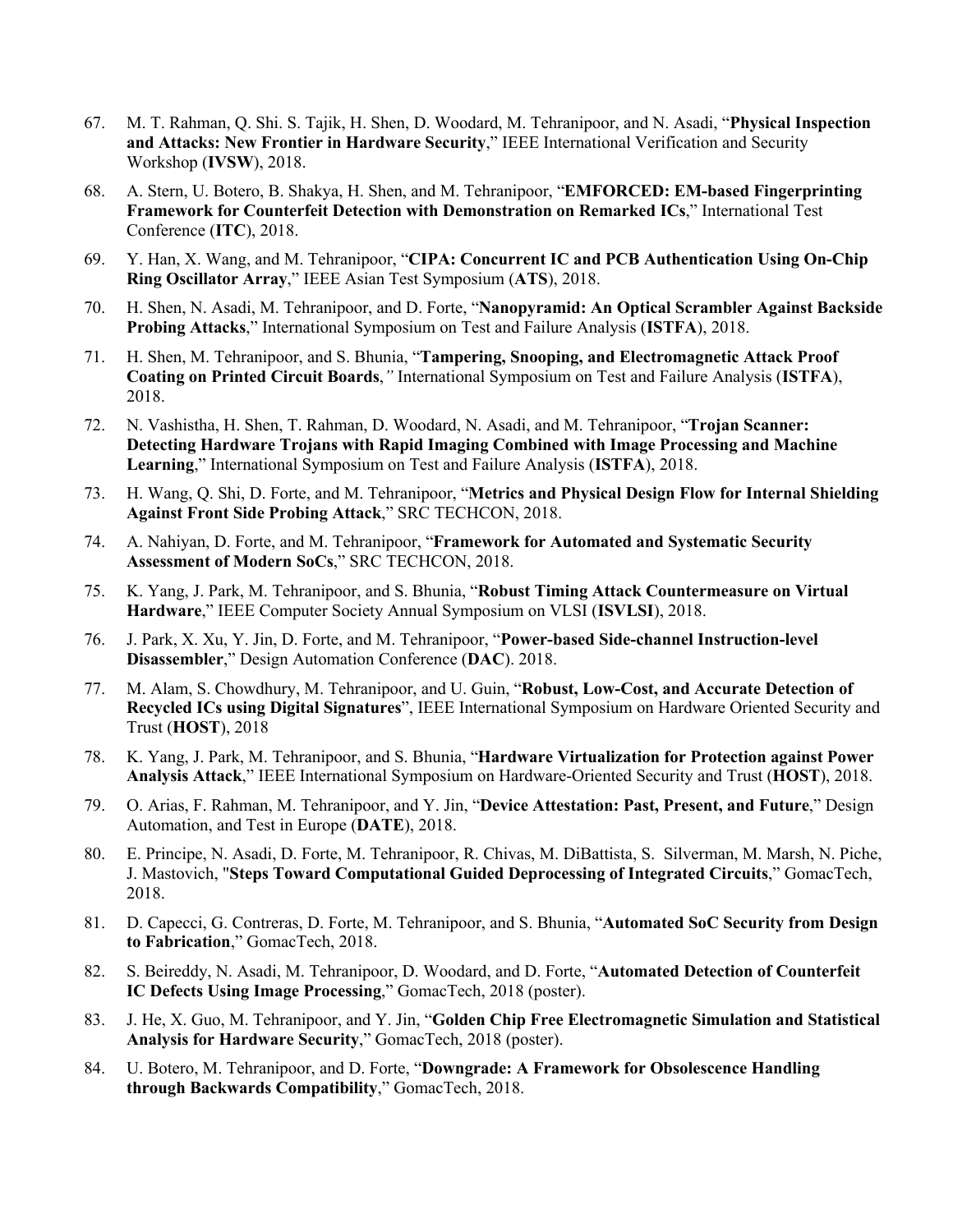- 85. F. Rahman, M. Farmani, M. Tehranipoor, and Y. Jin, "**Hardware-assisted Cybersecurity for IoT Devices**," IEEE Microprocessor Test, Security, and Verification (**MTV**), 2017.
- 86. X. Wang, L. Yu, F. Rahman, and M. Tehranipoor, "**IV-PUF: Interconnect Variations PUF with Self-Masking Circuit for Performance Enhancement**," IEEE Microprocessor Test and Security Conference (**MTV**), 2017
- 87. S. Choudhury, X. Xu, M. Tehranipoor, and D. Forte, "**Aging-Resistant RO PUF with Increased Reliability in FPGA**," Int. Conference on Reconfigurable Computing and FPGAs (**Reconfig**), 2017.
- 88. A. Chhotaray, A. Nahiyan, T. Shrimpton, D. Forte, and Mark Tehranipoor, "**Standardizing Bad Cryptographic Practice - A teardown of the IEEE standard for protecting electronic-design intellectual property**," ACM Conference on Computer and Communication Security (**CCS**), 2017.
- 89. X. Wang, Y. Guo, T. Rahman, D. Zhang, and M. Tehranipoor, "**DOST: Dynamically Obfuscated Wrapper for Split Test against IC Piracy**," IEEE Asian Hardware-Oriented Security and Trust Symposium (**AsianHOST**), 2017. **Received Best Paper Award.**
- 90. Z. Guo, X. Xu, M. Tehranipoor, and D. Forte, "**MPA: Model-assisted PCB Attestation via Board-level RO and Temperature Compensation**," IEEE Asian Hardware-Oriented Security and Trust Symposium (**AsianHOST**), 2017.
- 91. K. Yang, H. Shen, D. Forte, and M. Tehranipoor, "**A Split Manufacturing Approach for Unclonable Chipless RFIDs for Pharmaceutical Supply Chain Security**," IEEE Asian Hardware-Oriented Security and Trust Symposium (**AsianHOST**), 2017.
- 92. E.L. Principe, N. Asadizanjani, D. Forte, M. Tehranipoor, R. Chivas, M. DiBattista, S. Silverman, M. Marsh, J. Mastovich,J. Odum, "**Steps Towards Automated Deprocessing of Integrated Circuits**," International Symposium on Test and Failure Analysis (**ISTFA**), 2017. **Received Outstanding Paper Award**.
- 93. A. Nahiyan, M. Sadi, R. Vittal, G. Contreras, D. Forte, and M. Tehranipoor, "**Hardware Trojan Detection Through Information Flow Security Verification**," International Test Conference (**ITC**), 2017.
- 94. X. Xu, B. Shakiya, M. Tehranipoor, and D. Forte, "**Novel Bypass Attack and BDD-based Tradeoff Analysis Against all Known Logic Locking Attacks**," Conference on Cryptographic Hardware and Embedded Systems (**CHES**), 2017.
- 95. Z. Guo, M. Tehranipoor, and D. Forte, "**Memory-based Counterfeit IC Detection Framework**," SRC TECHCON, 2017.
- 96. A. Nahiyan, D. Forte, and M. Tehranipoor, "**Framework for Automated and Systematic Security Assessment of Modern SoCs**," SRC TECHCON, 2017.
- 97. J. Park, M. Corba, A. E. de la Serna, R. Vigeant, M. Tehranipoor, and S. Bhunia, "**ATAVE: A Framework for Automatic Timing Attack Vulnerability Evaluation**," IEEE Mid-West Symposium on Circuits and Systems (**MWSCAS**), 2017.
- 98. S. Amir, B. Shakya, D. Forte, M. Tehranipoor, and S. Bhunia, "**Comparative Analysis of Hardware Obfuscation for IP Protection**," ACM Great Lake Symposium on VLSI (**GLS-VLSI**), 2017.
- 99. Q. Shi, K. Xiao, D. Forte, and M. Tehranipoor, "**Securing Split Manufactured ICs with Wire Lifting Obfuscated Built-In Self-Authentication**," ACM Great Lake Symposium on VLSI (**GLS-VLSI**), 2017.
- 100. M. Sadi, S. Kannan, and M. Tehranipoor, "**Design of a Digital IP for 3D-IC Die-to-Die Clock Synchronization**," IEEE International Symposium on Circuits & Systems (**ISCAS**), 2017.
- 101. Z. Guo, M. Tehranipoor, and D. Forte, "**FFD: A Framework for Fake Flash Detection**," Design Automation Conference (**DAC**), 2017.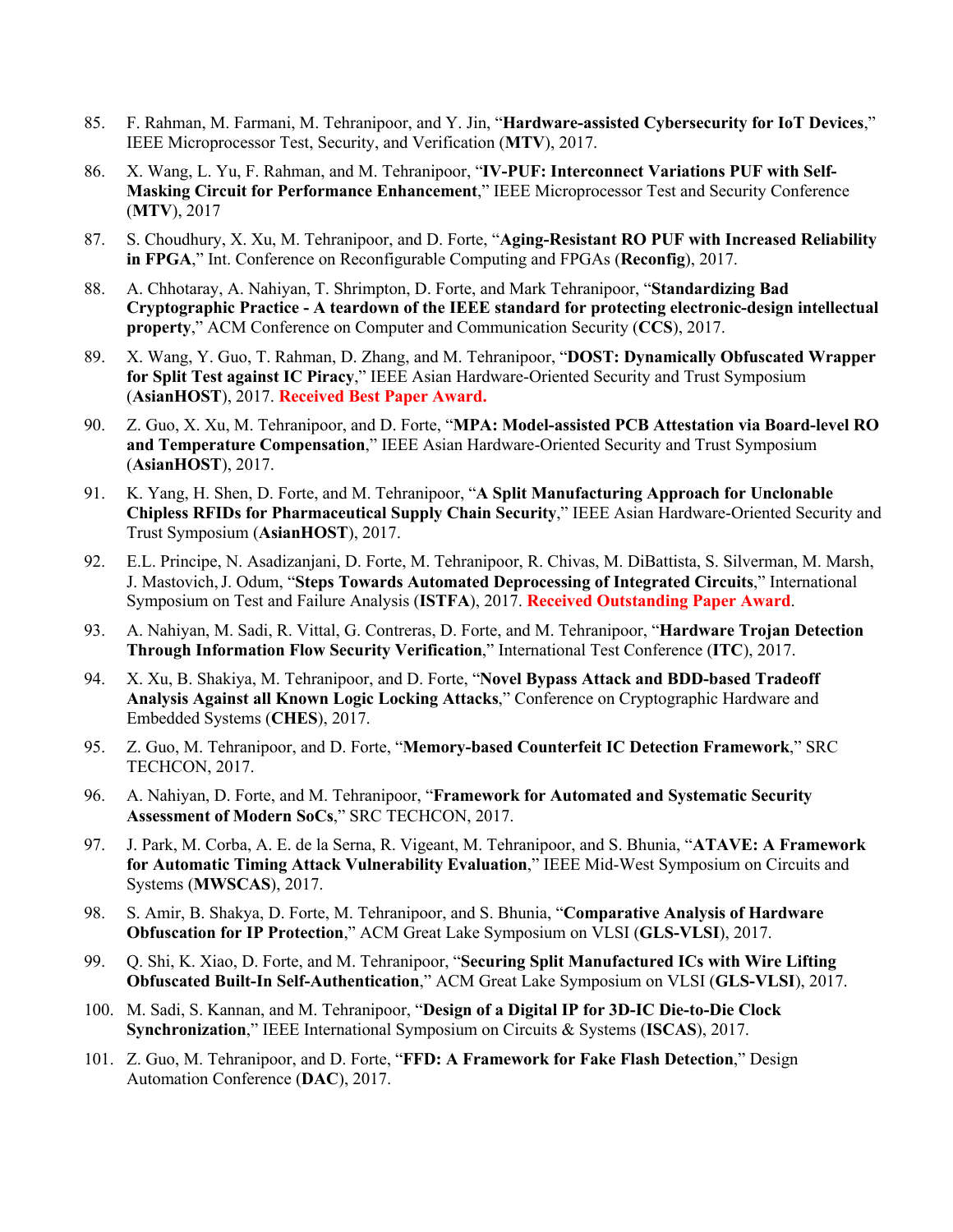- 102. T. Bryant, S. Chowdhury, D. Forte, M. Tehranipoor and N. Maghari, "**A Stochastic All-Digital Weak Physically Unclonable Function for Analog/Mixed-Signal Applications**," IEEE Int. Symposium on Hardware-Oriented Security and Trust (**HOST**), 2017.
- 103. N. Karimian, M. Tehranipoor, and D. Forte, "**Non-Fiducial PPG-based Authentication for Healthcare Application**," Engineering in Medicine and Biology Conference (**EMBC**), 2017.
- 104. N. Karimian, M. Tehranipoor, and D. Forte, "**Noise Assessment Framework for Optimizing ECG Key Generation**," International Conference on Technologies for Homeland Security, 2017.
- 105. D. Zhang, X. Wang, T. He, and M. Tehranipoor, "**A Novel Dynamic Obfuscation Scan Design for Protecting IPs against Scan-Based Attack**," IEEE VLSI Test Symposium (**VTS**), 2017.
- 106. Q. Shi, N. Asadi, D. Forte, and M. Tehranipoor, "**Layout-based Microprobing Vulnerability Assessment for Security Critical Applications**," **GOMACTech**, 2017.
- 107. N. Kariminan, Z. Guo, M. Tehranipoor, and D. Forte, "**Human Recognition from Photoplethysmography (PPG) Based on Non-fiducial Features**," IEEE International Conference on Acoustics, Speech, and Signal Processing (**ICASSP**), 2017.
- 108. G. K. Contreras, A. Nahiyan, S. Bhunia, D. Forte, M. Tehranipoor, "**Security Vulnerability Analysis of Design-for-Test Exploits for Asset Protection in SoCs**," Asia and South Pacific Design Automation Conference (**ASP-DAC**), 2017.
- 109. R. Karam, T. Hoque, S. Ray, M. Tehranipoor, S. Bhunia, "**MUTARCH: Architectural Diversity for FPGA Device and IP Security**," Asia and South Pacific Design Automation Conference (**ASP-DAC**), 2017.
- 110. Z. Guo, M. Tehranipoor, and D. Forte, "**Aging Attacks for Key Extraction on Permutation-Based Obfuscation**," IEEEE Asian Hardware-Oriented Security and Trust (**AsianHOST**), 2016.
- 111. T. Rahman, D. Forte, X. Wang, and M. Tehranipoor, "**Enhancing Noise Sensitivity of Embedded SRAMs for Robust True Random Number Generation in SoCs**," IEEEE Asian Hardware-Oriented Security and Trust (**AsianHOST**), 2016.
- 112. R. Karam, T. Hoque, S. Ray, M. Tehranipoor and S. Bhunia, "**Robust Bitstream Protection in FPGA-based Systems through Low-Overhead Obfuscation**," **ReConFig** 2016.
- 113. M. Sadi, G. Contreras, D. Tran, J. Chen, L. Winemberg, and M. Tehranipoor, "**BIST-RM: BIST-Assisted Reliability Management of SoCs Using On-Chip Clock Sweeping and Machine Learning**," International Test Conference (**ITC**), 2016.
- 114. M. Alam, M. Tehranipoor, and D. Forte, "**Recycled FPGA Detection using Exclusive LUT Path Delay Characterization**," International Test Conference (**ITC**), 2016.
- 115. T. Bryant, S. Chowdhury, D. Forte, M. Tehranipoor, and N. Maghari, "**A Stochastic Approach to Analog Physical Unclonable Function**," IEEE Midwest Symposium on Circuits and Systems (**MWSCAS**), 2016.
- 116. B. Shakya, N. Asadi, D. Forte, and M. Tehranipoor, "**Chip Editor: leveraging Circuit Edit for Logic Obfuscation and Trusted Fabrication**," IEEE International Conference on Computer-Aided Design (**ICCAD**), 2016.
- 117. N. Karimian, D. Woodard, M. Tehranipoor, and D. Forte, "**Biometrics for Authentication in Resource-Constrained Systems**," Annual International Conference of the IEEE Engineering in Medicine and Biology Society (**EMBC**), 2016.
- 118. G. Contreras and M. Tehranipoor, "**Fault Deterministic Vector Analysis and Seed Extraction for LBIST**," SRC TECHCON, 2016. **Received Best in Session Award.**
- 119. M. He and M. Tehranipoor, "**Test-Point Insertion Efficiency Analysis for LBIST Applications**," SRC TECHCON, 2016.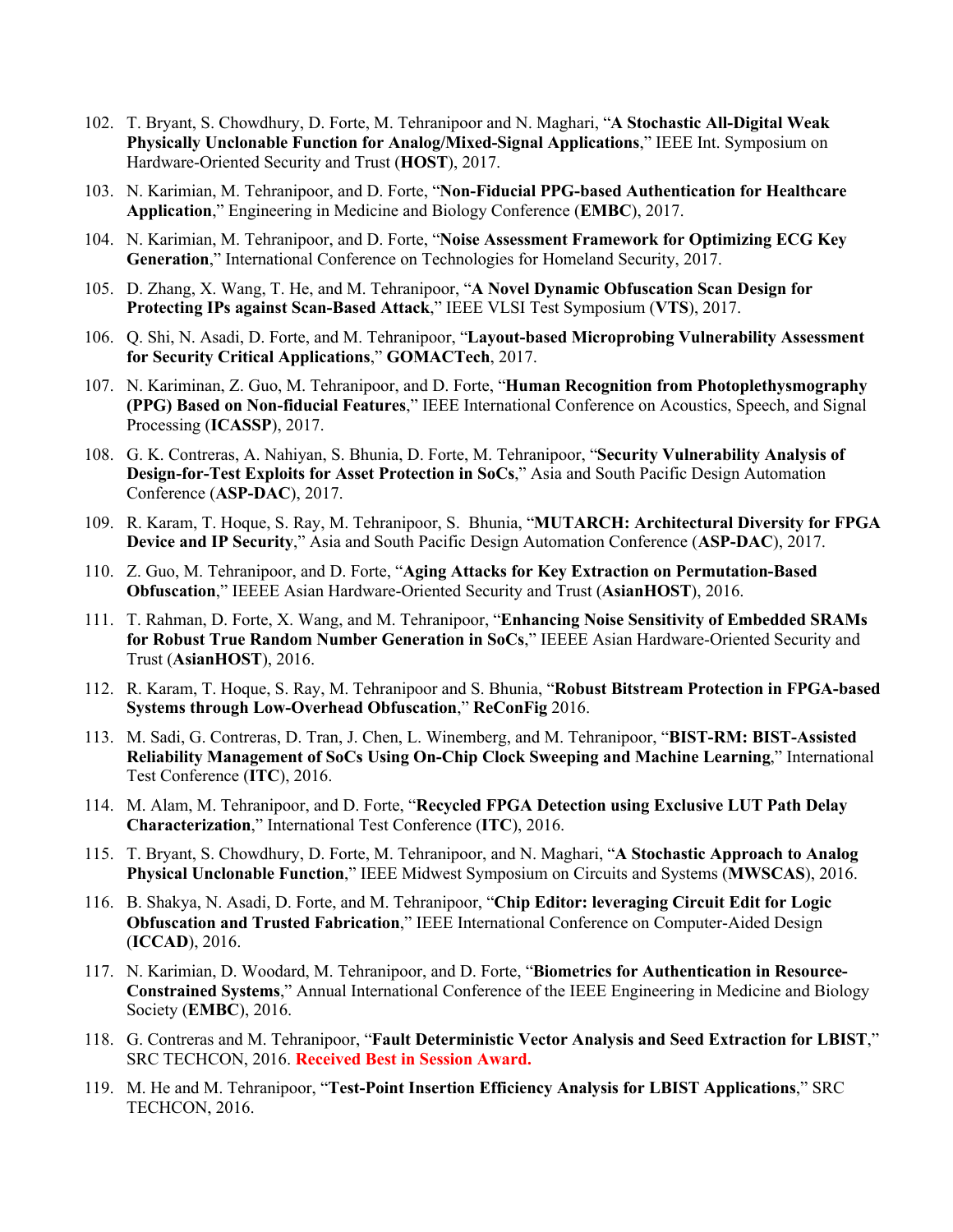- 120. M. Sadi and M. Tehranipoor, "**BIST-Assisted In-field Aging Reliability Management of SoCs Using On-Chip Clock Sweeping and Machine Learning**," SRC TECHCON, 2016. **Received Best in Session Award.**
- 121. T. Rahman, D. Forte, and M. Tehranipoor, "**SRAM Inspired Design and Optimization for Developing Robust Security Primitives**," SRC TECHCON, 2016. **Received Best in Session Award.**
- 122. N. Asadizanjani, D. Forte, and M. Tehranipoor, "**Non-destructive Bond Pull and Ball Shear Failure Analysis Based on Real Structural Properties**," Int. Symposium on Testing and Failure Analysis (**ISTFA**), 2016.
- 123. N. Asadizanjani, H. Chen, B. Shakya, D. Forte, S. Bhunia, and M. Tehranipoor, "**A New Methodology to Protect PCBs from Non-destructive Reverse Engineering**," Int. Symposium on Testing and Failure Analysis (**ISTFA**), 2016.
- 124. N. Asadizanjani, S. Gattigowda, N. Dunn, D. Forte, and M. Tehranipoor, "**A Database for Counterfeit Electronics and Automatic Defect Detection Based on Image processing and Machine Learning**," Int. Symposium on Testing and Failure Analysis (**ISTFA**), 2016.
- 125. S. Ray, S. Bhunia, Y. Jin**,** and M. Tehranipoor, "[Extended Abstract] **Security Validation in IoT Space**,*''* IEEE VLSI Test Symposium (**VTS**)*,* 2016.
- 126. H. Shen, F. Rahman, B. Shakya, M. Tehranipoor, and D. Forte, "**Selective Enhancement of Randomness at the Materials Level: Poly-Si Based Physical Unclonable Functions (PUFs)**," IEEE Computer Society Annual Symposium on VLSI (**ISVLSI**) 2016.
- 127. T. Li, J. Di, M. Tehranipoor, D. Forte, and L. Wang, "**Tracking Data Flow at Gate-Level through Structural Checking**," ACM **GLS-VLSI**, 2016.
- 128. A. Zaghi and Mark Tehranipoor, "**Major Observations from a Specialized REU Program for Engineering Students with ADHD**," American Society for Engineering Education (**ASEE**), 2016.
- 129. F. Rahman, D. Forte, and Mark Tehranipoor, "**Reliability vs. Security: Challenges and Opportunities for Developing Reliable and Secure Integrated Circuits**," International Reliability Physics Symposium (**IRPS**), 2016.
- 130. M. Sadi and M. Tehranipoor, "**BIST-Assisted Reliability Management of SoC Using On-chip Clock Sweeping and Machine Learning**," IEEE Reliability Innovations Conference (**IRIC**), 2016 (extended abstract).
- 131. K. Yang, D. Forte, and M. Tehranipoor, "**UCR: An Unclonable Chipless RFID Tag**," IEEE Symposium on Hardware-Oriented Security and Trust (**HOST**), 2016.
- 132. Q. Shi, N. Asadi, D. Forte, and M. Tehranipoor, "**A Layout-driven Framework to Assess Vulnerability of ICs to Microprobing Attacks**," IEEE Symposium on Hardware-Oriented Security and Trust (**HOST**), 2016. (**Best Paper Award**)
- 133. Z. Guo, T. Rahman, M. Tehranipoor, and D. Forte, "**A Zero-cost Approach to Detect Recycled SoC Chips Using Embedded SRAM**," IEEE Symposium on Hardware-Oriented Security and Trust (**HOST**), 2016. (**Best Paper Nominate**)
- 134. A. Nahiyan, K. Xiao, K. Yang, D. Forte, Y. Jin, and M. Tehranipoor, "**AVFSM: A Framework for Identifying and Mitigating Vulnerabilities in FSMs**," Design Automation Conference (**DAC**), 2016.
- 135. Z. Guo, N. Karimian, M. Tehranipoor, and D. Forte, "**Hardware Security Meets Biometrics for the Age of IoT**," Int. Symposium on Circuits and Systems (**ISCAS**), 2016.
- 136. T. Meade, Y. Jin, M. Tehranipoor, S. Zhang, "**Gate-Level Netlist Reverse Engineering for Hardware Security: Control Logic Register Identification**," Int. Symposium on Circuits and Systems (**ISCAS**), 2016.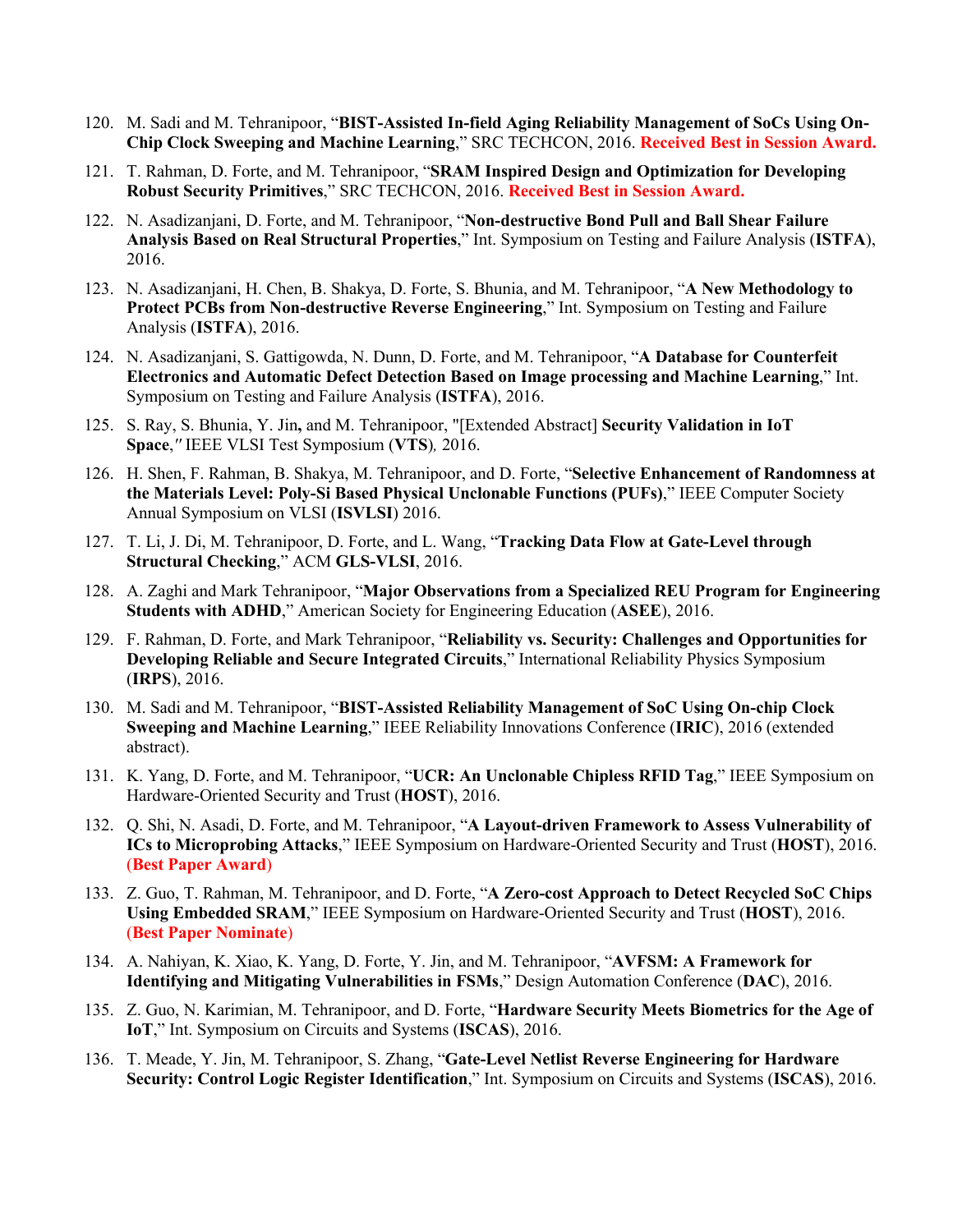- 137. L. Yu, X. Wang, P. Jiao, A. Chen, D. Su, L. Winemberg, M. Sadi, and M. Tehranipoor, "**An Efficient All-Digital Alarmer for DVFS-based SOC**," Int. Symposium on Circuits and Systems (**ISCAS**), 2016.
- 138. L. Wu, X. Wang, D. Su, A. Chen, Q. Shi, and M. Tehranipoor, "**AES Design Improvement Toward Information Safety**," Int. Symposium on Circuits and Systems (**ISCAS**), 2016.
- 139. M. He, G. Contreras, M. Tehranipoor, D. Tran, and L. Winemberg, "**Test Point Insertion Efficiency Analysis for LBIST Applications**," IEEE VLSI Test Symposium (**VTS**), 2016.
- 140. T. Meade, S. Zhang, M. Tehranipoor, and Y. Jin, "**A Comprehensive Netlist Reverse Engineering Toolset for IC Trust**," GomacTech, 2016.
- 141. N. Asadi, S. Shahbazi, D. Forte, and M. Tehranipoor, "**Nondestructive X-ray Tomography Based Bond Pull and Ball Shear Analysis**," GomacTech, 2016.
- 142. Z. Guo, N. Karimian, M. Tehranipoor, and D. Forte, "**Biometric Based Human-to-Device (H2D) Authentication**," GomacTech, 2016.
- 143. M. Alam, N. Asadi, S. Shahbazi, D. Forte, and M. Tehranipoor, "**The Impact of X-ray Tomography on the Reliability of FPGAs**," GomacTech, 2016.
- 144. B. Shakya, F. Rahman, M. Tehranipoor, and D. Forte, "**Security in Nanoscale Regime – A Perspective Paper**," IEEE Microprocessor Test and Verification (**MTV**), 2015.
- 145. K. Ahi, N. Asadi, M. Tehranipoor, and M. Anwar, "**Authentication of electronic components by time domain THz Techniques**," Connecticut Microelectronic Symposium (**CMOC**), 2015 (extended abstract).
- 146. K. Yang, D. Forte, and M. Tehranipoor, "**Protecting Endpoint Devices in IoT Supply Chain**," International Conference on Computer-Aided Design (ICCAD), 2015.
- 147. Q. Shi, R. Tekumalla, and M. Tehranipoor, "**Concurrent Testing of Logic and Memory, and Detection of Memory Functional Paths in SOCs**," International Test Conference, 2015 (inovted).
- 148. B. Shakya, U. Guin, M. Tehranipoor, and D. Forte, "**Performance Optimization for On-Chip Sensors to Detect Recycled ICs**," IEEE Int. Conference on Computer Design (ICCD), 2015.
- 149. T. Rahman, F. Rahman, D. Forte, and M. Tehranipoor, "**A Pair Selection Algorithm for Robust RO-PUF Against Environmental Variations and Aging**," IEEE Int. Conference on Computer Design (ICCD), 2015.
- 150. G. Contreras, L. Winemberg, M. Tehranipoor, and N. Ahmed, "**Predictive LBIST Model and partial ATPG for Seed Extraction**," IEEE Defect and Fault Tolerant Systems (DFTS), 2015.
- 151. S. Chen, J. Chen, D. Forte, J. Di, M. Tehranipoor, and L. Wang, "**Chip Level Anti-reverse Engineering using Transformable Interconnects**," IEEE Defect and Fault Tolerant Systems (DFTS), 2015.
- 152. N. Asadi, S. Shahbaz, M. Tehranipoor, and D. Forte, "**Non-destructive PCB Reverse Engineering Using Xray Micro Computed Tomography**," Int. Symposium for Testing and Failure Analysis (ISTFA), 2015.
- 153. H. Dogan, N. Asadi, S. Shahbaz, D. Forte, and M. Tehranipoor, "**Analyzing the Impact of X-ray Tomography for Non-destructive Counterfeit Detection**," Int. Symposium for Testing and Failure Analysis (ISTFA), 2015.
- 154. K. Ahi, N. Asadi, S. Shahbaz, M. Tehranipoor, and M. Anwar, "**Terahertz Characterization of Electronic Components and Comparison of Terahertz Imaging with X-ray Imaging Techniques**," Terahertz Physics, Devices, and Systems, 2015.
- 155. K. Yang, D. Forte, and M. Tehranipoor, "**ReSC: RFID-enabled Supply Chain Management and Traceability for Network Devices**," RFID Security, 2015.
- 156. T. Rahman, D. Forte, and M. Tehranipoor, "**Robust SRAM-PUF: Cell Stability Analysis and Novel Bit-Selection Algorithm**," TECHCON, 2015.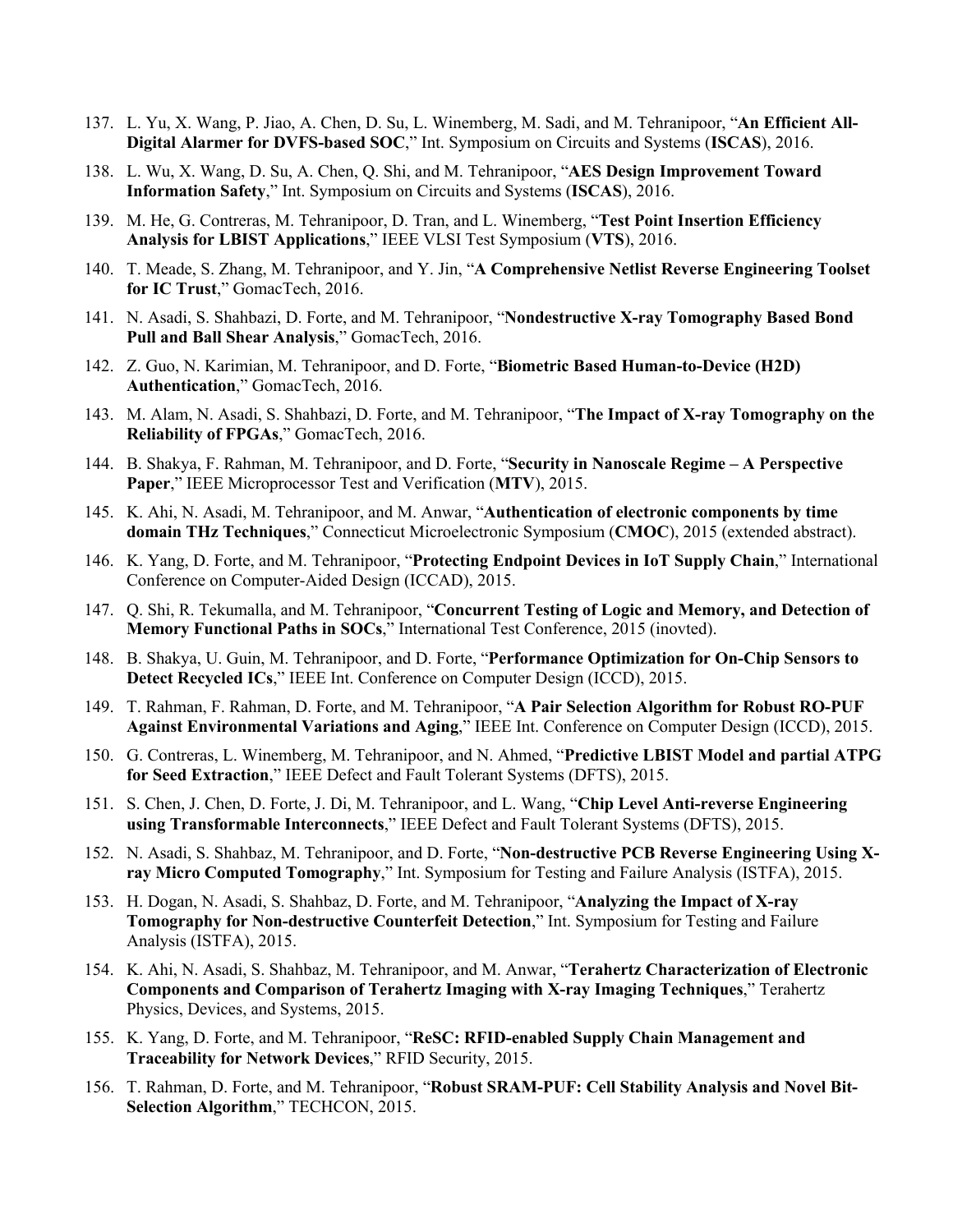- 157. M. Sadi and M. Tehranipoor, "**An Efficient Speed Binning Methodology for SoC Using On-chip Slack Sensors and Machine Learning**," TECHCON, 2015.
- 158. J. Chandy, et. al, "**Hardware Hacking: An Approach to Trustable Computing Systems Security Education**," The Colloquium for Information Systems Security Education (**CISSE**). Las Vegas, June 2015.
- 159. Z. Guo, J. Di, M. Tehranipoor, and D. Forte, "**Investigation of Obfuscation-based Anti-Reverse Engineering for Printed Circuit Boards**," Design Automation Conference (**DAC**), 2015.
- 160. M. Sadi, X. Wang, L. Winemberg, and M. Tehranipoor, "**Speed Binning using Machine Learning and Onchip Slack Sensors**," ACM Great Lake Symposium on VLSI (**GLSVLSI**), 2015.
- 161. M. Sadi and M. Tehranipoor, "**Timing Slack Extraction for SoC Reliability Monitoring with Robust Digital Sensor IP and Sensor Insertion Flow**," IEEE Reliability Innovations Conference (**IRIC**), 2015 (extended abstract).
- 162. T. Rahman, A. Hosey, K. Xiao, D. Forte, and M. Tehranipoor, "**Cell Stability Analysis and Novel Bit-Selection Algorithm for Robust SRAM-PUF**," Connecticut Microelectronic Symposium (**CMOC**), 2015 (extended abstract).
- 163. M. Sadi and M. Tehranipoor, "**A Robust Multipurpose Digital Sensor IP for In-situ Path Timing Slack Monitoring in SOCs**," IEEE VLSI Test Symposium (**VTS**), 2015.
- 164. K. Xiao, D. Forte, and M. Tehranipoor, "**Efficient and Secure Split Manufacturing via Obfuscated Built-In Self-Authentication**," IEEE Hardware-Oriented Security and Trust (**HOST**), 2015. (**Best Paper Award)**
- 165. K. Yang, D. Forte, and M. Tehranipoor, "**An RFID-based Technology for Electronic Component and System Counterfeit Detection and Traceability**," IEEE International Conference on Technologies for Homeland Security (**HST**), 2015.
- 166. G. Contreras, M. Tehranipoor, N. Ahmed, L. Winemberg, and Y. Zhao, "**LBIST Pattern Reduction by Learning ATPG Test Cube Properties**," International Symposium on Quality Electronic Design (**ISQED**), 2015.
- 167. S. Quadir, N. Asadi, D. Forte, and M. Tehranipoor, "**Rapid Non-destructive Reverse Engineering of Printed Circuit Boards by High Resolution X-ray Tomography**," GOMACTech, 2015.
- 168. T. Rahman, A. Hosey, F. Rahman, D. Forte, and M. Tehranipoor, "**RePa: A Pair Selection Algorithm for Reliable Keys from RO-based PUF**," GOMACTech, 2015.
- 169. H. Dogan, D. Forte, and M. Tehranipoor, "**Aging Analysis for Recycled FPGA Detection**," GOMACTech, 2015.
- 170. M. Sadi, Z. Conroy, B. Eklow, M. Kamm, N. Bidokhti, and M. Tehranipoor, "**An All-Digital Distributed Sensor Network Based Framework for Continuous Noise Monitoring and Timing Failure Analysis in SOCs**" IEEE Asian Test Symposium (**ATS**), pp. 269-274, 2014.
- 171. A. Hosey, T. Rahman, K. Xiao, D. Forte, and M. Tehranipoor, "**Advanced Analysis of Cell Stability for Reliable SRAM PUFs**," IEEE Asian Test Symposium (**ATS**), pp. 348-358, 2014.
- 172. H. Dogan, D. Forte, and M. Tehranipoor, "**Aging Analysis for Recycled FPGA Detection**," IEEE Int. Symposium on Defect and Fault Tolerance Symposium (**DFTS**), pp. 171-76, 2014.
- 173. M. He and M. Tehranipoor, "**SAM: A Comprehensive Mechanism for Accessing Embedded Sensors in Modern SoCs**," IEEE Int. Symposium on Defect and Fault Tolerance Symposium (**DFTS**), pp. 240-246, 2014.
- 174. T. Rahman, D. Forte, Q. Shi, G. Contreras, and M. Tehranipoor, "**CSST: Preventing Distribution of Unlicensed and Rejected ICs by Untrusted Foundry and Assembly**," IEEE Int. Symposium on Defect and Fault Tolerance Symposium (**DFTS**), pp. 46-51, 2014.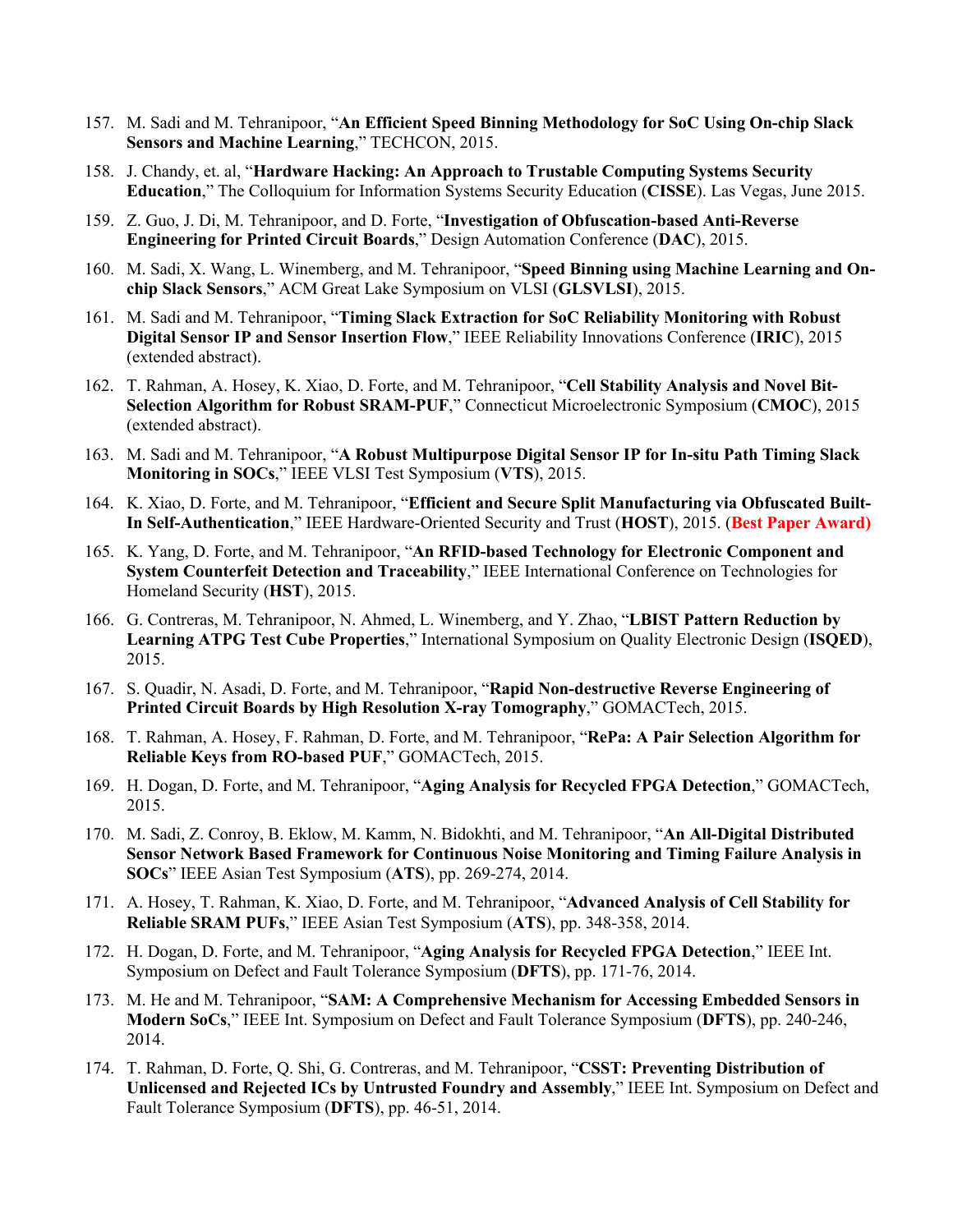- 175. M. Sadi and M. Tehranipoor, "**A SOC Noise Monitoring and Diagnosis with Fully Digital On-Chip Distributed Sensor Network,"** SRC TECHCON 2014.
- 176. G. Contreras and M. Tehranipoor, "**Improving LBIST Pattern Quality and Test Point Reduction**," SRC TECHCON 2014.
- 177. Q. Shi, X. Wang, L. Winemberg, and M. Tehranipoor, "**On-Chip Sensor Selection for Effective Speed-Binning,**" IEEE Mid-West Symposium on Circuits and Systems (**MWSCAS**), Oct. 2014.
- 178. S. Shahbaz, D. Forte, and M. Tehranipoor, "**Advanced Physical Inspection Methods for Counterfeit Detection**," Int. Symposium for Testing and Failure Analysis (**ISTFA**), pp. 1073-1076, 2014 (**Best Paper Candidate**).
- 179. S. Shahbaz, D. Forte, and M. Tehranipoor, "**Advanced Physical Inspection Techniques for Counterfeit IC Detection**," Calce Symposium on Counterfeit Electronics and Supply Chain, pp. 55-64, 2014.
- 180. G. Contreras, N. Ahmed, L. Winemberg, and M. Tehranipoor, "**TAME-TPI: A Timing-Aware Metric for Efficient Test Point Insertion and Area Overhead Reduction**," IEEE North Atlantic Test Workshop (**NATW**), 2014.
- 181. T. Rahman, D. Forte, Q. Shi, G. Contreras, and M. Tehranipoor, "**CSST: An Efficient Secure Split-Test for Preventing IC Piracy**," IEEE North Atlantic Test Workshop (**NATW**), pp. 43-47, 2014.
- 182. X. Wang, L. Winemberg, A. Haggag, J. Chayachinda, A. Saluja and M. Tehranipoor, "**Fast Aging Degradation Rate Prediction During Production Test**," International Reliability Physics Symposium (**IRPS**), pp. 6B.5.1-6B.5.5, 2014.
- 183. M. Sadi and M. Tehranipoor, "**On-Chip Sensors for Chip Timing Failure Analysis**", Connecticut Symposium on Microelectronics and Optoelectronics (**CMOC**), 2014.
- 184. M. Sadi, Z. Conroy, M. Kamm, B. Eklow, N. Bidokhti and M. Tehranipoor "**System on Chip Noise Reliability Testing and Monitoring with Light-Weight Fully Digital Embedded Sensor Network**" IEEE International Reliability Innovation Conference (**IRIC**), 2014.
- 185. K. Xiao, T. Rahman, D. Forte, M. Tehranipoor, M. Su, and Y. Huang, "**Bit Selection Algorithm Suitable for High Volume Production of SRAM PUF**," IEEE International Symposium on Hardware-Oriented Security and Trust (**HOST**), pp. 101-106, 2014.
- 186. T. Rahman, K. Xiao, D. Forte, X. Zhang, Z. Shi, and M. Tehranipoor, "**TI-TRNG: Technology Independent True Random Number Generator**," Design Automation Conference (**DAC**), 2014.
- 187. U. Guin, X. Zhang, D. Forte, and M. Tehranipoor, "**Low-Cost On-Chip Structures for Combating Die and IC Recycling**," Design Automation Conference (**DAC**), 2014.
- 188. J. Chen, L. Winemberg, and M. Tehranipoor, "**Identification of Testable Representative Paths for Low-Cost Verification of Circuit Performance During Manufacturing Tests and in the Field**," IEEE VLSI Test Symposium (**VTS**), 2014.
- 189. S. Hamdiui, G. Di Natalie, G. van Battum, J. Danger, F. Smailbegovic, and M. Tehranipoor, "**Hacking and Protecting IC Hardware**," Design, Automation, and Test in Europe (**DATE**), 2014.
- 190. T. Rahman, D. Forte, M. Tehranipoor, and J. Fahrny, "**ARO-PUF: An Aging-Resistant Ring-Oscillator PUF Design**," Design, Automation, and Test in Europe (**DATE**), pp. 1-6, 2014.
- 191. K. Xiao, T. Rahman, D. Forte, M. Tehranipoor, Y. Huang, and M. Su, "**Low-cost Analysis of SRAM PUFs for Identification of Mass-Produced Electronic Devices**," **GOMACTech**, 2014.
- 192. U. Guin, D. Forte, D. DiMase, and M. Tehranipoor, "**Counterfeit IC Detection: Test Method Selection Considering Test Time, Cost, and Tier Level Risk**," **GOMACTech**, 2014.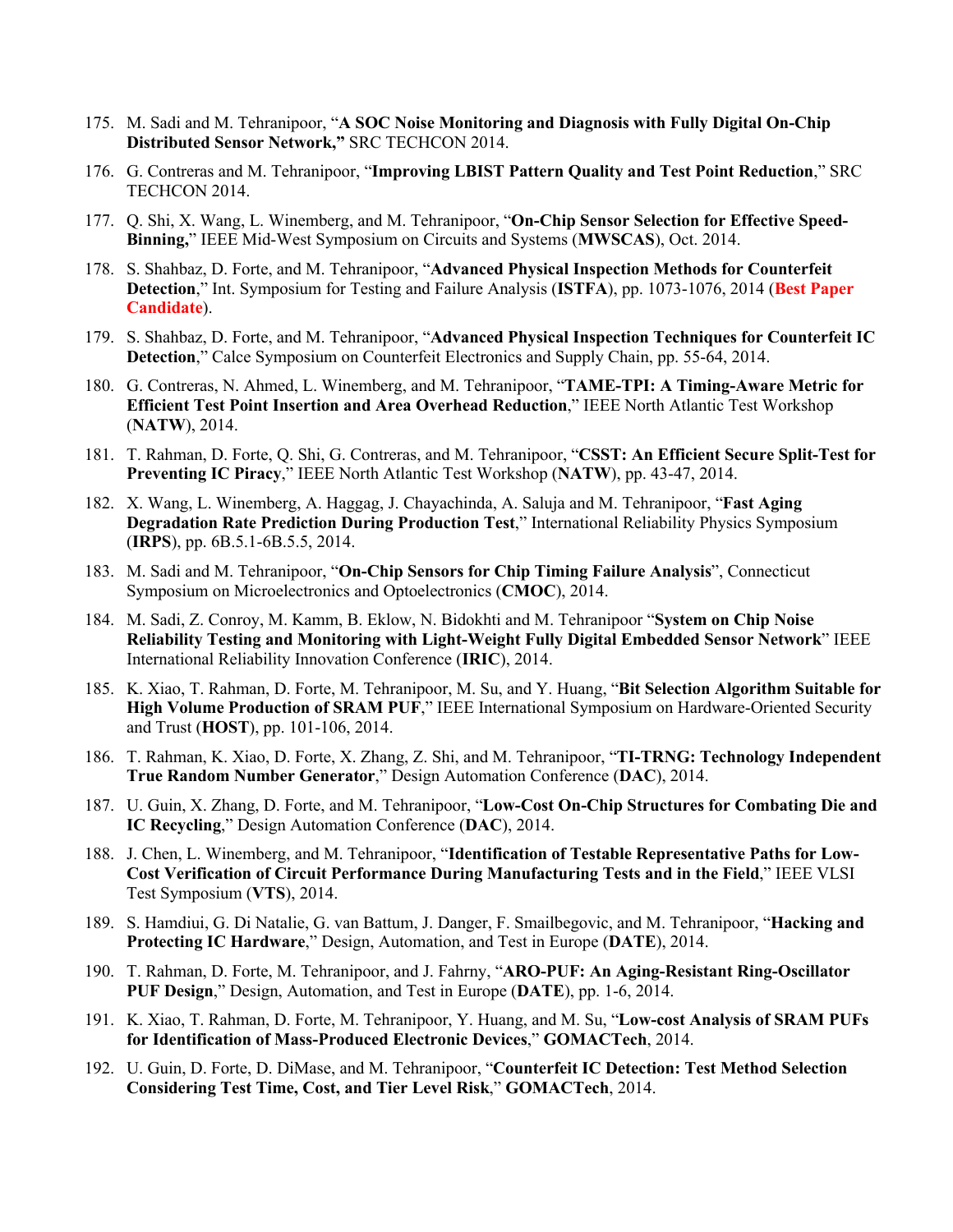- 193. U. Guin, D. Forte, and M. Tehranipoor, "**Low-cost On-Chip Structures for Combating Die and IC Recycling**," **GOMACTech**, 2014.
- 194. N. Bidokhti, M. Tehranipoor, J. Chen, and J. Lee, "**Life After Failure**," Reliability and Maintainability Symposium (**RAMS**), 2014.
- 195. U. Guin, D. Forte, and M. Tehranipoor, "**Anti-Counterfeit Techniques: From Design to Resign**," IEEE Microprocessor Test Verification (**MTV**), pp. 89-94, 2013.
- 196. J. Chen and M. Tehranipoor, "**Critical Paths Selection and Test Cost Reduction Considering Process Variations**," IEEE Asian Test Symposium (**ATS**), pp. 259 - 264, 2013.
- 197. F. Bao, H. Chen, and M. Tehranipoor, "**Worst-case Critical-Path Delay Analysis Considering Power-Supply Noise**," IEEE Asian Test Symposium (**ATS**), pp. 37-42, 2013.
- 198. A. Tomita, X. Wen, Y. Sato, S. Kajihara, P. Girard, M. Tehranipoor, and L.T. Wang, "**On Achieving Capture Power Safety in At-speed Scan-based Logic BIST**," IEEE Asian Test Symposium (**ATS**), pp. 19- 24, 2013.
- 199. U. Guin and M. Tehranipoor, "**CDIR: Low-Cost Combating Die/IC Recycling Structures**," **DMSMS**, 2013 (Invited)
- 200. U. Guin, D. DiMase, and M. Tehranipoor, "**CDC: Counterfeit Defect Coverage Analysis**," **DMSMS**, 2013 (Invited)
- 201. A. Mazady, H. Chi Chou, M. Tehranipoor and M. Anwar, "**Terahertz Spectroscopy: A Technology Platform for the Detection of Counterfeit Electronics**," **DMSMS**, 2013 (Invited)
- 202. U. Guin, T. Chakraborty, and M. Tehranipoor, "**Novel DFTs for Circuit Initialization to Reduce Functional Fmax Test Time**," IEEE Int. Conference on Computer Design (**ICCD**), 2013. ??
- 203. H. Salmani, M. Tehranipoor, and R. Karri, "**Trust Benchmark and Design Vulnerability Analysis**," IEEE Int. Conference on Computer Design (**ICCD**), 2013 (poster).
- 204. G. Contreras, T. Rahman, and M. Tehranipoor, "**Secure Split-Test for Preventing IC Piracy by Untrusted Foundry and Assembly**," Int. Symposium on Defect and Fault Tolerance in VLSI Systems (**DFT**), pp. 196- 203, 2013.
- 205. H. Salmani and M. Tehranipoor, "**Analyzing Circuit Vulnerability to Hardware Trojan Insertion at the Behavioral Level**," Int. Symposium on Defect and Fault Tolerance in VLSI Systems (**DFT**), pp. 190-195, 2013.
- 206. Q. Shi, J. Chen, and M. Tehranipoor, "**Silicon Data Based Delay Analysis and PDF Pattern Generation for Advanced Technology Node**," SRC TECHCON, September 2013.
- 207. M. Tehranipoor, "**An All-in-One Anti-Counterfeiting Technology for Integrated Circuits**," Symposium on Counterfeit Electronic Parts and Electronic Supply Chain, 2013.
- 208. Q. Shi, X. Wang, L. Winemberg, and M. Tehranipoor, "**Experimental Analysis of Variations' Impact on Integrated Circuits Performance in Advanced Technology Nodes**," North Atlantic Test Workshop (**NATW**), 2013.
- 209. U. Guin, T. Chakraborty, and M. Tehranipoor, "**Novel DFTs for Circuit Initialization to Reduce Functional Fmax Test Time**," North Atlantic Test Workshop (**NATW**), 2013.
- 210. U. Guin and M. Tehranipoor, "**On Selection of Counterfeit IC Detection Methods**," North Atlantic Test Workshop (**NATW**), 2013.
- 211. K. Xiao and M. Tehranipoor, "BISA: **Built-In Self-Authentication for Preventing Hardware Trojan Insertion**," Int. IEEE Symposium on Hardware-Oriented Security and Trust (**HOST**), pp. 45-50, 2013.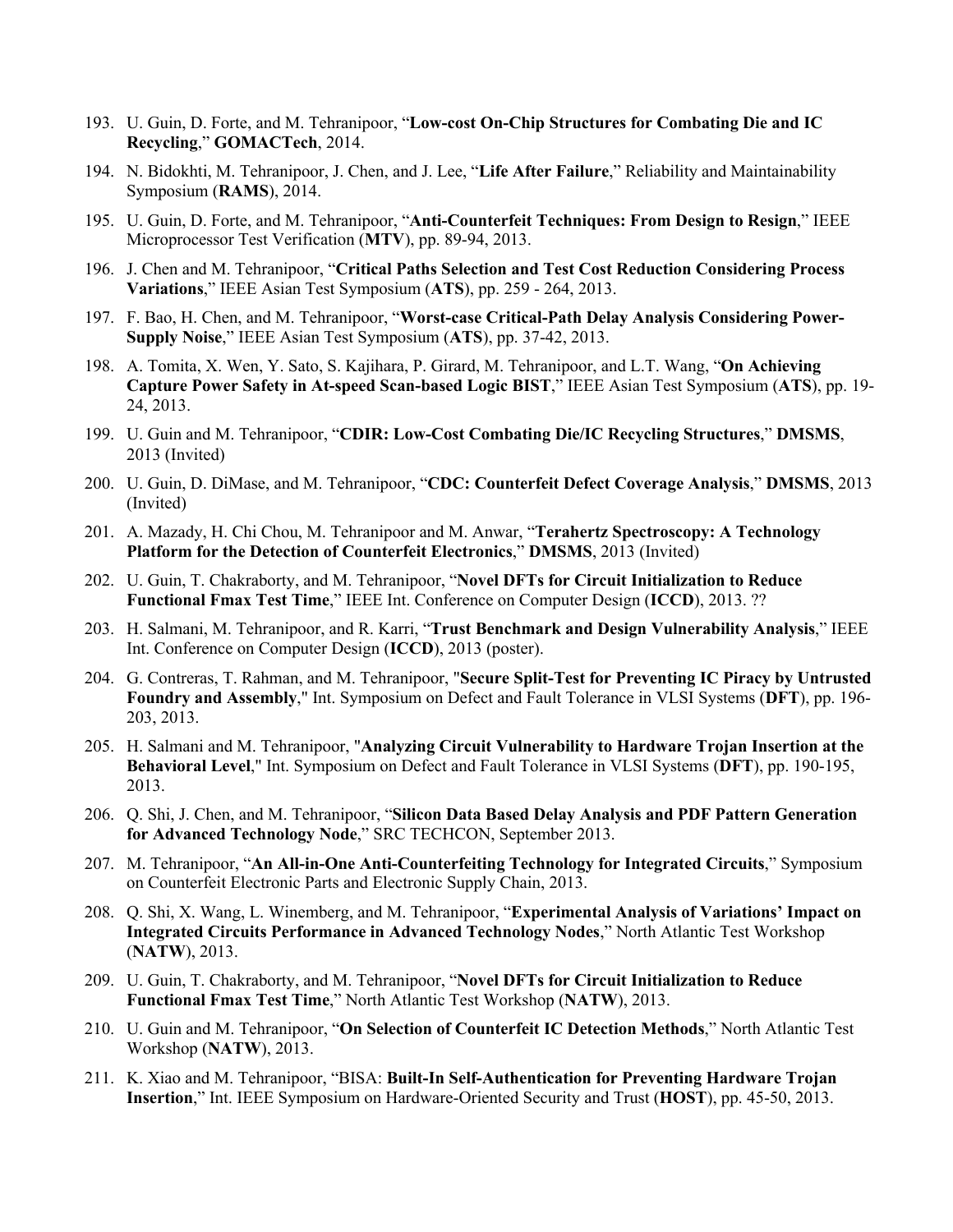- 212. X. Zhang, K. Xiao, M. Tehranipoor, J. Rajendran, and R. Karri, "**A Study on the Effectiveness of Trojan Detection Techniques using a Red Team Blue Team Approach**," IEEE VLSI Test Symposium (**VTS**), 2013.
- 213. G. Contreras and M. Tehranipoor, "**ATPG Learning BIST for Increasing Pattern Effectiveness**," IEEE International Reliability Innovation Conference (**IRIC**), 2013.
- 214. J. Chen and M. Tehranipoor, "**Efficient Skew Reduction for Clock Tree Design Considering NBTI and Process Variation**," IEEE International Reliability Innovation Conference (**IRIC**), 2013.
- 215. M. Tehranipoor and U. Guin, "**Counterfeit Detection Technology Assessment**," GOMACTech-2013.
- 216. M. Tehranipoor and K. Xiao, "**BISA: Built-In Self-Authentication to Prevent Insertion of Trojans by Untrusted Foundry**," GOMACTech-2013.
- 217. J. Chen and M. Tehranipoor, "**A Novel Flow for Reducing Clock Skew Considering NBTI Effect and Process Variations**," Int. Symposium on Quality Electronics Design (ISQED), pp. 327-334, 2013.
- 218. W. Zhao and M. Tehranipoor, "**PowerMAX: Fast Power Analysis During Test**," IEEE Asian Test Symposium (**ATS**), pp. 227-232, 2012 (*invited*).
- 219. S. Wang and M. Tehranipoor, "**Representative Critical Reliability Paths for Low-Cost and Accurate On-Chip Aging Evaluation**," Int. Conf. on Computer-Aided Design (**ICCAD**), pp. 736-741, 2012.
- 220. A. Ferraiuolo, X. Zhang, and M. Tehranipoor, "**Experimental Analysis of a Ring Oscillator Network for Hardware Trojan Detection in a 90nm ASIC**," Int. Conf. on Computer-Aided Design (**ICCAD**), pp. 37-42, 2012.
- 221. X. Wang, D. Tran, S. George, L. Winemberg, N. Ahmed, S. Palosh, A. Dobin, and M. Tehranipoor, "**Radic: A standard-cell Based Sensor for On-Chip Aging and Flip-Flop Metastability Measurements**," Int. Test Conference (**ITC**), pp. 1-9, 2012.
- 222. X. Wen, Y. Nishida, K. Miyase, S. Kajihara, P. Girard, M. Tehranipoor, and L.T. Wang, "**On Pinpoint Capture Power Management in At-Speed Scan Test Generation**," Int. Test Conference (**ITC**), pp. 1-10, 2012.
- 223. X. Zhang, K. Xiao, and M. Tehranipoor, "**Path-Delay Fingerprinting for Identification of Recovered ICs**" in Proc. IEEE International Symposium on Defect and Fault Tolerance in VLSI and Nanotechnology Systems (**DFTS**), pp. 13-18, 2012. **Received Best Student Paper Award**
- 224. M. Tehranipoor, "**SST: Secure Split-Test for Preventing IC Piracy and Easy Detection**," DMSMS & Standardization, pp. 1-8, 2012.
- 225. N. Murphy, U. Guin, and M. Tehranipoor, "**Counterfeit Detection Technology Assessment**," DMSMS & Standardization, 2012.
- 226. X. Zhang, N. Tuzzio, and M. Tehranipoor, "**Identification of Recovered ICs using Fingerprints from a Light-Weight On-Chip Sensor**," Design Automation Conference (**DAC**), pp. 703-708, 2012.
- 227. S. Wang, Q. Shi, J. Chen, and M. Tehranipoor, "**On-Chip Structures and Test Methodologies for Analyzing Performance Degradation in Modern Designs**," SRC TECHCON, 2012.
- 228. N. Tuzzio, Kan Xiao, X. Zhang, and M. Tehranipoor, "**A Zero-Overhead IC Identification Technique using Clock Sweeping and Path Delay Analysis**," IEEE **GLSVLSI**, pp. 95-98, 2012.
- 229. S. Wang and M. Tehranipoor, "**TSUNAMI: "A Light-Weight On-Chip Structure for Measuring Timing Uncertainty Induced by Noise during Functional and Test Operations**," IEEE **GLSVLSI**, pp. 183-188, 2012.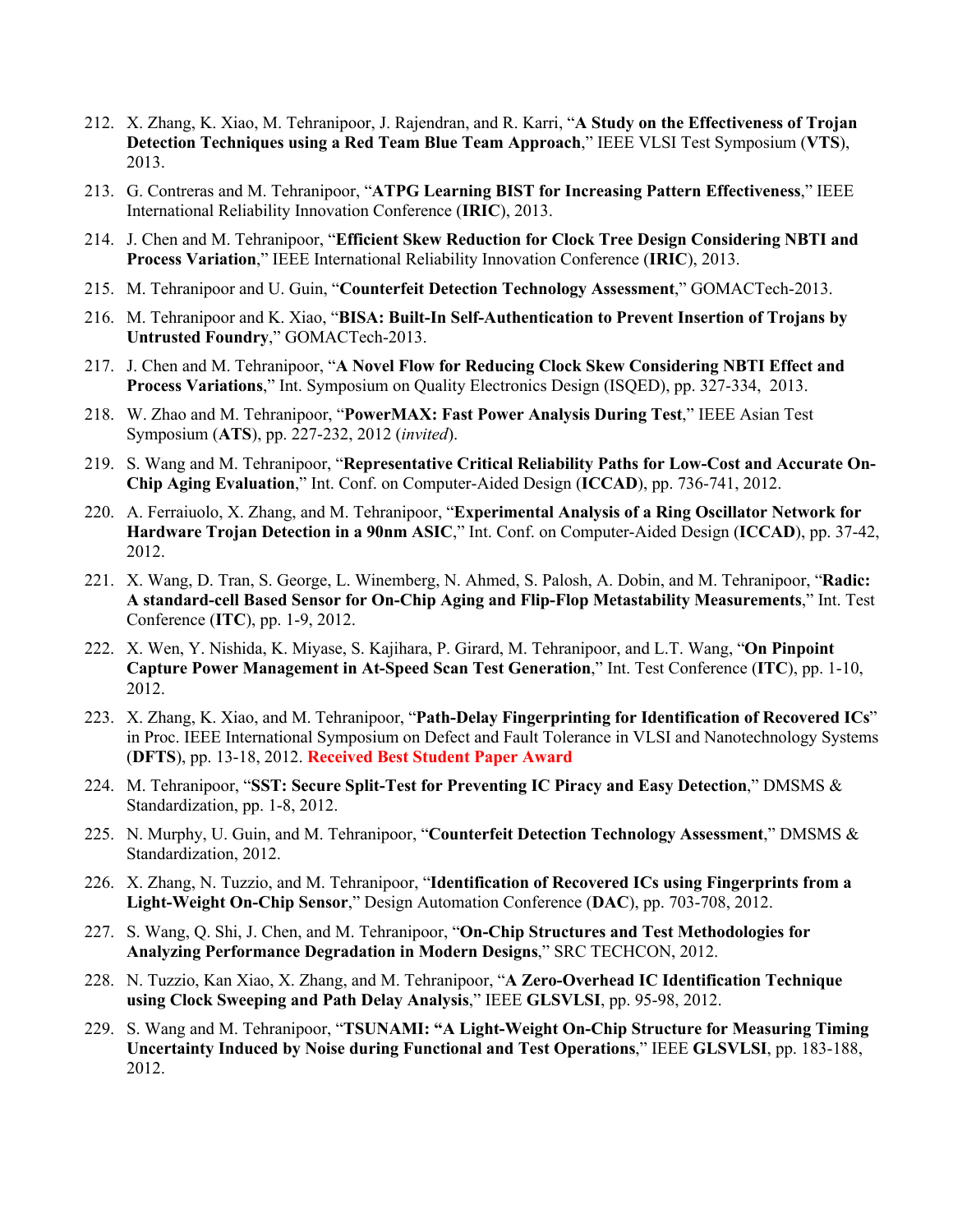- 230. J. Chen, S. Wang, and M. Tehranipoor, "**Efficient Selection and Analysis of Critical—Rreliability Paths and Gates**," IEEE **GLS-VLSI**, pp. 45-50, 2012.
- 231. M. Tehranipooor, "**Combating IC Recovery for Improving Reliability and Security of Digital Integrated Circuits,"** IEEE Int. Reliability Innovations Conference (**IRIC**), 2012 (*Extended Abstract*).
- 232. M. Tehranipoor and N. Bidokhti, "**Timing Analysis and On-Chip Measurement Considering Aging**," IEEE Int. Reliability Innovations Conference (**IRIC**), 2012 (*Extended Abstract*).
- 233. W. Zhao, S. Chakravarty, J. Ma, N. Devta-Prasanna, F. Yang, M. Tehranipoor, "**A Novel Method for Fast Identification of Peak Current during Test**," IEEE VLSI Test Symposium (**VTS**), pp. 191-196, 2012.
- 234. X. Zhang, N. Tuzzio, and M. Tehranipoor, "**CDR: Combating Die Recovery**," **GOMACTech**, Las Vegas, 2012.
- 235. M. Li, A. Davoodi, and M. Tehranipoor, "**A sensor-assisted self-authentication framework for hardware Trojan detection***",* in Proc. Design, Automation, and Test in Europe (**DATE**)*,* pp. 74-82, 2012.
- 236. X. Zhang, N. Tuzzio, and M. Tehranipoor, "**Red Team Design of Intelligent Hardware Trojans with Known Defense Schemes**," Int. Conference on Computer Design (**ICCD**), pp. 309-312, 2011.
- 237. F. Bao, K. Peng, K. Chakrabarty, and M. Tehranipoor, "**On Generation of 1-Detect TDF Pattern Set with Significantly Increased SDD Coverage**," IEEE Asian Test Symposium (**ATS**), pp. 120-125, 2011.
- 238. H. Salmani, W. Zhao, M. Tehranipoor, S. Chakravarty, P. Girard, X. Wen, "**Layout-Aware Pattern Evaluation and Analysis for Power-Safe Application of TDF Patterns**," IEEE LPonTR, pp. 248-258, 2011.
- 239. F. Wu, L. Dilillo, A. Bosio, P. Girard, M. Tehranipoor, K. Miyase, X. Wen, N. Ahmed, "**Mapping Test Power to Functional Power Through Smart X-Filling for LOS Scheme**," IEEE LPonTR, 2011.
- 240. J. Chen and M. Tehranipoor, "**On-Chip Structures and Methodologies for Reliable Circuit Design**," Poster, SRC TECHCON, 2011.
- 241. S. Wang, L. Winemberg, and M. Tehranipoor, "**In-Field Aging Measurement and Calibration for Power-Performance Optimization**," in Proc. Design Automation Conference (**DAC**), pp. 706-711, 2011.
- 242. W. Zhao and M. Tehranipoor, "**Peak Power Identification on Power Bumps During Test Application**," Low Power SOC Workshop (LPSOC), pp. 1-3, 2011 (*Invited*).
- 243. X. Zhang and M. Tehranipoor, "**Case Study: Detecting Hardware Trojans in Third-Party Digital IP Cores**," Int. IEEE Hardware-Oriented Security and Trust (**HOST**), pp. 67-70, 2011.
- 244. F. Bao, K. Peng, M. Yilmaz, K. Chakrabarty, and M. Tehranipoor, "**Critical Fault-Based Pattern Generation for Screening Small Delay Defects**," in proc. European Test Symposium (**ETS**), pp. 1177-182, 2011.
- 245. S. Wang and M. Tehranipoor, "**Aging Measurement and Calibration for Nanoscale VLSI Circuit**," Connecticut Symposium on Microelectronics and Optoelectronics (**CMOC**), 2011 (*Invited*).
- 246. J. Chen and M. Tehranipoor, "**Timing Analysis for Nanometer VLSI Designs Considering Aging Effects**," Connecticut Symposium on Microelectronics and Optoelectronics (**CMOC**), 2011 (*Poster*).
- 247. X. Zhang and M. Tehranipoor, "**RON: An On-chip Ring Oscillator Network for Hardware Trojan Detection**," Design, Automation, and Test in Europe (**DATE**), pp. 1-6, 2011.
- 248. F. Wu, L. Dilillo, A. Bosio, P. Girard, S. Pravossoudovitch, A. Virazel, M. Tehranipoor, K. Miyase, X. Wen, and N. Ahmed, "**Power Reduction Through X-filling of Transition Fault Test Vectors for LOS Testing**," in Design & Technology of Integrated Systems (**DTIS**), pp. 1-6, 2011.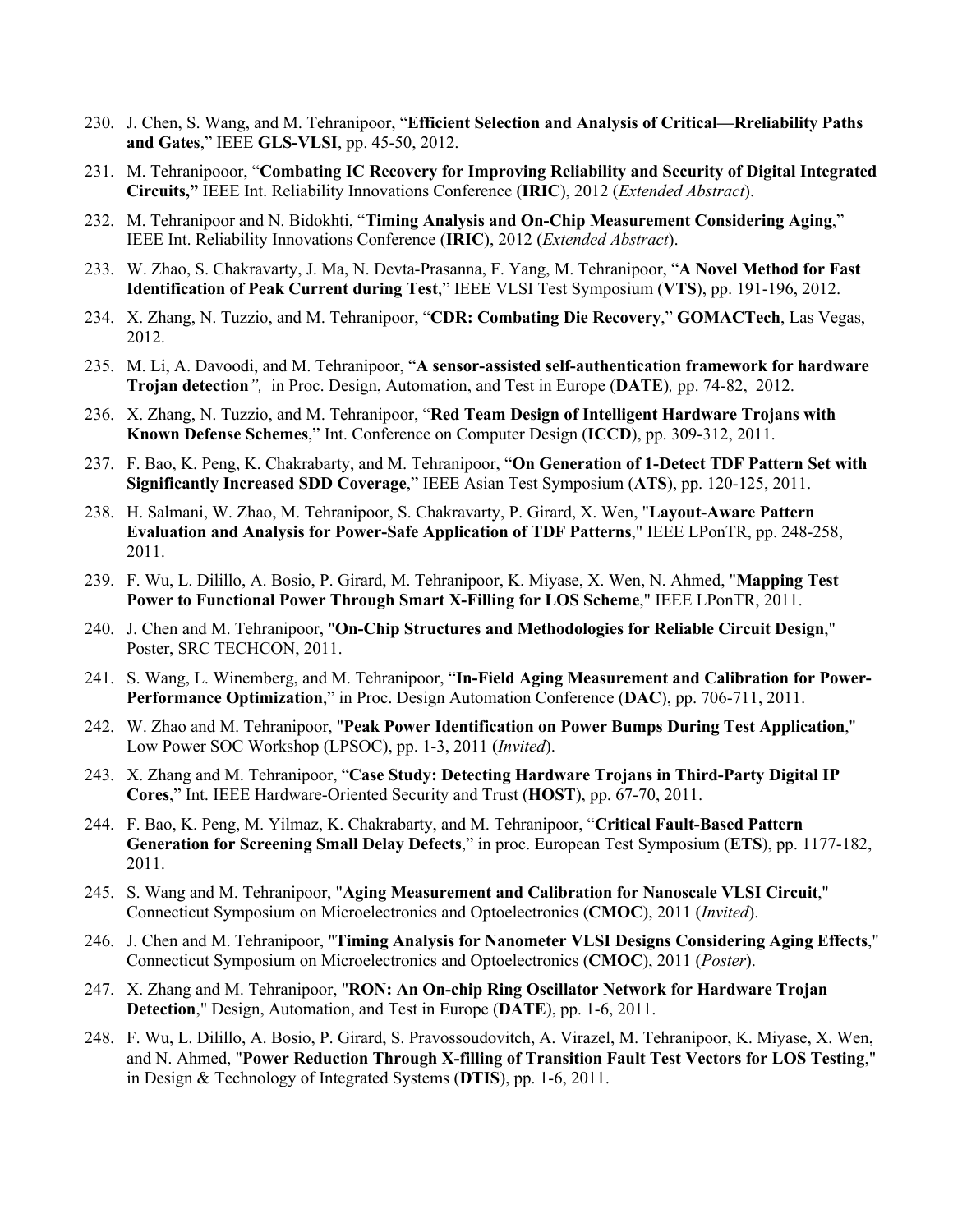- 249. W. Zhao, S. Chakravarty, and M. Tehranipoor, "**Power-Safe Test Application Using An Effective Gating Approach Considering Current Limits**," IEEE VLSI Test Symposium (**VTS**), pp. 160-165, 2011.
- 250. K. Peng, F. Bao, G. Shofner, L. Winemberg, and M. Tehranipoor, "**Case Study: Efficient SDD Test Generation for Very Large Integrated Circuits**," IEEE VLSI Test Symposium (**VTS**), pp. 78-83, 2011.
- 251. J. Ma, N. Ahmed, and M. Tehranipoor, "**Low-Cost Diagnostic Pattern Generation and Evaluation Procedures for Noise-Related Failures**," IEEE VLSI Test Symposium (**VTS**), pp. 309-314, 2011.
- 252. X. Wen, K. Enokimoto, K. Miyase, Y. Yamato, M. Kochte, S. Kajihara, P. Girard, M. Tehranipoor, "**Power-Aware Test Generation with Guaranteed Launch Safety for At-Speed Scan Testing**," IEEE VLSI Test Symposium (**VTS**), pp. 166-171, 2011.
- 253. M. Tehranipoor, "**Verifying Trustworthiness of Integrated Circuits**," **GOMACTech**, 2011 (*Invited*).
- 254. J. Chen, S. Wang, N. Bidokhti, and M. Tehranipoor, "**A Framework for Fast and Accurate Critical-Reliability Paths Identification**," IEEE North Atlantic Test Workshop (**NATW**), 2011.
- 255. F. Bao, K. Peng, K. Chakrabarty, L. Winemberg, and M. Tehranipoor, "**Increasing SDD Coverage without Increasing Pattern Count**," IEEE North Atlantic Test Workshop (**NATW**), 2011.
- 256. N. Reddy, S. Wang, L. Winemberg, and M. Tehranipoor, "**Experimental Analysis for Aging in Integrated Circuits**," IEEE North Atlantic Test Workshop (**NATW**), 2011.
- 257. J. Ma, M. Tehranipoor, O. Sinanoglu, and S. Almukhaizim, "**Identification of IR-drop Hot-spots in Defective Power Distribution Network Using TDF ATPG**," Int. Workshop on Design and Test (**IDT**), pp. 122-127, 2010.
- 258. M. Tehranipoor, "**Dealing with Reliability and Variability Issues in Nanometer Technology Designs**," Connecticut Symposium on Microelectronics and Optoelectronics (**CMOC**), 2010 (*Invited*).
- 259. H. Salmani, M. Tehranipoor, and J. Plusquellic, "**A Layout-Aware Approach for Improving Localized Switching to Detect Hardware Trojans in Integrated Circuits**," IEEE International Workshop on Information Forensics and Security (**WIFS**), pp. 1-6, 2010.
- 260. W. Zhao, J. Ma, M. Tehranipoor, and S. Chakravarty, "**Power-Safe Application of Transition Delay Fault Patterns Considering Current Limit during Wafer Test**," IEEE Asian Test Symposium (**ATS**), pp. 301- 306, 2010.
- 261. K. Peng, M. Yilmaz, K. Chakrabarty, and M. Tehranipoor, "**A Noise-Aware Hybrid Method for SDD Pattern Grading and Selection**," IEEE Asian Test Symposium (**ATS**), pp. 331-336, 2010.
- 262. S. Goel, K. Chakrabarty, M. Yilmaz, K. Peng, and M. Tehranipoor, "**Circuit Topology-Based Test Pattern Generation for Small-Delay Defects**," IEEE Asian Test Symposium (**ATS**), pp. 307-312, 2010.
- 263. F. Wu, L. Dilillo, A. Bosio, P. Girard, S. Pravossoudovitch, A. Virazel, M. Tehranipoor, J. Ma, W. Zhao, X. Wen, "**Analysis of Power Consumption and Transition Fault Coverage for LOS and LOC Testing Schemes**," DDECS, pp. 376-381, 2010.
- 264. X. Wang and M. Tehranipoor, "**Low-Cost On-Chip Structures for Measuring NBTI Effects, Variations, Path Delay, and Noise**," SRC TECHCON, Poster Presentation, 2010.
- 265. F. Wu, L. Dilillo, A. Bosio, P. Girard, S. Pravossoudovitch, A. Virazel, M. Tehranipoor, K. Miyase, X. Wen, and N. Ahmed, "**Power reduction Through X-filling of Transition Fault Vectors for LOS Testing**," International Workshop on the Impact of Low Power design on Test and Reliability (LPonTR), pp. 1-6, 2010.
- 266. J. Ma and M. Tehranipoor, "**A Low-Cost Diagnostic Procedure for Parametric Failures Caused by Pattern-Induced Noises**," SRC TECHCON, Poster Presentation, 2010.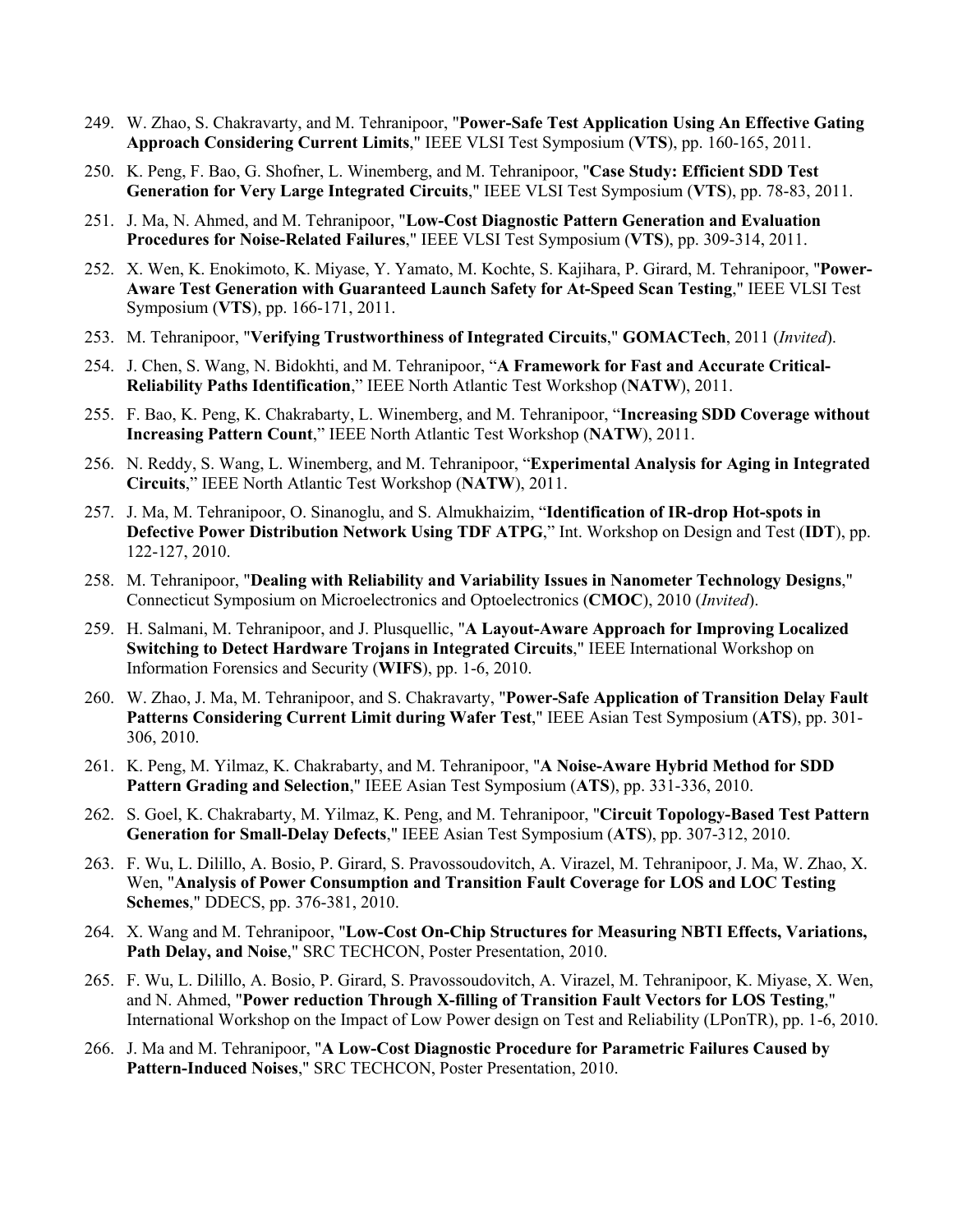- 267. K. Peng, Y. Huang, W. T. Cheng, and M. Tehranipoor, "**Full-Circuit SPICE Simulation Based Validation of Dynamic Delay Estimation**," European Test Symposium (**ETS**), pp. 101-106, 2010.
- 268. J. Ma, J. Lee, N. Ahmed, P. Girard, and M. Tehranipoor, "**Pattern Grading for Testing Critical Paths Considering Power Supply Noise and Crosstalk Using a Layout-Aware Quality Metric**," Great-Lake Symposium on VLSI (**GLS-VLSI**), pp. 127-130, 2010
- 269. K. Peng, J. Thibodeau, M. Yilmaz, K. Chakrabarty, and M. Tehranipoor, "**A Novel Hybrid Method for SDD Pattern Grading and Selection**," IEEE VLSI Test Symposium (**VTS**), pp. 45-50, 2010.
- 270. K. Peng, M. Yilmaz, K. Chakrabarty, and M. Tehranipoor, "**High-Quality Pattern Selection for Screening Small-Delay Defects Considering Process Variations and Crosstalk**," Design, Automation, and Test in Europe (**DATE**), pp. 1426-1431, 2010.
- 271. X. Wang and M. Tehranipoor, "**Novel Physical Unclonable Function Based on Process and Environmental Variations**," Design, Automation, and Test in Europe (**DATE**), pp. 1065-1070, 2010.
- 272. K. Peng, Y. Huang, R. Guo, W. T. Cheng, and M. Tehranipoor, "**Emulating and Diagnosing IR-Drop by Using Dynamic SDF**," ASP-DAC, pp. 511-516, 2010.
- 273. X. Wang, M. Tehranipoor, and R. Datta, "**A Novel Architecture for On-Chip Path Delay Measurement**," International Test Conference (**ITC**), pp. 1-10, 2009.
- 274. J. Ma, J. Lee, and M. Tehranipoor, "**Extended Abstract: Developing a Novel Quality Metric for Path-Delay Fault Pattern Evaluation**," IEEE Int. Workshop on Defect and Data Driven Testing (**D3T**), 2009.
- 275. K. Peng, Y. Huan, W. T. Cheng, and M. Tehranipoor, "**Efficient Modeling of IR-Drop Using Dynamic SDF for Test and Diagnosis**," IEEE Workshop on RTL and High Level Testing (**WRTLT**), 2009.
- 276. K. Peng, M. Yilamaz, K. Chakrabarty, and M. Tehranipoor, "**Efficient Pattern Grading for Small Delay Defects in Digital Integrated Circuits**," IEEE North Atlantic Test Workshop, May 2009 **(Received Best Paper Award).**
- 277. H. Salmani, M. Tehranipoor, and J. Plusquellic, "**New Design Strategy for Improving Hardware Trojan Detection and Reducing Trojan Activation Time**," IEEE Workshop on Hardware-Oriented Security and Trust (**HOST**), pp. 67-73, 2009.
- 278. J. Ma, J. Lee, and M. Tehranipoor, "**Layout-Aware Pattern Generation for Maximizing Supply Noise Effects on Critical Paths**," in Proc. IEEE VLSI Test Symposium (**VTS**), pp. 221-226, 2009.
- 279. J. Ma, J. Lee, and M. Tehranipoor, "**Layout-Aware Pattern Generation for Critical Paths Considering Supply Voltage Noise**," Poster Presentation, SRC TECHCON, Austin, TX, 2009 (**Received Best in Session Award**).
- 280. H. Furukawa, X. Wen, K. Miyase, Y. Yamoto, S. Kajihara, P. Girard, L.T. Wang, M. Tehranipoor, "**CTX: A Clock-Gating-Based Test Relaxation and X-Filling Scheme for Reducing Yield Loss Risk in At-Speed Testing** ," IEEE Asian Test Symposium (**ATS**), pp. 197-402, 2008.
- 281. M. tehranipoor, "**ATPG for Increased Test Quality and In-Field Reliability**," **DRV** Workshop, 2008 (Invited).
- 282. J. Ma, J. Lee, M. Tehranipoor, X. Wen, A. Crouch, "**Identification of IR-drop Hot-spots in Defective Power Distribution Network Using TDF ATPG**," in Proc. Int. Workshop on Defect and Data Driven Testing (**D3T**), 2008.
- 283. X. Wang, M. Tehranipoor, and R. Datta, "**Path-RO: A Novel On-Chip Critical Path Delay Measurement Under Process Variations**," International Conference on Computer-Aided Design (**ICCAD**), pp. 640-646, 2008.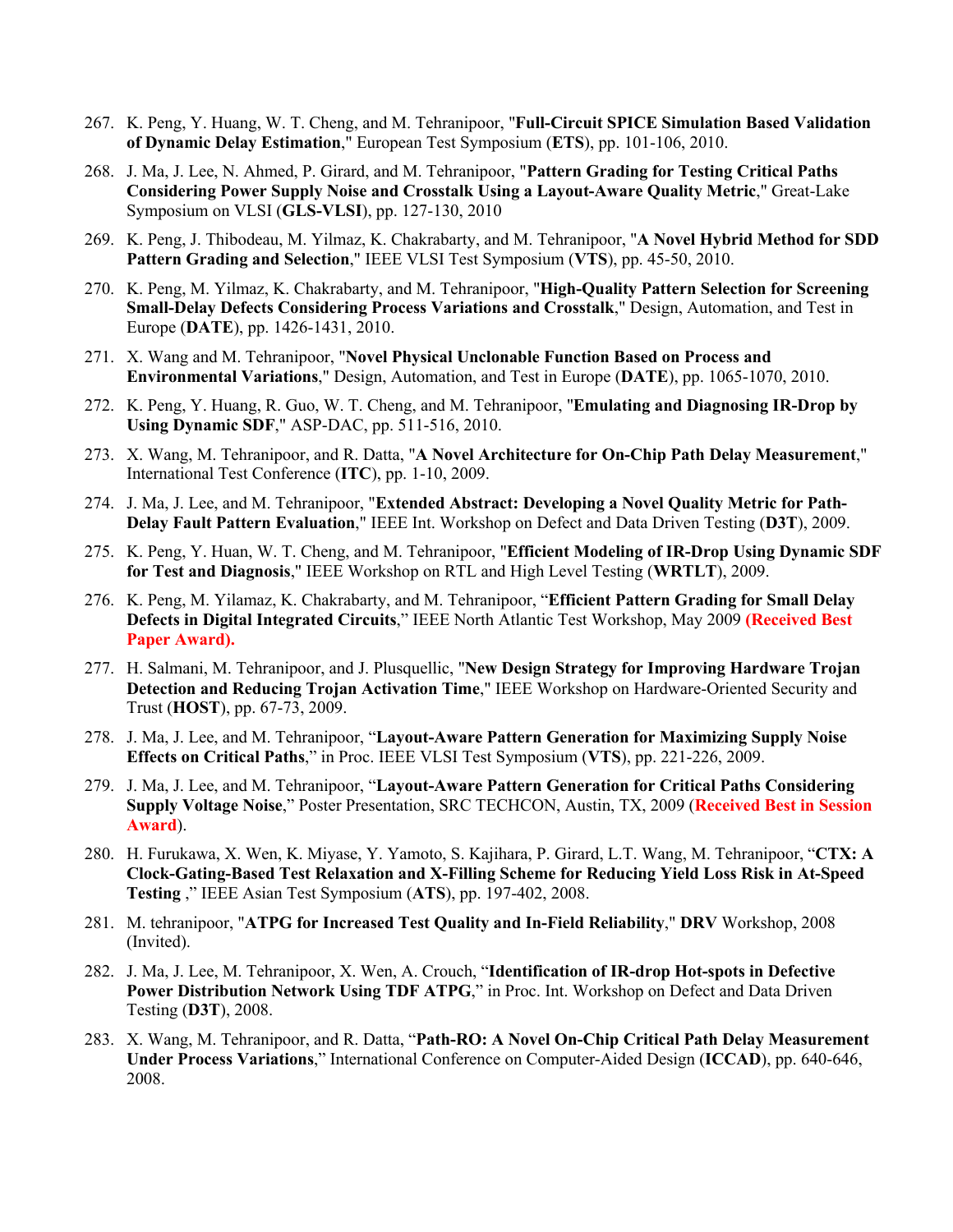- 284. R. Rad, X. Wang, J. Plusquellic, and M. Tehranipoor, "**Taxonomy of Trojans and Methods of Detection for IC Trust**," International Conference on Computer-Aided Design (**ICCAD**), Nov. 2008.
- 285. X. Wang, H. Salmani, M. Tehranipoor, and J. Plusquellic, "**Hardware Trojan Detection and Isolation Using Current Integration and Localized Current Analysis**," International Symposium on Fault and Defect Tolerance in VLSI Systems (**DFT**), pp. 87-95, Oct. 2008.
- 286. X. Wang, M. Tehranipoor, and R. Datta "**Accurate On-Chip Path Delay Measurement**," Texas Instruments Symposium on Test (**TIST**), Aug. 2008
- 287. J. Lee and M. Tehranipoor, "**A Novel Test Pattern Generation Framework for Inducing Maximum Crosstalk Effects on Delay-Sensitive Paths**," IEEE International Test Conference (**ITC**), pp. 1-10, Oct. 2008.
- 288. M. Yilmaz, K. Chakrabarty and M. Tehranipoor, "**Interconnect-Aware and Layout-Oriented Test-Pattern Selection for Small-Delay Defects**," IEEE International Test Conference (**ITC**), pp. 1-10, Oct. 2008.
- 289. J. Ma, J. Lee, and M. Tehranipoor, "**Power Distribution Failure Analysis Using Transition-Delay Fault Pattern Generation**," Poster presentation at IEEE International Test Conference (**ITC**), Oct. 2008.
- 290. X. Wang, M. Tehranipoor, and R. Datta "**Path-RO: On-Chip Critical Path Delay Measurement Under Process Variations**," IEEE North Atlantic Test Workshop (**NATW**), May 2008 **(Received Best Paper Award)**.
- 291. J. Ma, J. Lee, M. Tehranipoor, and A. Crouch "**Test Pattern Generation for Open Defects in Power Distribution Networks**," IEEE North Atlantic Test Workshop (**NATW**), May 2008.
- 292. J. Lee, S. Narayan, and M. Tehranipoor, "**Low-Power Transition-Delay Fault Pattern Generation**," IEEE North Atlantic Test Workshop (**NATW**), May 2008 **(Received Honorable Mention for Best Paper Award)**.
- 293. X. Wang, M. Tehranipoor, and J. Plusquellic, "**Detecting Malicious Inclusions in Secure Hardware: Challenges and Solutions**," IEEE Int. Hardware-Oriented Security and Trust (**HOST**), pp. 15-19, 2008.
- 294. R. Rad, J. Plusquellic, and M. Tehranipoor, "**Sensitivity Analysis to Hardware Trojans using Power Supply Transient Signals**," IEEE Int. Hardware-Oriented Security and Trust (**HOST**), pp. 3-7, 2008.
- 295. J. Lee and M. Tehranipoor, "**LS-TDF: Low Switching Transition Delay Fault Test Pattern Generation**," in Proc. IEEE VLSI Test Symposium (**VTS**), pp. 227-232, 2008.
- 296. M. Yilmaz, K. Chakrabarty, and M. Tehranipoor, "**Test Grading and Pattern Selection for Small Delay Defects**," in Proc. IEEE VLSI Test Symposium (**VTS**), pp. 233-239, 2008.
- 297. J. Lee, S. Narayan, M. Kapralos, and M. Tehranipoor, "**Layout-aware, IR-drop Tolerant Transition Fault Pattern Generation**," in Proc. Design, Automation, and Test in Europe (**DATE**), pp. 1172-1177, 2008.
- 298. J. Lee, K. Peng, and M. Tehranipoor, "**Inducing Maximum Crosstalk Effects on Delay-Sensitive Paths**," Poster presentation, SRC TECHCON, Austin, TX, 2008.
- 299. M. Yilmaz, K. Chakrabarty and M. Tehranipoor, "**Test Pattern Grading for Small Delay Defects**," Int. Workshop on Defect-Based Testing (**DBT'07**), 2007.
- 300. R. Helinski, J. Plusquellic and M. Tehranipoor, "**Small Delay Defect Detection Using Self-Relative Timing Bounds**," Int. Workshop on Defect-Based Testing (**DBT'07**), 2007.
- 301. J. Lee and M. Tehranipoor, "**Delay Fault Testing in Presence of Maximum Crosstalk**," 16th IEEE North Atlantic Test Workshop (**NATW'07**), Boxborough, MA, 2007.
- 302. N. Ahmed, M. Tehranipoor and V. Jayaram, "**IR-drop Tolerant Transition Delay Fault Testing**," 16th IEEE North Atlantic Test Workshop (**NATW'07**), Boxborough, MA, 2007.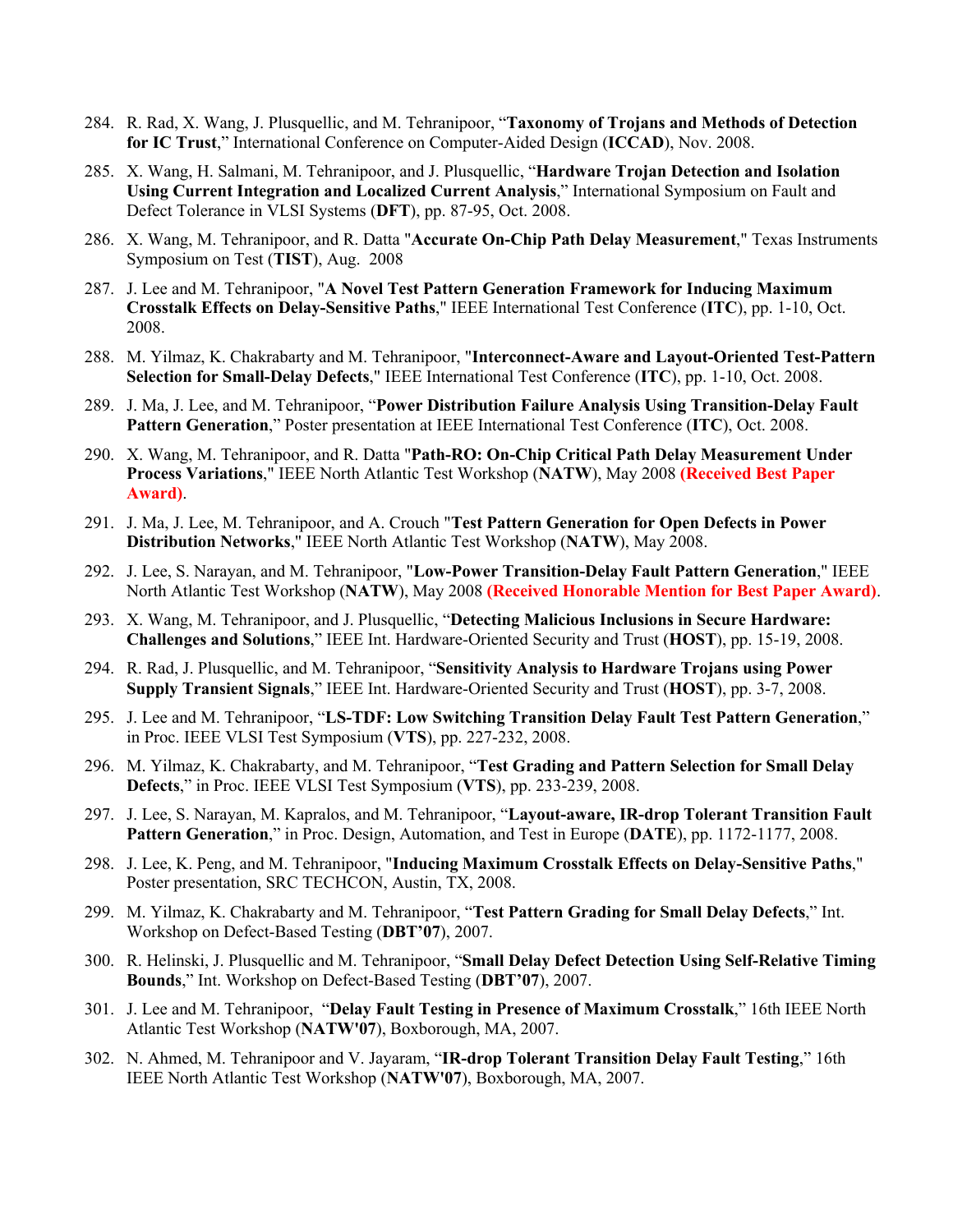- 303. N. Ahmed, M. Tehranipoor and V. Jayaram, "**Transition Delay Fault Test Pattern Generation Considering Supply Voltage Noise in a SOC Design**," in Proc. Design Automation Conference (**DAC'07**), pp. 533-538, 2007.
- 304. N. Ahmed, M. Tehranipoor and V. Jayaram, "**Supply Voltage Noise Aware ATPG for Transition Delay Faults**," in Proc. IEEE VLSI Test Symposium (**VTS'07**), pp. 179-186, 2007.
- 305. N. Ahmed and M. Tehranipoor, "**Supply Voltage Noise Aware ATPG for Transition Delay Faults**," TECHCON, Austin, TX 2007.
- 306. N. Ahmed, M. Tehranipoor and V. Jayaram, "**Improving ATPG and Pattern Selection for Screening Small Delay Defects**," IEEE Int. Workshop on Current and Defect Based Testing (**DBT'06**), 2006.
- 307. J. Plusquellic, D. Acharyya, A. Singh, M. Tehranipoor and C. Patel, "**Multiple Supply Pad IDDQ\_based Defect Detection Techniques Applied to Hardware Test Chips**," IEEE Int. Workshop on Current and Defect Based Testing (**DBT'06**), 2006.
- 308. J. Plusquellic, D. Acharyya, A. Singh, M. Tehranipoor and C. Patel, "**Triangulating to a Defect's Physical Coordinates Using Multiple Supply Pad IDDQs: Test Chip Results**," in Proc. International Symposium for Testing and Failure Analysis Conference **(ISTFA'06)**, pp. 36-42, 2006.
- 309. N. Ahmed, M. Tehranipoor and V. Jayaram, "**A Novel Framework for Faster-than-at-Speed Delay Test Considering IR-Drop Effects**," in Proc. Int. Conf. on Computer-Aided Design (**ICCAD'06**), pp. 198-203, 2006.
- 310. R. M. Rad and M. Tehranipoor, "**A Hybrid FPGA Using Nanoscale Cluster and CMOS Scale Routing**," in Proc. Design Automation Conference (**DAC'06**), pp. 727-730, 2006.
- 311. N. Ahmed, M. Tehranipoor and V. Jayaram, "**Timing-Based Delay Test for Screening Small Delay Defects**," in Proc. Design Automation Conference (**DAC'06**), pp. 320-325, 2006 **(Best Paper Award Candidate)**.
- 312. R. M. Rad and M. Tehranipoor, "**A Reconfiguration-based Defect Tolerance Method for Nanosclae Devices**," in Proc. Int. Symposium on Defect and Fault Tolerance of VLSI Systems (**DFT'06**), pp. 107-118, 2006.
- 313. R. M. Rad and M. Tehranipoor, "**SCT: An Approach for Testing and Configuring Nanoscale Devices**," in Proc. IEEE VLSI Test Symposium (**VTS'06**), pp. 372-377, 2006.
- 314. J. Lee, M. Tehranipoorand J. Plusquellic, "**A Low-Cost Solution for Protecting IPs Against Side-Channel Scan-Based Attacks**," In Proc. IEEE VLSI Test Symposium (**VTS'06**), pp. 94-99, 2006.
- 315. R. M. Rad and M. Tehranipoor, "**Test Time and Defect Map Analysis of PLA and LUT-Based Nano-Architectures**," IEEE North Atlantic Test Workshop (**NATW'06**), 2006.
- 316. N. Ahmed, M. Tehranipoor and V. Jayaram, "**A Case Study of IR-Drop Effects during Faster-than-at-Speed Delay Test**," IEEE North Atlantic Test Workshop (**NATW'06**), 2006.
- 317. J. Plusquellic, D. Acharyya, A. Singh, M. Tehranipoor and C. Patel, "**Triangulating to a Defect's Physical Coordinates Using Multiple Supply Pad IDDQs: Test Chip Results**," IEEE North Atlantic Test Workshop (**NATW'06**), 2006.
- 318. J. Lee, N. Ahmed, M. Tehranipoor, V. Jayaram and J. Plusquellic, "**A Novel Framework for Functionally Untestable Transition Fault Avoidance during ATPG**," IEEE North Atlantic Test Workshop (**NATW'06**), 2006.
- 319. R. M. P. Rad and M. Tehranipoor, "**Fine-Grained Island Style Architecture for Molecular Electronic Devices**," International Symposium on Field-Programmable Gate Arrays **(FPGA'06)** (Poster), pp. 226, 2006.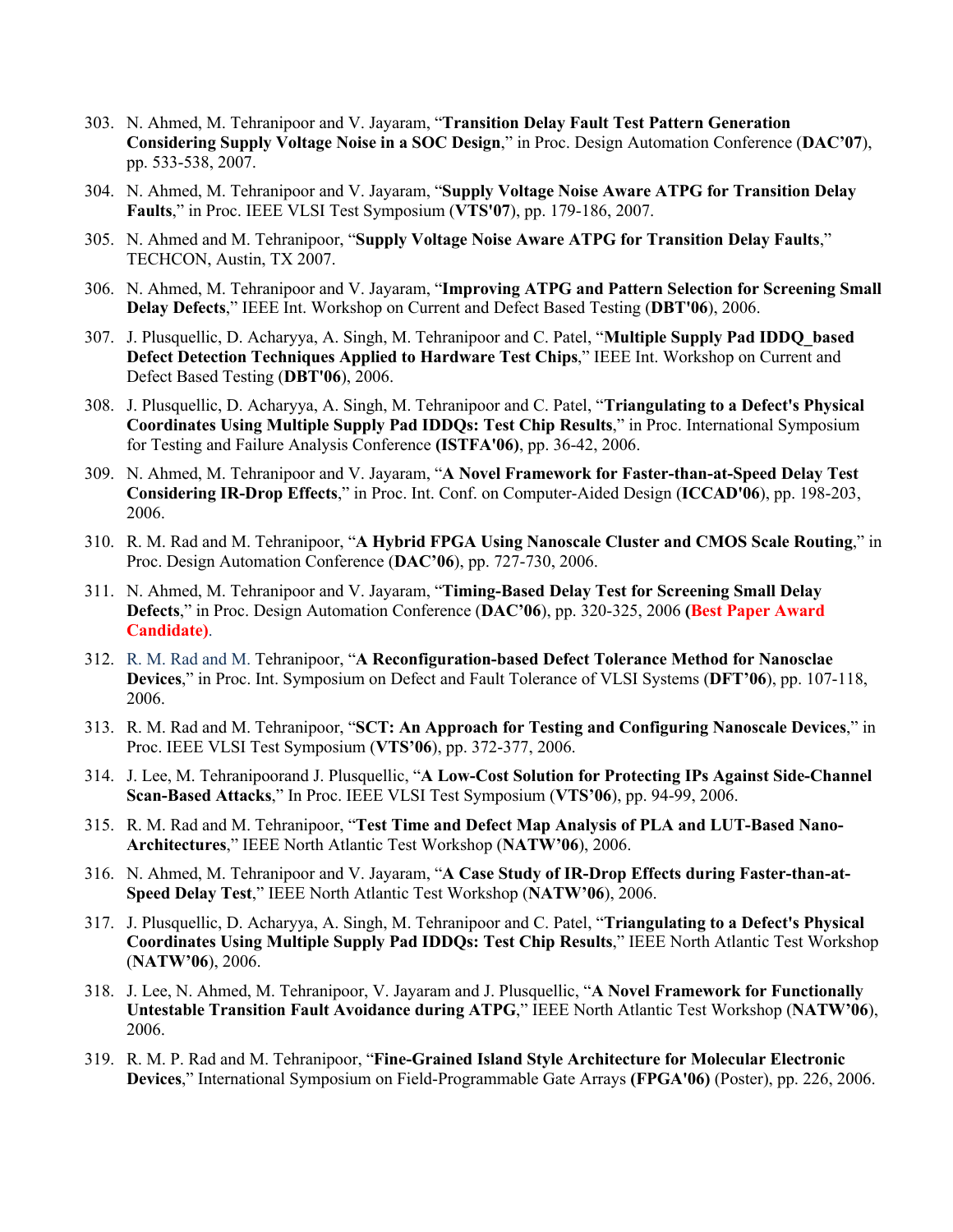- 320. M. Tehranipoor and R. M. P. Rad, "**Test and Recovery for Fine-Grained Nanoscale Architectures**," International Symposium on Field-Programmable Gate Arrays **(FPGA'06)** (Poster), 2006.
- 321. M. ElShoukry, C.P. Ravikumar and M. Tehranipoor, "**Partial Gating Optimization for Power Reduction During Test Application**," in Proc. IEEE Asian Test Symposium (**ATS'05**), pp. 242-247, 2005.
- 322. M. Tehranipoor, M. Nourani and N. Ahmed, "**Low Transition LFSR for BIST-Based Applications**," in Proc. IEEE 14th Asian Test Symposium (**ATS'05**), pp. 138-143, 2005.
- 323. C.P. Ravikumar, N. Ahmed and M. Tehranipoor, "**Practicing Transition-Fault Testing with Physical-Design-Friendly Flows**," Texas Instruments India Technical Conference (**TIITC'05**), 2005.
- 324. J. Lee, M. Tehranipoor, C. Patel and J. Plusquellic, "**Securing Scan Design Using Lock & Key Technique**," in Proc. International Symposium on Defect and Fault Tolerance in VLSI Systems (**DFT'05**), pp. 51-62, 2005.
- 325. N. Ahmed and M. Tehranipoor, "**Improving Transition Delay Fault Coverage Using Hybrid Scan-Based Technique**," in Proc. International Symposium on Defect and Fault Tolerance in VLSI Systems (**DFT'05**), 2005.
- 326. M. Tehranipoor, "**Defect Tolerance for Molecular Electronics-Based NanoFabrics Using Built-In Self-Test Procedure**," in Proc. International Symposium on Defect and Fault Tolerance in VLSI Systems (**DFT'05**), pp. 4886-495, 2005.
- 327. M. Alisafaee, S. M. Fakhraie and M. Tehranipoor, "**Architecture of an Embedded Queue Management Engine for High-Speed Network Devices**," in Proc. IEEE MidWest Symposium on Circuits and Systems (**MWSCAS'05**), Cincinnati, pp. 1907-1910, 2005.
- 328. H. Esmaeilzadeh, F. Farzan, N. Shahidi, S. M. Fakhraie, C. Lucas and M. Tehranipoor, "**NnSP: Embedded Neural Networks Stream Processor**," in Proc. IEEE MidWest Symposium on Circuits and Systems (**MWSCAS'05**), Cincinnati, pp. 223-226, 2005.
- 329. N. Ahmed, M. Tehranipoor and C.P. Ravikumar, "**Addressing At-speed Fault Coverage and Test Cost Issues Using Enhanced Launch-off-Capture**," Texas Instruments Symposium on Test (**TIST'05**), 2005.
- 330. N. Ahmed, M. Tehranipoor and C.P. Ravikumar, "**At-Speed Local Scan Enable Generation for Transition Fault Testing Using Low-Cost Testers**," Texas Instruments Symposium on Test (**TIST'05**), 2005 **(Ranked 5th Among 89 Presentations)**.
- 331. N. Ahmed, M. Tehranipoor and C.P. Ravikumar, "**Enhanced Launch-off-Capture Transition Fault Testing**," in Proc. IEEE International Test Conf. (**ITC'05**), pp. 225-234, 2005 **(Received top ten recognition)**.
- 332. N. Ahmed, M. Tehranipoor, C.P. Ravikumar and J. Plusquellic, "**At-Speed Transition Fault Testing Using Low Speed Testers With Application to Reduced Scan Enable Routing Area**," IEEE North Atlantic Test Workshop (**NATW'05**), pp. 112-119, 2005.
- 333. D. Acharyya, A. singh, M. Tehranipoor, C. Patel and J. Plusquellic, "**Sensitivity Analysis of Quiescent Signal Analysis for Defect Detection**," IEEE. Int. Workshop on Defect Based Testing (**DBT'05**), pp. 3-10, 2005.
- 334. M. Nourani, M. Tehranipoor and N. Ahmed, "**Pattern Generation and Estimation for Power Supply Noise Analysis**," in proc. IEEE VLSI Test Symposium (**VTS'05**), pp. 439-444, 2005.
- 335. N. Ahmed, C.P. Ravikumar, M. Tehranipoor and J. Plusquellic, "**At-Speed Transition Fault Testing With Low Speed Scan Enable**," in proc. IEEE VLSI Test Symposium (**VTS'05**), pp. 42-47, 2005 **(Received Best Paper Award)**.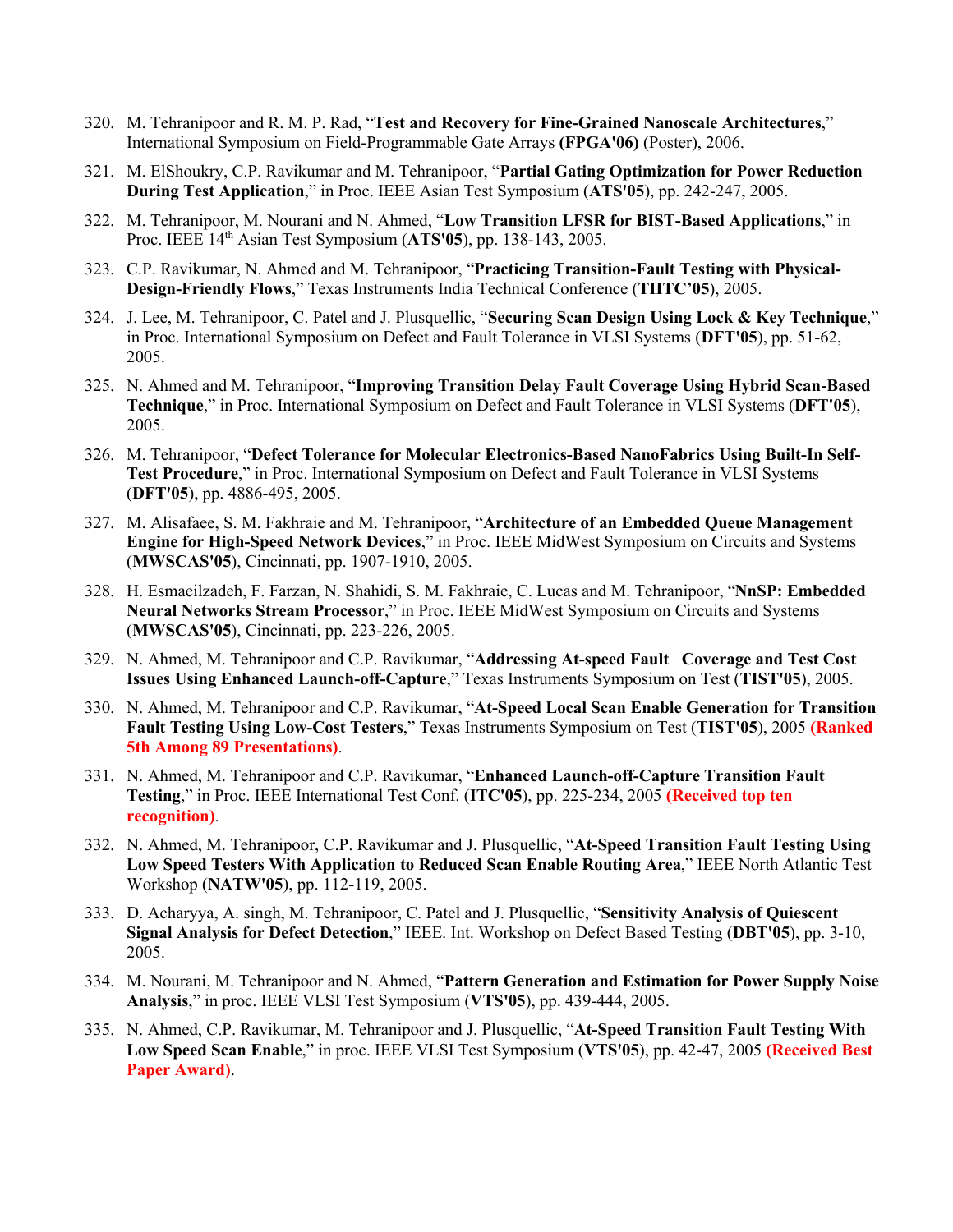- 336. M. H. Tehranipour, M. Nourani and K. Chakrabarty, "**Nine-Coded Compression Technique with Application to Reduced Pin-Count Testing and Flexible On-Chip Decompression**," in proc. IEEE/ACM Design, Automation and Test in Europe (**DATE'04**), Paris, France, vol. 2, pp. 1284-1289, 2004.
- 337. M. H. Tehranipour, M. Nourani, K. Arabi and A. Afzali-Kusha, "**Mixed RL-Huffman Encoding for Power Reduction and Data Compression in Scan Test**," in proc. IEEE International Symposium on Circuits And Systems (**ISCAS'04**), Vancouver, Canada, vol. 2, pp. 681-684, 2004.
- 338. N. Ahmed, M. H. Tehranipour and M. Nourani, "**Low-Power Pattern Generation for BIST Architecture**," in proc. IEEE International Symposium on Circuits And Systems (**ISCAS'04**), Vancouver, Canada, vol. 2, pp. 689-692, 2004.
- 339. N. Ahmed, M. H. Tehranipour, D. Zhou and M. Nourani, "**Frequency Driven Repeater Insertion for Deep Submicron**," in proc. IEEE International Symposium on Circuits And Systems (**ISCAS'04**), Vancouver, Canada, vol. 5, 181-184, 2004.
- 340. M. H. Tehranipour, N. Ahmed and M. Nourani, "**Testing SoC Interconnects for Signal Integrity Using Boundary Scan**," in proc. IEEE VLSI Test Symposium (**VTS'03**), Napa, CA, pp. 158-163, 2003.
- 341. N. Ahmed, M. H. Tehranipour and M. Nourani, "**Extending JTAG for Testing Signal Integrity in SoCs**," in proc. IEEE/ACM Design, Automation and Test in Europe (**DATE'03**), Messe Munich, Germany, pp. 218- 223, 2003.
- 342. M. H. Tehranipour, N. Ahmed and M. Nourani, "**Multiple Transition Model and Enhanced Boundary Scan Architecure to Test Interconnects for Signal Integrity**," in proc. IEEE International Conference on Computer Design (**ICCD'03**), San-Jose, pp. 554-559, CA, 2003.
- 343. M. H. Tehranipour, M. Nourani and S. M. Fakhraie, "**Systematic Test Program Generation for SoC Testing Using Embedded Processor**," in proc. IEEE International Symposium on Circuits And Systems (**ISCAS'03**), Bangkok, Thailand, vol. 5, pp. 541-544, 2003.
- 344. G. R. Chaji, R. M. Pourrrad, S. M. Fakhraie and M. H. Tehranipour, "**eUTDSP: A Design Study of a New VLIW-Based DSP Architecture**," in proc. IEEE International Symposium on Circuits And Systems (**ISCAS'03**), Bangkok, Thailand, vol. 4, pp. 137-140, 2003.
- 345. M. H. Tehranipour and M. Nourani, "**Signal Integrity Loss in SoC's Interconnects: A Diagnostic Approach Using Embedded Microprocessor**," in proc. IEEE International Test Conference (**ITC'02**), Baltimore, MD, pp.1093-1102, 2002.
- 346. S. M. Fakhraie, M. H. Tehranipour, M. R. Movahedin and M. Nourani, "**Fast Prototyping of a DSP Core**," in proc. IEEE MidWest Symposium on Circuits and Systems (**MWSCAS'02**), Tulsa, Oklahoma, vol. 2, pp. 215-218, 2002.
- 347. M. H. Tehranipour, M. Nourani, S. M. Fakhraie and C. A. Papachristou, "**Test Optimization of Bus-Structured SoCs Using Embedded Microprocessor**," in proc. IEEE MidWest Symposium on Circuits and Systems (**MWSCAS'02**), Tulsa, Oklahoma, vol. 1, pp. 168-171, 2002.
- 348. M. Tehranipour, Z. Navabi and S. M. Fakhraie, "**An Efficient BIST for Embedded SRAM Testing**," in proc. IEEE International Symposium on Circuits And Systems (**ISCAS'01**), Sydney, Australia, Vol 5, pp. 73- 76, 2001.
- 349. M. Tehranipour, Z. Navabi and S. M. Fakhraie, "**A Low-Cost BIST Architecture for Processor Cores**," in proc. IEEE Electronic Circuits and Systems Conference (**ECS'01**), Bratislava, Slovakia, pp. 11-14, 2001.
- 350. M. Tehranipour and Z. Navabi, "**Zero-Overhead BIST for Internal SRAM Testing**," in proc. IEEE International Conference on Microelectronics (**ICM'00**), Tehran, Iran, pp. 109-112, 2000.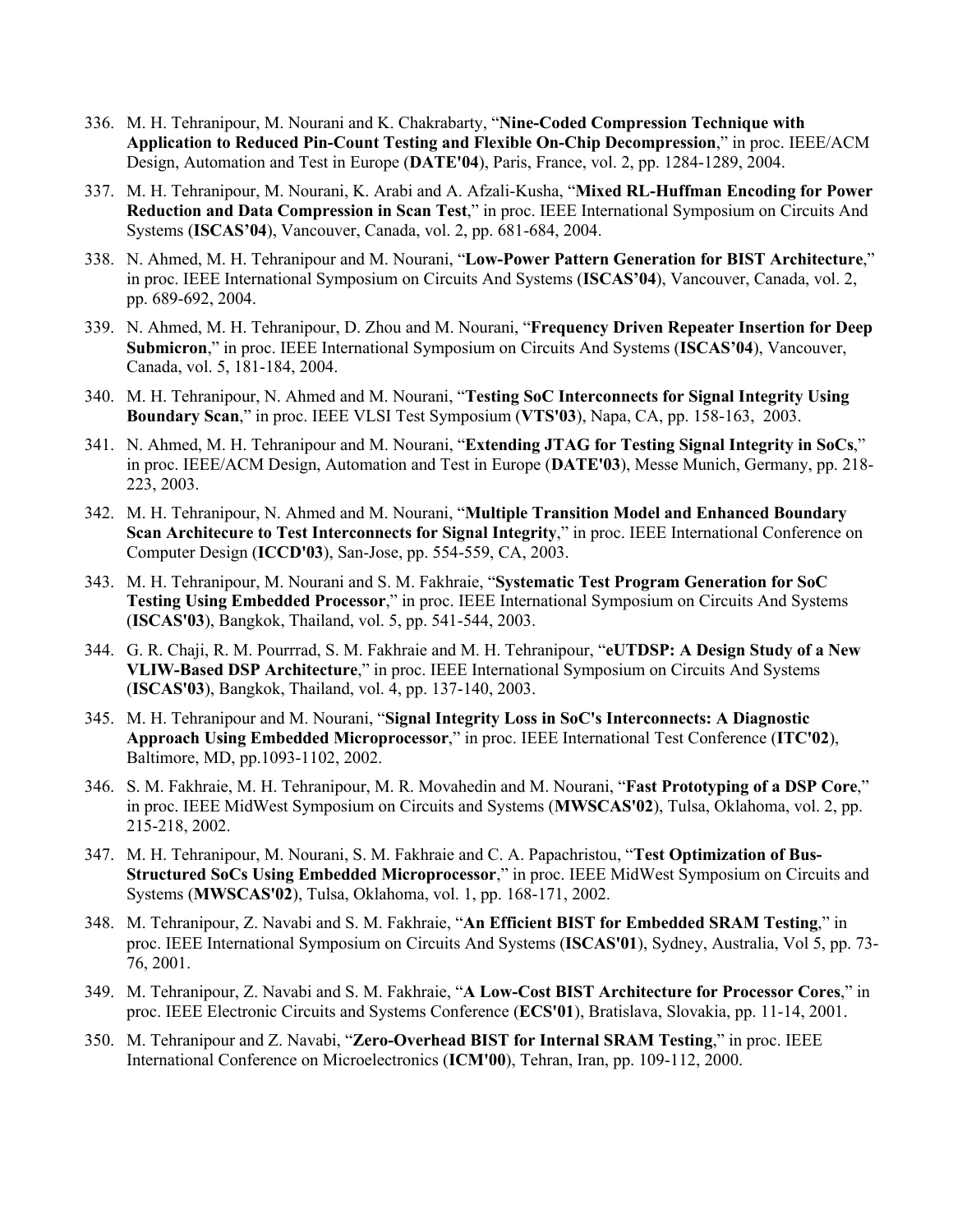### *Technical Reports and Invited Poster Presentations*

- 1. U. Guin, M. Tehranipoor, D. DiMase, and M. Megrdician, "**Counterfeit IC Detection and Challenges Ahead**," ACM SIGDA, March 2013.
- 2. N. Reddy and M. Tehranioor, "**Reliability Analysis for 90nm Test Chips**," Technical Reports, CADT-20110110, 2011.
- 3. F. Wu, L. Dilillo, A. Bosio, P. Girard, S. Pravossoudovitch, A. Virazel, M. Tehranipoor, K. Miyase, X. Wen, N. Ahmed, "**Is Test Power Reduction Through X-Filling Good Enough?**," Poster presentation, Int. Test Conference (**ITC**), 2010.
- 4. J. Lee and M. Tehranipoor, "**Low-power Transition Delay Fault Test Pattern Generation**," IEEE VLSI Test Symposium (**VTS**), 2008, PhD Thesis Poster Presentation.
- 5. M. Tehranipoor, "**Trojan Detection and Isolation in Integrated Circuits**," NSF Cyber Trust meeting, New Haven, March 2008
- 6. N. Ahmed, M. Tehranipoor, and V. Jayaram, "**Considering IR-Drop Effects During Faster-than-at-Speed Delay Test**," presented in Special Session (Elevator Talk), IEEE VLSI Test Symposium (**VTS**), 2006.
- 7. N. Ahmed and M. Tehranipoor, "**On-chip Scan Enable Generation for Transition Fault Testing**," Poster Presentation, University Booth, ITC 2005.
- 8. J. Plusquellic, D. Acharyya, C. Patel, A. Singh and M. Tehranipoor, "**Hardware Investigation of Defect Sensitivity of a Multiple Supply Pad IDDQ Method**," Poster Presentation, University Booth, ITC 2005.
- 9. N. Ahmed and M. Tehranipoor, "**Enhanced Launch-off-Capture with Improved Fault Coverage and Reduced Pattern Count**," Presented in UT-Austin Poster Session, ITC 2005.
- 10. M. H. Tehranipour and M. Nourani, "**Low-Power Test pattern generation for BIST Architecture**," University of Texas at Dallas, 2003.
- 11. M. H. Tehranipour and M. Nourani, "**Test Compression and Power Reduction in Scan Using RL-Huffman Encoding**," University of Texas at Dallas, 2002.

# **Consulting**

- 1. **Consulting** with many companies (OCMs, OEMs, and EDA) and universities worldwide
- 2. Served on the **advisory board** of several companies with focus on cybersecurity

## **Invited Talks and Keynote Addresses**

- Invited Talk, NIST, State of the Microelectronics Security and Trust, Jan 2022
- Interview with Dr. Jay Lewis, Partner, Microsoft
- Interview with Serge Leef, MTO Program Manager, DARPA, MEST Center
- Interview with Dr. Wally Rhines, CEO of CORNAMI, MEST Center
- Invited Speaker, Microelectronics Packaging & Test Engineering Council (MEPTEC), Nov. 3, 2021  $(htts://www.voutube.com/watch?v=SOlgdezOw Q&t=4s)$
- Keynote Address, Workshop on RTL and High Level Testing (WRTLT), Nov. 2021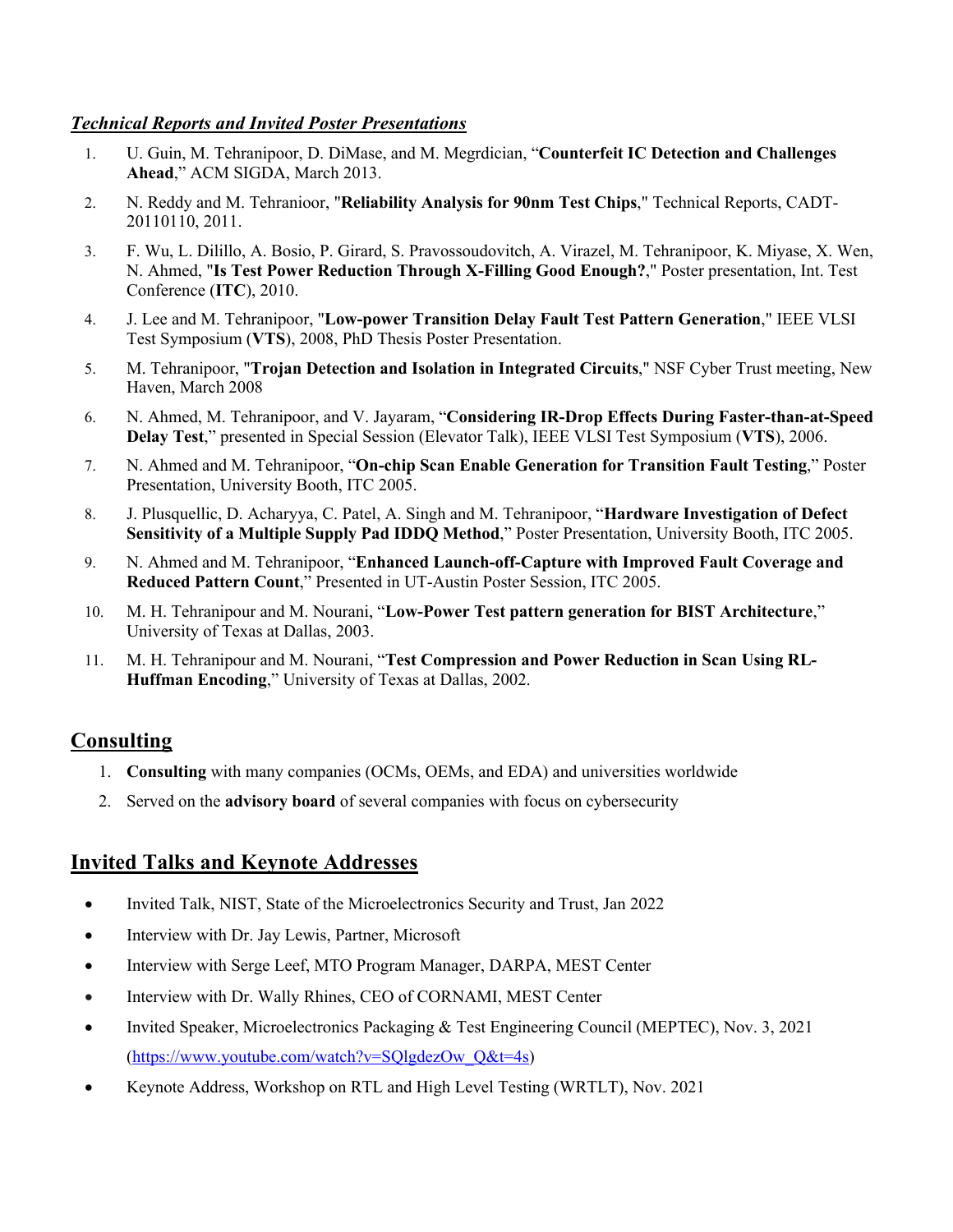- Invited Talk, UF AI Speaker Series, Nov. 2021 (https://www.youtube.com/watch?v=gZxyb45jnLM)
- Invited Talk, Dynetics, Nov. 2021
- Invited Talk, Design Automation Conference (DAC), Dec. 2021
- Keynote Address, IEEE Microelectronics Design and Test Symposium (MDTS), May 2021
- Keynote Address, Workshop on Securing the Nation's 5G Supply Chain Though Measurement Countermeasure, NIST, 2021
- **Invited Talk**, Microsoft, Title: State of the Microelectronics Security, March 2021
- **Keynote Address**, ACM Workshop on Attacks and Solutions for Hardware Security (**ASHES**), November 2020
- **Invited Talk**, KBR Center of Excellence on Microelectronic Trust, October 16, 2020
- **Invited Talk**, NIST's Cybersecurity and Privacy Federal Advisory Board, October 15, 2020
- **Keynote Address**, MOST (Ministry of Science and Technology, R.O.C.), ESD Alliance and SEMI, Security on Chip Summit in **SEMICON** Taiwan on September 25th, 2020 in TaiNEX1, Taiwan.
- **Keynote Address**, International Test Conference (**ITC**) Asia, September 2020.
- **Invited Talk**, DOD Technical Executives, Education and Workforce Development, Aug, 2020
- **Invited Talk**, Cyber Security and Information Assurance (CSIA) IWG, Aug. 2020
- **Keynote Address**, SRC/SIA/DoE Decadal Plan workshop on ICT Hardware Enabled Security, Aug, 26, 2020
- **Invited Talk,** ACM SIGDA / IEEE CEDA webinar, Design Automation WebiNar (**DAWN**), Title: *Automatic Implementation of Secure Silicon (AISS)*, Aug 2020
- **Invited Talk**, Global Foundries Executive Talk, July 2020
- **Invited Talk,** Texas Instruments Gator Day, July 2020
- **Invited Talk**, IEEE Oregon Section, The Pursuit of Happyness: Root of Trust for Cybersecurity, June 2020
- **Invited Talk**, DARPA, Automated Rule Checking for Hardware Security, May 2020
- **Keynote Address**, Cyber Resilient Supply Chain Technologies (**CReSCT**), May 2020
- **Invited Webinar**, MEST Center, Title: Supply Chain Security, 2019
- **Invited Talk**, OSD Quantifiable Assurance (QA), Title: Quantifiable Assurance under Zero Trust, Washington DC, Oct. 2019
- **Invited Talk**, ERI Summit Hardware Security Workshop, July 2019, Title: Securing Supply Chain from Chips to PCBs
- **Invited Talk**, Qualcomm, June 2019, SoC Supply Chain Security
- **Invited Talk**: Gator 100 Conference, March 2019
- **Keynote Address**, GomacTech 2019, Title*: The Pursuit of Happiness: Establishing hardware root of Trust for cybersecurity*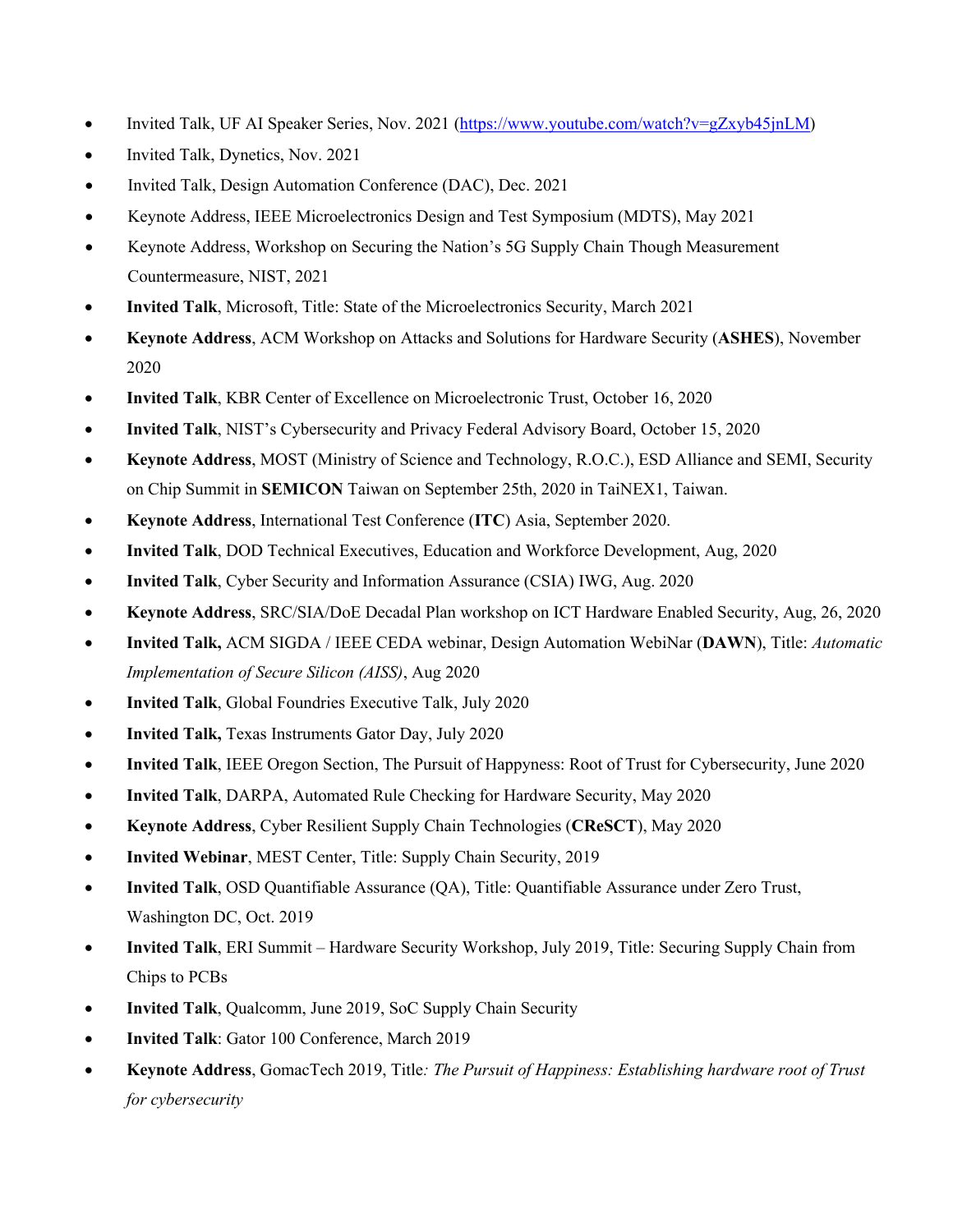- **Invited Talk:** DARPA OMG Meeting, Feb. 2019, Title: Defense-in-Depth for Secure Obfuscation
- **Invited Talk**, NXP, Chandler, AZ, October 2018, Title: *New Trends and Challenges in Securing Hardware*
- **Keynote Address**, ISTFA 2018, Phoenix, AZ, October 2018*,* Title*: Hardware Root-of-Trust for Cyber Security: Uncovering the Role of Test and Failure Analysis in Enabling Cyber Defense*
- **Keynote Address**, Asian Test Symposium (ATS), Hefei, China, October 2018, Title: *Securing SoCs: Current Practices and Challenges*
- **Invited Talk**, GeorgiaTech, September 2018
- **Keynote Address**, IEEE World Conference on Information Security Applications, Jeju, Korea, August 2018
- **Invited Presentation**, GeorgiaTech, IoT Summer School, August 2018
- **Invited Talk, Distinguished Speaker Series**, Navy Crane, IN, August 2018
- **Keynote Address**, SRC Workshop on Fabrics of the Security, Fremont, CA, July 2018
- **Invited Talk, NSF SCCS Workshop,** Title: *SoC Security Validation*, Washington DC, March 2017
- **Invited Talk, Cisco CRC workshop on Hardware Security**, San Jose, CA, Dec. 2017
- **Keynote Speaker, Groundswell Conference on Cybersecurity,** Melbourne, FL, Nov. 2017
- **Invited Talk, Qualcomm**, San Diego, October 2017, Title: SoC Security
- **Invited Talk, Tsinghua University**, Beijing, October 2017, Title: *When it Comes to Security, Do not Forget about Hardware*
- **Keynote Speaker, Int. IEEE Verification and Security Workshop (IVSW)**, July 2017
- **Invited Talk: Air Force Research Laboratory (AFRL),** Dayton, OH, Title: *Trusted and Assured Microelectronics*, 2017
- **Invited Talk: Air Force Research Laboratory (AFRL),** Dayton, OH, Title: *Test and Design-for-Anti-Counterfeit*, 2017
- **Invited Talk: Ohio State University**, Columbus, OH, Title: *When It Comes to Cybersecurity, Do Not Forget About Hardware*, 2017
- **IEEE Ambassador talk at the Harris Corporation**, Melbourne, FL, March 2017, Title: *When It Comes to Cybersecurity, Do Not Forget About Hardware*
- **RSA Conference**, San Francisco, CA, February 2017, Title: *Securing Electronic Supply Chain from Design to Resign*
- **Keynote Speaker**, IEEE Asian HOST, Dec. 2016, Taiwan, Title: Security Rule Check
- **Keynote Speaker,** Microprocessor Test and Verification (MTV) Workshop, Austin, TX, Dec. 2016, Title: Security Rule Check: A Closer Look at the Automated Test for Security
- **Global Foundries, CTO Speaker Series**, Dec. 2016
- **Invited Talk: SRC e-Workshop,** July 2016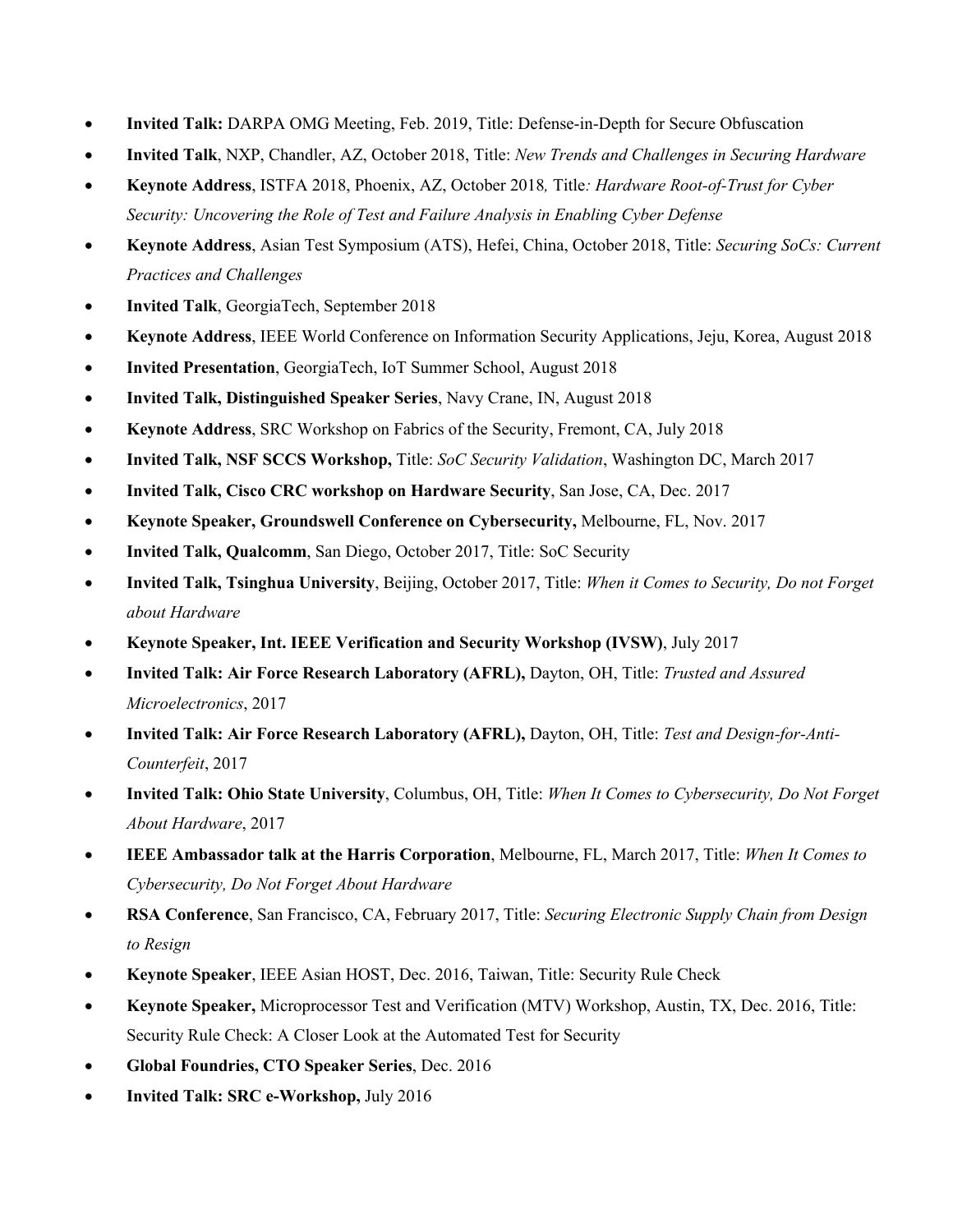- **Invited Talk: Chinese Academy of Science (CAS)**, June 2016
- **Keynote Speaker:** International Workshop on on Hardware Security, 2016, Organized jointly by Tsinghua University and Beihang University, **Title**: Hardware Security: Past, Present, and the Future
- **Invited Talk: Peking University**, June 2016
- **Invited Talk: Beihang University**, June 2016
- **Invited Talk, Dagstuhl Seminar**, Germany, May 2016
- **Invited Talk: IEEE International Reliability Physics Symposium (IRPS)**, 2016, **Title**: *Security vs. Reliability: Where Do These Two Road Converge?*
- **Keynote Speaker: IEEE Workshop on CPS Security,** April 2016
- **Keynote Speaker: US-Brazil Joint Workshop on Cybersecurity,** April 2016, Orlando, FL
- **Invited Talk: Florida Institute of Technology (FIT),** Host: Dr. Fareena Saqib, March 2016
- **Invited Talk: Florida Energy Systems Consortium (FESC)**, March 2016
- **Keynote Speaker: International Symposium on Quality Electronic Design (ISQED**), Santa Clara, March 2016, **Title**: *New Frontiers in Hardware Security and Trust*
- **Invited Talk: Northrop Grumman,** Nov. 2015
- **Invited Talk: IEEE/ACM International Conference on Computer-Aided Design (ICCAD)**, Nov. 2015, Austin, TX
- **Invited Talk: Potomac Institute for Policy (PIP)**, October 2015
- **Invited Talk: DHS Software and Supply Chain Assurance Forum**, Sep. 2015
- **NSF WATCH Talk, July 2015, Host: Jeremy Epstein**
- **Invited Talk: Global Foundries**, Malta, NY, Dec. 2014
- **Keynote Speaker: Freescale Semiconductors' Technical Enrichment Conference,** Austin, TX, Dec. 2014
- **Invited Talk: Cadence,** Austin, TX, Dec. 2014
- **Invited Talk: Missile Defense Agency (MDA),** Nov. 2014, Huntsville, Alabama
- **Invited Talk: Beihang University**, Nov. 2014, HOST: Prof. Michel Wang
- **Invited Talk: IEEE Asian Test Symposium (ATS)**, Nov. 2014
- **Invited Talk: Army Research Office (ARO) Workshop**, NYC, Nov. 2014
- **Invited Talk: CSI CyberSEED event,** University of Connecticut, Oct. 2014
- **Invited Talk: Honeywell International,** Oct. 2014
- **Invited Talk: ISE Northeast**, Oct. 2014, NYC
- **Invited Talk: Sharif University of Technology**, July 2014, HOST: Dr. Siavash Bayat
- **Invited Talk: Shahid Beheshti University,** July 2014, HOST: Dr. Ali Jahanian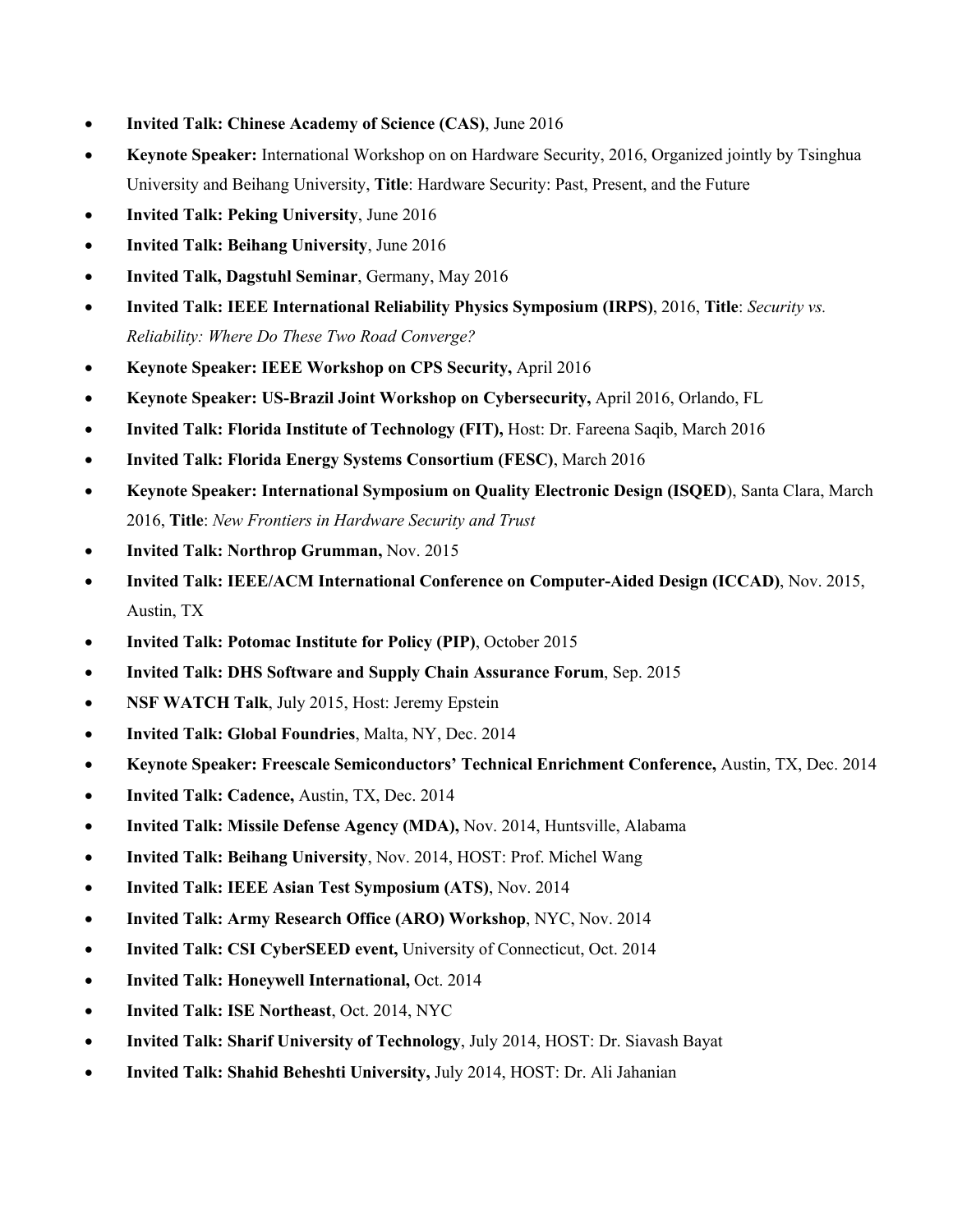- **Invited Talk: Amirkabir University of Technology**, June 2014, HOST: Drs. Saheb Zamani and Hamid Zarandi
- **Invited Talk: Cisco Corporation**, May 2014, Host: Dr. Wei Zhao
- **Invited Talk: Xilinx Corporation**, May 2014, Host: Dr. Amit Majumdar
- **Keynote Speaker: IEEE North Atlantic Test Workshop (NATW)**, May 2014
- **Invited Talk: Design, Automation, and Test in Europe (DATE)**, March 2014
- **Keynote Speaker: IEEE Int. Workshop on Reliability-Aware System Design and Test (RASDAT)**, Jan. 2014.
- **Invited Talk: IEEE Microprocessor Test Workshop,** Austin, TX, Dec. 2013
- **Invited Talk: DMSMS**, Dec. 2013, Counterfeit Detect Coverage
- **Invited Talk: DMSMS**, Dec. 2013, Combating Die/IC Recovery
- **Invited Talk: Missile Defense Agency (MDA), PMPB,** Nov. 2013
- **Invited Talk: ARO Workshop,** NYC, Nov. 2013
- **Invited Talk: Honeywell, Cyber Security Group Meeting,** Nov. 2013
- **Invited Talk: National Chao Tung University**, Taiwan, Nov. 2013
- **Invited Talk: MediaTek**, Taiwan, Nov. 2013
- **Invited Talk: CALCE Symposium on Counterfeit Electronic Parts and Electronic Supply Chain,** June 2013
- **Invited Talk: CS1 ICT Supply Chain Risk Management**, June 2013
- **Invited Talk: United Technologies Research Center (UTRC),** May 2013
- **Invited Talk: NASA Quality Leadership Forum,** March 2013
- **Invited Talk: Trusted Supplier Industry,** March 2013
- **Invited Talk: Cisco,** Security Group, March, 2013, Title: SiliconAP: A novel Platform for Counterfeit Prevention
- **Invited Talk: ARO/CHASE Workshop on Counterfeit Electronics**, Jan. 2013, Counterfeit Detection Assessment
- **Invited Talk: ARO/CHASE Workshop on Counterfeit Electronics**, Jan. 2013, Silicon Authentication Platform
- **Invited Talk: NSF/SRC SA+TS Workshop**, Washington DC, Jan. 2013
- **Invited Talk: Microelectronics Reliability and Qualification proposal (MRQW)**, Dec. 2012
- **Invited Talk: DMSMS Standardization Conference**, Nov. 2012, Title: Secure Split Test for Counterfeit Avoidance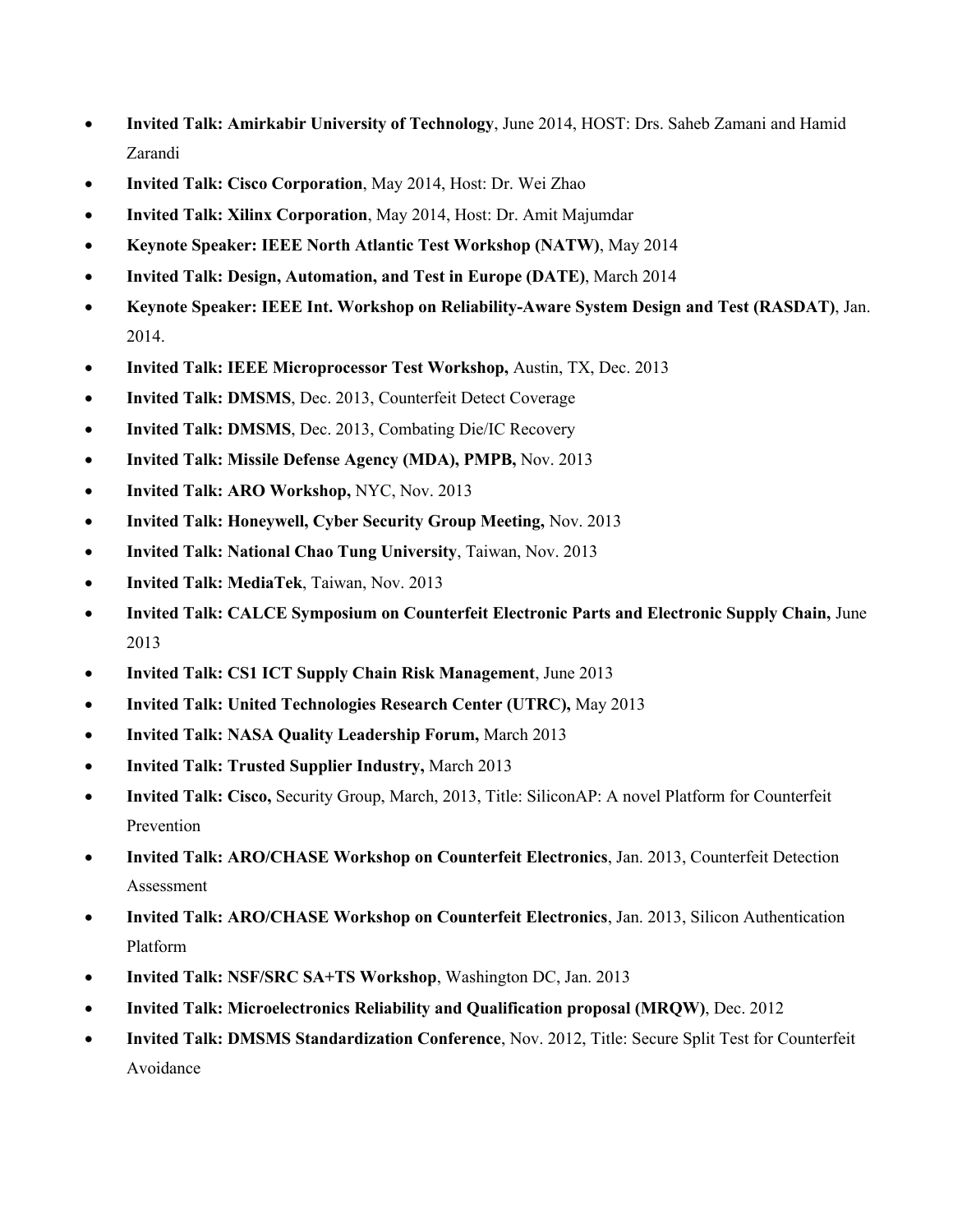- **Invited Talk: DMSMS Standardization Conference**, Nov. 2012, Title: Counterfeit Test Technology Readiness Assessment
- **Invited Talk: IEEE Asian Test Symposium (ATS)**, Nov. 2012
- **Invited Talk: SRC e-Workshop**, Nov. 2012
- **Invited Talk: University of Arkansas**, Oct. 2012, Host: Prof. Jia Di
- **Invited Talk: Symposium on Counterfeit Electronic Parts and Electronic Supply Chain**, June 2012
- **Invited Talk: University of Pittsburgh**, April 2012, Host: Prof. Kartik Mohanram
- **Invited Talk: University of Illinois at Chicago**, March 2012, Host: Prof. Wenjing Rao
- **Invited Talk: Missile Defense Agency**, March 2012, Host: Fred Schipp
- **Invited Talk: San Jose State University**, March 2012, Host: Prof. Shahab Ardalan
- **Invited Talk: G-19A Test Laboratory Standards Development Committee,** March 2012, Host: Daniel DiMase, Honeywell
- **Invited Talk: IEEE International Reliability Innovations Conference (IRIC)**, March 2012 (Talk on Security)
- **Invited Talk: IEEE International Reliability Innovations Conference (IRIC)**, March 2012 (Talk on Reliability)
- **Invited Talk: IEEE Workshop on Defect and Adaptive Data Analysis (DATA)**, September 2011
- **Invited Talk: Air Force Research laboratory (AFRL)**, Rome, September 2011
- **Invited Talk: University of South Florida**, July 2011, Host: Prof. Sanjukta Bhanja
- **Invited Talk: Low Power SOC Workshop (LPSOC)**, July 2011
- **Invited Talk: IBM TJ Watson**, June 2011, Host: Dr. Peilin Song
- **Invited Talk: Qualcomm,** June 2011, Host: Dr. Sagar Sabade
- **Invited Talk: Cisco,** May 2011, Host: Nemat Bidokhti and Bill Eklow
- **Invited Talk: IEEE VLSI Test Symposium (VTS)**, May 2011, Dana Point, CA
- **Invited Talk: Virginia Tech**, April 22, 2011, Host: Prof. Patrick Schaumont
- **Invited Talk: NYU-Abu Dhabi Workshop on Test**, New York, NY, April 2011, Host: Prof. Ozgur Sinanoglu
- **Invited Talk: University of Maryland**, April 2011, Host: Prof. Gang Qu
- **Invited Talk: ARO Workshop on Hardware Assurance**, Washington, DC, April 2010
- **Invited Talk: University of South Florida**, March 2011, IEEE CS Tampa Chapter, IEEE DVP program
- **Invited Talk: GOMACtech Conference**, March 2011, Orlando, FL
- **Invited Talk: LSI**, March 4, 2011, **Invited by:** Sreejit Chakrabarty, Title: On-chip Measurement Structures: Opportunities and Challenges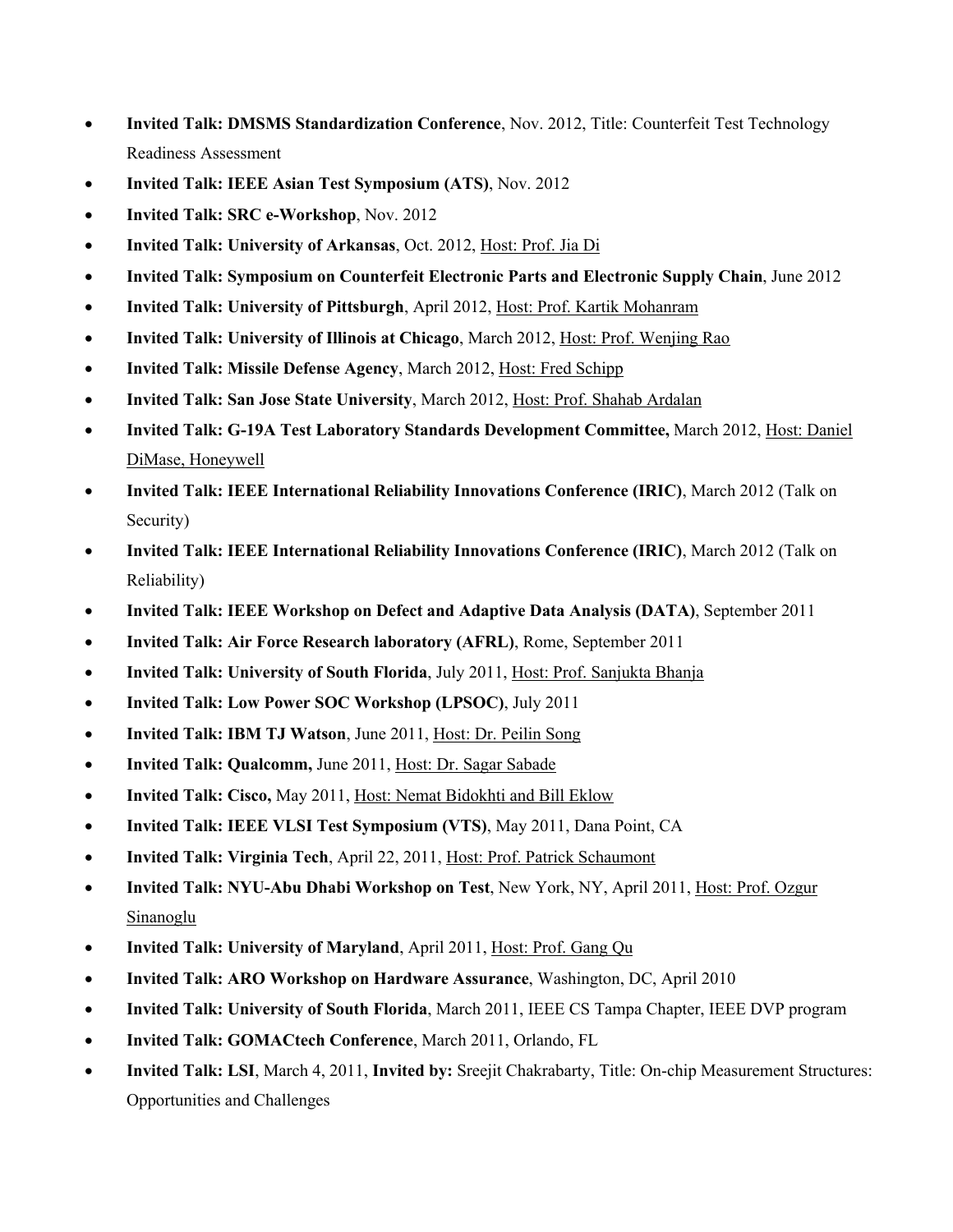- **Invited Talk: LSI**, March 10, 2011, **Invited by:** Arun Gunda, Title: Detection of SDDs in Nanoneter Technology Designs
- **Invited Talk: University of Wisconsin, Madison**, Feb. 2011
- **Invited Talk: Freescale**, Austin, TX, Nov. 2010, Host: LeRoy Winemberg
- **Invited Talk: Texas Instruments**, Dallas, TX, September, 2010, Host: Dr. Nisar Ahmed
- **Invited Talk: University of Texas at Arlington**, September 2010, Arlington, TX, HOST: Prof. Robert Magnusson, Title: Design for Hardware Security and Trust
- **Invited Talk: Air Force Research Lab (AFRL)**, Nov. 2011
- **Invited Talk: MediaTek**, Boston, Nov. 2010. Hosts: Jeff Roher and Harry Chen
- **Invited Talk: Cisco,** October 2010, Hosts: Carson Stuart and Nemat Bidokhti, Title: New Threats to Hardware: Detection and Prevention Challenges
- **Invited Talk: Brown University**, Providence, RI, October 2010, Host: Prof. Sherief Reda, Title: Design for Hardware Security and Trust
- **Invited Talk: NYU-Poly**, New York, NY, August 2010, Host: Prof. Ramesh Karri
- **Invited Talk: Qualcomm**, San Diego, CA, August 2010, Host: Mike Laisne
- **Invited Talk: LSI**, June 2010, San Jose, CA, Host: Dr. Sreejit Chakravarty
- **Invited Talk: Cisco**, June 2010, San Jose, CA, Host: Nemat Bidokhti
- **Invited Talk: IBM**, May 2010, Invited by: Dr. Phil Nigh
- **Invited Talk:** NASA/ESA Conference on Adaptive Hardware and Systems (**AHS**-2010)
- **Invited Talk:** Connecticut Microelectronics and Optoelectronics Consortium (**CMOC**), 2010
- **Invited Talk: University of Massachusetts, Lowell**, March 2010, HOST: Prof. Martin Margala
- **Invited Talk: LSI Logic**, Jan 2010, Host: Dr. Sreejit Chakravarty
- **Invited Talk:** Information Security Council (**INFOSEC**), Jan 2010
- **Invited Talk: IBM-Austin Research Lab** (**IBM-ARL**), Nov. 2009, Host: Dr. Anne Gattiker
- **Invited Talk: ARO Special Workshop** on Hardware Assurance, 2009
- **Invited Talk: AMD**, July 2009, Host: Dr. Mahmut Yilmaz / Jeff Fitzgerald
- **Invited Talk: Amirkabir University of Technology**, July 2009, Host: Dr. A. Bagheri
- **Invited Talk: Cisco**, May 2009, Host: Nemat Bidokhti
- **Invited Talk: Southwest DFT** (SWDFT-2009), Austin, TX
- **Invited Talk: Duke University**, April 2009, Host: Prof. Krishnendu Chakrabarty
- **Invited Talk: University of Rhode Island**, April 2009, Host: Prof. Resit Sendag
- **Invited Talk: Worcester Polytechnic Institute (WPI)**, March 2009, Host: Prof. Xinming Huang
- **Invited Talk: Mentor Graphics**, Feb 2009, Host: Dr. Yu Huang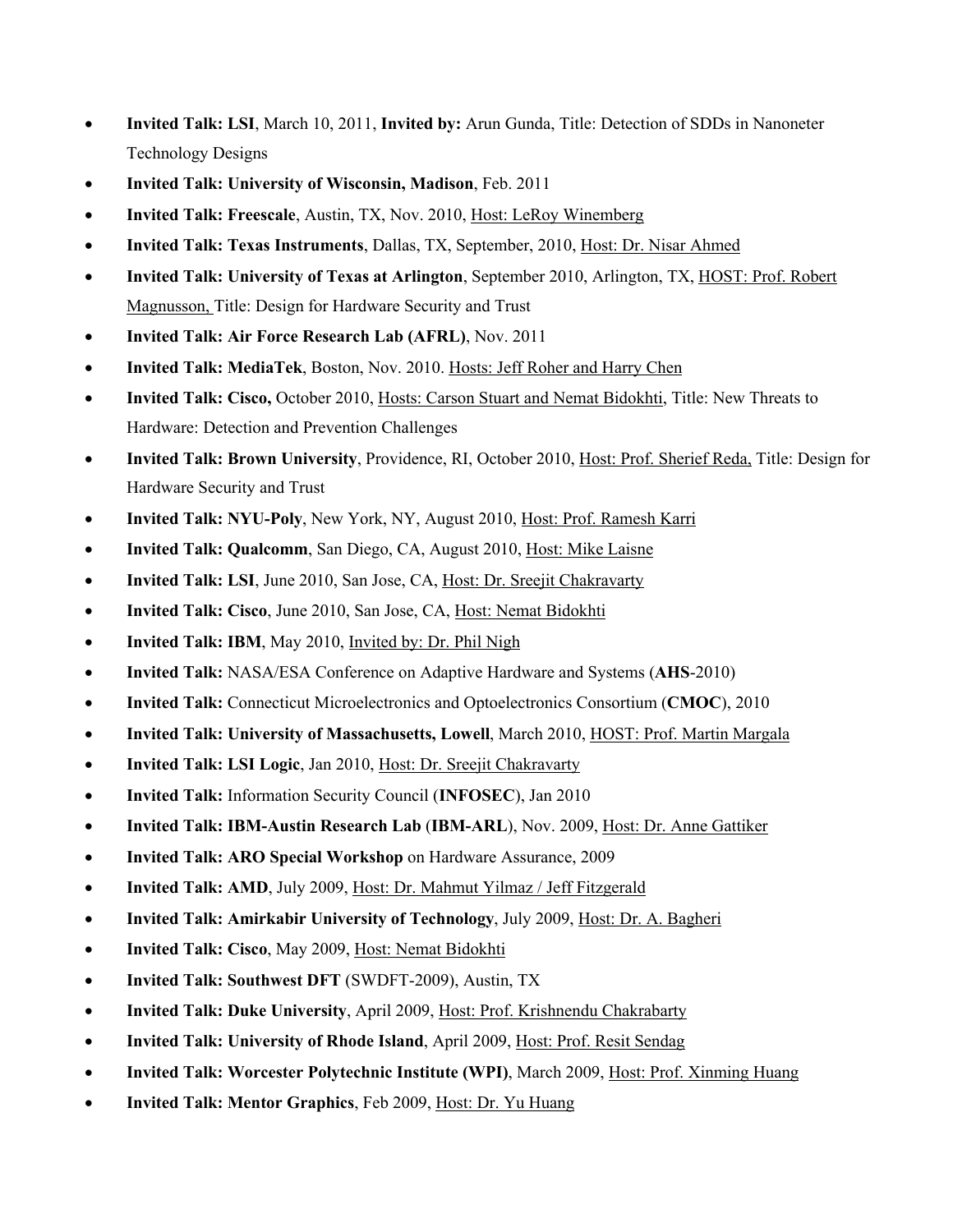- **Invited Talk: IBM TJ Watson**, Nov. 2008, Host: Dr. Jinjun Xiong
- **Invited Talk: Intel**, Nov. 2008, Title: *Small Delay Fault Detection and On-Chip Measurement*
- **Invited Talk: FIST**, Japan, Dec. 2008, Title: *Dealing with Power and Signal Integrity Issues During Test in Nanometer Technology Designs*
- **Invited Talk: University of Connecticut,** Title: *Hardware-Trust: Challenges and Solutions*
- **Invited Talk:** IP/IC Trust, University **of Connecticut, Northrop Grumman visit**
- **Invited Talk:** Fukuoka Industry, Science & Technology Foundation (**FIST**), Japan, Dec. 2008, Title: *Verifying Trustworthiness of Integrated Circuits*
- **Invited Talk:** Industry, Science & Technology Foundation (**FIST**), Japan, Dec. 2008, Title: *ATPG for Testing Power Supply Noise and Crosstalk*
- **Invited Talk:** IEEE Workshop on Design for Reliability and Variability (**DRV**), Oct. 2008, Title: *ATPG for Increased Quality and In-Field Reliability*
- **Invited Talk: University of Tehran**, Host: Prof. Mahmoud Hashemi, Title: *ATPG for Increased Test Quality and In-field Reliability*
- **Invited Talk: University of Tehran**, Host: Prof. Mahmoud Hashemi, Title: *Verifying the Trustworthiness on Integrated Circuits*
- **Invited Talk: Sharif University of Technology**, Host: Prof. S. Ghassem Miremadi, Title: *ATPG for Increased Test Quality and In-field Reliability*
- **Invited Talk: Babol University of Technology**, Host: Prof. Miar Naimi, Title: *Verifying the Trustworthiness on Integrated Circuits*
- **Invited Talk: IBM**, Aug. 2008, *Invited by: Dr. Phil Nigh*
- **Invited Talk: Magma**, April 2008, Host: Dr. Sandeep Goel
- **Invited Talk: SRC e-Workshop**, Feb. 2008, **Title:** *High-Quality Delay Tests for Nanotechnology Designs*
- **Invited Talk: Freescale**, Austin, TX, Dec. 2007, Host: Dr. Magdy Abadir/Dr. Raj Raina
- **Invited Talk: Texas Instruments**, Dallas, TX, Dec. 2007, Hosts: Vinay Jayaram / Dr. Ken Butler
- **Invited Talk: TranSwitch**, Bedford, MA, Nov. 2007, Host: Zahi Abuhamdeh
- **Invited Talk: AMD**, Boston, MA, Nov. 2007, Host: Dr. Kamran Zarrineh
- **Invited Talk: Analog Devices**, Boston, MA, Nov. 2007, Host: Harry Chen
- **Keynote Speaker: Magma**'s Luncheon Event at International Test Conference (ITC), San Jose, CA, Tuesday Oct. 23, 2007
- **Invited Talk: Cadence,** June 2007, **Title**: *IR-drop Tolerant AT-speed Tests for Nanometer Technology Designs*, Host: Dr. Krishna Chakravadhanula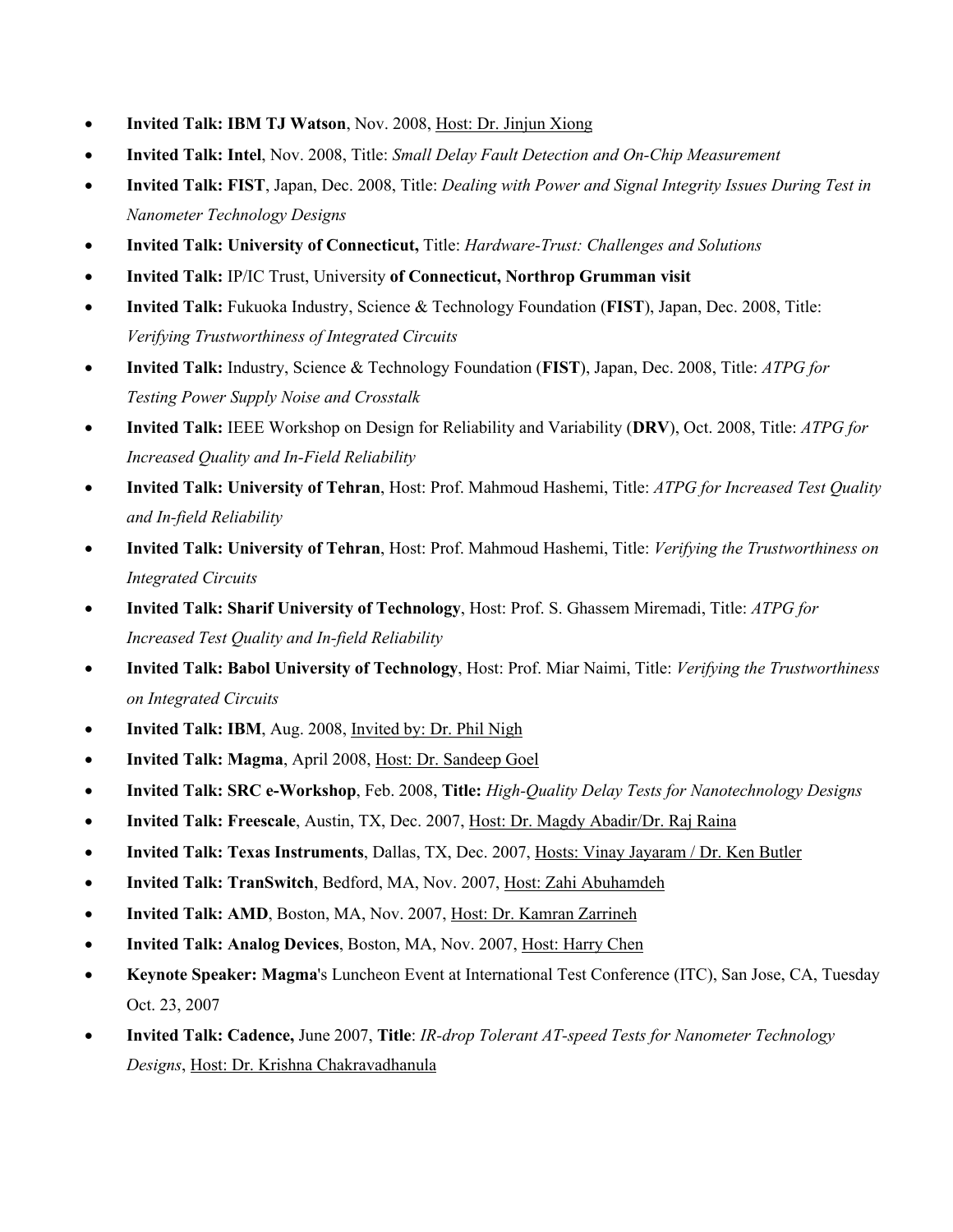- **Invited Talk: LSI Logic,** June 2007, **Title**: *Generating High Quality At-speed Tests for Nanometer Technology Designs: Challenges and Solutions*, Invited by: Dr. Sreejit Chakravarty
- **Invited Talk: Qualcomm** (San Diego, CA), June 2007, **Title**: *At-speed Test for Nanotechnology: Challenges and Solutions*, Host: Dr. Sagar Sabade
- **Invited Talk:** Guest Lecturer for VLSI System Testing Course of ECE Department at **Duke University**, Instructor: Prof. Krish Chakrabarty
- **Invited Talk: Mentor Graphics** (Wilsonville, OR), Nov. 2006, **Title**: *At-speed Test for Nanotechnology: Challenges and Solutions*, Host: Dr. Nilanjan Mukherjee
- **Invited Talk: LSI Logic** (San Jose, CA), Nov. 2006, **Title**: *High Quality At-speed Tests for Nanotechnology Designs*, Host: Dr. Arun Gunda
- **Invited Talk: AMD** (Sunnyvale, CA), Oct. 2006, **Title**: *High Quality At-speed Tests for Nanometer Highspeed Designs,* Host: Dr. Anuja Sehgal
- **Invited Talk: Texas Instruments** (Dallas, TX), April 2004, **Title**: Enhanced Scan Architectures for Reducing Power and Test Application Time

# **Technology Transfer**

- 1. On-chip Monitors was successfully implemented on few products
- 2. Small-delay defect generation tool is used by semiconductor and EDA companies
- 3. LTG Cell for implementing LOS using low-speed scan enable signal
- 4. SAE International, the CDC tool on counterfeit detection
- 5. Test point insertion technology for LBIST to semiconductor industry

# **Teaching Experience**

## *University of Florida*

| Spring 2018 | EEL 4714/5716 Introduction to Hardware Security and Trust |
|-------------|-----------------------------------------------------------|
| Spring 2016 | Introduction to Hardware Security and Trust               |

## *University of Connecticut*

| Semester & Year | Course No. & Title                         |
|-----------------|--------------------------------------------|
| Fall 2006       | ECE 290: Senior Design                     |
| Spring 2007     | ECE 291: Senior Design                     |
| Spring 2007     | ECE 300: VLSI Design Verification and Test |
| Fall 2007       | ECE 290: Senior Design                     |
| Spring 2008     | ECE 291: Senior Design                     |
| Spring 2008     | ECE 300: VLSI Design Verification and Test |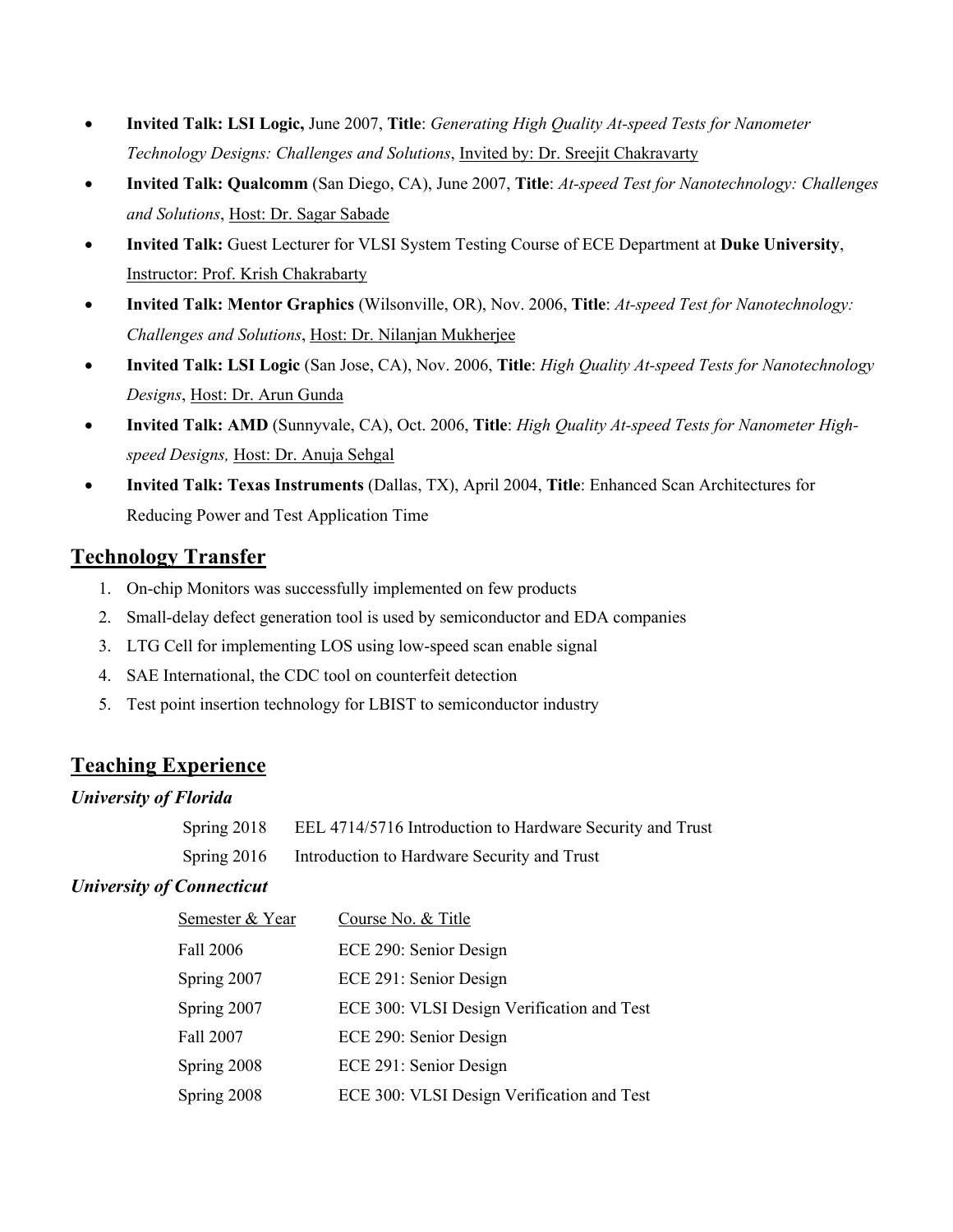| <b>Fall 2008</b> | ECE 4901: Senior Design                                    |
|------------------|------------------------------------------------------------|
| Fall 2008        | ECE 6094: VLSI CAD Algorithms                              |
| Spring 2009      | ECE 3421: VLSI Design and Simulation                       |
| Fall 2010        | ECE 6094: VLSI Design Verification and Test                |
| Fall 2010        | ECE 4901: Senior Design                                    |
| Spring 2010      | ECE 4095/6095: Intro. Hardware Security and Trust          |
| Spring 2010      | ECE 4902: Senior Design                                    |
| Fall 2010        | ECE 4095/6095: VLSI CAD Algorithms                         |
| Fall 2010        | ECE 4901: Senior Design                                    |
| Spring $2011$    | ECE 3421: VLSI Design and Simulation                       |
| Spring 2011      | ECE 4902: Senior Design                                    |
| Fall 2011        | ECE 6432: VLSI Design Verification and Testing             |
| Fall 2011        | ECE 4901: Senior Design                                    |
| Fall 2011        | ECE 6094: Computer Engineering Seminar                     |
| Spring $2012$    | ECE 3401: Digital Systems Design                           |
| Spring 2012      | ECE 4902: Senior Design                                    |
| Spring 2012      | ECE 6094: Computer Engineering Seminar                     |
| Fall 2012        | ECE 4451/5451: Intro. to Hardware Security and Trust       |
| Fall 2012        | ECE 4901: Senior Design                                    |
| Spring 2013      | ECE 3401: Digital Systems Design                           |
| Spring 2013      | ECE 4095: Hardware Hacking                                 |
| Spring 2013      | ECE 4902: Senior Design                                    |
| Fall 2013        | ECE 4901: Senior Design                                    |
| Spring 2014      | ECE 3401: Digital Systems Design                           |
| Spring 2014      | ECE 4095: Hardware Hacking                                 |
| Spring 2014      | ECE 4902: Senior Design                                    |
| Fall 2014        | ECE 4451/5451: Intro. to Hardware Security and Trust       |
| Fall 2014        | ECE 4901: Senior Design                                    |
| Spring 2015      | ECE 4902: Senior Design                                    |
| Spring 2016      | EEL 4930: Introduction to Hardware Security and Trust      |
| Spring 2018      | EEL 4714/5716: Introduction to Hardware Security and Trust |

# *New Courses Developed and Taught at UMBC (2004-2006):*

SOC Design and Test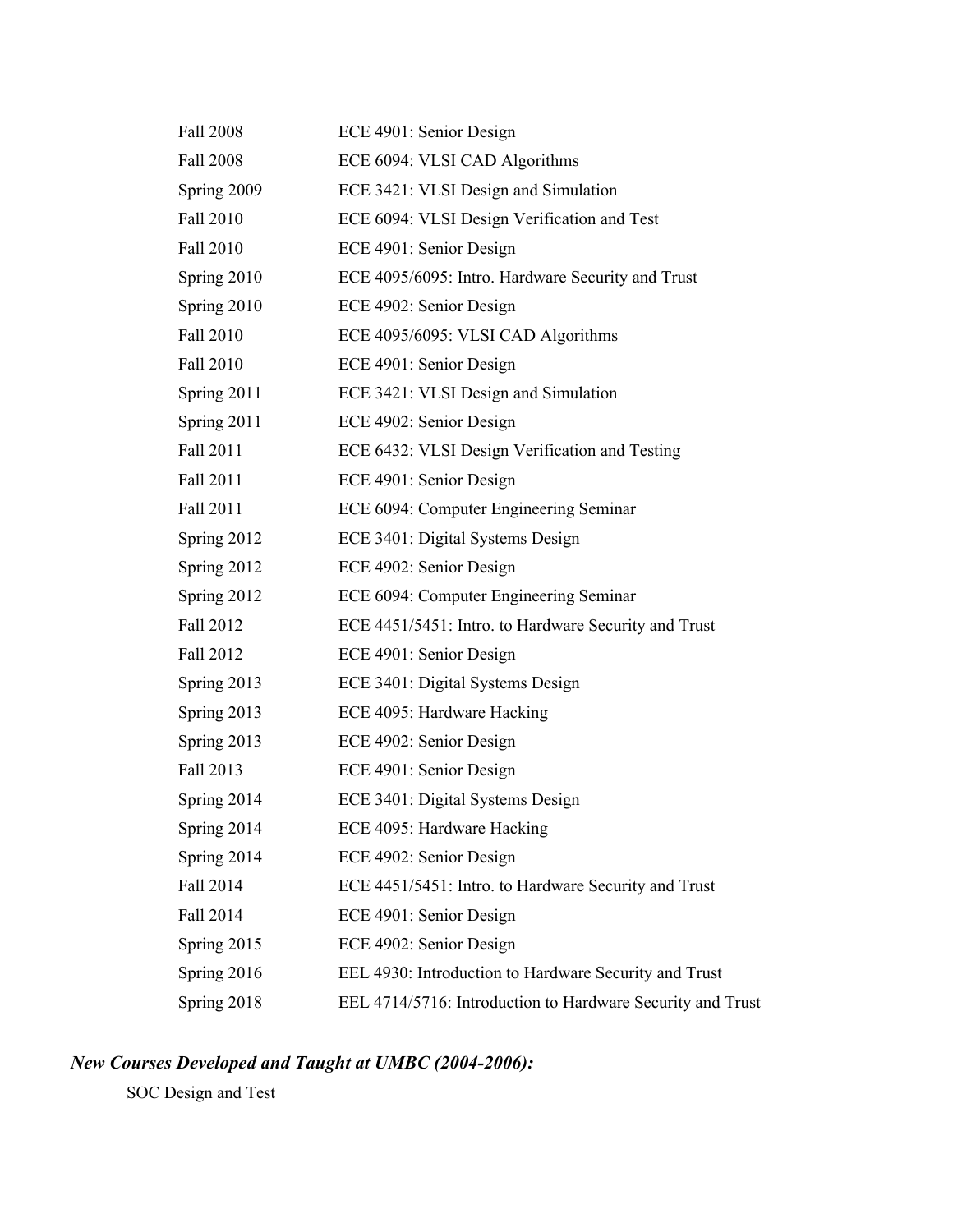CAD Algorithms VLSI Design Verification and Testing

### *New Courses Developed and Taught at UConn:*

VLSI Design Verification and Testing CAD Algorithms Introduction to Hardware Security and Trust Hardware Hacking

#### *New courses Developed at UF:*

Introduction to Hardware Security and Trust

## **Research Group**

#### *Current Post-Doctoral Fellows and Visiting Researchers:*

- 1. **Dr. Sukanta Dey**, September 2021
- 2. **Dr. Hadi Mardani**, July 2021, Jointly supervised with Prof. Farimah Farahmandi
- 3. **Dr. Kimia Zamiri Azar**, July 2021, Jointly supervised with Prof. Farimah Farahmandi
- 4. **Dr. Sree R. Rajendran**, Dec. 2020, Jointly supervised with Prof. Farimah Farahmandi
- 5. **Dr. Nalla Nachimuthu**, Nov. 2020, Jointly supervised with Prof. Farimah Farahmandi
- 6. **Dr. Sean Taheri,** May 2020, Jointly supervised with Prof. Asadi
- 7. **Dr. Jungmin Park**, Research Assistant Professor (PhD, Iowa State University)
- 8. **Dr. Fahim Rahman**, Research Assistant Professor (PhD, University of Florida)

#### *Technicians***:**

- 9. **Nitin Varshney**, Lab engineer, 2017-present
- 10. **Daniel Johnson,** Lab Engineer, 2020-present

#### *Current Students:*

- 11. **Mohammad Farmani**, PhD Student, Fall 2017
- 12. **Nidish Vashistha**, PhD Student, Fall 2017
- 13. **Nitin Pundir**, PhD Student, Spring 2018
- 14. **Sazadur Rahman**, PhD Student, Spring 2018
- 15. **Dwahni Mehta,** PhD Student, Fall 2018
- 16. **Hector Crespo,** PhD Student, Fall 2018
- 17. **Nusrat Farzana,** PhD Student, Spring 2019
- 18. **Monir Rahman,** PhD Student, Spring 2019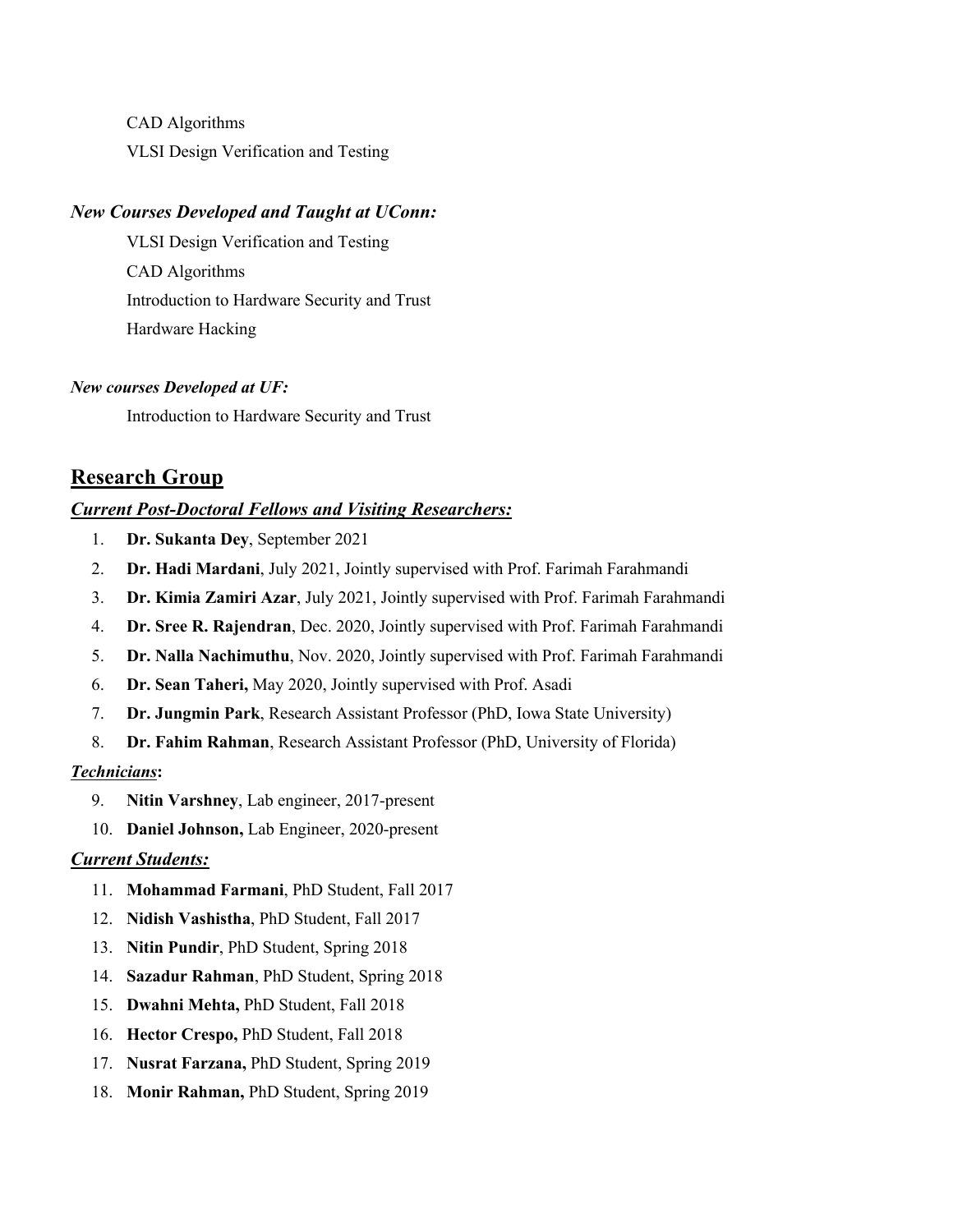- 19. **Ashley Tramble**, Masters, Fall 2019
- 20. **Jacob Harrison**, PhD Student, Fall 2019
- 21. **Md. Sami Ul Islam**, PhD Student, Fall 2019
- 22. **Bulbul Ahmed**, PhD Student, Fall 2019
- 23. **Paul Calzada**, PhD Students, Fall 2020
- 24. **Henian Li**, PhD Student, Spring 2020
- 25. **Shang Shi**, PhD Student, Fall 2020
- 26. **Tanvir Rahman**, PhD Student, Fall 2020
- 27. **Hasan Al-Sheikh,** PhD Student, Spring 2021
- 28. **Md Saad Haque,** PhD Student, Spring 2021
- 29. **Md Latifur Rahman,** PhD Student, Spring 2021
- 30. **Amit Mazumder,** PhD Student, Spring 2021
- 31. **Shuva Saha,** PhD Student, Spring 2021
- 32. **Nurun Mondol,** PhD Student, Spring 2021
- 33. **Sefatun-Noor Puspa,** PhD Student, Spring 2021
- 34. **Azim Uddin,** PhD Student, Spring 2021
- 35. **Rasheed Kibira,** PhD Student, Spring 2021
- 36. **Mala Paul,** PhD Student, Spring 2021
- 37. **Kawser Bepary,** PhD Student, Spring 2021
- 38. **Pantha Sarker,** PhD Student, Spring 2021
- 39. **Katayoon Yahyaie,** PhD Student, Summer 2021
- 40. **Mohammad Monjil**, PhD Student, Fall 2021
- 41. **Arun Basu**, PhD Student, Fall 2021
- 42. **Brandon Wand**, Undergraduate, Summer 2020
- 43. **Luran Manfino**, Undergraduate, Summer 2020
- 44. **+ 10 OPS students**

#### *Former Students / Post-doctoral Fellows/Visitors:*

#### **Post-doctoral fellow and visiting researchers:**

- 1. **Dr. Shahed Quadir**, Currently with Monmouth Colege
- 2. **Dr. Rakib Shahriar**, Currently with Cisco
- 3. **Dr. Shahin Tajik**, Post-doctoral fellow (PhD, TU Berlin), Curretnly with WPI
- 4. **Dr. Qihang Shi**, Post-doctoral fellow (PhD, University of Connecticut), Jointly supervised with Prof. Domenic Forte, Currently with Tsinghua University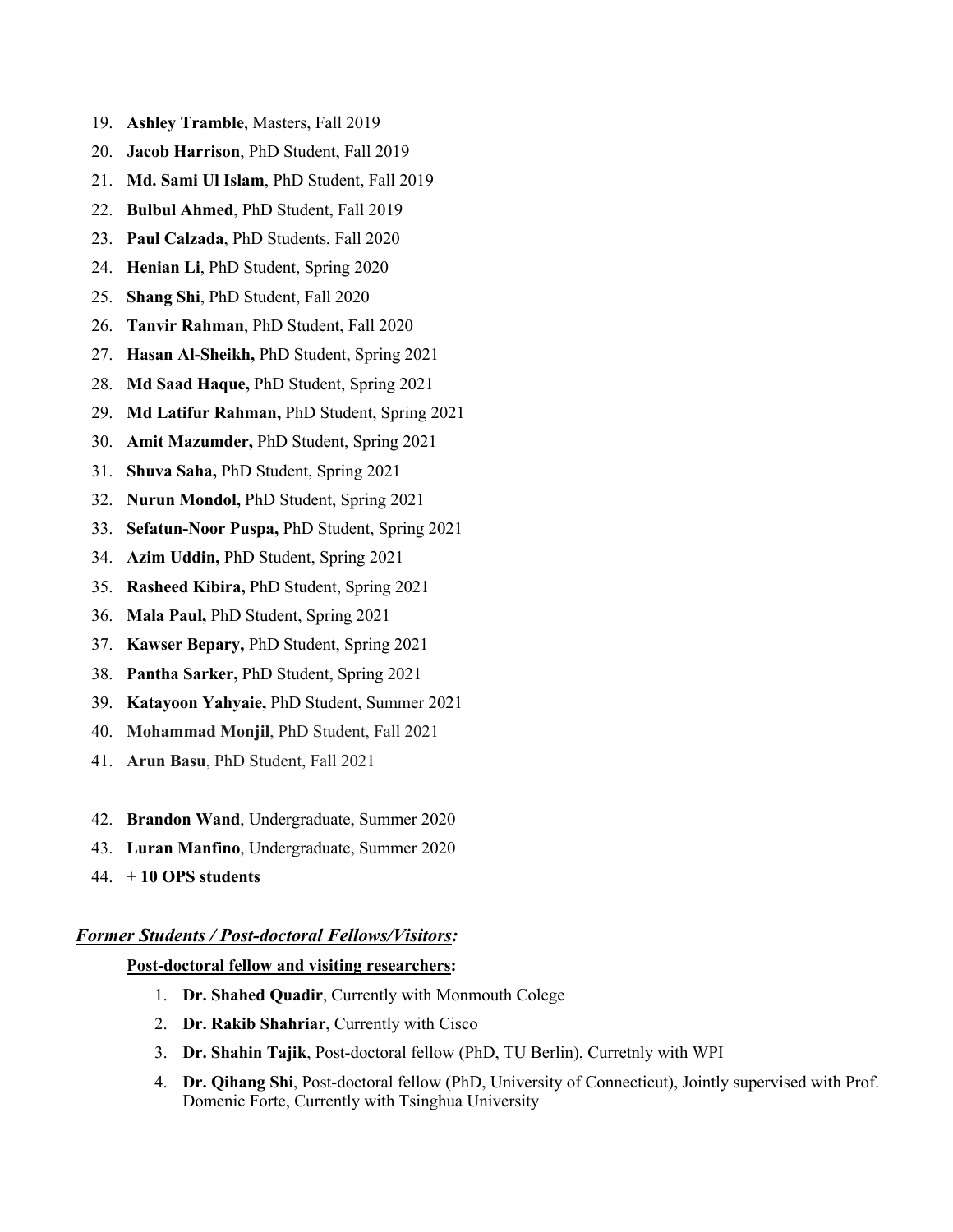- 5. **Prof. Yun Yang,** Visiting Researcher, Currently with Chang'An University
- 6. **Dr. Haoting Shen,** Post-doctoral Fellow (PhD, Penn State University), Jointly supervised with Prof. Domenic Forte, Currently with University of Nevada, Reno
- 7. **Dr. Xiaolin Xu,** Post-doctoral Fellow, 2016-2018, Currently with University of Illinois at Chicago
- 8. **Adam Dundan**, Visiting Researcher, May-August 2018, Navy Crane
- 9. **Dr. Navid Asadi Zanjani,** Post-doctoral Fellow, 2014-2017, Currently with University of Florida
- 10. **Dr. Sina Shahbaz,** Post-doctoral Fellow, 2013-2014, Currently with University of Connecticut
- 11. **Dr. Shuo Wang**, Post-doctoral Fellow, 2010-2012, Currently with Qualcomm
- 12. **Dr. Hassan Salmani**, Post-doctoral Fellow, 2011-2013, Currently with Howard University

#### **Graduated PhD Students:**

- 1. **Nisar Ahmed**, PhD, Oct. 2007, Currently with Apple
- 2. **Junxia Ma**, Dec. 2010, Currently with Intel
- 3. **Ke Peng**, Dec. 2010, Currently with ARM
- 4. **Xiaoxiao (Michel) Wang**, Dec. 2010, Currently with Beihang University as Full Professor as one of China's top 1000 talent
- 5. **Jeremy Lee**, Dec. 2010, Currently with Texas Instruments
- 6. **Hassan Salmani**, August 2011, Howard University
- 7. **Wei Zhao**, 2013, Currently with Nvidia
- 8. **Xuehui Zhang**, 2013, Currently with Oracle
- 9. **Jifeng Chen**, 2013, Currently with Samsung Research America
- 10. **Fang Bao**, 2014, Currently with Intel
- 11. **Kan Xiao,** 2015, Currently with Intel
- 12. **Ujjwal Guin**, 2016, Currently an Assistant Professor at Auburn University
- 13. **Mehdi Sadi,** 2017, Currently with Intel
- 14. **Gustavo Contreras,** 2017, Currently with Intel
- 15. **Qihang Shi**, 2017, Currently a post-doc at the University of Florida
- 16. **Tauhidur Rahman**, 2017, Currently with the University of Alabama
- 17. **Kun Yang**, Jan 2018, Currently with Nvidia
- 18. **Fahim Rahman,** July 2018
- 19. **Tony (Miao) He,** July 2018
- 20. **Adib Nahiyan**, Aug 2019
- 21. **Huanyu Wang**, April 2021
- 22. **Jason Vosatka**, April 2021
- 23. **Andrew Stern**, August 2021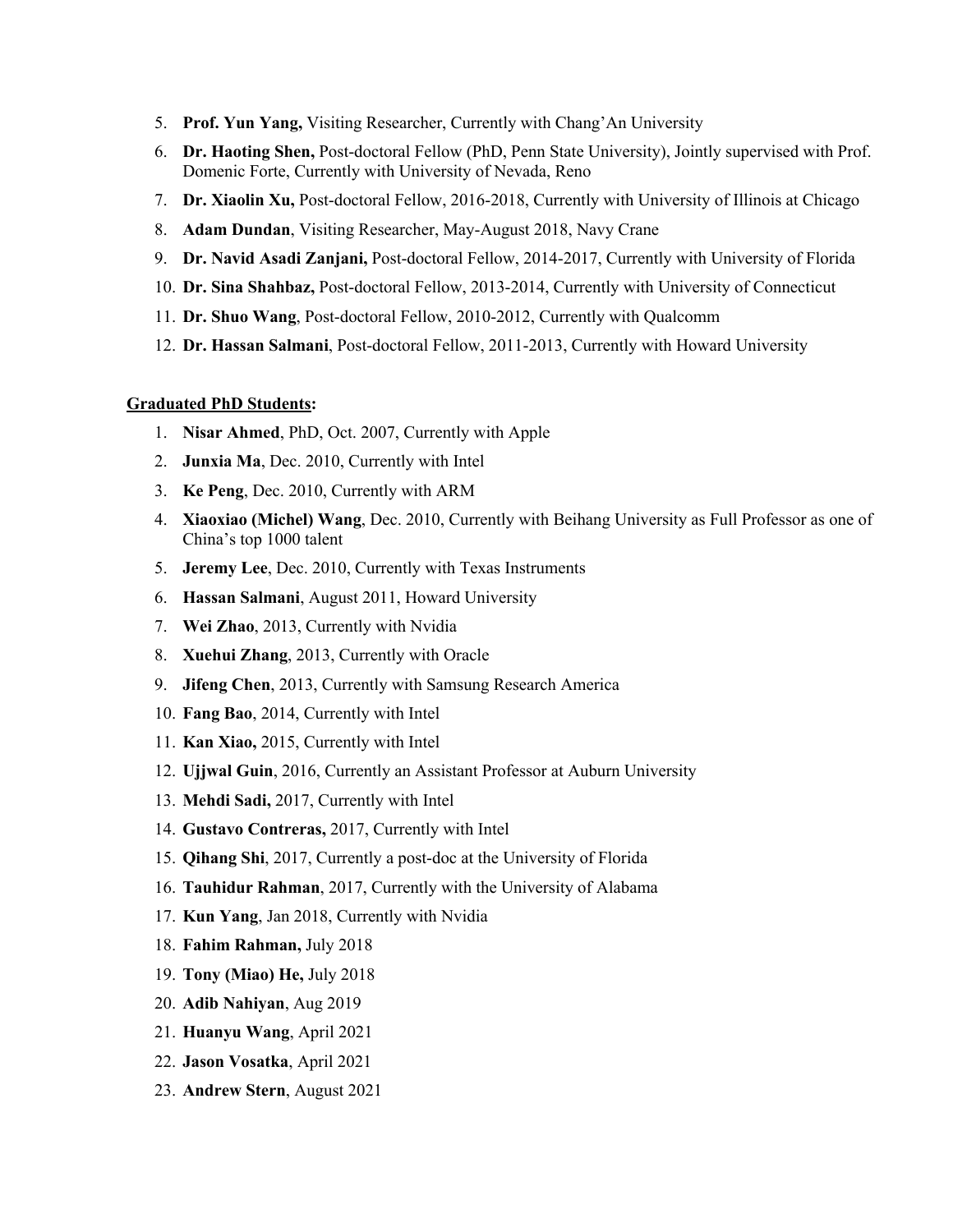#### **Graduated M.Sc. Students:**

- 1. **Halit Dogan**, Sep. 2013, Currently with University of Connecticut
- 2. **Niranjan Kayam**, M.S., Sep. 2011, Currently with Synopsys
- 3. **Prasath Periyasamy**, M.S. Thesis, Aug 2006, Currently with Qualcomm
- 4. **Smita Patil**, M.S. Project, Aug 2006, Currently with Atmel
- 5. **Mohammed ElShoukry**, M.S. Thesis, Aug 2006, Currently with Micron
- 6. **Eun Chung,** M.S. Project, Dec. 2004

### **Undergraduate Students:**

- 1. Anna Raymaker, Undergraduate, May 2020-Jan 2022
- 2. Paul Calzada, Undergraduate, Fall 2019-Spring & Summer 2020
- 3. Risham Sidhu, 2018
- 4. Wesley Steven, 2014
- 5. Dan Guerrera, 2014
- 6. Ryan Nesbit, 2014
- 7. Shane Tobey, 2013
- 8. Shane Kelly, 2013-2014
- 9. Nathan Murphy, 2013
- 10. Jacquelyn Khajah, 2014
- 11. Andrew Ferraiuolo, REU-Sponsored Undergraduate Student, Summer & Fall 2011, Spring 2012
- 12. Ashley Calder, Undergraduate Student, Spring 2012
- 13. Michael Calvo, Eastern Conn. Univ., REU-Sponsored Undergraduate Student, Summer 2011
- 14. Sagar Patil, Undergraduate Researcher, Summer 2010
- 15. Ryan Fitterman (CMPE), Senior Design, 2012
- 16. Jeffrey Foster (EE), Senior Design, 2012
- 17. Alvin Sanabria (EE), Senior Design, 2012
- 18. Michael Stettenbenz (EE), Senior Design, 2012
- 19. Rifat Chowdhury (CMPE/MATH), Senior Design, 2012
- 20. Andrew Ferraiuolo (EE/CMPE), Senior Design, 2012
- 21. Adam Zimmer (CSE), Senior Design, 2012
- 22. Carl Hinkle (EE), Senior Design, 2011
- 23. Dan Matosian (CMPE), Senior Design, 2011
- 24. Ryan Wilson (EE), Senior Design, 2011
- 25. Emilio Cepeda (EE), Senior Design, 2011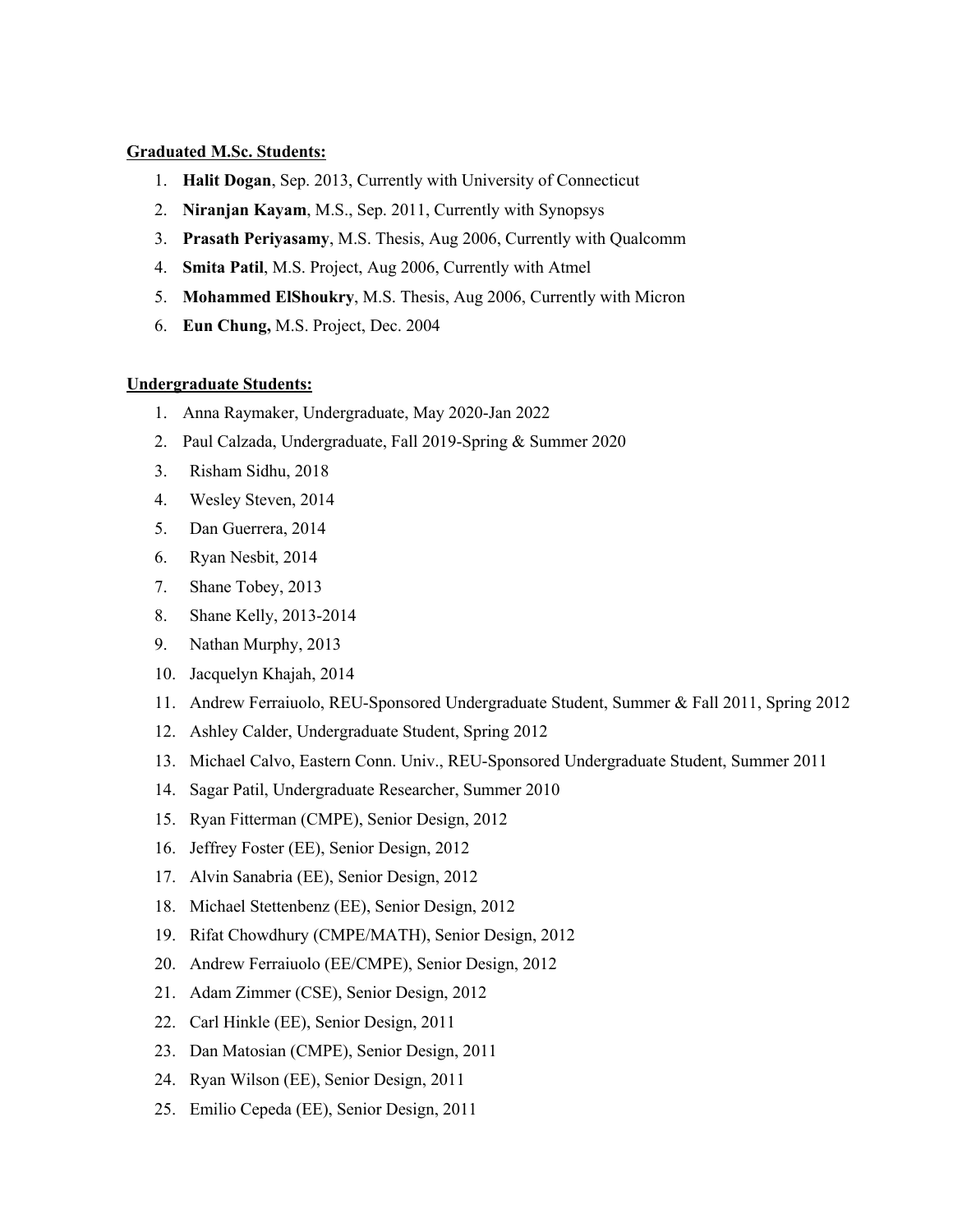- 26. Theodore Estwan (EE), Senior Design, 2011
- 27. Brian Helfer (EE), Senior Design, 2011
- 28. Sagar Patel (EE), Senior Design, 2010
- 29. Michael Runde (CMPE), Senior Design, 2010
- 30. Ton Thomas (CMPE), Senior Design, 2010
- 31. Nicholas Tuzzio (CMPE), Senior Design, 2010
- 32. Corey Benoit (EE), Senior Design, 2010
- 33. Joesph Larosa (EE), Senior Design, 2010
- 34. Kevin Perkins (EE), Senior Design, 2010
- 35. Andrew Tan (EE/MGMT), Senior Design, 2009
- 36. Colin Gladding (EE), Senior Design, 2009
- 37. Harpreet Mankoo (EE), Senior Design, 2009
- 38. Joe Mascola (EE), Senior Design, 2009
- 39. Elvis Anes (CMPE), Senior Design, 2009
- 40. Jeff Chua (CMPE), Senior Design, 2009
- 41. Ali Faraz (EE), Senior Design, 2009
- 42. Samantha Logue (CMPE), Senior Design, 2009
- 43. Poorak Mody (CMPE), Senior Design, 2008
- 44. Jonathan Schindler (CMPE), Senior Design, 2008
- 45. Jason Thibodeau (CMPE), Senior Design, 2008
- 46. Aaron Feldstein (EE), Senior Design, 2008
- 47. Paul Rago (EE), Senior Design, 2008
- 48. Danny Ho (EE), Senior Design, 2007
- 49. Kevin Tyler (EE), Senior Design, 2007
- 50. Vimal Vacchani (EE), Senior Design, 2007
- 51. Michael Kelley (EE), Senior Design, 2007
- 52. Benjamin Romeo (EE), Senior Design, 2007
- 53. Jeffrey Travis (EE), Senior Design, 2007
- 54. Pedro Almaida, B.S., 2005

# **Thesis Advisory Committee**

#### *PhD Advisory Committee:*

Nisar Ahmed (Chair), Jianwei Dai (Adivosr: Lei Wang, UConn), Wei-Gu Tang (Adivosr: Lei Wang, UConn), Janardhan Singaraju (Adivosr: John Chandy, UConn), Junxia Ma (Chair), Ke Peng (Chair), Michel Wang (Chair), Xuan Guan (Adivosr: Yunsi Fei), Jeremy Lee (Chair), Hai Lin, Shou Wang, Tina John (Adivosr: John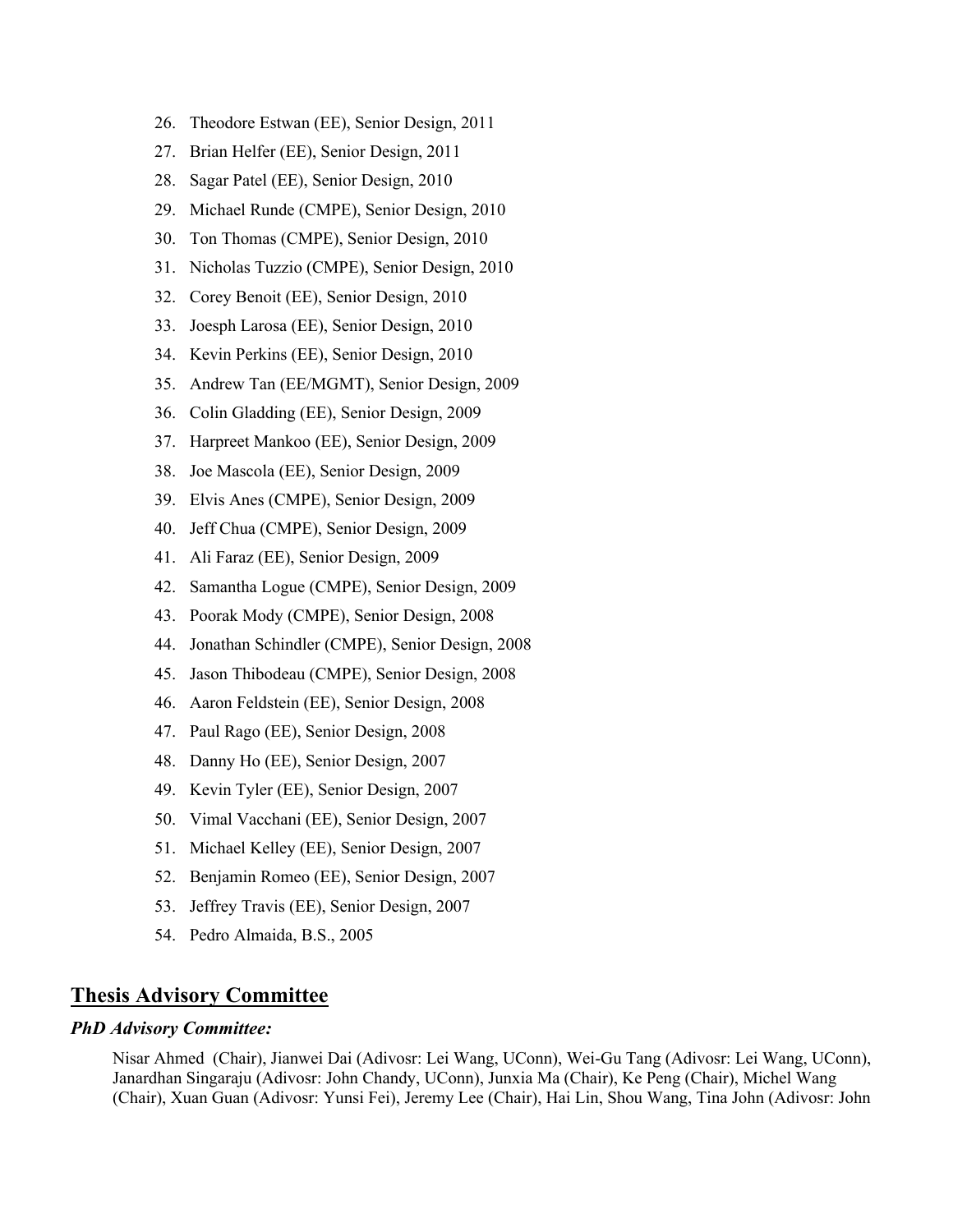Chandy, UConn), Abhishek Singh (Adivosr: Jim Plusquellic, UMB), Ajith Kumar (Adivosr: john Chandy, UConn), Robert Karam (Adivosr: Swarup Bhunia, UF, 2017), Zimu Guo (Advisor: Domenic Forte, UF), Gustavo Contreras (Chair), Tauhid Rahman (Chair), Mahmut Yilmaz (Advisor: Krishnendu Chakrabarty, Duke University); Nolen Scaife (Advisor: Patrick Traynor, UF, 2018), Kai Yang (Advisor: Swarup Bhunia, UF, 2018), Fangchao Zhang (Advisor: Swarup Bhunia, UF, 2018), Nima Karimian (Adivosr: Domenic Forte, UConn, 2018), Zimu Guo (Advisor: Domenic Forte, UF), Abdulrahman Alql (Advisor: Swarup Bhunia), Mukhil Azhagan (Advisor: Navid Asadi), Alice Hangwei (Advisor: Damon Woodard), Ana Covic (Advisor: Domenic Forte), Tamzidul Hoque (Advisor: Swarup Bhunia), Christian Peeters (Advisor: Patrick Traynor), Alice Lu (Advisor: Damon Woodard), Rabin Acharya (Advisor: Domenic Forte)

**International:** Fatemeh Ganji (Advisor: Jean-Pierre Seifert, TU Berlin, 2018), Shahin Tajik (Advisor: Jean-Pierre Seifert, TU Berlin, 2018)

#### *M.S. Advisory Committee:*

Halit Dogan (Chair), Niranjan Kayam (Chair), Prasath Periyasamy (Chair), Smita Patil (Chair), Mohammed ElShoukry (Chair), Eun Chung (Chair), Pushkar Pulastya, Michael Wolk, Jitin Tharian, Adhruva Acharyya, Niranjan Reddy, Shruti Khare, Michael Runda, Hitesh Sharma

#### *B.Sc. Advisory Committee:*

Jackson Carrol

## **Institutional Service**

UF: ECE/CISE Department Chair, Wally Rhines Chair Professorship in Homomorphic Professorships (2021)

UF: ECE Department, Chair, Semotto IoT Chair Professorship Search Committee (2018-2019)

UF: College of Engineering, Tenure & Promotion (T&P) Committee (2017-2019)

UF: ECE Department, Chair, Tenure & Promotion (T&P) Committee (2017-2019)

UF: ECE Department, Associate Chair for Research and Strategic Initiatives (2017-present)

UF: College of Engineering, Member, Research Advancement Committee, RAC (2017-present)

UF: ECE Department, Chair, Faculty Development Committee (2017-present)

UF: ECE Department, Member, Semotto IoT Chair Professorship Search Committee (2017-2018)

UF: College of Engineering, Tenure & Promotion (T&P) Committee (2017-2020)

UConn: Chair, Computer Engineering Search Committee (2012-2014)

UConn: ECE Search Committee (2011-2012, 2013-2014)

UConn: ECE Department Library Liaison, January 2009-Present

UConn: C&C Committee (2007-present)

UMBC: Member, Equipment Committee (Oct. 2004–2006)

UMBC: Member, Graduate Admission Committee (Jan 2005-2006)

UMBC: Member, ABET Visiting Committee (Oct. 2004–2006)